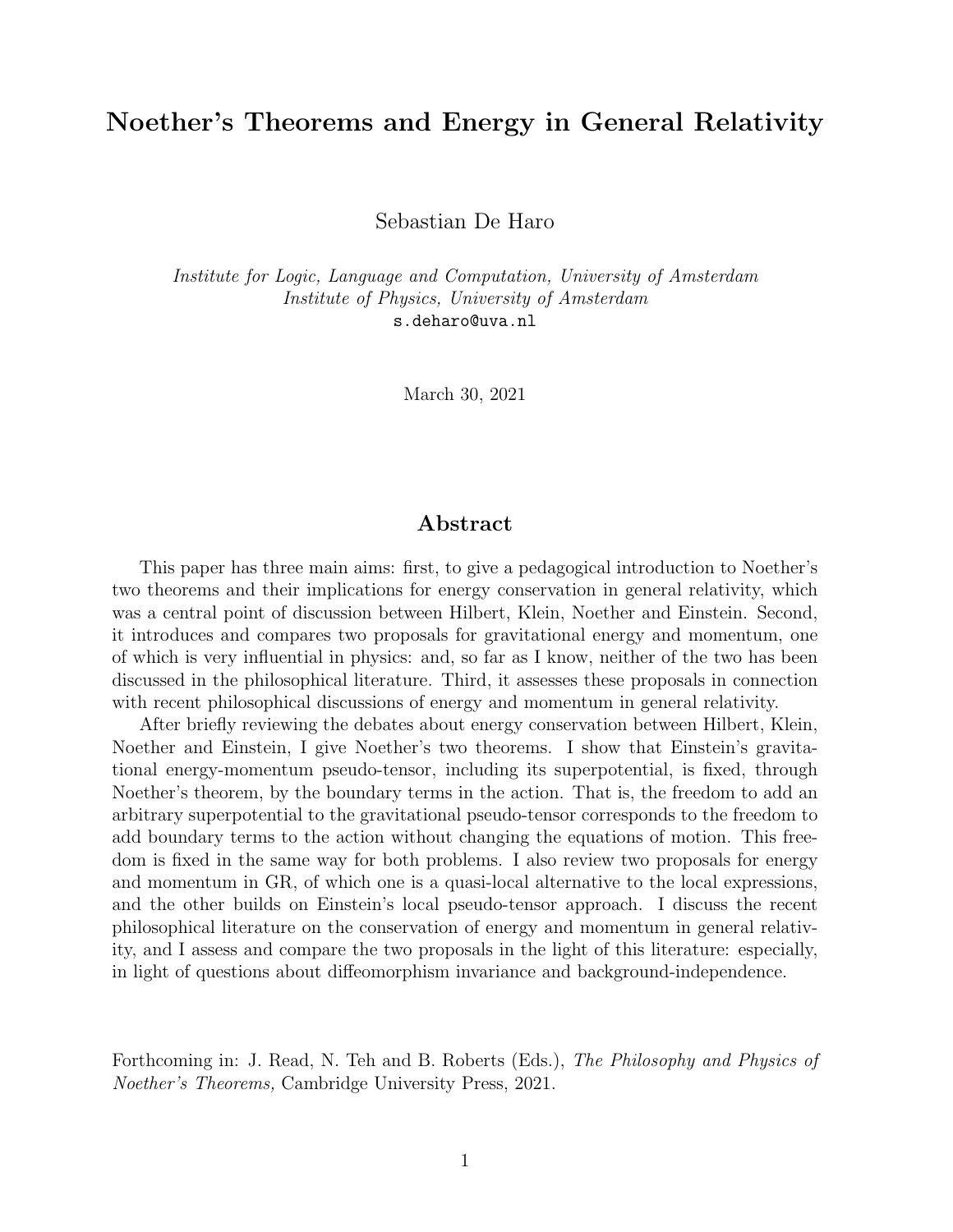# **Contents**

| $\mathbf{1}$   | Introduction                                      |                                                                                  | 3               |
|----------------|---------------------------------------------------|----------------------------------------------------------------------------------|-----------------|
|                | 1.1                                               | Noether's theorem and general relativity $\ldots$ , , , ,                        | $6\phantom{.}6$ |
|                | 1.2                                               | Illustrating Noether's theorems in Maxwell theory                                | 11              |
|                | 1.3                                               | Einstein's proposal, and five problems for energy and momentum in GR             | 15              |
| $\overline{2}$ | Noether's Theorems and the Energy-Momentum Tensor |                                                                                  | 19              |
|                | 2.1                                               |                                                                                  | 19              |
|                | 2.2                                               | Noether's second theorem and the boundary theorem $\dots \dots \dots$            | 20              |
|                | 2.3                                               | Two consequences of Noether's second theorem                                     | 23              |
| 3              |                                                   | Noether's Theorems in General Relativity                                         | 26              |
| 4              |                                                   | Quasi-local Stress-Energy Tensors in GR                                          | 29              |
|                | 4.1                                               | The Brown-York quasi-local stress-energy tensor                                  | 29              |
|                | 4.2                                               |                                                                                  | 31              |
|                | 4.3                                               | Diffeomorphisms and redundancy of the description $\ldots \ldots \ldots \ldots$  | 34              |
| $\mathbf{5}$   |                                                   | Gravitational Energy and Momentum, Revisited                                     | 38              |
|                | 5.1                                               | Superpotentials are boundary terms in the Hamiltonian of $GR \dots \dots$        | 38              |
|                | $5.2\,$                                           | Recent philosophical discussions of energy conservation in GR and pseudo-        |                 |
|                |                                                   |                                                                                  | 41              |
| 6              |                                                   | A Comparison of Two Proposals                                                    | 44              |
|                | 6.1                                               | What else is required for us to accept pseudo-tensors? $\dots \dots \dots \dots$ | 44              |
|                | 6.2                                               | Quasi-local expressions: superpotentials vs. the Brown-York stress-energy        |                 |
|                |                                                   | tensor                                                                           | 46              |
|                | 6.3                                               |                                                                                  | 51              |
| 7              |                                                   | <b>Summary and Conclusion</b>                                                    | 53              |
|                | Acknowledgements                                  |                                                                                  | 55              |
|                | References                                        |                                                                                  |                 |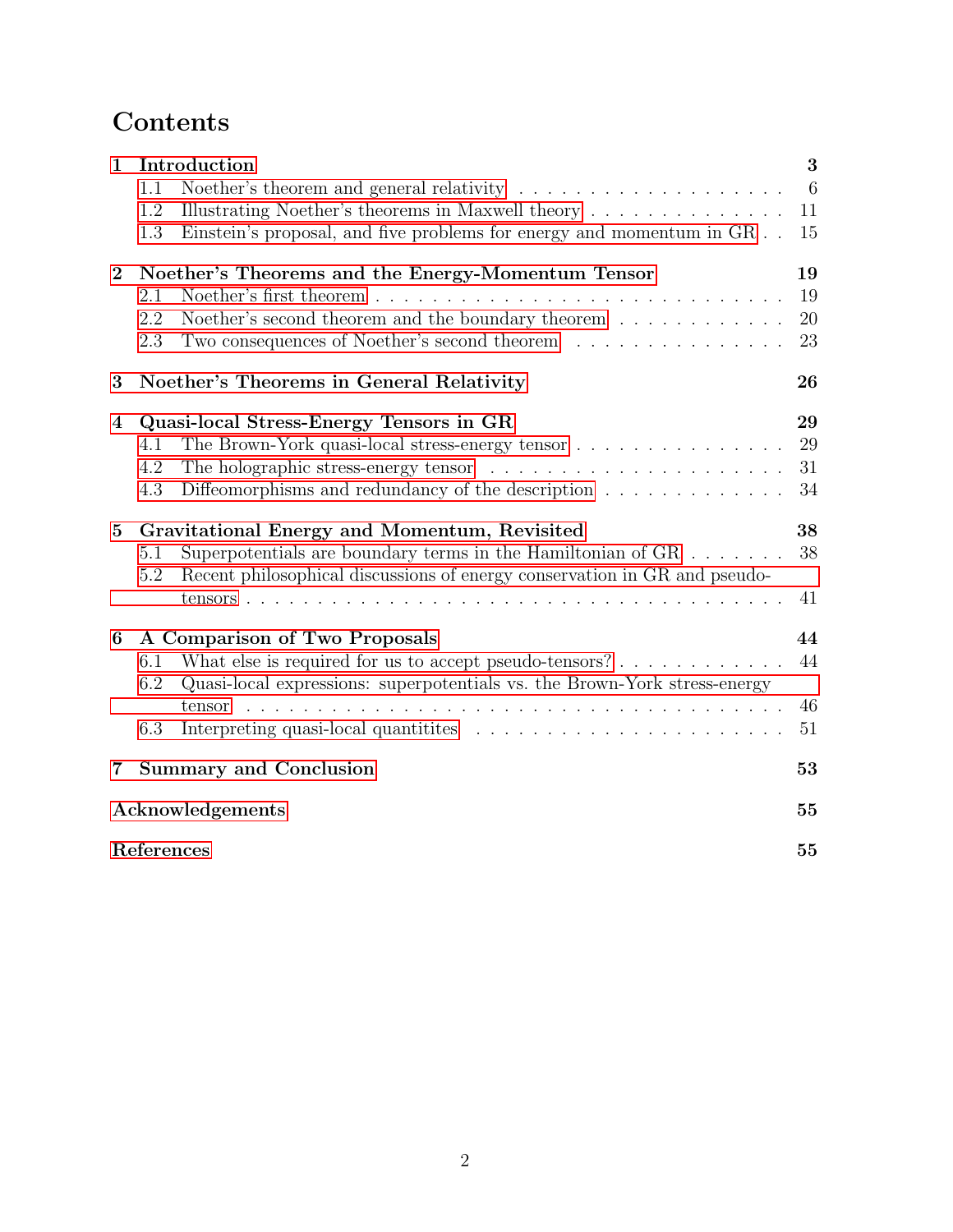## <span id="page-2-0"></span>1 Introduction

This paper has three main aims: first, to give a pedagogical introduction to Noether's two theorems: and in particular to the role that her second theorem played in important discussions between Hilbert, Klein, Noether and Einstein about the conservation of energy and momentum in general relativity (GR). These discussions have been the subject of recent scholarship, and are still valuable today.<sup>[1](#page-2-1)</sup>

Second, I introduce for a philosophical audience two proposals for the gravitational energy-momentum tensor: namely, Einstein's pseudo-tensor (and the quasi-local expressions derived from  $it^2$  $it^2$ ) and the quasi-local definition by Brown and York, especially as modified in the recent literature on the holographic principle. I argue that arguments from gauge-gravity duality support the quasi-local quantities as correctly expressing the energy and momentum of general relativity.

Third, I discuss and critically assess the various proposals in light of a recent philosophical discussion of energy and momentum in general relativity, by Hoefer (2000), Pitts (2010), Lam (2011), Duerr (2019a), and Read (2020).

General relativity suffers from a number of problems regarding its local conservation laws for energy and momentum. This was the subject of a crucial discussion between Hilbert, Klein, Noether and Einstein between 1915 and 1918. What is perhaps less well-known is that the problem of the definition and conservation of energy<sup>[3](#page-2-3)</sup> played a crucial role in both: the genesis of general relativity and Noether's reasons for proving her two theorems.

To define gravitational energy and momentum, Einstein introduced a gravitational pseudo-tensor, i.e. a quantity that is non-covariant, and is in some ways analogous to the Christoffel symbols. However, unlike the Christoffel symbols, pseudo-tensors are not geometric objects. The question of energy and momentum, and the pseudo-tensor proposal, are discussed in virtually all of Einstein's papers on the subject.[4](#page-2-4) Part of the reason it played such a prominent role, including in his November (1915, 1915a, 1915b) papers, is because the pseudo-tensor is intimately linked to Einstein's field equations and to the contracted Bianchi identities.

Noether's own work was directly motivated by the question of energy-momentum conservation, and prior to publishing her two theorems she had worked on comparing Hilbert's and Einstein's approach to it. According to Hilbert, Klein, and Noether, the conservation law in general relativity is *improper*, because it is given in terms of a superpotential whose conservation law is an identity. On Klein's interpretation, the conservation law does not make direct use of the equations of motion, and so it has no physical content.

<span id="page-2-1"></span>Einstein's pseudo-tensor, and thus the energy, are known to have a number of other

<sup>1</sup>See for example Kastrup (1987: pp. 116-125), Brading (2005: pp. 125-127), Brading and Brown (2003: pp. 91, 06), Kosmann-Schwarzbach (2011: pp. 37-46), Rowe (1999: pp. 209-221; 2019: pp. 7-11, 29-34, 2019a).

<span id="page-2-3"></span><span id="page-2-2"></span><sup>&</sup>lt;sup>2</sup>Especially in recent work by Chang et al. (1999) and Chen et al. (2017, 2018).

<sup>3</sup>For brevity, I will sometimes follow the literature in using 'energy' or 'energy-momentum' for the longer 'energy-momentum and angular momentum', especially in expressions like 'conservation of energymomentum and angular momentum'.

<span id="page-2-4"></span><sup>4</sup>See for example Janssen and Renn (2007: p. 844).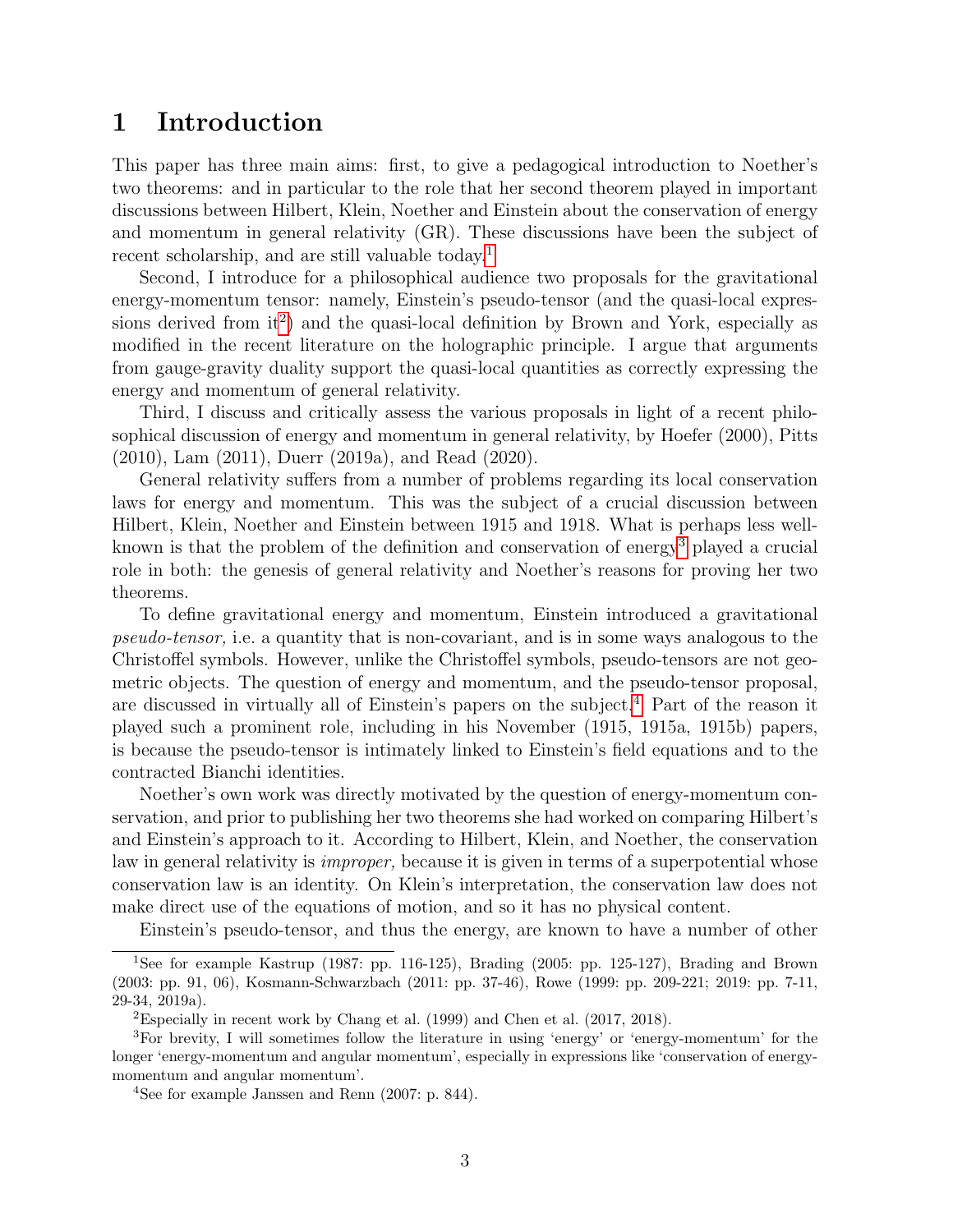problems: the pseudo-tensor is non-covariant, even non-geometric, and there appears to be no unique expression for it. For many different expressions have appeared in the literature. This non-uniqueness stems from the ability to add to the pseudo-tensor the derivative of an arbitrary 'superpotential'. The superpotential is such that its divergence is identically zero, and so an arbitrary superpotential can be added into the conservation law without modifying it. Thus, the very definition of the pseudo-tensor appears to be ambiguous.

The philosophical interest in energy and momentum in general relativity has so far been moderate.<sup>[5](#page-3-0)</sup> For example, Hoefer (2000), Lam (2011), and Duerr (2019, 2019a) have criticised, and Read (2020) has defended, local definitions of energy and momentum, in particular those involving the energy pseudo-tensor. I will give considerable attention to this recent philosophical discussion in Sections [5.2](#page-40-0) and [6.](#page-43-0)

There are two aspects that these recent discussions have not focussed on, and which I will address in this paper: namely, the alleged non-uniqueness of the superpotential, and the quasi-local (as opposed to local) definitions of energy and momentum.

I will show in Section [2](#page-18-0) that, once the Lagrangian and its variation are fixed, Noether's second theorem fixes the superpotential. This holds not only for general relativity, but for any theory with a local symmetry. In general relativity, the gravitational pseudo-tensor, which is the Noether current corresponding to the local translation symmetry, is thus fixed, through Noether's theorem, by the choice of the action. In particular, the freedom to add an arbitrary superpotential corresponds to the freedom to add boundary terms to the action without changing the equations of motion.<sup>[6](#page-3-1)</sup> Thus the superpotential is not arbitrary, but is fixed, through Noether's theorem, by the choice of boundary terms in the action. Although this is known to the experts, I have not seen these consequences of Noether's theorem discussed in the literature: in fact, the "problem of non-uniqueness" is still frequently cited without a discussion of the implications of the choice of boundary conditions and boundary terms. For example, even Brading and Brown (2003: pp 101-102), whose formulation of Noether's second theorem I largely follow, have the superpotential implicit in their formulas, but do not seem to recognise it as such, and they do not comment on the definition and alleged non-uniqueness of the pseudo-tensor in connection with Noether's theorems.<sup>[7](#page-3-2)</sup>

The detailed consideration of Noether's second theorem also allows one to address Klein's worry about the alleged 'lack of physical content' of the local energy conservation law of general relativity. Indeed, I will argue that the distinction between 'proper' and 'improper' conservation laws, in the context of comparing general relativity with classical mechanics, is a red herring: and that the claim that local energy conservation laws lack

<span id="page-3-0"></span><sup>5</sup>For a detailed analysis of Hilbert's (1916, 1917) two papers on the 'Foundations of Physics', see Renn and Stachel (2007: pp. 878-902, 914-957). Hilbert's first paper, including the changes that he introduced into the proofs, is discussed, and compared with Einstein's four November 1915 papers, in Sauer (1999: pp. 539-557), Renn and Stachel (2007: pp. 872-933), and Corry et al. (1997: pp. 1271-1273). A brief account of the interactions between Einstein and Hilbert in 1915 is in Corry (1999: pp. 177-179).

<span id="page-3-1"></span><sup>&</sup>lt;sup>6</sup>In a different context, Chang et al. (1999: pp. 3-4) and Chen et al. (2018: p. 4) have also made a related connection between the superpotential and boundary conditions in the Hamiltonian, although they do not mention Noether's theorem in that connection.

<span id="page-3-2"></span><sup>7</sup>For a discussion of the literature on this point, see Section [2.3.](#page-22-0)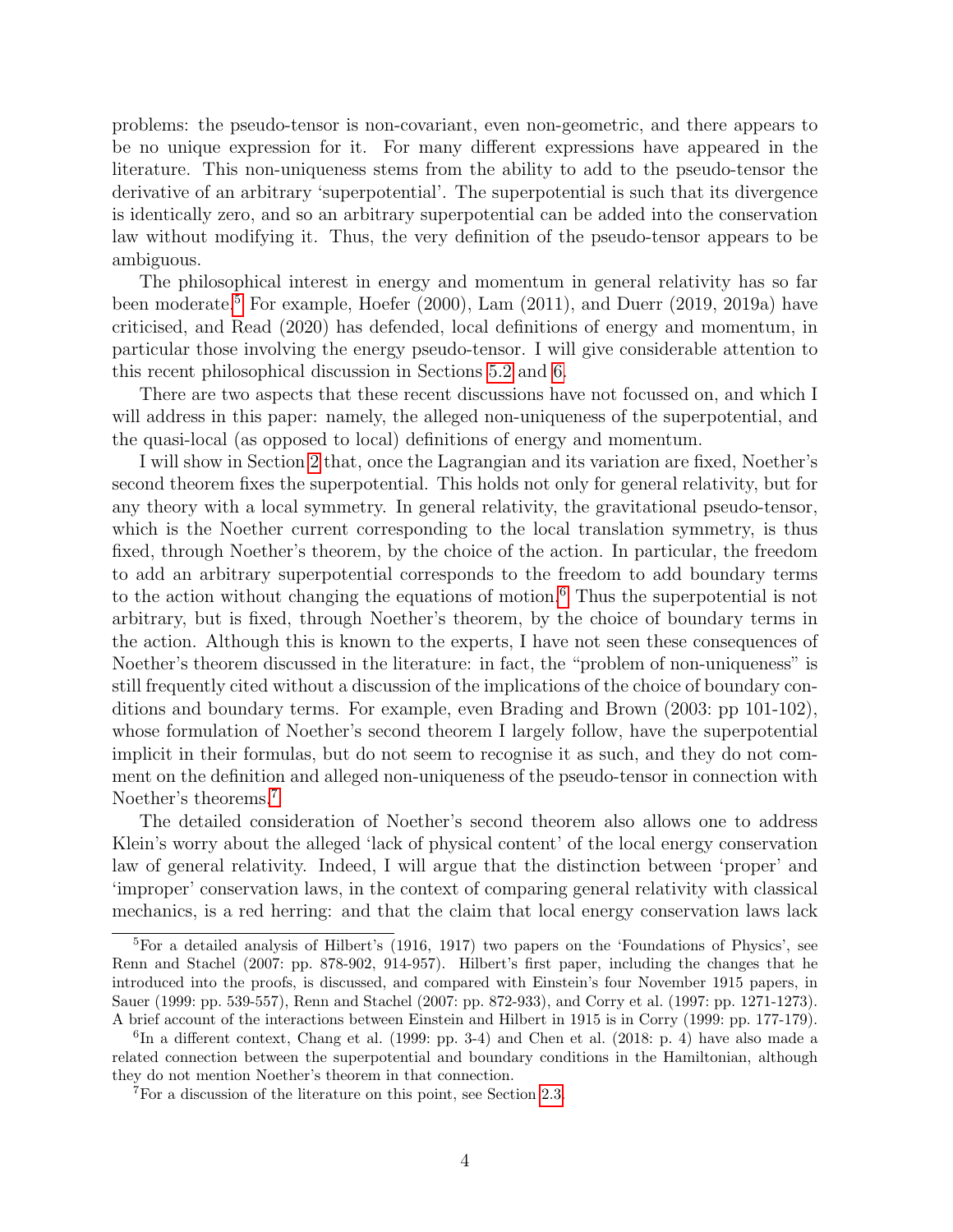physical content is misleading.

I will also introduce two different quasi-local expressions: one, due to Chang et al. (1999), Nester (2004), and Chen et al. (2017, 2018, 2018a), directly obtained from the total energy-momentum (i.e. the energy-momentum tensor plus the gravitational pseudotensor) suitably integrated over a volume. These authors show that, under assumptions that I will discuss in Sections [5](#page-37-0) and [6,](#page-43-0) this expression can be obtained from the covariant Hamiltonian formalism of general relativity. Indeed, part of their aim appears to be to justify the use of the pseudo-tensor from the Hamiltonian formalism.

The second expression is the Brown-York (1993) quasi-local stress-energy tensor, which is directly defined on a two-dimensional surface. This stress-energy tensor has been studied extensively in the physics literature, especially in the presence of a cosmological constant (positive or negative), and has been shown to have many of the desired properties of the quasi-local stress-energy, as I will also review.

I also compare, in Section [6,](#page-43-0) the two quasi-local proposals. While quasi-local expressions have sometimes been easily dismissed (or avoided altogether) in the philosophical literature, I will argue that neither dismissal nor avoidance are justified. Also, we will see that the analysis of the Brown-York stress-energy tensor in the gauge-gravity literature gives crucial insights into the correct definition and properties of this tensor.

One obstruction to the construction of normal conservation laws for energy and momentum in curved spacetimes is the presence of a covariant derivative in the conservation law of the energy-momentum tensor.[8](#page-4-0) One can integrate such a law to get an integral form of the conservation law that is properly covariant only if the metric admits a timelike Killing vector field, i.e. if the metric has a timelike isometry.

An important property of the quasi-local energy-momentum tensors is that they can lead to covariant integral conservation laws under weaker conditions than the energymomentum tensor does. For, while the latter requires a timelike Killing vector field in the whole spacetime, the quasi-local expression from Section [4](#page-28-0) only requires a (conformal) Killing vector field at the quasi-local surface, i.e. usually at asymptotic spatial or null infinity. I show this in Section [4.2.](#page-30-0)

In physics, there are well-known global expressions (called the Bondi and ADM masses) for the total energy at infinity, depending on whether they are integrated over spheres at spatial infinity (in the case of asymptotically flat and AdS cases) or null infinity (in the case of the Bondi mass). The two kinds of quasi-local quantities discussed in this paper reproduce these expressions. But these expressions, including the quasi-local quantities, do not necessarily have well-defined local densities.[9](#page-4-1) Chen et al. (1999: p. 2) discuss a quasi-local formula that can be localised: its localisation gives rise to the gravitational

<span id="page-4-0"></span><sup>8</sup>Notice that this fact is not specific to general relativity: for any translation-invariant classical field theory on a curved spacetime has a covariantly-conserved, two-index, energy-momentum tensor. But GR offers a specific interpretation of the source or sink terms in terms of a dynamical gravitational field.

<span id="page-4-1"></span><sup>9</sup>This is often further explicated by an appeal to the principle of equivalence, that a local observer cannot detect a gravitational field at a single point. This often stated, infinitesimal or strong, form of the principle of equivalence is in Pauli (1958: p. 145); see also Brown (2005: pp. 169-170). For its role in Einstein's own thinking about general relativity, and its relation with the Einstein equivalence principle, see Lehmkuhl (2019: pp. 2-7, 19-22) and Janssen (2014: pp. 174-182). The strong equivalence principle is criticised by Norton (1985: pp. 207-208, 239-242, 245) and Curiel (2019: p. 91).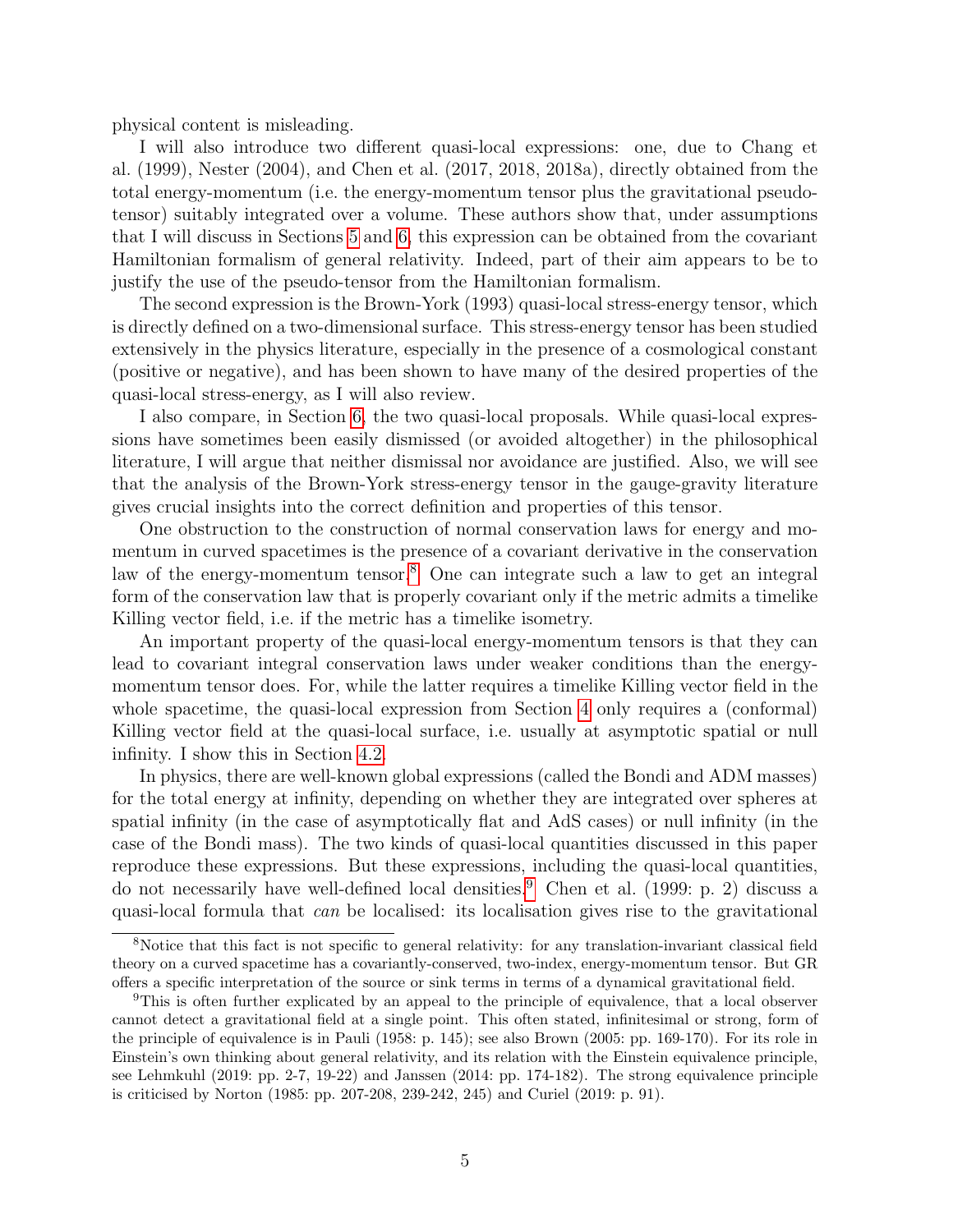pseudo-tensor, which depends on the choice of coordinates. They view the interplay between the local and quasi-local quantities as follows: 'Appreciating the fundamental nonlocality of the gravitational interaction yet believing in the basically local nature of physical interactions led to the idea of quasi-local quantities: quantities that take on values associated with a compact orientable spatial 2-surface'.

The plan of the paper is as follows. In the rest of this Introduction, I summarise the discussion of energy and momentum between Hilbert, Klein, Noether and Einstein (Section [1.1\)](#page-5-0), illustrate Noether's theorems for Maxwell theory as my running example (Section [1.2\)](#page-10-0), and summarise Einstein's basic proposal of pseudo-tensors as candidates for energy and momentum and its problems (Section [1.3\)](#page-14-0). Section [1.3](#page-14-0) lays out five problems that organise the subsequent discussion. Section [1.1](#page-5-0) has more of a historical character; the rest of the paper has a more philosophical and foundational character. Section [2](#page-18-0) then gives Noether's two theorems and discusses two consequences of it, one of which I have not seen discussed in the literature (Section [2.3\)](#page-22-0). Section [3](#page-25-0) applies Noether's theorems to general relativity. Section [4](#page-28-0) discusses the quasi-local Brown-York stress-energy tensor. Sections [4.1](#page-28-1) and [4.2](#page-30-0) are slightly more technical than the rest of the paper, and can be skipped by readers only interested in the philosophical discussion. Section [4.3](#page-33-0) discusses whether diffeomorphisms are redundancies of the description. Section [5](#page-37-0) reviews proposals by Chang et al. (1999) and Chen et al. (2017, 2018, 2018a) and Nester (2004) that link the gravitational pseudo-tensor with a quasi-local expression that can be reproduced from the covariant Hamiltonian of general relativity, under assumptions that I will point out. Section [6](#page-43-0) then compares the two proposals for quasi-local expressions and discusses the status of energy-momentum in general, and the pseudo-tensors in particular, in the philosophical literature. Sections [4](#page-28-0) to [6](#page-43-0) also discuss two themes that run through the philosophical literature on energy and momentum in general relativity: namely, covariance and background-independence.

### <span id="page-5-0"></span>1.1 Noether's theorem and general relativity

Emmy Noether's (1918) two theorems, on the correspondence between symmetries of the action under infinitesimal transformations of a continuous group, and local conservation laws, are better known for their applications in classical mechanics and gauge theories than in general relativity. Yet Noether's motivation to study this problem came chiefly out of discussions between David Hilbert, Felix Klein, Albert Einstein, and herself about the interpretation of general relativity, between 1915 and 1918: specifically, about the nature of the conservation equations in GR.[10](#page-5-1) Noether's theorem still gives the most general—and, as I will argue in Section [2—](#page-18-0)best approach to the gravitational pseudotensor of general relativity and its associated superpotential: which was at the heart of the debate.

<span id="page-5-1"></span><sup>&</sup>lt;sup>10</sup>For some of the scientific context of Noether's theorems, including her own biography, see Kosmann-Schwarzbach (2020: pp. 1-9). A clear exposition of Noether's theorems in their original form is in Rowe (1999: pp. 223-226). Norton (1993) is a useful reference about the history of some issues in general relativity that are complementary to the ones discussed in this Section: in particular, about general covariance.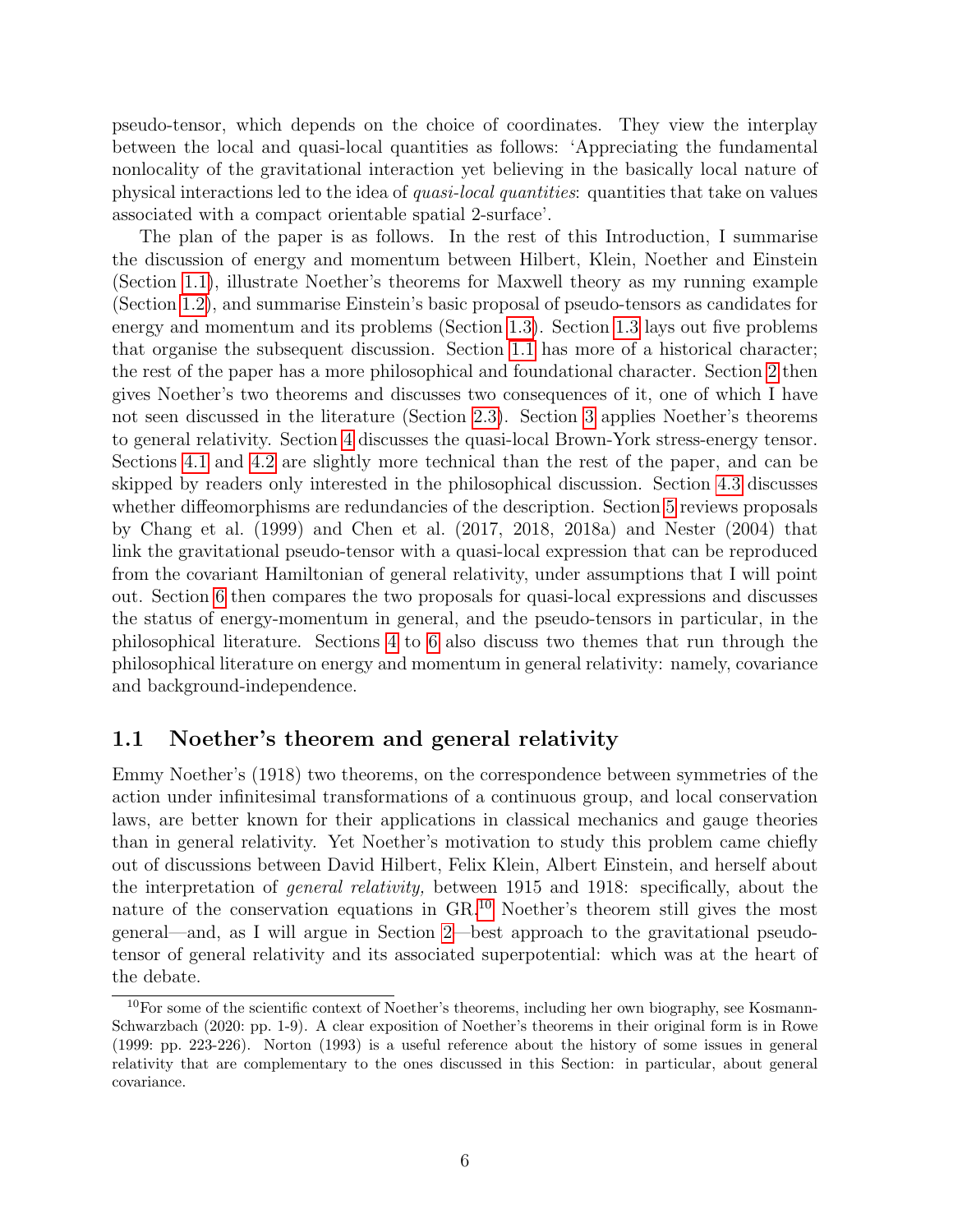Since at least 1912, Einstein had been searching for an expression of the laws of gravita-tion, invariant under general coordinate transformations.<sup>[11](#page-6-0)</sup> Already in his  $(1913: p. 318)$ Entwurf paper with Marcel Grossmann, and in his (1914: p. 99) 'Formal Foundation' paper, which amongst other things gave a detailed development of tensor calculus and worked out the geodesic equation, he discussed at length (especially in his 1914) a covariant balance equation for the energy-momentum and stress tensor density, subject to external forces. When the external forces were set to zero, he got an analogue of the local conservation law of energy and momentum (pp. 100, 120):

<span id="page-6-6"></span>
$$
\partial_{\mu}(\mathfrak{T}^{\mu}{}_{\nu} + t^{\mu}{}_{\nu}) = 0 \tag{1}
$$

Here,  $\mathfrak T$  is the energy-momentum tensor density of matter,<sup>[12](#page-6-1)</sup> and t is the 'energy tensor of the gravitational field' (later called the gravitational pseudo-tensor), in analogy with the Christoffel symbols, which are the components of the 'field strength of the gravitational field'. He gave an explicit expression for  $t^{\mu}{}_{\nu}$  in terms of the Christoffel symbols (p. 120) and noted that it is not a tensor, but it is only invariant under linear (i.e. affine) transformations. At this point, Einstein wrote his tentative field equations explicitly in terms of the pseudo-tensor. Thus from very early on, the gravitational energy-momentum pseudo-tensor was, in Einstein's mind, an important ingredient of the theory that he was seeking.

In the spring of 1915, Hilbert and Klein invited Noether to Göttingen to work with them on the implications of the general theory of relativity (Kosmann-Schwarzbach, 2011: p. 45; Corry, 1999: p. 177).<sup>[13](#page-6-2)</sup> Although Noether was probably not an expert on variational methods (however, Hilbert was an expert on that),<sup>[14](#page-6-3)</sup> she was well-acquainted with the related methods for using formal differential operators to generate algebraic and differential invariants (Rowe 2019: p. 6). Also, shortly after her arrival in 1915, Einstein gave a series of lectures on general relativity—he was staying at Hilbert's house during his visit. Thus by mid-1915, Hilbert himself was working intensely to understand Einstein's papers. Early on, Hilbert saw a connection between two topics: (i) the theory of invariants and geometry, and (ii) the problem of extending the special theory of relativity to general coordinate systems. This was of course a seed for Noether's theorems (and Hilbert himself would soon go on to give a special case of Noether's second theorem). Likewise, Klein would regard general relativity from the point of view of his Erlangen programme, which he had laid out with Sophus Lie, of geometry as the search for invariants of a group.<sup>[15](#page-6-4)</sup>

In two of his papers from November 1915, Einstein gave a very general expression (1915: p. 784) for the gravitational pseudo-tensor in terms of the Lagrangian density<sup>[16](#page-6-5)</sup> and found the correct gravitational field equations (1915b: p. 845).

<span id="page-6-0"></span><sup>&</sup>lt;sup>11</sup>See e.g. Sauer (2005: pp. 806-808) and Kosmann-Schwarzbach (2011: p. 37).

<span id="page-6-2"></span><span id="page-6-1"></span><sup>&</sup>lt;sup>12</sup>Compare this equation with Eq.  $(21)$ .

 $13$ For the prehistory of this invitation, see Sauer (1999: p. 539-540). The prehistory of Hilbert's acquaintance with Einstein is on pp. 527-539.

<span id="page-6-3"></span> $14$ See Sauer (1999: pp. 535, 558, 569).

<span id="page-6-5"></span><span id="page-6-4"></span><sup>15</sup>See Rowe (1999: p. 215; 2019a: p. 72) and Kosmann-Schwarzbach (2011: pp. 26, 40, 64).

<sup>&</sup>lt;sup>16</sup>See Eq. [\(47\)](#page-26-0), which is only a minor generalisation of this equation through the addition of a totalderivative term. However, at this point Einstein's Lagrangian was incomplete, since its variation gave only (part of) the the Ricci tensor, rather than the Einstein tensor. A problem in this paper, to which he returned in (1915a: pp. 799-800), was the incompatibility between his restriction to coordinate systems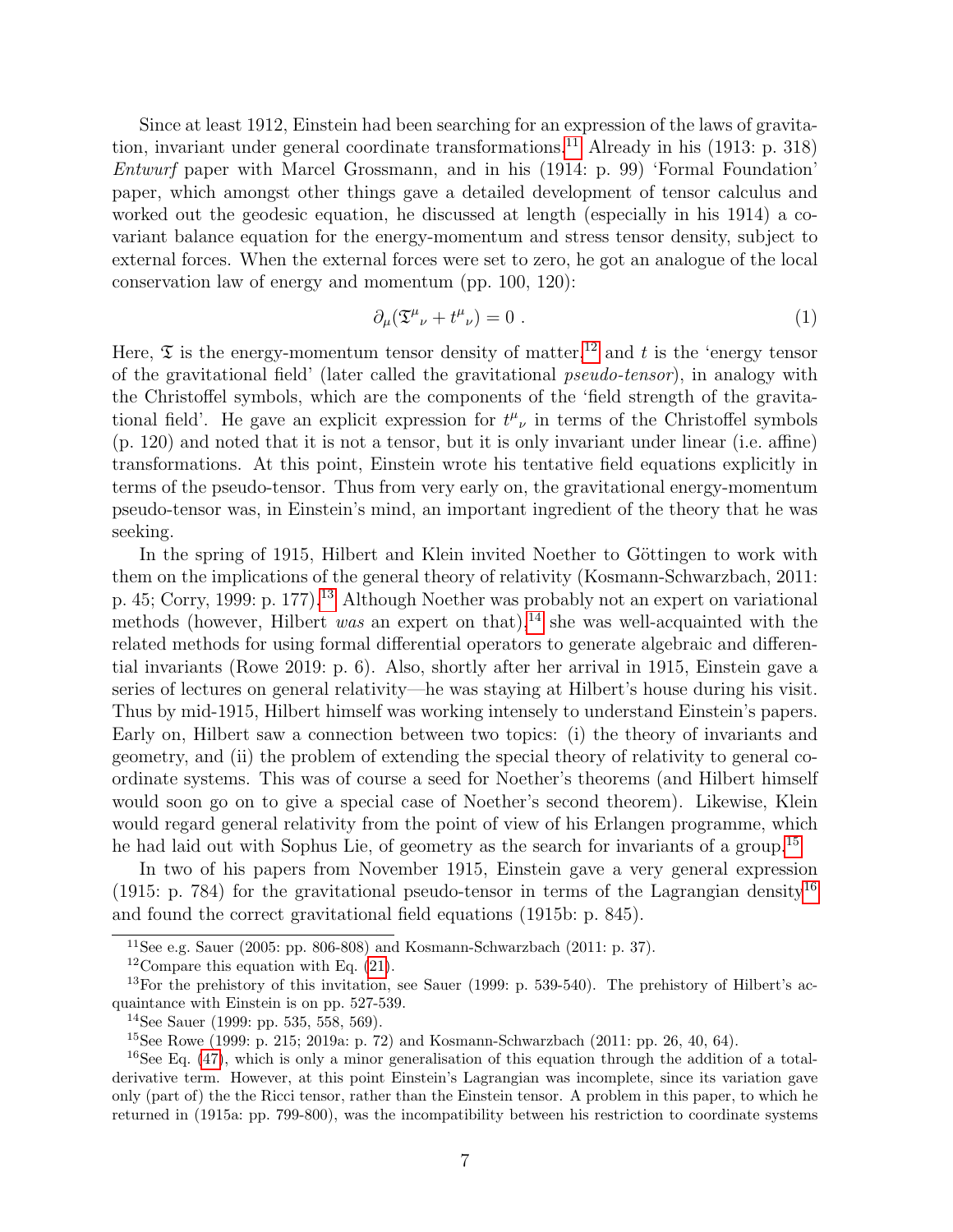As is well-known, on 20 November 1915, i.e. five days before Einstein submitted the paper that contained the final form of his field equations  $(1915b)$ ,<sup>[17](#page-7-0)</sup> Hilbert submitted his 'Die Grundlagen der Physik', which is an attempt to axiomatise general relativity (and make a connection with Gustav Mie's unification programme).[18](#page-7-1) Hilbert reproduced Einstein's field equations from his action and, among other results, he derived the four contracted Bianchi identities from the invariance of the action under arbitrary transformations of coordinates. Thus in this paper Hilbert derived a special case of Noether's second theorem. At this point, however, the nature of these relations was unclear. Even less clear was the meaning of the 'energy equation', based on an 'energy vector', that he derived.[19](#page-7-2)

Noether also began to work on this problem. In 1916, she wrote an unpublished manuscript in which she studied Hilbert's energy vector, and used Hilbert's work to analyse Einstein's conservation law in general relativity. Although the manuscript is not extant, its content is partly known from two sources: namely, the exchange of letters between Klein and Hilbert published in the Nachrichten von der Gesellschaft der Wissenschaften zu Göttingen, Mathematisch-Physikalische Klasse, in 1917, and a partial transcription by R. J. Humm, who studied at Berlin and Göttingen at the time (Rowe 2019, 2019a). In this manuscript, she got the contracted Bianchi identities, and in fact she anticipated the main points of Klein's influential lecture of 22 January 1918 for the Göttingen *Gesellschaft*.

Einstein (1916a: p. 1111) endorsed Hilbert's action in another paper, published in November 1916, and solved the conservation equation, Eq. [\(1\)](#page-6-6), in terms of what is now called a 'superpotential',  $^{20}$  $^{20}$  $^{20}$  i.e. a quantity whose divergence is identically zero.<sup>[21](#page-7-4)</sup>

On 22 January 1918, Klein delivered his famous lecture at the Mathematische Gesellschaft zu Göttingen (i.e. the Göttingen Mathematical Society), which elicited a reaction from Hilbert one week later (Rowe 1999: p. 212; 2019: p. 8). Klein's lecture would be published in the Nachrichten von der Gesellschaft der Wissenschaften zu Göttingen, in the unusual form of an exchange of letters with Hilbert (also, Klein and Hilbert lived a short distance from one another in the Wilhelm Weber Strasse!).<sup>[22](#page-7-5)</sup> In it, he explicitly acknowledged Noether's help and her earlier contribution (Kosmann-Schwarzbach, 2011:

<span id="page-7-2"></span><sup>19</sup>Hilbert would later rewrite his two 'Grundlagen der Physik' papers, (1916) and (1917), publishing them in sequence in Hilbert (1924).

<span id="page-7-4"></span><span id="page-7-3"></span> $20$ See Eq.  $(22)$  below.

<sup>21</sup>Such an expression already appeared in Einstein (1914: p. 1077), but this was only for his old theory,  $\frac{1}{\sqrt{-g}} = 1.$ 

<span id="page-7-5"></span> $22$ Klein (1917). For a reason why they chose this unusual form of publication, see Rowe (1999: p. 212).

where  $\sqrt{-g} = 1$  and the requirement that the energy-momentum tensor has non-zero trace. The full, covariant equations without any restrictions on the trace of the energy-momentum tensor appreared in Einstein (1915b: p. 845).

<span id="page-7-0"></span><sup>&</sup>lt;sup>17</sup>For the now accepted resolution of the priority issue, see Corry et al.  $(1997: pp. 1271-1273)$ , Sauer (1999: pp. 539-557), and Renn and Stachel (2007: pp. 872-933).

<span id="page-7-1"></span><sup>18</sup>Hilbert's reference to Mie in the introduction is as follows: 'I would like to formulate—in the sense of the axiomatic method—a new system of basic equations of physics, out of two simple axioms, which are of ideal beauty, and which, I believe, contain the solution of the problems by both Einstein and Mie' (1915: p. 395; see also pp. 396, 407). For more on Mie's influence on this paper by Hilbert, see Sauer (1999: pp. 538, 552-555), Rowe (2019: pp. 5-7), Renn and Stachel (2007: pp. 857-867, 871-874, 899-900), Corry (1999: p. 176).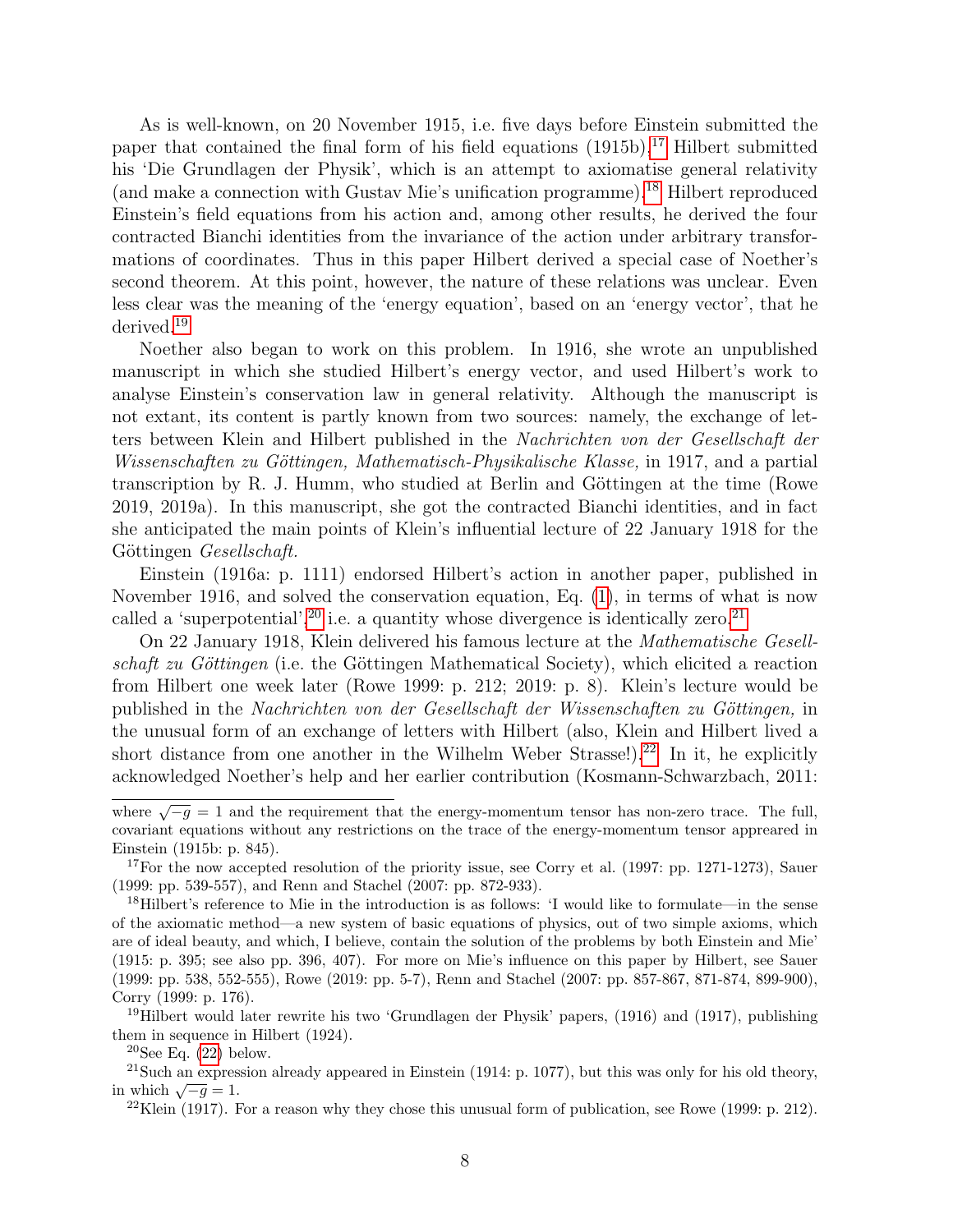p. 66):

You know that Miss Noether advises me continually regarding my work, and that in fact it is only thanks to her that I have understood these questions. When I was speaking recently to Miss Noether about my result concerning your energy vector, she was able to inform me that she had derived the same result on the basis of developments of your note... more than a year ago, and that she had then put all of that in a manuscript (which I was subsequently able to read). She simply did not set it out as forcefully as I recently did at the Mathematical Society.

Like Noether had done before, Klein compares Hilbert's energy equation and Einstein's conservation law, Eq. [\(1\)](#page-6-6). Klein's main point was the disanalogy between Hilbert's energy equation (and Einstein's conservation law) and the conservation laws in classical mechanics. While, in classical mechanics, energy conservation follows as a consequence of the equations of motion, in general relativity Eq.  $(1)$  is an *identity*, i.e. valid without requiring the equations of motion to be satisfied. He explained it thus:

Thus the above statement... cannot be regarded analogous to the conservation law of energy in ordinary mechanics. For when we write the latter as  $d(T+U)/dt = 0$ , this differential equation is not satisfied identically [as the Bianchi identity is], but only as a consequence of the differential equations of mechanics.

He concluded the note to Hilbert with a sceptical remark: 'After all this, I can hardly believe that it is appropriate to characterise the very arbitrarily built quantities  $t^{\mu}{}_{\nu}$  as 'energy components of the gravitational field''. This agreed with Noether's own view, which she had explained to Hilbert more than a year before.

In his reply,<sup>[23](#page-8-0)</sup> Hilbert completely agreed with Klein's comments about the lack of an analogy between the energy equation and conservation of energy in classical mechanics. He took this one step further, by expressing his belief that no true law of energy conservation exists in general relativity, and claiming that it is possible to prove a theorem to this effect—to which Klein responds that he 'would be very interested in seeing the mathematical proof to which you alluded to in your reply' (p. 482). Such a proof would not be provided by Hilbert, but by Noether's second theorem, in the following year.

Meanwhile, in 1917-1918, Einstein and Klein corresponded about Klein's (1917) note, which Einstein (1918: p. 673) praised for its clarity.<sup>[24](#page-8-1)</sup> Einstein disagreed that his conservation law for general relativity was an identity, since the equations of motion are used. To this, Klein (1918a: p. 504) replied by saying that the divergence in Eq. [\(1\)](#page-6-6) consists of two terms:<sup>[25](#page-8-2)</sup>

(1) the divergence of the Einstein field equations;

(2) the divergence of the superpotential.

Klein's point was that the vanishing of (2) is a mathematical identity, while (1) contains the divergence of the equations of motion, rather than the equations of motion themselves—and so, that this term is also zero, even before one takes its divergence

<span id="page-8-0"></span><sup>23</sup>Klein (1917: p. 477).

<span id="page-8-2"></span><span id="page-8-1"></span> $24$ For an account of the correspondence, see Rowe (1999: pp. 209-213).

 $^{25}$ This can be seen by expressing the pseudo-tensor t in terms of two contributions: the Einstein tensor and the superpotential: see Eq. [\(24\)](#page-16-1) below.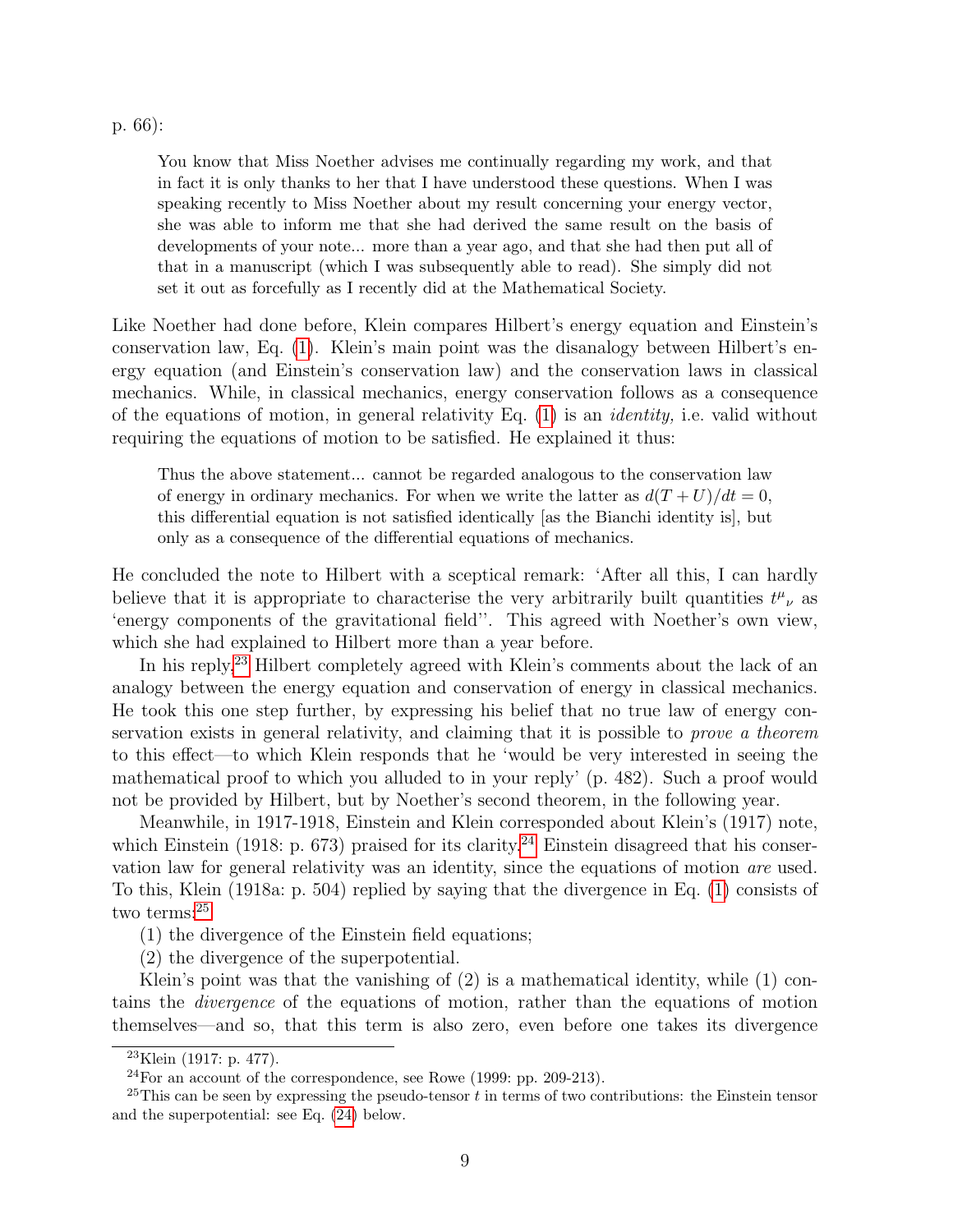in the pseudo-tensor. (This differs from classical mechanics, where the equations of motion, rather than their divergence, appear in the conservation equation). Einstein (1918a: p. 513) disagreed: for the equations of motion were after all used, and the conservation equation used at least *part* of the field equations (i.e. their contraction with the divergence).<sup>[26](#page-9-0)</sup>

In the winter-spring of 1918, Noether understood the reasons for the difficulties in the interpretation of the conservation laws of general relativity. What she set out to investigate was indeed Klein and Hilbert's central problem of the analogy between the energy equations of classical mechanics and general relativity. On 23 July 1918, she presented her work at the Göttingen Mathematical Society. In short, her second theorem could account for the four identities that Hilbert had pointed out, so that the conservation laws were 'improper', and thus disanalogous to classical mechanics.

Noether had a deeper reason for the difference between general relativity and other theories: her theorems allowed her to 'deduce... the proof of an assertion of Hilbert concerning the relationship between the lack of a proper law of energy and "general relativity"' (Kosmann-Schwarzbach, 2011: p. 19). Namely, given an action invariant under the group of translations, the energy relations are improper iff the action is invariant under an infinite group which contains the group of translations as a subgroup.<sup>[27](#page-9-1)</sup>

Thus Noether interpreted her theorems along Hilbertian lines: 'As Hilbert expresses his assertion, the lack of a proper energy law constitutes a characteristic of the general theory of relativity'.

The paper by Klein (1918) clarifies the relationship between Einstein's and Hilbert's theories, and in particular concerning their conservation laws. In this paper, he derives what Brading and Brown (2003) call the 'boundary theorem', from which it follows that the current is proportional to the field equations (and to the superpotential), so that its divergence is identically zero—as I already mentioned above. In doing so, he made essential use of Noether's work (Kosmann-Schwarzbach, 2011, p. 68):<sup>[28](#page-9-2)</sup>

I would be remiss if I did not thank Miss Noether once again for her active participation in my new work. She has by herself completely set out in proper form the mathematical ideas that I use in connection with the physics problems related to [the action], which will be presented in a note to appear shortly in these Nachrichten.

Thus by 1918, Noether's theorem was, in the eyes of Hilbert, Klein, and Noether, the proof that there is no proper conservation law in general relativity: which Klein interpreted—with Hilbert's and Noether's approval, one should add—as the energy equations' lacking physical content.

I will return to Einstein's proposal for a conservation law in general relativity, and its problems, in more detail in Section [1.3.](#page-14-0) In the next Section, I first illustrate Noether's two theorems in a well-known example.

<span id="page-9-0"></span><sup>&</sup>lt;sup>26</sup>The above summary of the argument in Klein (1918a: p. 504) and Einstein (1918, 1918a: p. 513) follows Brading (2005: p. 126), which indeed seems to me a correct interpretation both of Klein's letter and of Einstein's (1918a: p. 513) reply.

<span id="page-9-1"></span><sup>&</sup>lt;sup>27</sup>Noether's use of the word 'subgroup' here appears to be stronger than the modern use. Her statement assumes not just the group of translations being a subgroup of an infinite group, but also its being embedded in a specific way: see Section [2.3.](#page-22-0) I thank Bartlomiej Czech for pushing me on this point.

<span id="page-9-2"></span> $^{28}$ Klein (1918: p. 189).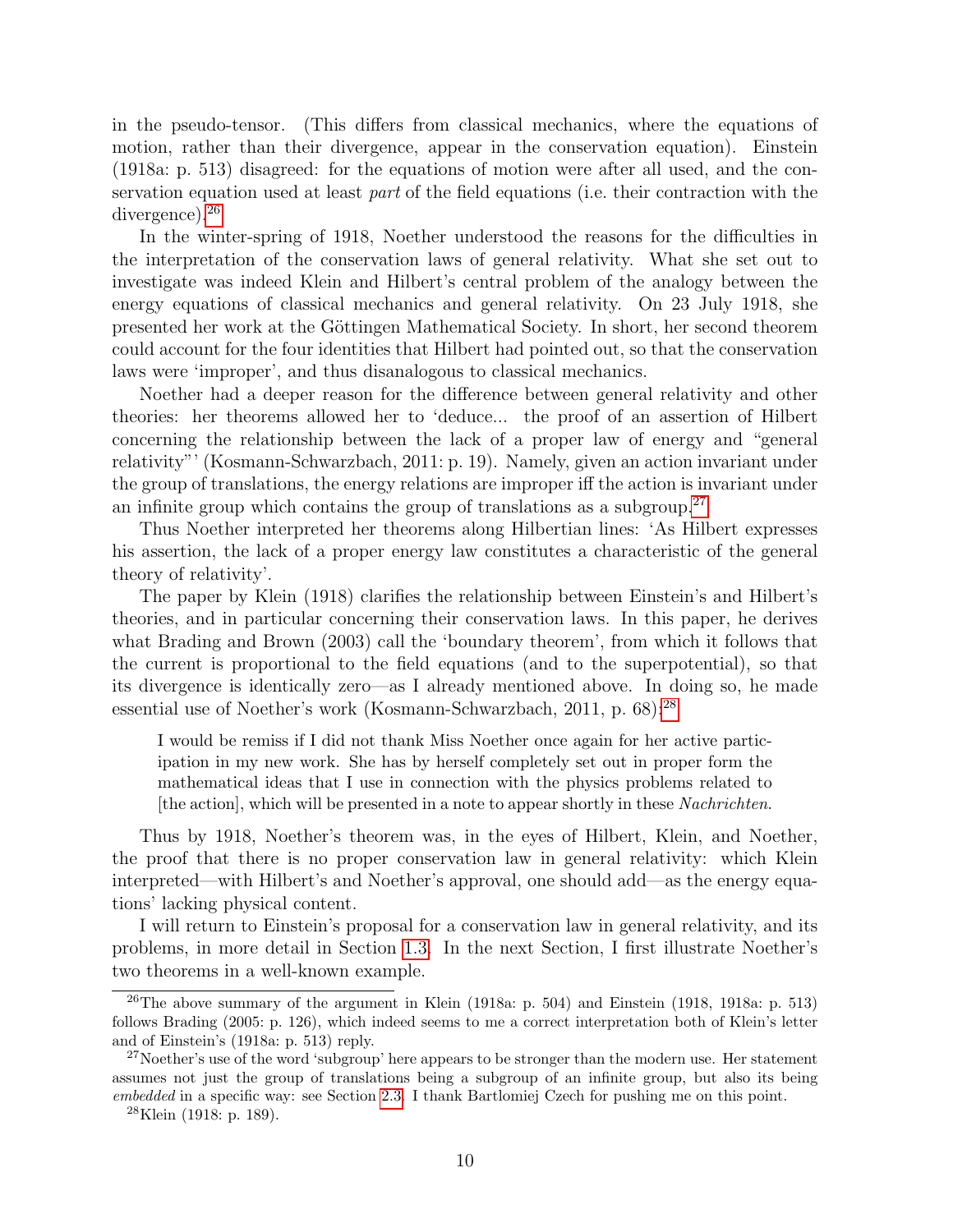#### <span id="page-10-0"></span>1.2 Illustrating Noether's theorems in Maxwell theory

In this paper, I will use the Maxwell theory of electromagnetism as a running example to illustrate various aspects of Noether's theorems, since this theory already exemplifies some of the issues that appear in general relativity.<sup>[29](#page-10-1)</sup>

Thus let me recall how the theorems work for elementary electromagnetism without sources: take the following action, defined on Minkowski spacetime:

$$
S[A] = \int d^4x \mathcal{L}(A; x) = -\frac{1}{4} \int d^4x F_{\mu\nu} F^{\mu\nu}
$$
  

$$
F_{\mu\nu} := \partial_\mu A_\nu - \partial_\nu A_\mu . \tag{2}
$$

The field equations, derived by setting the variation of the action to zero, are of course:

<span id="page-10-3"></span>
$$
\partial_{\nu}F^{\mu\nu} = 0 \tag{3}
$$

I will give Noether's theorems in general form in Section [2.](#page-18-0) I here give the specific cases that apply to Maxwell theory.

Noether's first theorem asserts that the conservation of the energy-momentum tensor density  $T_{\mu\nu}$  follows from the *global* translational symmetry of the action in Minkowski spacetime (and vice versa), i.e. under a *constant* translation  $\delta x^{\mu} = \epsilon^{\mu}$ .<sup>[30](#page-10-2)</sup> Defining the variation

<span id="page-10-5"></span>
$$
\delta A_{\mu} := A'_{\mu}(x) - A_{\mu}(x) = -\epsilon^{\nu} \partial_{\nu} A_{\mu} , \qquad (4)
$$

Noether's first theorem then gives:

<span id="page-10-4"></span>
$$
T^{\mu}{}_{\nu} := \delta^{\mu}_{\nu} \mathcal{L} - \frac{\partial \mathcal{L}}{\partial(\partial_{\mu} A_{\lambda})} \partial_{\nu} A_{\lambda} = F^{\mu \lambda} \partial_{\nu} A_{\lambda} - \frac{1}{4} \delta^{\mu}_{\nu} F^{\lambda \sigma} F_{\lambda \sigma} . \tag{5}
$$

One readily finds the following conservation law:

<span id="page-10-6"></span>
$$
\partial_{\mu}T^{\mu}{}_{\nu} = \left(\partial_{\mu}F^{\mu\lambda}\right)\partial_{\nu}A_{\lambda} \stackrel{\text{Eq. (3)}}{=} 0 \tag{6}
$$

The term between brackets vanishes only if the equations of motion, Eq. [\(3\)](#page-10-3), are satisfied: and thus the energy-momentum is conserved if and only if (a linear combination of) the equations of motion are satisfied, i.e. it is a weak conservation law.

<span id="page-10-1"></span> $^{29}$ For an introduction to Noether's theorem for a physics audience, see e.g. Bañados et al. (2016). For a mathematical treatment, see Olver (1986: pp. 272-283, 334-336). Bessel-Hagen (1921: pp. 44-51) was the first to apply Noether's first theorem to electrodynamics, using the generalised theorem involving quasi-symmetries. He credits Klein (p. 33) with suggesting the problem: 'Klein expressed a desire that Miss Emmy Noether's theorems on invariant variational problems, proved approximately two years ago, should be applied to the Maxwell equations'. I thank Harvey Brown for recommending the work by Bessel-Hagen.

<span id="page-10-2"></span><sup>&</sup>lt;sup>30</sup>Under such a translation, we have a new field  $A'_\mu(x')$ , where  $x' = x + \epsilon$ , and  $A'_\mu(x')$  is related to  $A_\mu(x)$  by the usual tensor transformation rule for the components of one-forms, linearised in  $\epsilon$ . In the variation, we evaluate  $A'_{\mu}$  at x.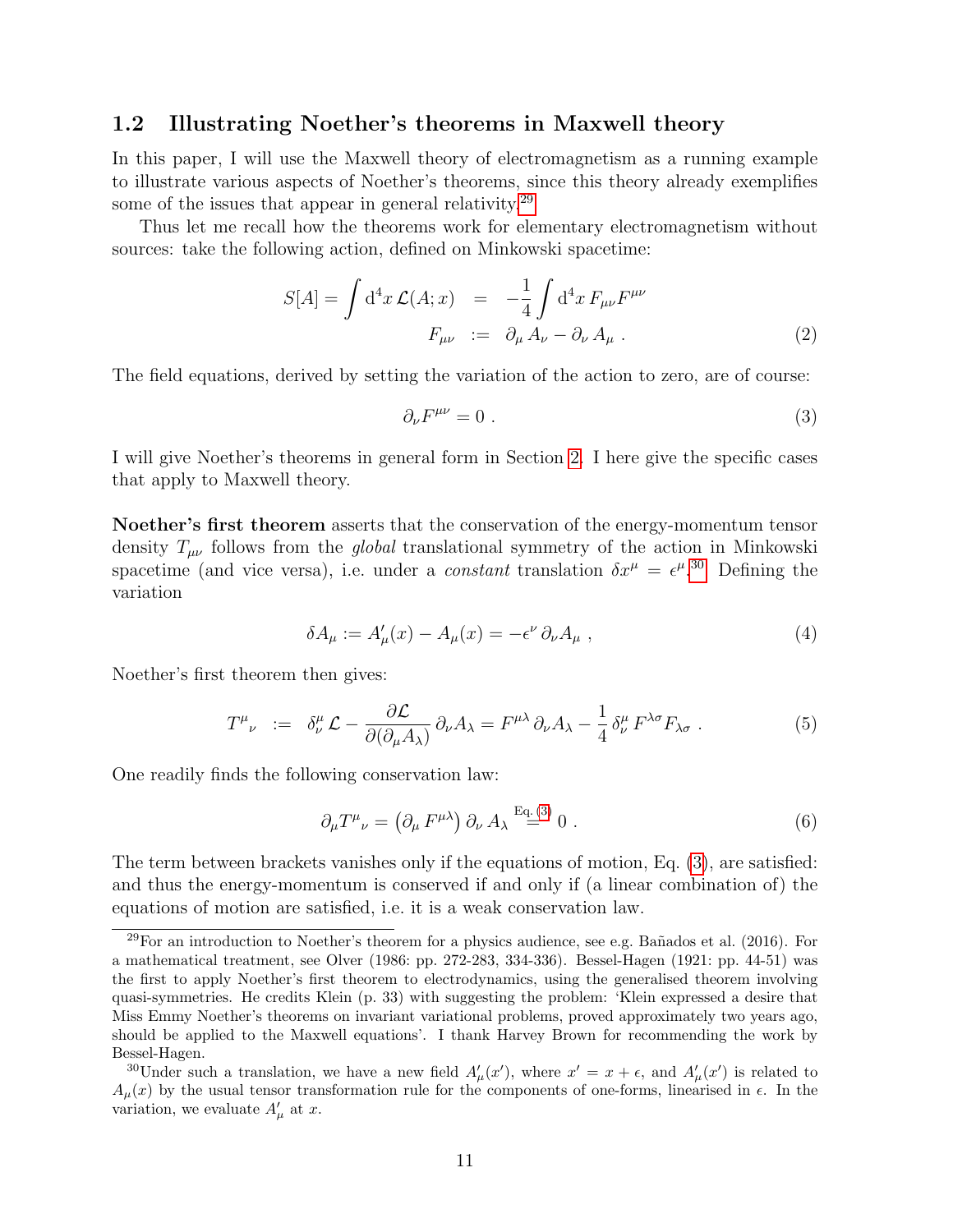Notice that the first term in the energy-momentum tensor Eq. [\(5\)](#page-10-4) is not gauge invariant (it is also not symmetric in its two indices upon lowering one of them).<sup>[31](#page-11-0)</sup> This lack of gauge invariance is unsurprising, given that we used a variation of the Lagrangian, Eq. [\(4\)](#page-10-5), that is not gauge invariant. One can get a gauge-invariant energy-momentum tensor by constructing a gauge-invariant variation of the gauge potential, A: namely, by allowing this variation to contain a gauge transformation, i.e.  $\delta A_\mu = -\epsilon^\nu \partial_\nu A_\mu + \partial_\mu \lambda$ , where  $\lambda$  is the gauge parameter. There is a unique gauge-invariant variation of this form, viz.  $\delta A_{\mu} = F_{\mu\nu} \epsilon^{\nu}$ , where  $\lambda = \epsilon^{\nu} A_{\nu}$ . In effect, this adds an 'improvement term' to the energy-momentum tensor, i.e. a term that is a total derivative in an antisymmetric tensor U, without modifying the equations of motion, such that the energy-momentum tensor is still conserved:<sup>[32](#page-11-1)</sup>

<span id="page-11-5"></span>
$$
T^{\prime \mu}{}_{\nu} := T^{\mu}{}_{\nu} + \partial_{\lambda} U^{[\mu \lambda]}{}_{\nu} \ . \tag{7}
$$

The above variation gives  $U^{[\mu\lambda]}_{\nu} = -F^{\mu\lambda} A_{\nu}$ , which brings the energy-momentum tensor to the standard form, and is automatically symmetric in its indices:

<span id="page-11-6"></span>
$$
T^{\prime \mu}{}_{\nu} = F^{\mu \lambda} F_{\nu \lambda} - \frac{1}{4} \delta^{\mu}_{\nu} F^{\lambda \sigma} F_{\lambda \sigma} . \tag{8}
$$

This is of course the energy-momentum tensor that also appears on the right-hand side of the Einstein field equations. (Thus general relativity uniquely detects the energymomentum tensor of its sources: it fixes the improvement term.)

Noether's second theorem is also exemplified by the Maxwell theory,<sup>[33](#page-11-2)</sup> which has a local gauge symmetry:

<span id="page-11-4"></span>
$$
A_{\mu} \mapsto A_{\mu} + \partial_{\mu} \lambda \,, \tag{9}
$$

for an arbitrary *smooth function*  $\lambda : \mathbb{R}^4 \to \mathbb{R}$ . Indeed, since  $F_{\mu\nu}$  is itself invariant under this symmetry, the Maxwell action is trivially invariant.

It is instructive to study the gauge invariance when we couple Maxwell's action to a gauge-invariant source  $J_\mu$ :

<span id="page-11-3"></span>
$$
S[A, J] = \int d^4x \left( -\frac{1}{4} F_{\mu\nu} F^{\mu\nu} + J^{\mu} A_{\mu} \right), \qquad (10)
$$

and require that the action is invariant up to a boundary term that does not modify the equations of motion, so that the transformed action gives the same equations of motion as the action Eq. [\(10\)](#page-11-3).

The variation of this action under the gauge symmetry, Eq. [\(9\)](#page-11-4), gives:

<span id="page-11-7"></span>
$$
\delta_{\lambda} S[A,J] = \int d^4x J^{\mu} \partial_{\mu} \lambda = \int d^4x \ \partial_{\mu} (J^{\mu} \lambda) - \int d^4x \ (\partial_{\mu} J^{\mu}) \lambda , \qquad (11)
$$

<span id="page-11-0"></span> $31Goldberg$  (1958: pp. 315, 319) discusses the desirability of symmetry for the discussion of angular momentum. See also Barbashov and Nesterenko (1983: p. 559-560).

<span id="page-11-2"></span><span id="page-11-1"></span> $32$ Improvement terms go back to Belinfante (1938: p. 888). See also Anderson (1967: p. 273).

<sup>&</sup>lt;sup>33</sup>For a discussion of Noether's theorems for Maxwell theory coupled to a complex scalar field, see Barbashov and Nesterenko (1983: pp. 550-552) and Sus (2017: pp. 273-274).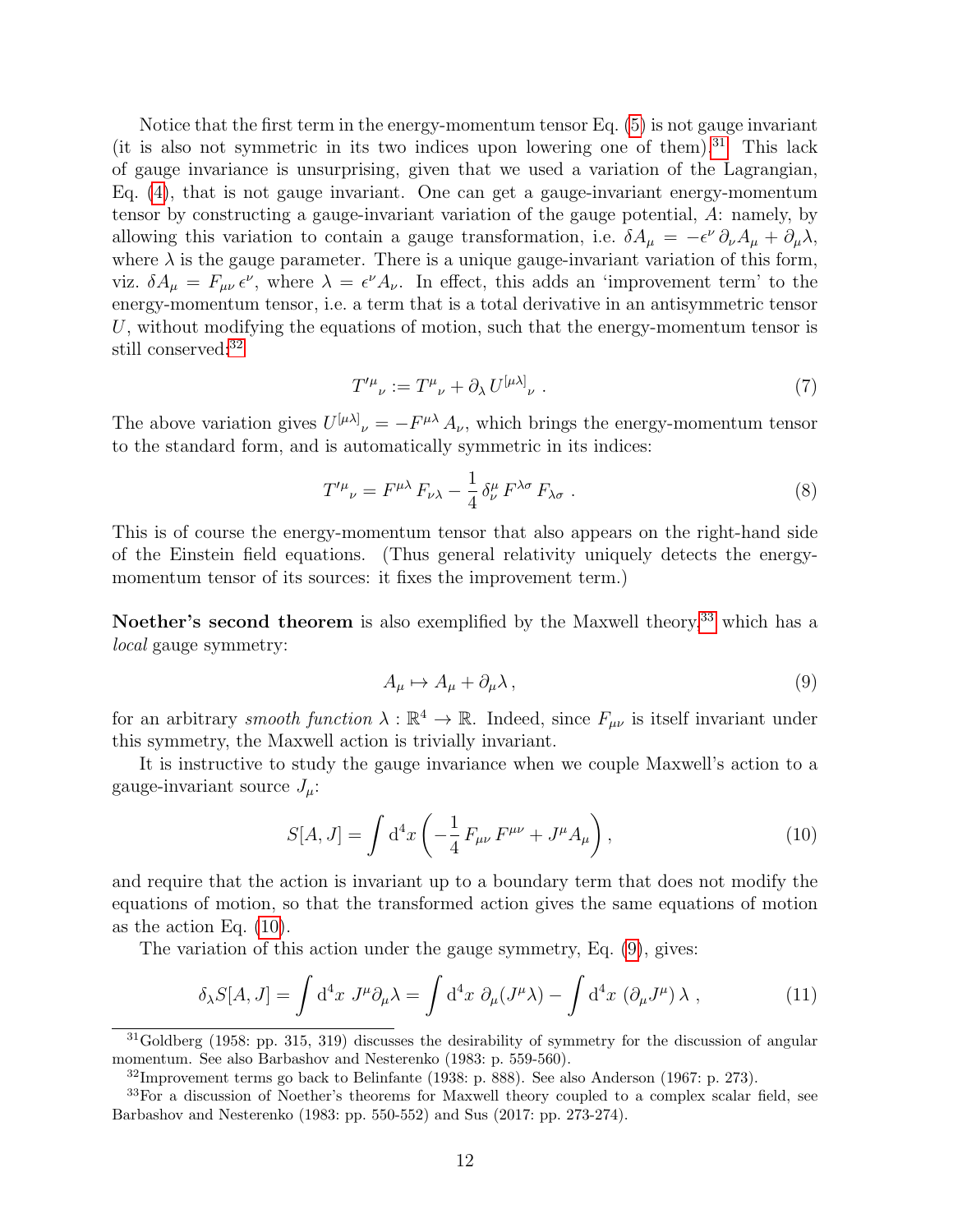where in the last step I used partial integration. The first integral on the right contains a total derivative, which integrates to a boundary term. Although physics texts often require that  $\lambda$  has compact support so that it vanishes at infinity and this boundary term is zero,  $34$  this is not necessary. For, as we will see in Section [2,](#page-18-0) Noether's theorem can be generalised to admit a variation of the action with a non-zero boundary term, because such a term does not modify the equations of motion. Thus this term does not need to be zero and we simply keep it. The second term *must* be zero if the action is to be invariant up to a boundary term, which requires that the source is conserved:

<span id="page-12-2"></span>
$$
\partial_{\mu}J^{\mu} = 0 \tag{12}
$$

Writing this out in components gives the equation for the *local conservation of charge*:

<span id="page-12-1"></span>
$$
\frac{\partial \rho}{\partial t} + \nabla \cdot \mathbf{J} = 0 \tag{13}
$$

Integrating over the volume V, bounded by the two-surface  $S = \partial V$  with outward pointing unit vector  $\hat{\mathbf{n}}$ , gives the time derivative of the total charge  $Q_V$  enclosed by the volume:

<span id="page-12-3"></span>
$$
\frac{dQ_V}{dt} = \frac{d}{dt} \int_V d^3x \, \rho(t, \mathbf{x})
$$
\n
$$
E_q(13) = \int_V d^3x \, \nabla \cdot \mathbf{J} = -\int_S d^2x \, \hat{\mathbf{n}} \cdot \mathbf{J} = -I_S ,
$$
\n(14)

where in the second line I used Gauss' theorem.  $I<sub>S</sub>$  is the current flowing out of the boundary  $S$ , so that this equation expresses the conservation of charge in the volume: if the charge in V decreases, it is carried away through the boundary by a current  $I<sub>S</sub>$ , and vice versa.

Thus, although gauge invariance is trivially satisfied by the purely electromagnetic part of the action, it implies a physical constraint on the gauge-invariant source J to which it is coupled; the Maxwell theory can only be consistently coupled to a conserved current (I will return to this at the end of Section [2.2\)](#page-19-0).

I will now make a point that will recur in general relativity, and which was important in the discussions between Noether, Hilbert, Klein and Einstein, reviewed in Section [1.1.](#page-5-0) It is sometimes said that local gauge symmetry is a "mere redundancy", a consequence of our reformulation of the electomagnetic fields  $E$  and  $B$  in terms of the gauge potential  $A<sub>u</sub>$  with no physical significance. However, it is not true that gauge symmetry has no physical significance. If it did not, it would indeed be very surprising that it could entail the local charge conservation law Eq. [\(12\)](#page-12-2).

The point is that the local gauge symmetry reduces the number of physical degrees of freedom of the gauge potential  $A_\mu$  from three to two, thus leaving a field that only has transverse polarisations. Physically, the freedom to do a gauge transformation secures that the longitudinal polarisation of the photon does not contribute to any of the quantities that are usually deemed physical. This is of course crucial to get the correct phenomenology of the photon. Thus, despite the fact that a choice of gauge does not fix anything physical,

<span id="page-12-0"></span> $34$ See e.g. Maggiore (2005: p. 69).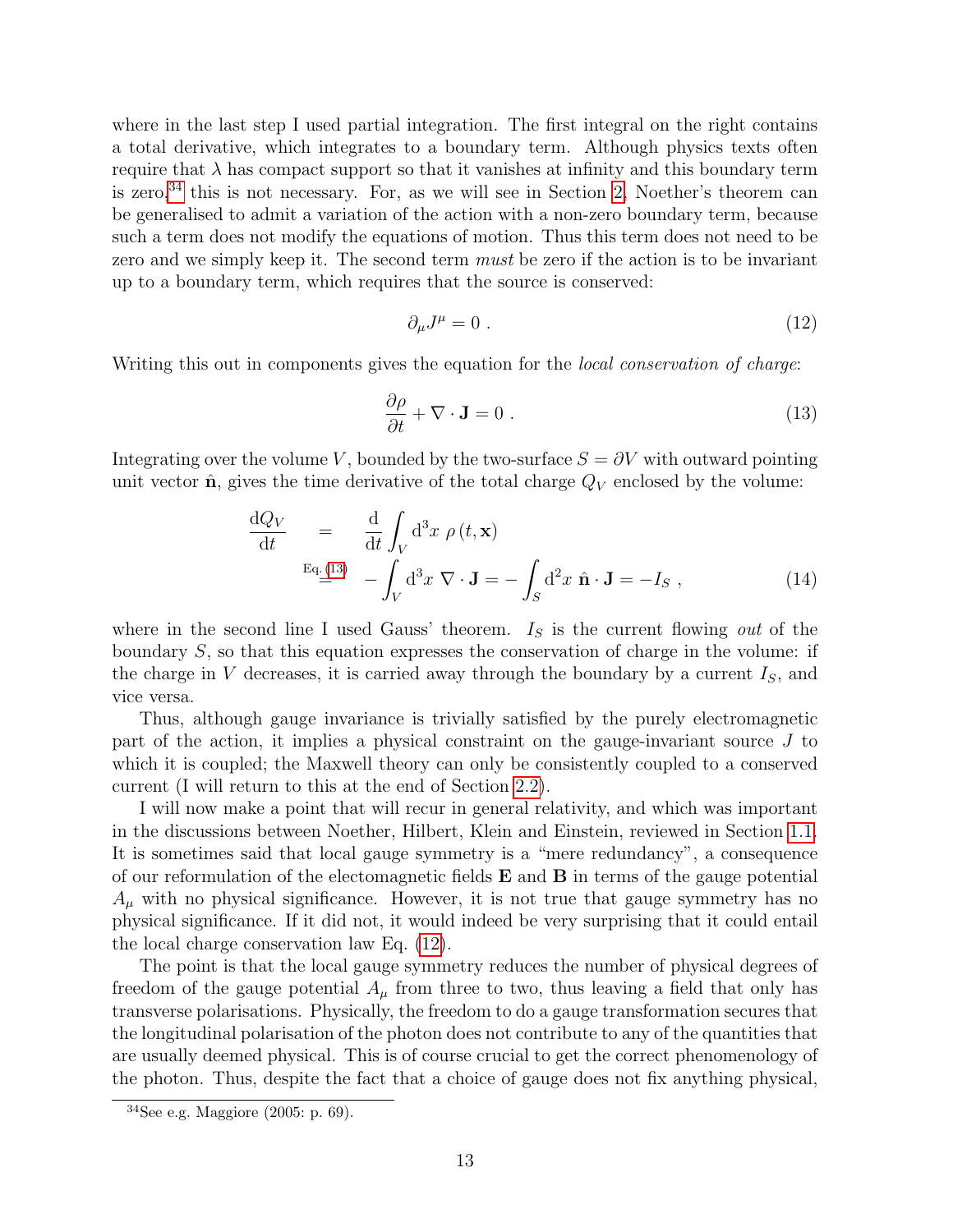gauge invariance does have physical content: it secures the correct number of degrees of freedom for the photon.

Recent discussions have also concluded that the alleged lack of physical significance of the conservation laws derived from the second theorem, as claimed by Klein (see Section [1.1\)](#page-5-0), is misleading. For example, Brading and Brown (2003: p. 99) have emphasised that symmetry transformations, such as local gauge symmetries, do have an empirical significance, because they restrict the kinds of terms that can appear in the action and in the equations of motion.[35](#page-13-0) Indeed, as the above already shows, imposing local gauge symmetry implies, through Noether's theorem, that Maxwell theory can only be coupled to a conserved current.

Before we proceed, let us recall how one normally gets an expression analogous to the charge conservation law, Eq. [\(14\)](#page-12-3), for energy and momentum conservation in general relativity. Such an expression can be derived in the presence of spacetime symmetries, in particular in spacetimes with timelike Killing vectors  $K$ <sup>[36](#page-13-1)</sup>

<span id="page-13-2"></span>
$$
\nabla_{\mu} K_{\nu} + \nabla_{\nu} K_{\mu} = 0 \tag{15}
$$

The idea here is to derive an analogue of the charge conservation equation Eq. [\(14\)](#page-12-3) for energy and momentum, starting from the covariant analogue of the energy and momentum conservation equation:

<span id="page-13-3"></span>
$$
\nabla_{\mu}T^{\mu}{}_{\nu}=0\ .\tag{16}
$$

If K is a timelike Killing vector satisfying Eq.  $(15)$ , then we can define a vector current  $P^{\mu} := T^{\mu\nu} K_{\nu}$ , such that:

<span id="page-13-4"></span>
$$
\nabla_{\mu}P^{\mu} = \nabla_{\mu}(T^{\mu\nu}K_{\nu}) = (\nabla_{\mu}T^{\mu\nu})K_{\nu} + T^{\mu\nu}(\nabla_{\mu}K_{\nu}) \stackrel{\text{Eqs. (15),(16)}}{=} 0 ,
$$
 (17)

where in the last equality I used the fact that  $T^{\mu\nu}$  is symmetric, and then used Eq. [\(15\)](#page-13-2) to set this term to zero. We can now readily apply to  $P$  the divergence theorem for a

<span id="page-13-0"></span> $35$ More precisely, they admit that local gauge symmetries can have *indirect*, but not *direct*, empirical significance, i.e. as in Galileo's ship-type scenarios. While, in the philosophical literature, it is widely recognised that global gauge (i.e. internal) symmetries applied to subsystems can have direct empirical significance thus understood, there is a debate about whether *local* gauge symmetries can have such significance. Early work by Kosso (2000: pp. 95, 97), Brading and Brown (2004: pp. 656-657), and Healey (2009) stated that local gauge (internal) symmetries have no direct empirical significance, but only indirect empirical significance (e.g. through Noether's theorems). Their reasons for this are diverse e.g. for Brading and Brown, it is only 'relative system transformations' (i.e. subsystem transformations), but not local gauge symmetries, that have direct empirical significance. More recently, Greaves and Wallace (2014), and Teh (2016) have argued that local gauge symmetries, applied to subsystems, can have a direct empirical significance, through Galileo's ship-type scenarios. I will return to the discussion of the empirical significance of local symmetries, in the context of general relativity, in Section [4.3.](#page-33-0) For a characterisation of gauge symmetries as transformations that only alter the description, but not the physical system itself, see e.g. Horský and Novotný (1969: p. 420). For a more general discussion of symmetries in terms of 'redundant structure', see e.g. Ismael and van Fraassen (2003: pp. 378-380), Caulton (2015: p. 156-158), and Belot (2013: p. 2).

<span id="page-13-1"></span><sup>&</sup>lt;sup>36</sup>I will discuss the general case in Section [3.](#page-25-0) Also, this equation can be relaxed to a conformal Killing equation, as in Eq. [\(63\)](#page-37-2) below.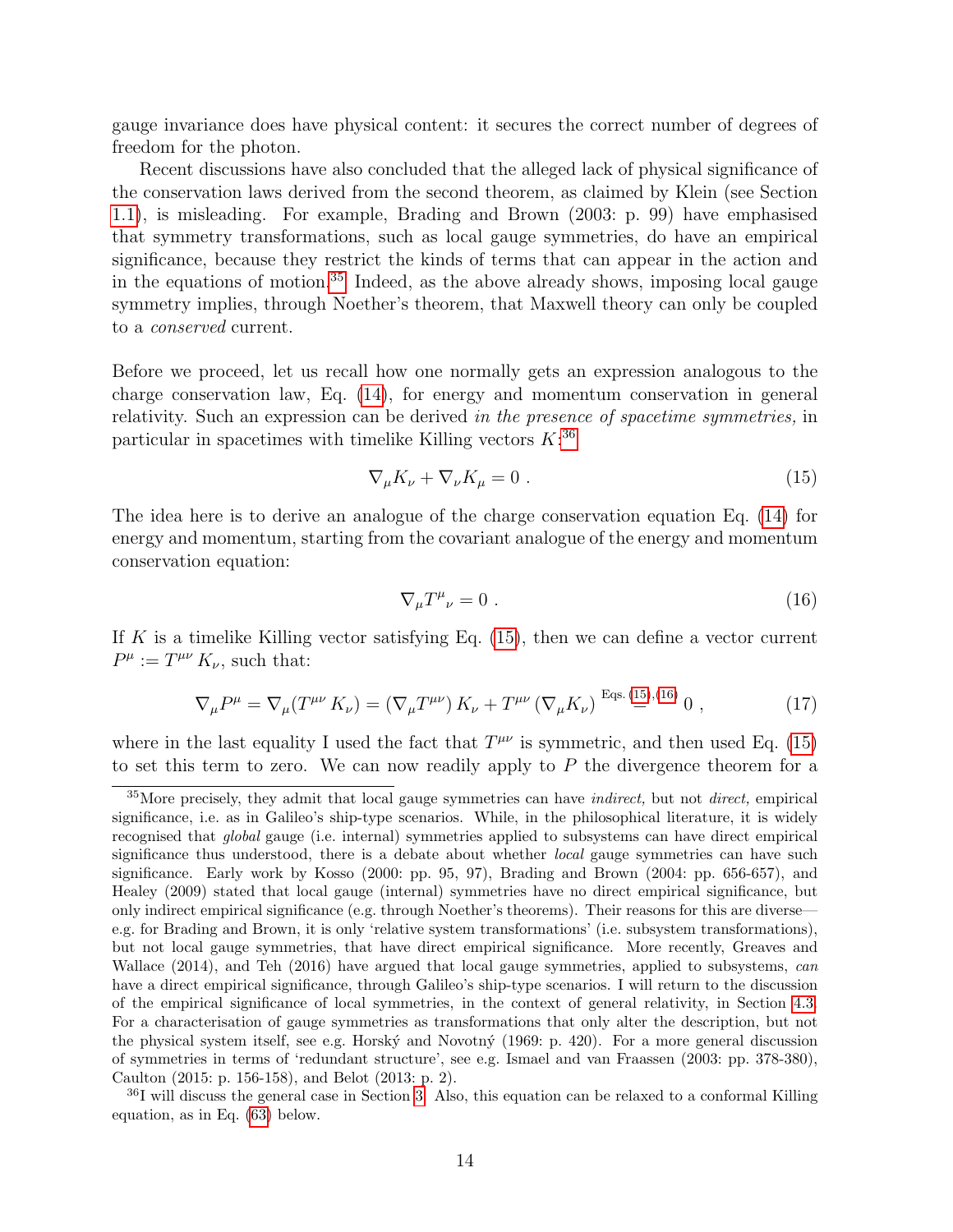d-dimensional region of space(time) Σ with boundary  $\partial \Sigma$ :

<span id="page-14-2"></span>
$$
0 = \int_{\Sigma} d^d x \sqrt{-g} \nabla_{\mu} P^{\mu} = \int_{\Sigma} d^d x \partial_{\mu} (\sqrt{-g} T^{\mu\nu} K_{\mu}) = \int_{\partial \Sigma} d^{d-1} x \sqrt{-h} n_{\mu} P^{\mu} , \qquad (18)
$$

where q is the metric on  $\Sigma$ , h is the induced metric on  $\partial \Sigma$ , and n is the unit vector normal to  $\partial\Sigma$ .<sup>[37](#page-14-1)</sup>

Here, the Killing vector is important because it allows us to construct the vector quantity  $P^{\mu}$  from the tensor  $T^{\mu}{}_{\nu}$ . For, while Eq. [\(16\)](#page-13-3) does not give rise to a partial derivative that can be integrated (because it has one free index), the vanishing covariant divergence of  $P$  in Eq. [\(17\)](#page-13-4), which has no free indices, *does* allow for this, in Eq. [\(18\)](#page-14-2). The result is a conservation law that is completely analogous to charge conservation in the Maxwell theory, as I will now show.

Take  $\Sigma$  to be a three-dimensional spacelike volume V with two-boundary S, and write out the index  $\mu = (0, i)$  in terms of timelike and spatial components, with coordinates  $x^i$ that cover the whole boundary surface  $S$ , but are otherwise arbitrary:

<span id="page-14-5"></span>
$$
\int_{V} \partial_{\mu} (\sqrt{-g} \, T^{\mu \nu} K_{\mu}) = \frac{1}{c} \frac{d}{dt} \int_{V} d^{3}x \, \sqrt{-g} \, T^{0\nu} K_{\nu} + \int_{S} d^{2}x \, \sqrt{h} \, N n_{i} \, T^{i\nu} K_{\nu} = 0 \ . \tag{19}
$$

Here, N is the lapse function, and h is the induced metric on S. In the last term, I used the divergence theorem Eq. [\(18\)](#page-14-2) applied to V with boundary S, to give the integral over the surface S of the momentum density,  $P_S = \sqrt{h} N n_i T^{i\nu} K_{\nu}$ , through the boundary S. The first term in the middle expression is the time derivative of the energy associated with the region V, with energy density:  $\mathcal{E}_V =$ time derivative of the energy associated  $\sqrt{-g} T^{0\nu} K_{\nu}$ . Thus the expression can be rewritten as:

<span id="page-14-6"></span>
$$
\frac{1}{c}\frac{\mathrm{d}E_V}{\mathrm{d}t} = -P_S \;, \tag{20}
$$

where  $E_V$  is the total energy in V and  $P_S$  is the integrated momentum flux through S. This is analogous to the charge conservation law, Eq. [\(14\)](#page-12-3). Notice that this interpretation is possible thanks to the presence of a timelike Killing vector  $K$  in the spacetime, which defines the energy. As we will see in Section [1.3,](#page-14-0) in the absence of Killing vectors, defining an analogous expression is problematic.

### <span id="page-14-0"></span>1.3 Einstein's proposal, and five problems for energy and momentum in GR

Having illustrated Noether's theorems in the example of Maxwell theory, I return, in this Section, to Einstein's idea of energy and momentum conservation laws in general relativity.[38](#page-14-3) I will begin by listing five problems that are prima facie associated with this notion.[39](#page-14-4)

<span id="page-14-1"></span><sup>&</sup>lt;sup>37</sup>After the second equality sign, I used:  $\sqrt{g}\nabla_{\mu}P^{\mu} = \partial_{\mu}(\sqrt{g}P^{\mu})$ . For an overview of integration on manifolds, see Wald (1984: pp. 430-434) and Landsman (2020: pp. 133-135).

<span id="page-14-3"></span> $38$ Janssen and Renn (2007: pp. 842, 844) note that Einstein (1916a: p. 1115) is an instantiation of Noether's second theorem, predating the theorem itself.

<span id="page-14-4"></span> $39$ See for example the discussion in Horký and Novotný (1969: pp. 426-430).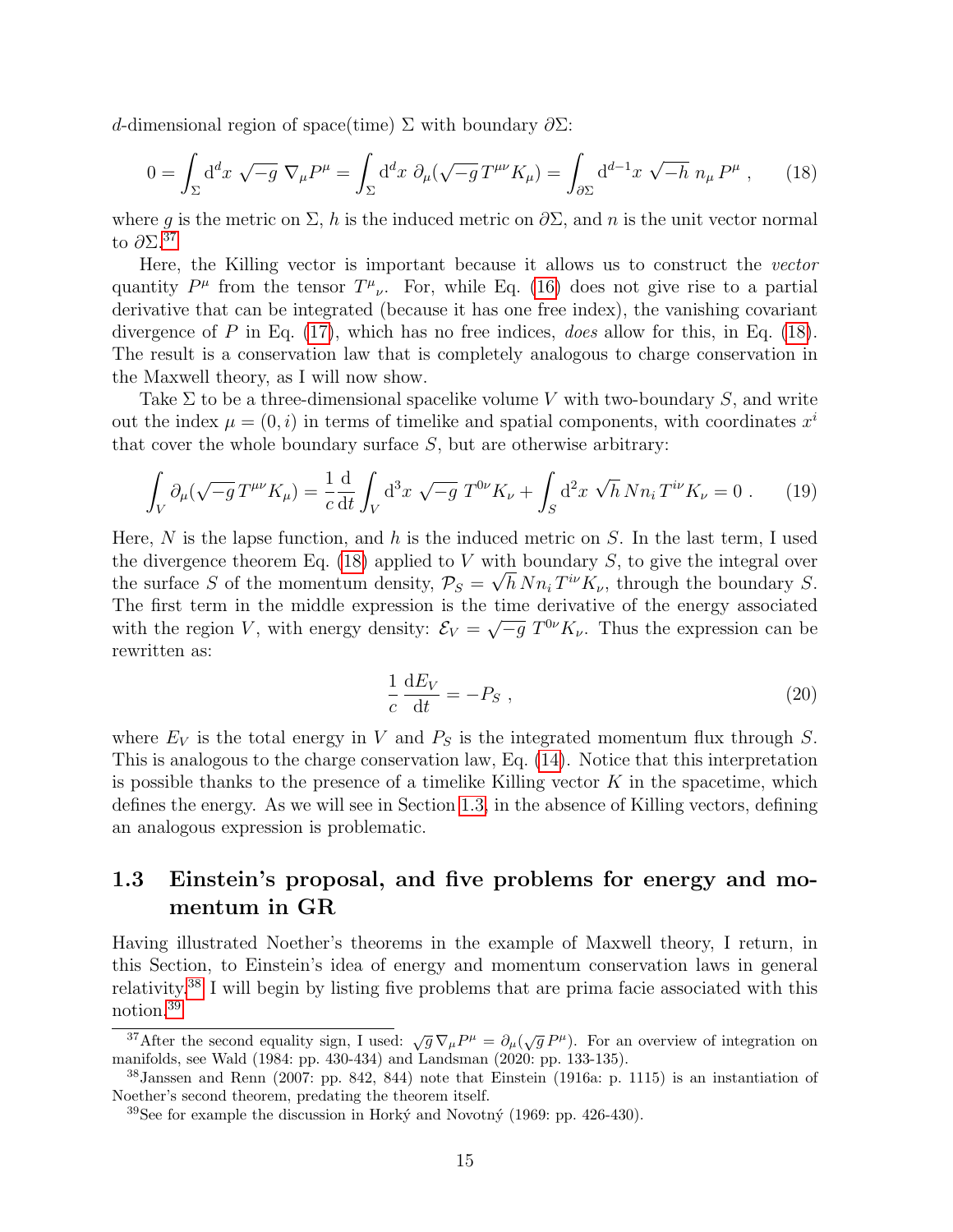The first problem is the one that motivated Noether's research into invariance and symmetries: namely, Klein's, Hilbert's and Noether's view that:

(i) Energy and momentum conservation laws in GR are improper, i.e. identities with no physical content. This is a special property of the notion of energy in general relativity, and prompts the question whether this is the correct interpretation of Noether's theorem. It also bears on the conceptual relation between energy in general relativity and in classical mechanics. (I will return to the resolution of this problem at the end of Section [2,](#page-18-0) after I discuss Noether's theorem).

In the literature, two further problems about the physical consequences of Noether's second theorem for general relativity have been discussed. Both concern the interpretation of the energy-momentum tensor:

(ii) When general relativity is coupled to matter, the Bianchi identity implies the analogue of the conservation law, Eq. [\(16\)](#page-13-3). But  $T^{\mu}{}_{\nu}$  is the energy-momentum tensor of matter, rather than of the gravitational field. So, the question is what is the definition of the energy and momentum of the gravitational field itself?<sup>[40](#page-15-1)</sup>

(iii) The conservation law, Eq. [\(16\)](#page-13-3), is not a conservation law in the usual sense. For the energy-momentum tensor cannot be straightforwardly integrated over space to give a conserved vector current (though this can be done if there is a Killing vector, as we saw in Eqs.  $(17)-(18)$  $(17)-(18)$ .<sup>[41](#page-15-2)</sup> Namely, this equation contains two additional terms that depend on the connection, i.e. it is not a pure derivative like the expression Eq. [\(12\)](#page-12-2) for charge conservation in Minkowski space.[42](#page-15-3) This suggests the question of the correct interpretation of the putative conservation law Eq. [\(16\)](#page-13-3).

Einstein's (1913, 1914, 1915, 1915a, 1916a) idea to solve these problems was to use the particular form of the Christoffel symbols that appear in the covariant analogue of the conservation law for matter, Eq. [\(16\)](#page-13-3), and to reinterpret the extra terms as a gravitational contribution to the energy and momentum. So, one can try to construct an energy-momentum tensor for *gravitation* from the Christoffel symbols—viz. introduce a pseudotensor  $t^{\mu}{}_{\nu}$  such that the conservation law contains an *ordinary derivative*. This can be done by defining  $t^{\mu}{}_{\nu}$  so that Eq. [\(16\)](#page-13-3) takes the form of a total derivative:

<span id="page-15-0"></span>
$$
\partial_{\mu}(\sqrt{g}T^{\mu}{}_{\nu} + t^{\mu}{}_{\nu}) = 0.
$$
 (21)

As I already discussed in Section [1.1,](#page-5-0) Einstein interpreted  $t^{\mu}{}_{\nu}$  as a 'gravitational energymomentum tensor' density. One can associate with this tensor a *superpotential*,  $\mathcal{U}^{\mu\lambda}{}_{\nu}$ ,

<span id="page-15-1"></span><sup>&</sup>lt;sup>40</sup>Even though the energy-momentum tensor will have this property for any field theory in a curved spacetime, there is a specific problem to GR here: namely, how to define the energy and momentum of the gravitational field from its dynamical principles.

<span id="page-15-2"></span><sup>&</sup>lt;sup>41</sup>Note that this is not an exclusive property of general relativity, since it holds for the covariant divergence of the energy-momentum tensor in any field theory on a curved spacetime. However, in general relativity, because the gravitational field is dynamical, Eq. [\(16\)](#page-13-3) can be reinterpreted in terms of the gravitational energy-momentum pseudo-tensor  $t^{\mu}{}_{\nu}$ , as we will discuss.

<span id="page-15-3"></span><sup>42</sup>In particular, in Eq. [\(18\)](#page-14-2), it is possible to replace the covariant derivative in the first expression by the partial derivative in the middle expression because we have the covariant divergence of a vector quantity,  $P^{\mu}$ . If we had simply integrated the covariant divergence of the tensor  $T^{\mu}{}_{\nu}$ , this would pick up additional terms involving the connection and it would not give a boundary term. This is also the origin of the extra term  $t^{\mu}{}_{\nu}$ , in Eq. [\(21\)](#page-15-0) below.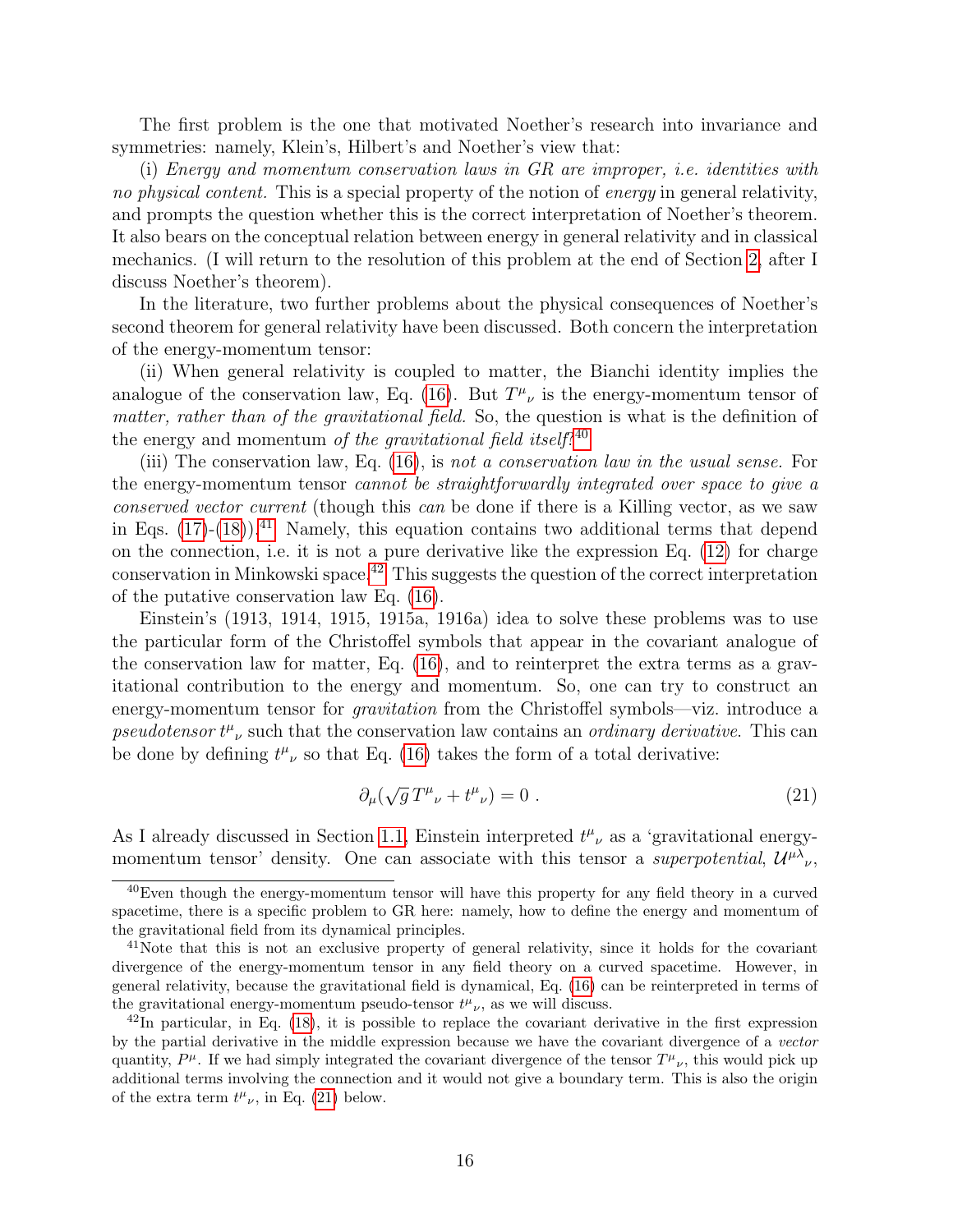such that:

<span id="page-16-0"></span>
$$
\sqrt{g}T^{\mu}{}_{\nu} + t^{\mu}{}_{\nu} = \partial_{\lambda}U^{\mu\lambda}{}_{\nu}, \quad \partial_{\mu}\partial_{\lambda}U^{\mu\lambda}{}_{\nu} = 0.
$$
 (22)

Einstein (1916a: p. 244) obtained the superpotential from an action that differs from the Einstein-Hilbert action by a boundary term.

Freud's (1939) expression for the superpotential is different from Einstein's, namely:

<span id="page-16-5"></span>
$$
\mathcal{U}^{\mu\lambda}{}_{\nu} = -\sqrt{g} \, g^{\beta\sigma} \, \Gamma^{\alpha}_{\beta\gamma} \, \delta^{\mu\lambda\gamma}_{\alpha\sigma\nu} \,, \tag{23}
$$

which automatically satisfies Eq. [\(22\)](#page-16-0), because the symbol  $\delta^{\mu\lambda\gamma}_{\alpha\sigma\nu}$  is totally antisymmetric in its upper (and lower) indices. Another well-known expression is e.g. Landau and Lifschitz's  $(1971: p. 306)^{43}$  $(1971: p. 306)^{43}$  $(1971: p. 306)^{43}$  pseudo-tensor (see also Bergmann, 1958: p. 289).

However, even if Einstein's strategy appears to solve the two previous problems, (ii)- (iii), of finding an expression for the energy and momentum of the gravitational field, and of recasting Eq. [\(16\)](#page-13-3) with an ordinary derivative, so that we can integrate to get a conserved charge, it does so at the expense of introducing two new challenges:<sup>[44](#page-16-3)</sup>

(iv) Non-uniqueness: the ability to add an arbitrary superpotential  $U$  to the pseudotensor means that the pseudotensor is not unique (I have so far mentioned three expressions: Einstein's, Freud's, and Landau and Lifschitz's).[45](#page-16-4) In fact, there are an infinite number of pseudo-tensors compatible with Eq. [\(21\)](#page-15-0). For define a gravitational (i.e. matterindependent) pseudo-tensor with an arbitrary superpotential:

<span id="page-16-1"></span>
$$
t^{\mu}_{\ \nu} \ := \ -\frac{1}{\kappa} \sqrt{g} \, G^{\mu}_{\ \nu} + \partial_{\lambda} \, \mathcal{U}^{\mu \lambda}_{\ \nu} \ , \tag{24}
$$

where  $\kappa = 8\pi G_{\rm N}/c^4$ , and  $G^{\mu}{}_{\nu}$  is the Einstein tensor. Provided U is antisymmetric in its upper indices,

$$
\mathcal{U}^{\mu\lambda}{}_{\nu}=\mathcal{U}^{\left[\mu\lambda\right]}{}_{\nu}
$$

(see e.g. the Freud expression, Eq. [\(23\)](#page-16-5)), the gravitational pseudo-tensor thus defined automatically satisfies the conservation law Eq. [\(21\)](#page-15-0) when the Einstein field equations are satisfied:[46](#page-16-6)

Thus the definition of the pseudo-tensor, Eq. [\(24\)](#page-16-1), is ambiguous. Nester (2004: p. 264) summarises the problem thus: 'there is no physical meaning here, only formal math unless one has a good criterion for choosing the superpotential'. In my opinion, this is a serious problem that defenders of pseudo-tensors need to solve.

(v) Lack of covariance, and lack of appropriate transformation properties: the pseudotensor is not a tensor, as can be seen from its definition in Eq. [\(21\)](#page-15-0). For example, it

<span id="page-16-2"></span><sup>43</sup>For a critique of the Landau-Lifshitz pseudo-tensor, see Goldberg (1958: pp. 316, 320) and Ohanian (2010: p. 10).

<span id="page-16-3"></span> $^{44}$ These concerns can be found e.g. in Hoefer (2000: pp. 191-195). My (iv) corresponds to Duerr's (2019a: Section 3.2) label (H2), and my (v) to his (H1). I will return to Duerr's objections in Section [6.2.](#page-45-0)

<span id="page-16-4"></span> $^{45}$ Horký and Novotný (1969: pp. 426-430) is an enlightening review of various approaches. See also Komar's (1958: pp. 935-936) expressions.

<span id="page-16-6"></span><sup>46</sup>The expression that Einstein obtained was not antisymmetric: for a discussion, see Chen et al. (2017: p. 12).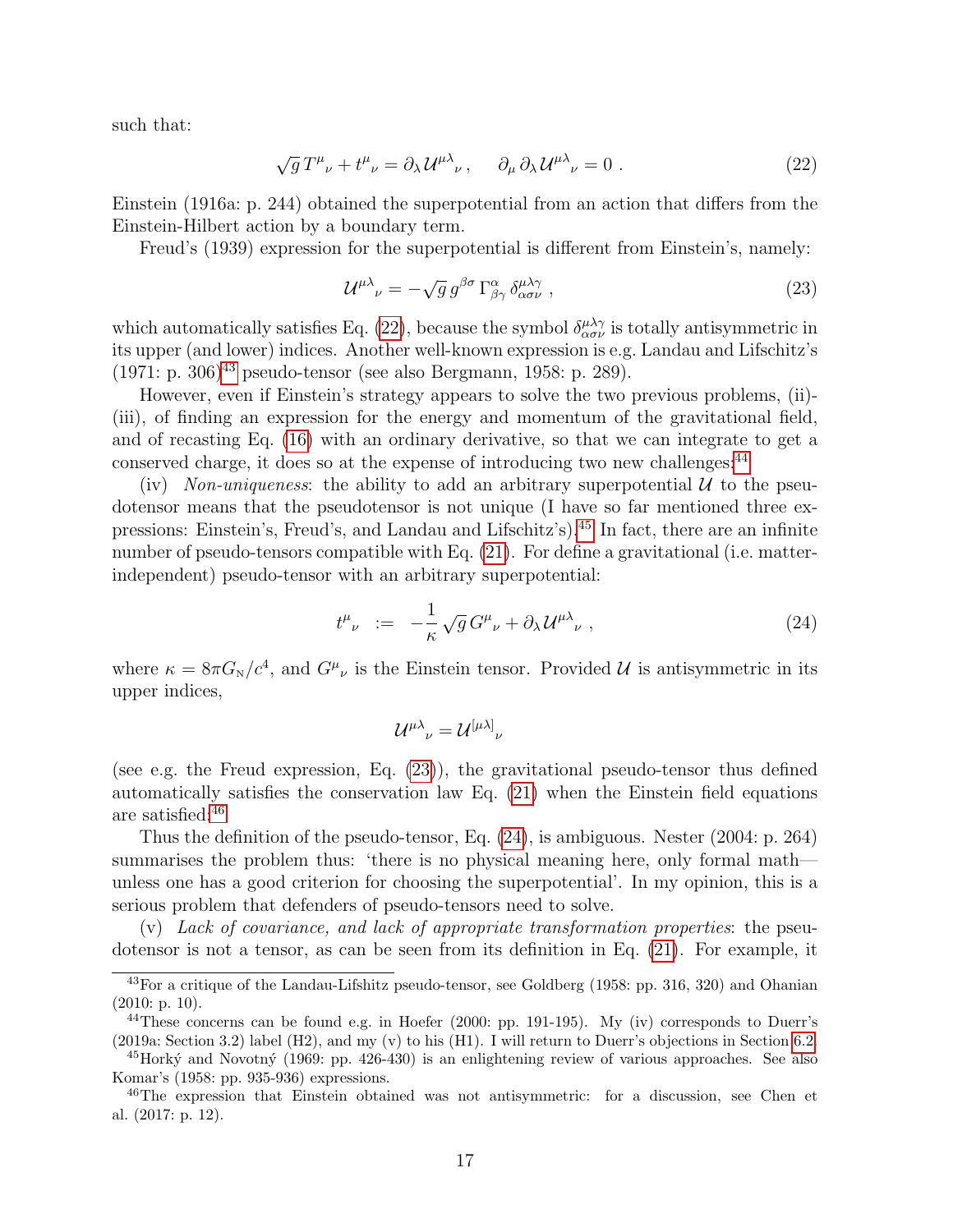can be made to vanish at any given point in appropriately chosen coordinates.[47](#page-17-0) It is only invariant under affine transformations.

Thus Klein (1917) concluded: 'After all this, I can barely believe that it is useful to designate [Einstein's] very arbitrarily built quantities  $t^{\mu}{}_{\nu}$  as the components of the energy of the gravitational field.' Schrödinger  $(1950: p. 104)$  called the gravitational pseudotensor a 'sham tensor'. Twenty-three years later, Misner, Thorne, Wheeler (1973, p. 467) wrote:

Anyone who looks for a magic formula for "local gravitational energy-momentum" is looking for the right answer to the wrong question. Unhappily, enormous time and effort were devoted in the past to trying to "answer this question" before investigators realized the futility of the enterprise.

So, we have a strong warning from these authors that we should avoid looking for a general local expression for the energy and momentum of the gravitational field.

As I will mention in Section [5.2,](#page-40-0) beyond the lack of covariance, the problem is also that the pseudo-tensor does not have well-defined transformation properties: for example, it is not a geometric object, in the sense of Anderson (1967: pp. 14-16, 424), Kucharzewski and Kuczma (1964: pp. 15-18), and Trautman (1965: p. 84-87): $48$  i.e. roughly, such that its components in a given coordinate system, together with suitable transformation prop-erties, are well-defined.<sup>[49](#page-17-2)</sup> See the discussion in Pitts (2010: pp. 603-604, 606) and Duerr (2019a: Section 3.3).

In Section [3,](#page-25-0) I will propose a solution of the non-uniqueness problem (iv) based on an extension of Noether's theorem. Although the facts that I will use are known to the experts, I have not found this solution discussed in any detail in the literature on Noether's theorems that I studied—not as a solution of the alleged problem of non-uniqueness. In Section [5.1,](#page-37-1) I will discuss a recent related proposal. In Section [5.2,](#page-40-0) I will assess how this approach deals with problem (iii) (in particular, the problem of the need for Killing vectors or similar structures) and with problem (v), i.e. covariance.

Penrose (1982) made a new proposal to solve (ii) that does not require a local expression for the energy and momentum, thereby circumventing problems  $(iii)-(v)$ , because he did not use the gravitational energy-momentum pseudo-tensor or other local expressions. He argued that one can still define quasi-local energy-momentum and angular momentum, i.e. energy and momentum that are associated with a closed spacelike surface. It refers only to the geometry of the two-surface and the extrinsic curvature quantities for its embedding in the spacetime (Penrose, 1988: p. 1). The idea has been widely accepted, and developed in various ways, in the literature on general relativity.<sup>[50](#page-17-3)</sup> I will return to it in Section [4,](#page-28-0) when I discuss the Brown-York quasi-local stress-energy tensor.

<span id="page-17-0"></span> $47$ This argument was put forward to Einstein by Schrödinger and Bauer: for details, see Horky and Novotný (1969: p. 430). See the responses by Pitts (2010: p. 613) and Duerr (2019: p. 8).

<span id="page-17-2"></span><span id="page-17-1"></span><sup>&</sup>lt;sup>48</sup>See also Nijenhuis (1952: pp. 23-30), Schouten (1954: p. 67-68), and Bergmann (1958: p. 287).

<sup>49</sup>As Trautman (1965: p. 86) mentions, spinors are not geometric objects either. In Section [6.1](#page-43-1) I will explain what appears to be the real worry.

<span id="page-17-3"></span><sup>&</sup>lt;sup>50</sup>For some of the properties that the quasi-local energy should (presumably) have, and its relation to other definitions of energy such as the asymptotic ADM mass (for asymptotically flat spacetime regions) and Bondi mass (for asymptotically null regions), see for example Jaramillo and Gourgoulhon (2011: pp. 97-102, 105-107) and Christodoulou and Yau (1988: pp. 9-10).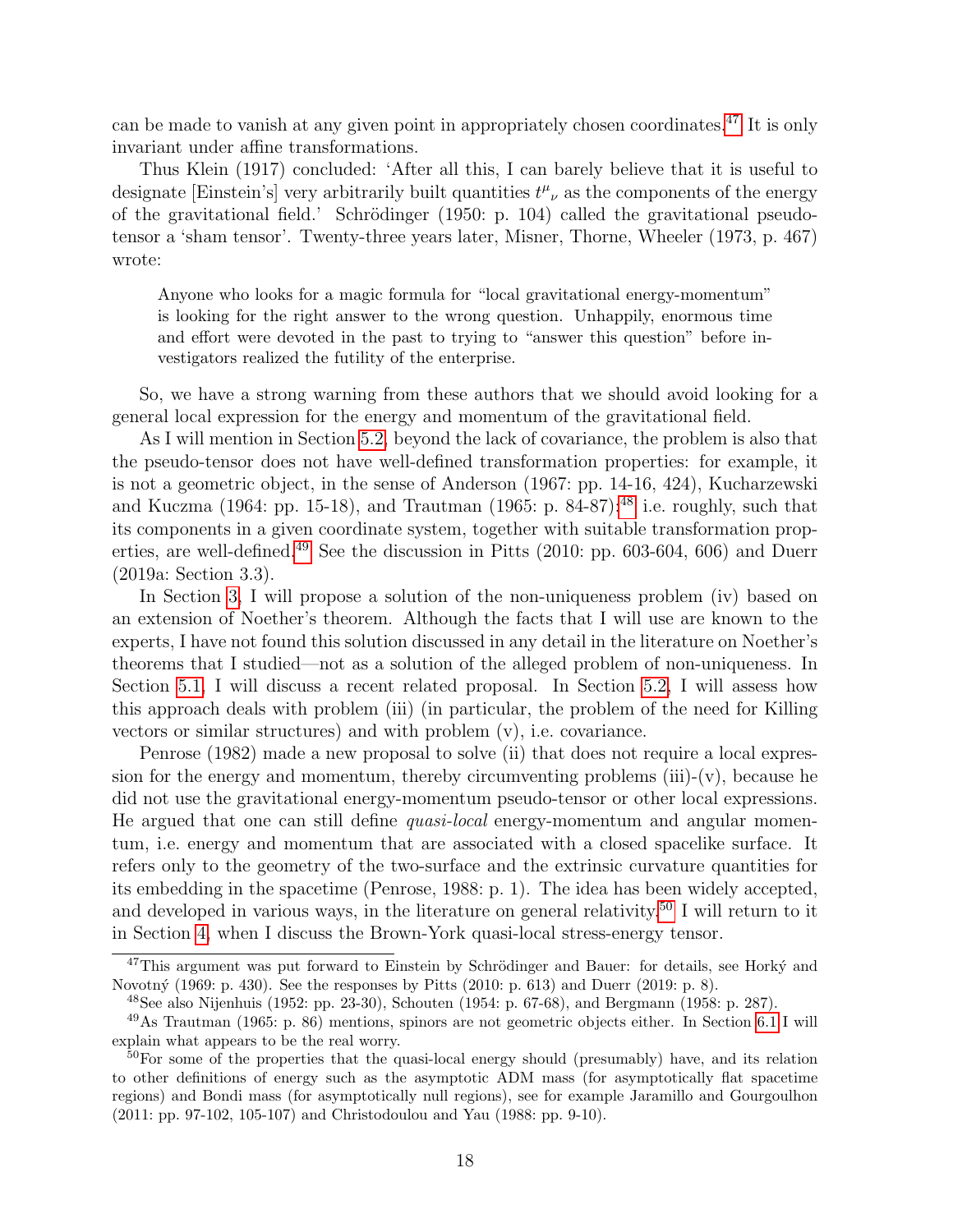# <span id="page-18-0"></span>2 Noether's Theorems and the Energy-Momentum Tensor

In this Section, I give Noether's first theorem (Section [2.1\)](#page-18-1), her second theorem (Section [2.2\)](#page-19-0), and I discuss two consequences (Section [2.3\)](#page-22-0) that, in my opinion, have not been sufficiently clarified in the literature.

#### <span id="page-18-1"></span>2.1 Noether's first theorem

Noether's first theorem is a statement about the invariance of an action of the form:<sup>[51](#page-18-2)</sup>

<span id="page-18-6"></span>
$$
S[\phi; x] = \int d^4x \ \mathcal{L}(\phi; x) \ , \tag{25}
$$

where  $\phi$  is the set of fields present in the problem (labelled by a, so one writes  $\phi_a$  if one wishes to indicate this) under an infinitesimal transformation of the dependent and-or independent variables, up to a boundary term.<sup>[52](#page-18-3)</sup> The physical significance of this invariance of the action up to boundary term is that the equations of motion derived from the new action, expressed in the new variables, will take the same form as in the old ones. Following Brading and Brown (2003: pp. 91-97), on which the exposition in this Section is largely based,<sup>[53](#page-18-4)</sup> I take the invariance to mean that, when the equations of motion are satisfied, the action is form-invariant up to a boundary term that depends on an arbitrary vector quantity  $\Lambda^{\mu}$ :

<span id="page-18-8"></span>
$$
\delta S = S[\phi'; x'] - S[\phi; x] = \int d^4 x' \mathcal{L}(\phi', x') - \int d^4 x \mathcal{L}(\phi, x) = \int d^4 x \, \partial_\mu \Lambda^\mu \,. \tag{26}
$$

Such a transformation, which leaves the action invariant up to a boundary term, is called a 'quasi-symmetry'.[54](#page-18-5)

Noether's first theorem states that, if the action Eq. [\(25\)](#page-18-6) is invariant with respect to a continuous group of transformations  $G_n$  that is generated by n constant parameters  $\xi^k$ (where  $k = 1, \ldots, n$ ), in the sense just indicated, then there are n linearly independent combinations of the field equations that are equal to the total divergence of a current, as follows:

<span id="page-18-7"></span>
$$
\sum_{a} \left( \frac{\partial \mathcal{L}}{\partial \phi_a} - \partial_{\mu} \frac{\partial \mathcal{L}}{\partial (\partial_{\mu} \phi_a)} \right) \eta_{ak} = \partial_{\mu} J^{\mu}_{k} . \tag{27}
$$

<span id="page-18-2"></span> $51$  For the connection between symmetries and conservation laws *without* the appeal of Lagrangian methods, see Brown (2020: p. 3).

<span id="page-18-3"></span> $52$ This boundary term was not included in Noether's paper, and so this is a slight generalisation of her two theorems, first proven by Bessel-Hagen (1921: p. 36), who attributes it directly to Noether: 'I owe this generalization to an oral communication from Emmy Noether'. See also Kosmann-Schwarzbach (2020: p. 11) and Brown (2020: pp. 6, 8). This generalisation is standardly used in e.g. Brading and Brown (2003: p. 93) and Bañados and Reyes (2016: p. 17).

<span id="page-18-4"></span><sup>&</sup>lt;sup>53</sup>For other treatments of Noether's theorems, closely related to the one given here, see Trautman (1962: pp. 176-179), Horský and Novotný (1969: pp. 420-424), Barbashov and Nesterenko (1983: pp. 541-544), Kastrup (1987: pp. 116-117), and Brading and Brown (2000: pp. 4-8).

<span id="page-18-5"></span> $54E$ choing Bessel-Hagen (1921: p. 36), Olver (1986: p. 278) calls them 'divergence symmetries'. See also Kosmann-Schwarzbach (2020: p. 11).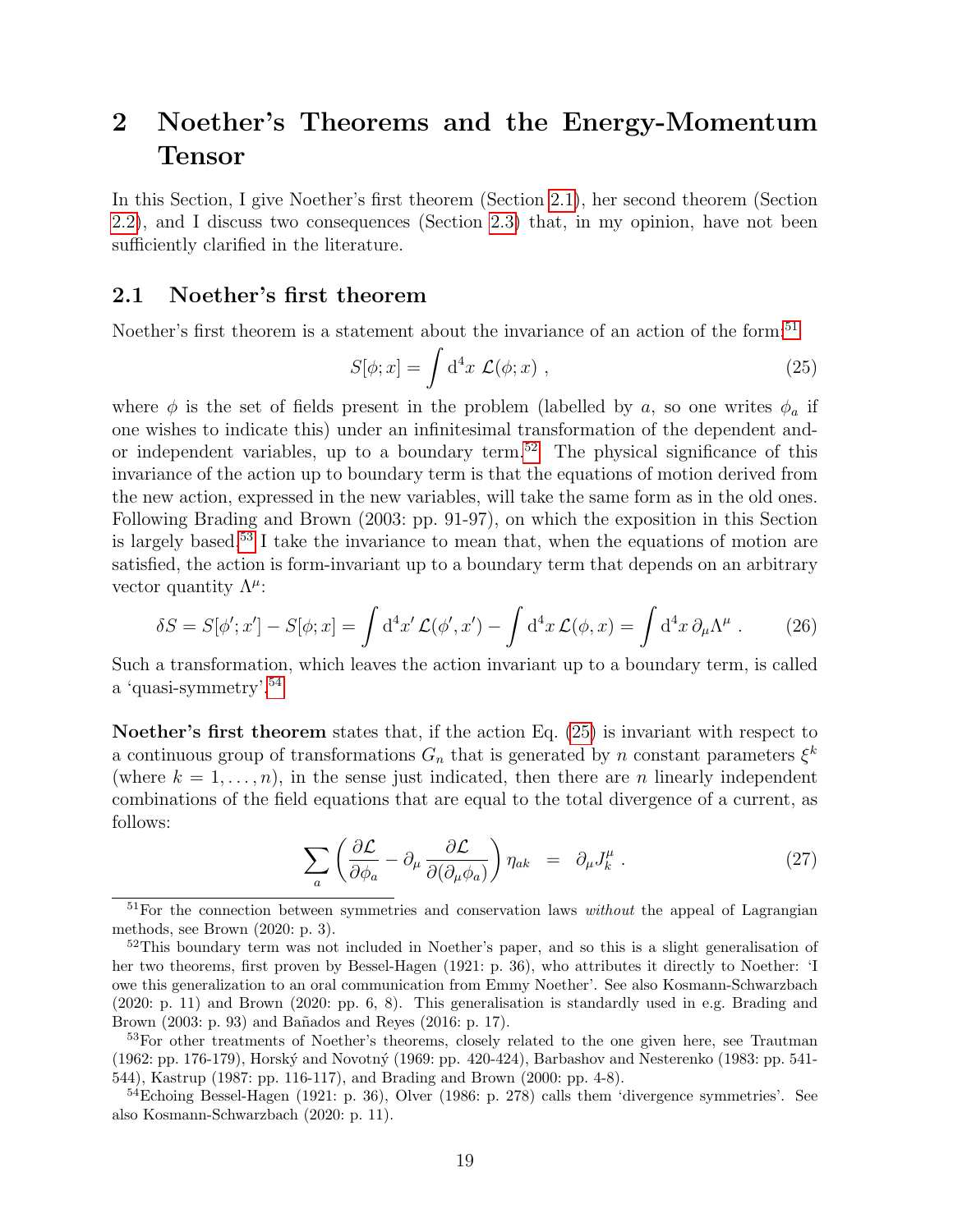Since the index k labels the n generators of  $G_n$ , there is one such equation for each generator. The index a labels the various fields present in the problem, and  $\eta_{ak}$  is a field-dependent expression, defined by the variation of the fields:

<span id="page-19-2"></span>
$$
\delta_{\xi} \phi_a = \eta_{ak} \, \xi^k \tag{28}
$$

The current is given by the following expression:

<span id="page-19-3"></span>
$$
J_k^{\mu} = -\sum_a \frac{\partial \mathcal{L}}{\partial(\partial_{\mu} \phi_a)} \frac{\partial \delta \phi_a}{\partial \xi^k} - \mathcal{L} \frac{\partial \delta x^{\mu}}{\partial \xi^k} + \frac{\partial \Lambda^{\mu}}{\partial \xi^k} . \tag{29}
$$

The converse is also true: if the field equations satisfy Eq. [\(27\)](#page-18-7), then this implies the invariance of the action under the corresponding group  $G_n$ . The theorem remains valid in the limiting case of an infinite number of parameters,  $n \to \infty$ .

The above current is weakly conserved, since the left-hand side of Eq. [\(27\)](#page-18-7) is a linear combination of the Euler-Lagrange field equations for  $\phi$ .

Example: Maxwell theory. Let us illustrate the above for Maxwell theory, familiar from Section [1.2.](#page-10-0)<sup>[55](#page-19-1)</sup> Thus we take the group generated by  $\xi^k$  to be the group of constant spacetime translations. Since  $A$  is a vector field, the index  $a$  labelling the different fields can be taken to be the spacetime index  $\mu$  of the vector field components  $A_{\mu}$ . Since  $\xi^{k}$  is the generator of translations,  $\xi$  is also a vector field in Minkowski space, and the index  $k = 1, \ldots, n$ , labelling the generators, is also a spacetime index,  $\nu = 1, \ldots, 4$ . Thus the group  $G_4$  here under consideration is the group of constant spacetime translations generated by  $\delta x^{\mu} = \epsilon^{\mu}$ .

To see how  $\eta_{ak}$  depends on the vector field A, we temporarily write it as  $\eta_{\mu\nu}$  (not to be confused with the Minkowski metric!), and compare the general variation Eq. [\(28\)](#page-19-2) with the variation of the gauge field Eq.  $(4)$  (which is obtained by expanding the field components  $A_{\mu}$  in terms of the constant coefficients,  $\delta x^{\mu} = \epsilon^{\mu}$ ). The comparison gives  $\eta_{\mu\nu} = -\partial_{\nu}A_{\mu}.$ 

Let us check that the Noether current Eq. [\(29\)](#page-19-3) reproduces the energy-momentum tensor of electromagnetism, Eq. [\(5\)](#page-10-4). Since  $\delta x^{\mu} = \epsilon^{\mu}$ , we have  $\frac{\partial \delta x^{\mu}}{\partial \epsilon^{\nu}} = \delta^{\mu}_{\nu}$ . The last term in Eq. [\(29\)](#page-19-3) is zero, and the first term is  $-\frac{\partial \mathcal{L}}{\partial (\partial x)}$  $\frac{\partial {\cal L}}{\partial (\partial_\mu A_\lambda)}\, \eta_{\lambda\nu} = \frac{\partial {\cal L}}{\partial (\partial_\mu A_\lambda)}$  $\frac{\partial \mathcal{L}}{\partial(\partial_{\mu}A_{\lambda})}\partial_{\nu}A_{\lambda} = -F^{\mu\lambda}\partial_{\nu}A_{\lambda}$ . Thus we get  $J^{\mu}_{\nu} = -F^{\mu\lambda}\partial_{\nu}A_{\lambda} - \mathcal{L}\delta^{\mu}_{\nu} = -T^{\mu}_{\nu}$ , i.e. the energy-momentum tensor Eq. [\(5\)](#page-10-4). The Noether current conservation equation Eq. [\(27\)](#page-18-7) of course reproduces Eq. [\(6\)](#page-10-6).

We can repeat this for the gauge-invariant variation  $\delta A_\mu = F_{\mu\nu} \epsilon^\nu$  leading to the energymomentum tensor with the improvement term, i.e. Eq. [\(7\)](#page-11-5). Comparing this variation with Eq. [\(28\)](#page-19-2), we find that  $\eta_{\mu\nu} = F_{\mu\nu}$ . Evaluating the current Eq. [\(29\)](#page-19-3), we indeed get  $J^{\mu}_{\nu} = -T'^{\mu}_{\nu}$ , i.e. we reproduce the standard energy-momentum tensor, Eq. [\(8\)](#page-11-6).

#### <span id="page-19-0"></span>2.2 Noether's second theorem and the boundary theorem

In this Section, I will give Noether's second theorem and the identities that it implies. I will follow the terminology in Brading and Brown (2003: pp. 100-104), who distinguish a set of formulas that they call the 'boundary theorem', due to Klein (1918), from

<span id="page-19-1"></span><sup>&</sup>lt;sup>55</sup>Noether's theorems for Yang-Mills theory are discussed in Barbashov and Nesterenko (1983: pp. 552-556).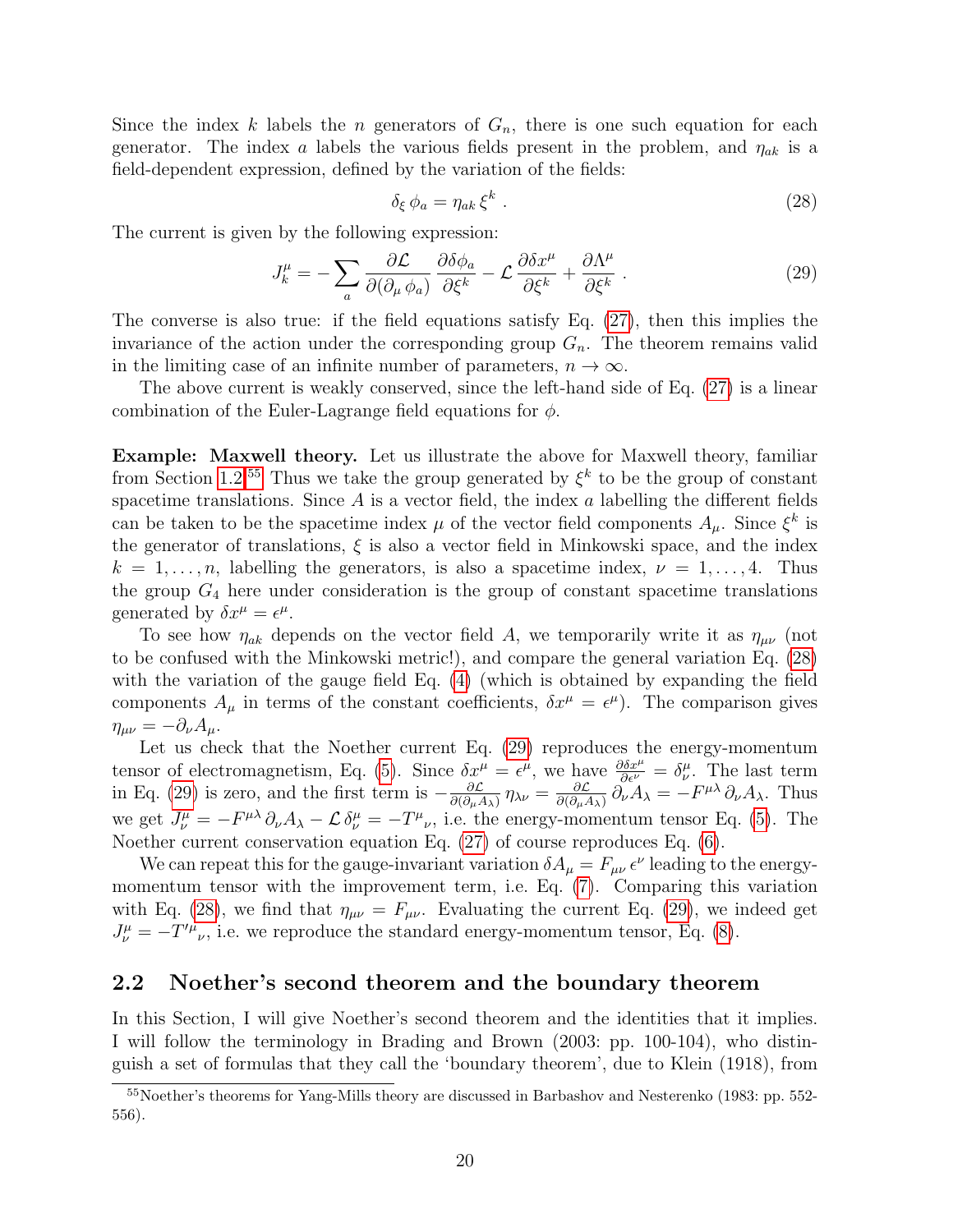Noether's second theorem. (I will occasionally refer to both sets of formulas, collectively, as 'Noether's second theorem', since both are entailed by Noether's general expression for the invariance of the action under a continuous group).

The boundary theorem and Noether's second theorem, in generalised form, assume that the action Eq. [\(25\)](#page-18-6) is invariant (up to a boundary term) with respect to a continuous group of transformations  $G_{\infty n}$  that is generated by n arbitrary functions  $\xi^k(x)$  (k =  $1, \ldots, n$ ).

Before giving the theorems, it will be useful to introduce three important pieces of notation. I use the Einstein summation convention for repeated indices a and, below, also for repeated  $k$  indices:

<span id="page-20-0"></span>
$$
E^a := \frac{\partial \mathcal{L}}{\partial \phi_a} - \partial_\mu \frac{\partial \mathcal{L}}{\partial (\partial_\mu \phi_a)} \tag{30}
$$

$$
J_k^{\mu} := -\frac{\partial \mathcal{L}}{\partial(\partial_{\mu}\phi_a)} \frac{\partial \delta \phi_a}{\partial \xi^k} - \mathcal{L} \frac{\partial \delta x^{\mu}}{\partial \xi^k} + \frac{\partial \Lambda^{\mu}}{\partial \xi^k}
$$
(31)

$$
U_k^{\mu\nu} \quad := \quad \frac{\partial \mathcal{L}}{\partial(\partial_\nu \phi_a)} \gamma_{ak}^\mu + \frac{\partial \Lambda^\mu}{\partial(\partial_\nu \xi^k)} \; . \tag{32}
$$

The quantities here defined are, respectively, the Euler-Lagrange equations of motion, the Noether current, and the superpotential (more on this later).  $\gamma_{ak}^{\nu}$  is a (field-dependent) variation of the field, to be defined below.  $\Lambda^{\mu}$  is a boundary term that may appear in the variation of the action, Eq. [\(26\)](#page-18-8). Notice that we can also apply Noether's theorem to a single term in (i.e. to a part of) the action, to require the invariance of that particular term. In that case, for example,  $E^a$  is simply the functional variation of that term in the action with respect to the fields  $\phi_a$ , and likewise for the other two quantities.

Using this notation, Noether's *first* theorem takes a particularly simple form:

<span id="page-20-2"></span>
$$
E^a \eta_{ak} = \partial_\mu J_k^\mu \tag{33}
$$

The expression  $\gamma_{ak}^{\nu}$  in Eq. [\(32\)](#page-20-0), together with  $\eta_{ak}$ , are the (field-dependent) variations of the field with respect to  $\xi$  and its first derivative (repeated k indices are again summed over) relevant to Noether's second theorem and her boundary theorem:

<span id="page-20-3"></span>
$$
\delta\phi_a = \eta_{ak}(\phi; x) \,\xi^k(x) + \gamma_{ak}^\mu(\phi; x) \,\partial_\mu\xi^k(x). \tag{34}
$$

This variation is analogous to Eq. [\(28\)](#page-19-2), where the second term is non-zero because in Noether's second theorem  $\xi$  is a function of x.

The boundary theorem, with this notation, takes the following simple form:

<span id="page-20-1"></span>
$$
\partial_{\mu} (E^a \gamma_{ak}^{\mu}) = \partial_{\mu} J_k^{\mu} \tag{35}
$$

$$
E^a \gamma_{ak}^\mu = J_k^\mu - \partial_\nu U_k^{\mu\nu} \tag{36}
$$

$$
U_k^{\mu\nu} = -U_k^{\nu\mu} \tag{37}
$$

Again, the index  $k = 1, ..., n$  labels the functions  $\xi^k(x)$  that generate  $G_{\infty n}$ , and so there is one such equation for each generator. Note that the first equation here follows from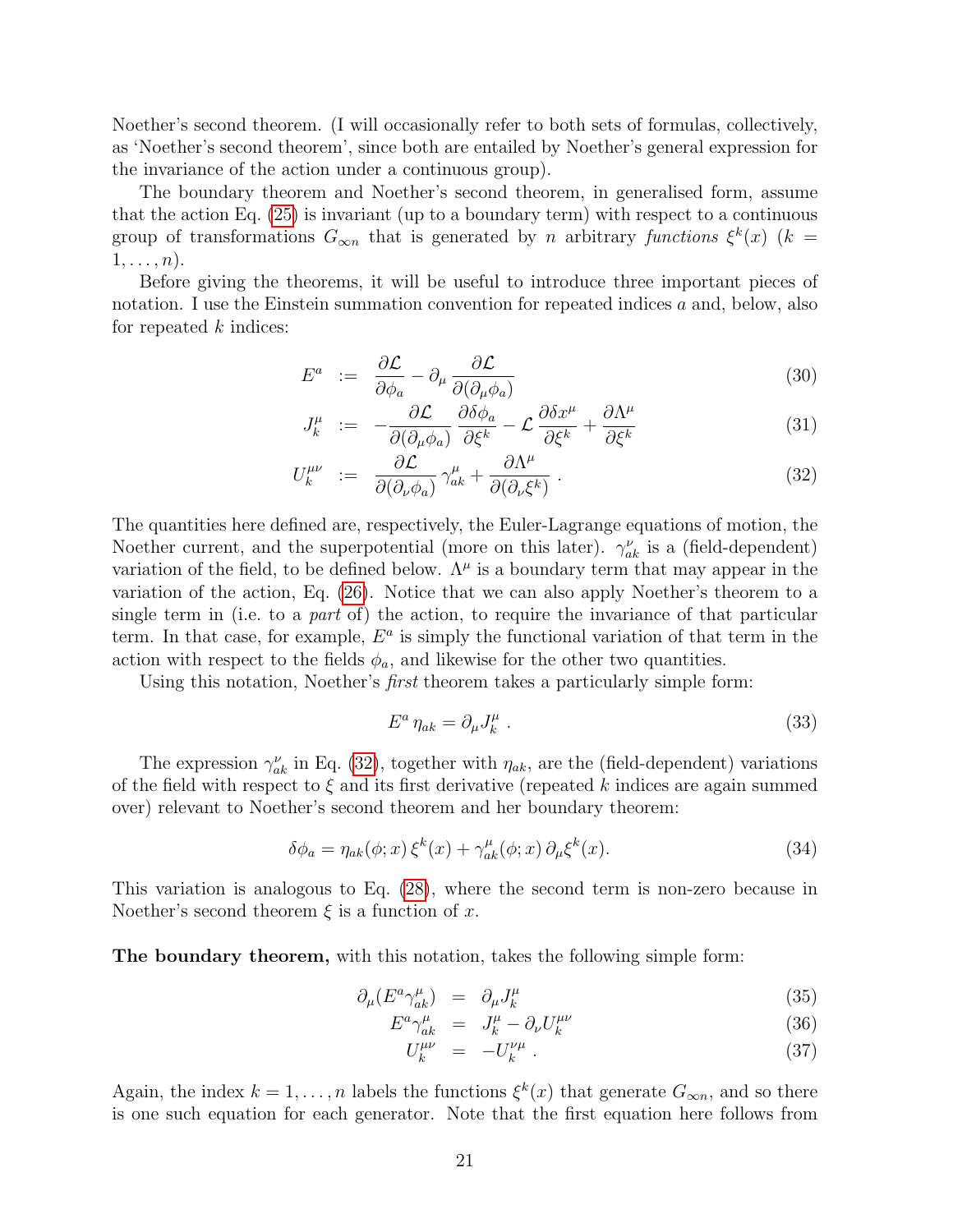the second and third.<sup>[56](#page-21-0)</sup>

Noether's second theorem reads:

<span id="page-21-1"></span>
$$
E^a \eta_{ak} = \partial_\mu (E^a \gamma_{ak}^\mu) \tag{38}
$$

Again, the full statement is that, if the action Eq. [\(25\)](#page-18-6) is invariant under the group  $G_{\infty n}$  of variations as indicated, then the Euler-Lagrange equations satisfy the identities Eq. [\(38\)](#page-21-1). The converse statement is here also valid.

Notice that both the boundary theorem and Noether's second theorem, Eqs. [\(35\)](#page-20-1)-[\(38\)](#page-21-1), take forms that differ from Noether's first theorem Eq. [\(33\)](#page-20-2). However, it is possible to derive Noether's first theorem, which is the special case that the continuous group of transformations  $G_n$  is a subgroup of  $G_{\infty n}$ , i.e.  $G_n \subset G_{\infty n}$ . In this case, the generators  $\xi^k$ of  $G_n$  are constant, and the corresponding second term in Eq. [\(34\)](#page-20-3) vanishes. Combining the first of Eq. [\(35\)](#page-20-1) with Eq. [\(38\)](#page-21-1), we recover Noether's first theorem, Eq. [\(33\)](#page-20-2), with the k generators thus identified.

Example: Maxwell theory. It will be instructive to compare with our previous notation and reproduce the conservation law of Maxwell's action coupled to a gauge-invariant source, Eq. [\(10\)](#page-11-3). The gauge symmetry modifies the field A as:  $\delta A_\mu = \partial_\mu \lambda$ . Since  $\lambda$  is a function of x, Noether's second theorem is relevant here. Comparing with Eq.  $(34)$ , since there is a single generator, namely  $\lambda$ , we see that  $k = 1$  and  $\xi = \lambda$  (and thus, we can drop the index k). As before, the index a is a spacetime index,  $a = \nu$ . Further,  $\delta A_{\mu}$  only depends on  $\lambda$ 's derivative and not on  $\lambda$  itself, so  $\eta_{\mu} = 0$  and  $\gamma_{\nu}^{\mu} = \delta_{\nu}^{\mu}$ . In particular, this means that there is no non-trivial subgroup of transformations with *constant* parameters in this case, and so no Noether first theorem for the gauge transformations. Also, recall, from Eq. [\(11\)](#page-11-7), that the variation of the action was zero up to a boundary term, i.e. a term with a total derivative  $\int d^4x \ \partial_\mu \Lambda^\mu$ . We find that  $\Lambda$  is given by:

$$
\Lambda^{\mu} = J^{\mu} \lambda . \tag{39}
$$

This confirms my claim in Section [1.2](#page-10-0) that, with this generalised form of Noether's theorem, the gauge parameter  $\lambda$  does not need to be zero at the boundary. It is straightforward to check the boundary theorem and Noether's second theorem, Eqs. [\(35\)](#page-20-1)-[\(38\)](#page-21-1). For the quantities defined in Eqs. [\(30\)](#page-20-0) and [\(32\)](#page-20-0), we get the following expressions:

$$
E^{\mu} = J^{\mu} - \partial_{\nu} F^{\mu\nu}
$$
  
\n
$$
U^{\mu\nu} = F^{\mu\nu}.
$$
\n(40)

The first equation is of course the expression for the Euler-Lagrange equation derived from the action Eq. [\(10\)](#page-11-3).

With these expressions in hand, it is straightforward to verify that the boundary theorem, i.e. Eqs.  $(35)-(37)$  $(35)-(37)$ , is trivially satisfied, given the anti-symmetry of the field

<span id="page-21-0"></span><sup>56</sup>My notation, using the Einstein convention for the three different types of indices, also corrects errors in Brading and Brown (2003: pp. 92, 95, 97, 101) here and in their equation corresponding to my Eq. [\(29\)](#page-19-3), where summation signs over  $a$  (i.e. their  $i$ ) are incorrectly extended to terms that contain no index  $a$ .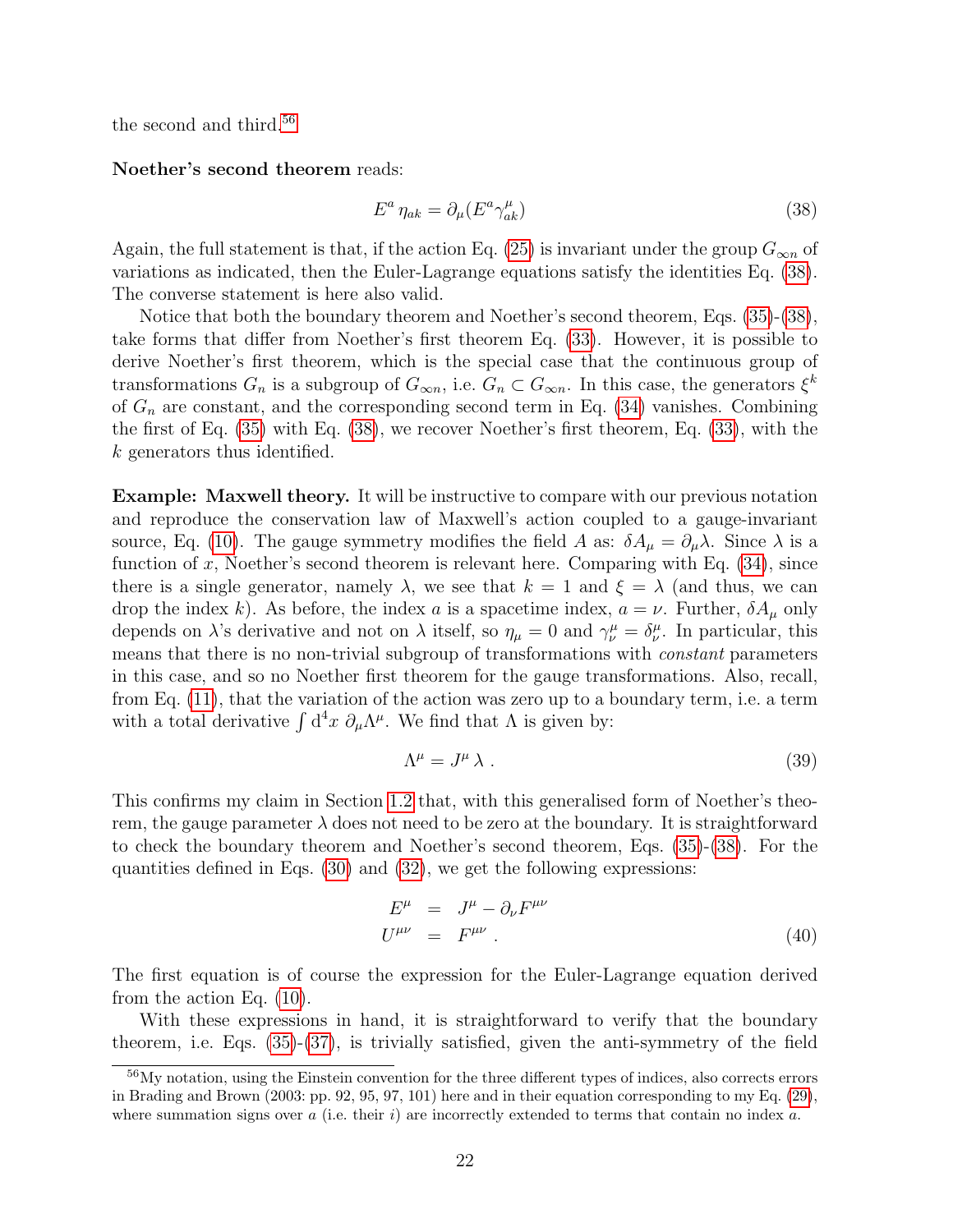tensor. Interestingly, the left-hand side of the expression from Noether's second theorem, Eq. [\(38\)](#page-21-1), is zero (because  $\eta$  is zero), and so Noether's second theorem takes the form  $\partial_{\mu}E^{\mu}=0.$  Given the anti-symmetry of the field tensor, this is identically satisfied iff J is conserved, independent of the satisfaction of the equations of motion of Maxwell theory. Thus imposing gauge symmetry implies, through Noether's theorem, that Maxwell theory can only be coupled to a conserved current J.

#### <span id="page-22-0"></span>2.3 Two consequences of Noether's second theorem

I will first make a comment that I have not found in the literature on Noether's theorems, although it may well be known to the experts.<sup>[57](#page-22-1)</sup> These remarks are made visible by the simplified notation above, and they will bear on the question of energy and momentum conservation discussed in the next Section. Then I will answer Klein's critique of the local energy-momentum conservation law in GR.

The superpotential is fixed, through Noether's theorem, by the boundary terms. In studies of Noether's theorem in connection with general relativity, emphasis is often laid on the integration of Eq. [\(35\)](#page-20-1) (see Brading and Brown, 2003: p. 102), as follows:

<span id="page-22-3"></span>
$$
J_k^{\mu} = E^a \gamma_{ak}^{\mu} + \partial_{\nu} \mathcal{U}_k^{\mu \nu} \tag{41}
$$

where  $\mathcal{U}_k^{\mu\nu}$  $\mu^{\mu\nu}$  is an arbitrarily chosen superpotential, analogous to the one in Eq. [\(24\)](#page-16-1), whose divergence is automatically zero:

<span id="page-22-2"></span>
$$
\partial_{\mu} \partial_{\nu} \mathcal{U}_{k}^{\mu \nu} = 0 \tag{42}
$$

Indeed, this is how Einstein himself arrived at his result, Eq. [\(24\)](#page-16-1), for the gravitational pseudo-tensor.

However, note that Noether's theorem gives us, in Eq. [\(36\)](#page-20-1), an expression for the current that is not arbitrary but fixed:

<span id="page-22-4"></span>
$$
J_k^{\mu} = E^a \gamma_{ak}^{\mu} + \partial_{\nu} U_k^{\mu \nu} \tag{43}
$$

<span id="page-22-1"></span><sup>57</sup>For example, Barbashov and Nesterenko (1993: p. 562) mention, for the specific energy-momentum (pseudo-)tensors considered by Einstein and by Lorentz, that they are related by a total derivative, and so lead to the same equations of motion. But, a few paragraphs later, they categorise the non-uniqueness of the pseudo-tensor as a "difficulty", without mentioning the relevance of their previous remark, nor noting that the pseudo-tensor is unique after fixing the boundary terms of the action. Likewise, Ohanian (2010: p. 10) has a formula for the pseudo-tensor in terms of the gravitational action, but he drops a total derivative term from it, and he does not comment on the effect of the dropped boundary term on the pseudo-tensor. Similar comments apply to Goldberg (1958: p. 318), Bergmann (1958: p. 288), Komar (1958: pp. 934-935), Trautman (1962: pp. 171, 174, 190-191), and Horský-Novotný (1969: pp. 425-427), all of whom explicitly survey and compare different expressions for the pseudo-tensor, mention the lack of uniqueness and sometimes propose a criterion for fixing a unique expression, but fail to mention the most obvious criterion: namely, that of fixing the boundary terms. That the superpotential is fixed, through Noether's theorem, by the choice boundary terms of the action, seems implicit in Wald (1993: p. 3429), but he does not discuss or mention the gravitational pseudo-tensor or the superpotential at all. In Sections [3](#page-25-0) and [4.2,](#page-30-0) I will further comment on the physical significance of fixing the boundary terms.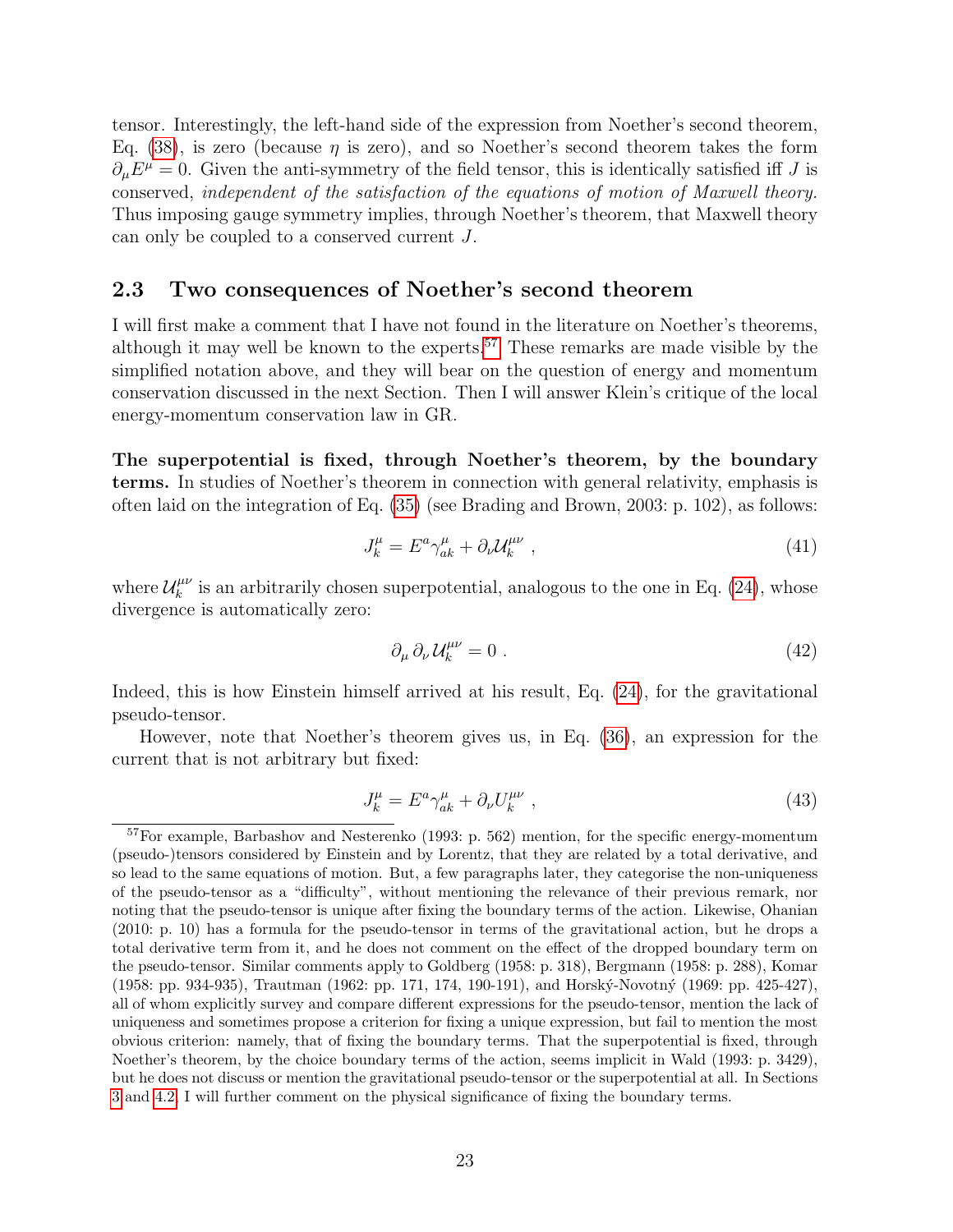where U is given by Eq.  $(32)$ . Since U is antisymmetric in its upper indices, it indeed satisfies Eq.  $(42).58$  $(42).58$ 

The compatibility of Eqs. [\(41\)](#page-22-3) and [\(43\)](#page-22-4) requires that we must have:<sup>[59](#page-23-1)</sup>  $\mathcal{U}_k^{\mu\nu} = U_k^{\mu\nu}$  $_k^{\mu\nu}$  . Since  $U$  was defined in Eq.  $(32)$ , and the boundary theorem depends on its having this exact form, this means that the superpotential is *not arbitrary*, but is fixed through Eq. [\(32\)](#page-20-0).

How exactly is the superpotential fixed by Noether's theorem? The first term in Eq. [\(32\)](#page-20-0) is fixed by the choice of the Lagrangian density and of the variation of the field. The second term (depending on  $\Lambda^{\mu}$ ) is fixed by the boundary term that appears in the variation of the action. This means that Noether's theorem determines the superpotential, U, once the action and its first variation are fixed.

In the next Section, I will return to the physical interpretation of this result, and to how it solves the problem (iv) of non-uniqueness in general relativity from Section [1.1.](#page-5-0)

A response to the Hilbert-Klein-Noether critique. The above also casts light on the Klein-Hilbert worry, problem (i) from Section [1.3,](#page-14-0) that energy and momentum conservation laws in GR are identities that do not require using the Einstein field equations, and hence they lack physical content. We can see that this follows from Eq. [\(43\)](#page-22-4). Since the Noether current J, rather than its derivative, is linear in the equations of motion, the satisfaction of the equations of motion does not play a role in securing current conservation, i.e. in the vanishing of the current's derivative. In other words, by the time one wants to prove the conservation of the current, the equations of motion have "disappeared" from it. They play a role in the current, but not in the conservation. This is unlike Noether's first theorem, Eq. [\(27\)](#page-18-7), where the *divergence* of the current, rather than the current itself, is linear in the equations of motion.

Noether herself took her theorems to confirm Hilbert's view that there is no proper energy conservation law in general relativity. She wrote (see Kosmann-Schwarzbach, 2011: p. 20):

Given [an action] S invariant under the group of translations, then the energy relations [i.e. the conservation laws corresponding to translations] are improper [i.e. the divergences vanish identically if  $S$  is invariant under an infinite group which contains the group of translations as a subgroup...[60](#page-23-2) As Hilbert expresses his assertion,

<span id="page-23-0"></span><sup>58</sup>For diffeomorphism invariant theories, the superpotential corresponds, in Wald's (1993: p. 3429) formulation, to the Noether charge Q, which in a 4-dimensional spacetime is a 2-form.

<span id="page-23-1"></span><sup>&</sup>lt;sup>59</sup>This holds up to an antisymmetric, total derivative, term of the form  $\partial^{[\mu}w^{\nu]}$ , i.e. the superpotential obtained by integrating Eq. [\(35\)](#page-20-1) must be compatible with Eq. [\(36\)](#page-20-1). I thank Henrique Gomes for pointing this out. Note that this ambiguity only appears if one integrates Eq. [\(35\)](#page-20-1) regardless of the other equations. Most important, this ambiguity does not affect the superpotential  $U$  of Noether's theorem, which is completely fixed by Noether's theorem, through Eq. [\(36\)](#page-20-1).

<span id="page-23-2"></span> $60$ The group of translations being a *subgroup* of an infinite group is not sufficient to get improper energy relations. For example, in the Maxwell theory in Minkowski space, the group of translations,  $G_4$ , is a sugroup of the total group containing both translations and local gauge transformations, i.e.  $G_4 \times G_{\infty 1}$ , where  $G_{\infty 1}$  is the group of local gauge transformations: and yet, the energy relations of the Maxwell theory are proper. Thus, for improper energy relations, it is also necessary (and this is obviously what Noether had in mind) that the four constant generators of translations,  $\epsilon^{\mu}$ , are obtained by setting four corresponding generators of the infinite group, i.e. the four functions  $\xi^{\mu}(x)$ , to be constant. The latter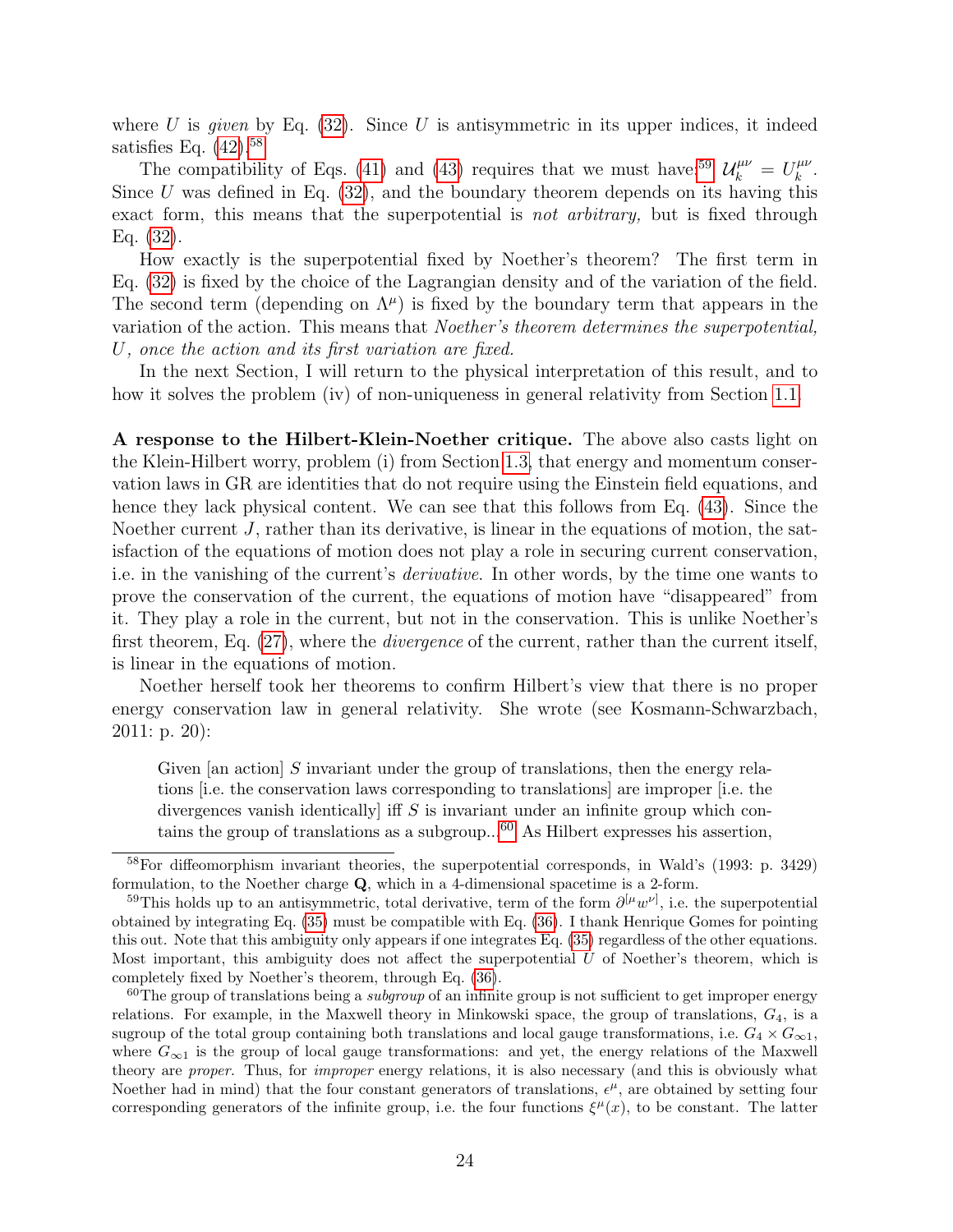the lack of a proper law of energy constitutes a characteristic of the "general theory of relativity".

It is of course true that the details of the conservation are different in the two cases, because they satisfy different theorems. Noether's second theorem imposes more constraints.

However, as we also saw above, the boundary theorem, combined with Noether's second theorem, does imply an identity that looks exactly like Noether's first theorem, Eq. [\(27\)](#page-18-7). The two theorems differ in that, in the case of the boundary theorem, the equations of motion appear in the form of the current itself, while they do not appear in Noether's first theorem. Thus the disappearance of the equations of motion from the divergence of the Noether current in the boundary theorem is not a fact that is additional to its disappearance from the current itself (the two are connected through Noether's second theorem, Eq. [\(38\)](#page-21-1)).

Let me make this reply to Klein (in particular) more precise. Recall his points (1) and (2), from Section [1.1,](#page-5-0) that the divergence of the total energy-momentum tensor density, i.e.  $\tau^{\mu}{}_{\nu} := \sqrt{g} T^{\mu}{}_{\nu} + t^{\mu}{}_{\nu}$ , has no physical meaning because it is an improper conservation law, i.e. it consists of two terms:<sup>[61](#page-24-0)</sup> (1) the divergence of the Einstein field equations, and (2) the divergence of the superpotential, which is identically zero. This follows from the boundary theorem, Eq. [\(36\)](#page-20-1), which gives:  $\partial_{\mu}J_{k}^{\mu} = \partial_{\mu}(E^{a}\gamma_{ak}^{\mu}) + \partial_{\mu}\partial_{\nu}U_{k}^{\mu\nu}$  $\int_k^{\mu\nu}$ , where: (1)  $E^a$ appears here under the divergence, (2) the second term vanishes identically. By (1), the equations of motion play no direct role in the vanishing of the divergence (as they do in e.g. classical mechanics).<sup>[62](#page-24-1)</sup> Thus the equations of motion play no direct role in the vanishing of the divergence (as they do in e.g. classical mechanics).

But using Noether's second theorem, i.e. Eq. [\(38\)](#page-21-1), for non-zero  $\gamma_{ak}^{\mu}$ , we rewrite this equation as:  $\partial_{\mu}J_{k}^{\mu} = E^{a}\eta_{ak} + \partial_{\mu}\partial_{\nu}U_{k}^{\mu\nu}$  $k^{\mu\nu}$ .<sup>[63](#page-24-2)</sup> Since the second term is identically zero, we see that the Noether current  $J$  is conserved if and only if (a linear combination of) the equations of motion are satisfied, in complete analogy with Noether's first theorem.<sup>[64](#page-24-3)</sup>

Slightly anticipating the results of the next Section, we can show this explicitly in the case of general relativity. Rewrite:  $\tau^{\mu}{}_{\nu} = 2E^{\mu}{}_{\nu} + \partial_{\lambda}U^{\mu\lambda}_{\nu}$ , where  $E^{\mu}{}_{\nu} = \frac{1}{2\nu}$  $\frac{1}{2\kappa}\sqrt{g}(G^{\mu}{}_{\nu}-\kappa T^{\mu}{}_{\nu})$ is proportional to the Einstein field equations. Using the contracted Bianchi identities, we find:  $\partial_\mu \tau^\mu{}_\nu = E^{\alpha\beta} \partial_\nu g_{\alpha\beta} + \partial_\mu \partial_\lambda U^{\mu\lambda}_\nu$ . Since the second term vanishes identically, the total energy-momentum (pseudo-) tensor density is conserved if and only if a certain linear combination of Einstein's equations are satisfied. This seems to be what Einstein (1918: p. 513) had in mind in his reply that part of the field equations are used,<sup>[65](#page-24-4)</sup> and he

condition is not satisfied in the Maxwell theory, but it is satisfied in general relativity.

<span id="page-24-1"></span><span id="page-24-0"></span><sup>61</sup> Here, and in the rest of the paper, the notation  $\sqrt{g}$  means  $\sqrt{|\det(g)|}$ .

 $62$ Klein's (1918a: p. 504) argument is not quite as explicit as this. This reconstruction of the argument follows Brading (2005: p. 126): see footnote [26.](#page-9-0)

<span id="page-24-2"></span><sup>&</sup>lt;sup>63</sup>This is different from the case of the local gauge symmetry of the Maxwell theory, because  $\gamma_{ak}^{\mu}$  there is indeed zero, while it is non-zero in general relativity.

<span id="page-24-3"></span> $64$ The (indirect) physical significance of Noether's second theorem has long been recognised by philosophers. Recently, a number of authors have also emphasised the (direct) physical significance of improper conservation laws for local gauge symmetries: see Teh (2016: p. 99) and Sus (2017: pp. 274-275).

<span id="page-24-4"></span> $65$ Also in classical mechanics, it is only part, i.e. a linear combination, of the equations of motion that appear on the right-hand side. Consider, as an elementary example, the Lagrangian  $L = \frac{1}{2} m \dot{x}_i^2 + V(x)$ ,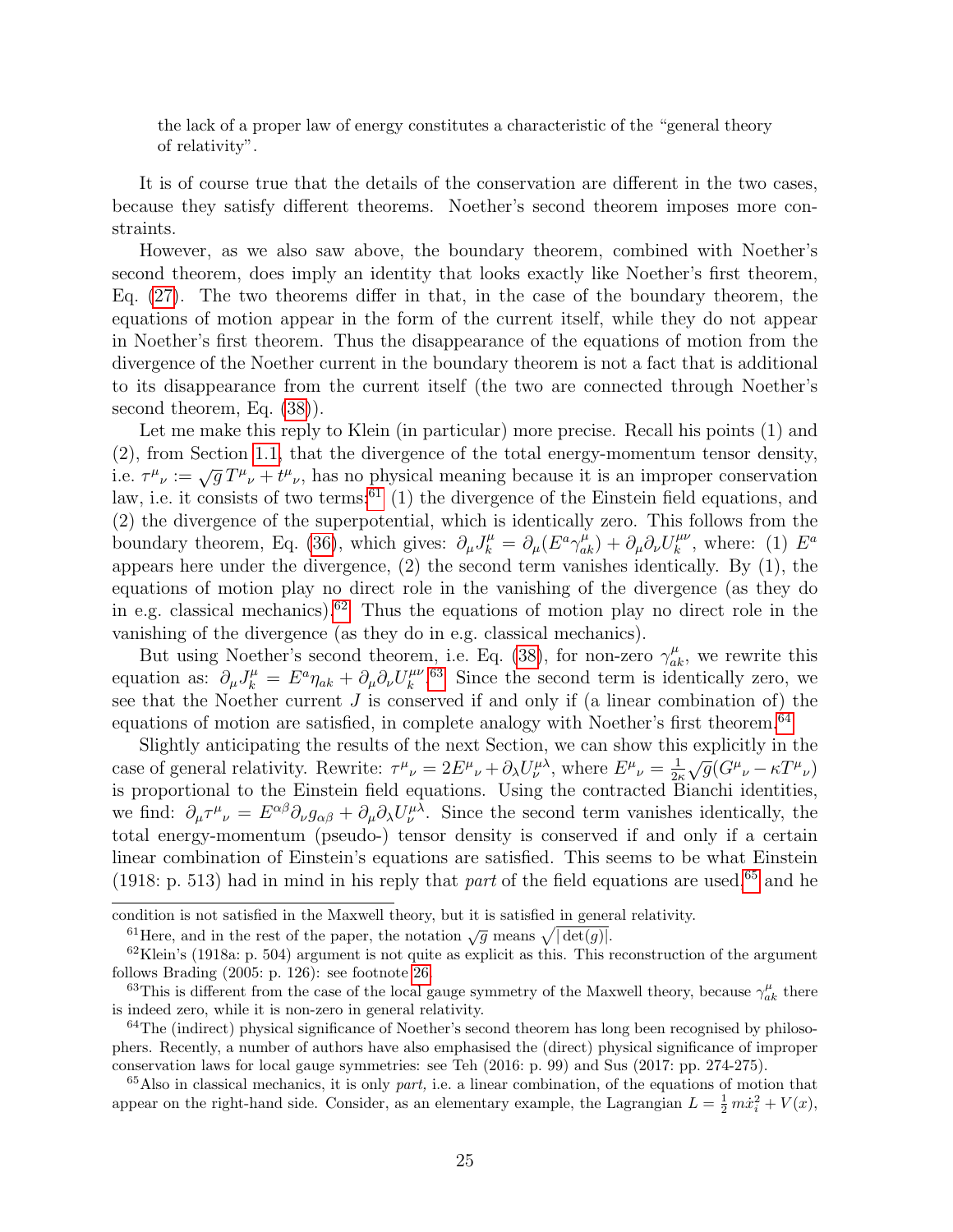was indeed right.<sup>[66](#page-25-1)</sup>

### <span id="page-25-0"></span>3 Noether's Theorems in General Relativity

In this Section, I will apply Noether's theorem to general relativity coupled to matter.<sup>[67](#page-25-2)</sup> I will first focus on the case of pure gravity, and then discuss adding matter.

Take the action Eq. [\(25\)](#page-18-6) with Lagrangian density given by  $\mathcal{L} = \mathcal{L}_{E} + \mathcal{L}_{m}$ , where  $\mathcal{L}_{E}$  is the Einstein Lagrangian, and  $\mathcal{L}_{m}$  is the matter Lagrangian. The Einstein Lagrangian is given by:

<span id="page-25-6"></span>
$$
2\kappa \mathcal{L}_{E}(g_{\mu\nu}, \partial_{\lambda}g_{\mu\nu}) := \sqrt{g} g^{\mu\nu} (\Gamma^{\lambda}_{\mu\nu} \Gamma^{\lambda}_{\lambda\sigma} - \Gamma^{\sigma}_{\mu\lambda} \Gamma^{\lambda}_{\nu\sigma})
$$
  
=  $\sqrt{g} R - \partial_{\mu} (\sqrt{g} (g^{\alpha\beta} \Gamma^{\mu}_{\alpha\beta} - g^{\mu\nu} \Gamma^{\lambda}_{\nu\lambda}))$ , (44)

and so the Einstein action differs from the usual Einstein-Hilbert action by a total deriva-tive term that does not affect the equations of motion.<sup>[68](#page-25-3)</sup>

Let us first write out the notation for Noether's theorems applied to the Einstein term in the action. For, although we have a coupled gravity-matter system, we may of course require the diffeomorphism invariance of a single term.

The field  $\phi_a$  is then the metric tensor, and the index a is a symmetric pair of spacetime indices,  $a = \alpha \beta$ , ranging from 1 to 4, i.e. the dimension of spacetime. Under a local translation  $\delta x^{\mu} = \xi^{\mu}(x)$ , the metric transforms as follows:

$$
\delta g_{\alpha\beta} = -\nabla_{\alpha}\xi_{\beta} - \nabla_{\beta}\xi_{\alpha} = -\xi^{\mu}\partial_{\mu}g_{\alpha\beta} - 2g_{\nu(\alpha}\partial_{\beta)}\xi^{\nu} . \tag{45}
$$

The index k is also a spacetime index  $\mu$ . Comparing with Eq. [\(34\)](#page-20-3), we see that  $\eta_{ak}$  is equal to  $-\partial_{\mu}g_{\alpha\beta}$ , and  $\gamma_{ak}^{\mu}$  is equal to  $-2\delta_{(c)}^{\mu}$  $^{\mu}_{(\alpha}g_{\beta)\nu}$ .

Noether's second theorem, Eq. [\(38\)](#page-21-1), applied to the gravitational part of the action, gives the contracted *Bianchi identity* for the Einstein tensor:<sup>[69](#page-25-4)</sup>

<span id="page-25-5"></span>
$$
\partial_{\mu}(\sqrt{g}G^{\mu}{}_{\nu}) = \frac{1}{2}\sqrt{g}G^{\alpha\beta}\partial_{\nu}g_{\alpha\beta} \iff \nabla_{\mu}G^{\mu}{}_{\nu} = 0 , \qquad (46)
$$

<span id="page-25-3"></span><sup>68</sup>There are various boundary terms that one can add, depending on the choice of boundary conditions, and these lead to different expressions for the pseudo-tensor. For a treatment of Noether's second theorem for the Einstein-Hilbert action, see for example Horký and Novotný (1969: p. 424). In this Section, I follow some of the historical literature in using the Einstein action. I will return to the issue of boundary terms and boundary conditions in Sections [4](#page-28-0) and [5.](#page-37-0)

<span id="page-25-4"></span><sup>69</sup>This formulation follows Noether's (1918: p. 241) original methods, reviewed in Section [2.](#page-18-0) However, there is an important and useful reformulation of Noether's theorem, for diffeomorphism-invariant Lagrangians, in terms of differential forms: see Wald (1993: pp. 3428-3429) and Wald and Zoupas  $(2000: pp. 2-3).$ 

where  $i = 1, 2, 3$ . The time derivative of the Hamiltonian gives:  $dH/dt = E_i \dot{x}_i$ , where  $E_i = m\ddot{x}_i + \partial_i V$ , i.e. the conservation law is proportional to a linear combination of the equations of motion.

<span id="page-25-1"></span><sup>&</sup>lt;sup>66</sup>Klein's argument *can* go through if  $E^a \gamma_{ak}^{\mu} = 0$  without use of the equations of motion, e.g. if  $\gamma_{ak}^{\mu} = 0$ . In that case, it is true that the first term vanishes before its derivative is taken. However, this is not the case in general relativity.

<span id="page-25-2"></span><sup>67</sup>For a discussion of Noether's theorem and Kretschmann's objection to Einstein's treatment of general covariance, see Brown and Brading (2002: pp. 22-25). This paper also contains a treatment of Noether's theorem for electrodynamics with an arbitrary background metric.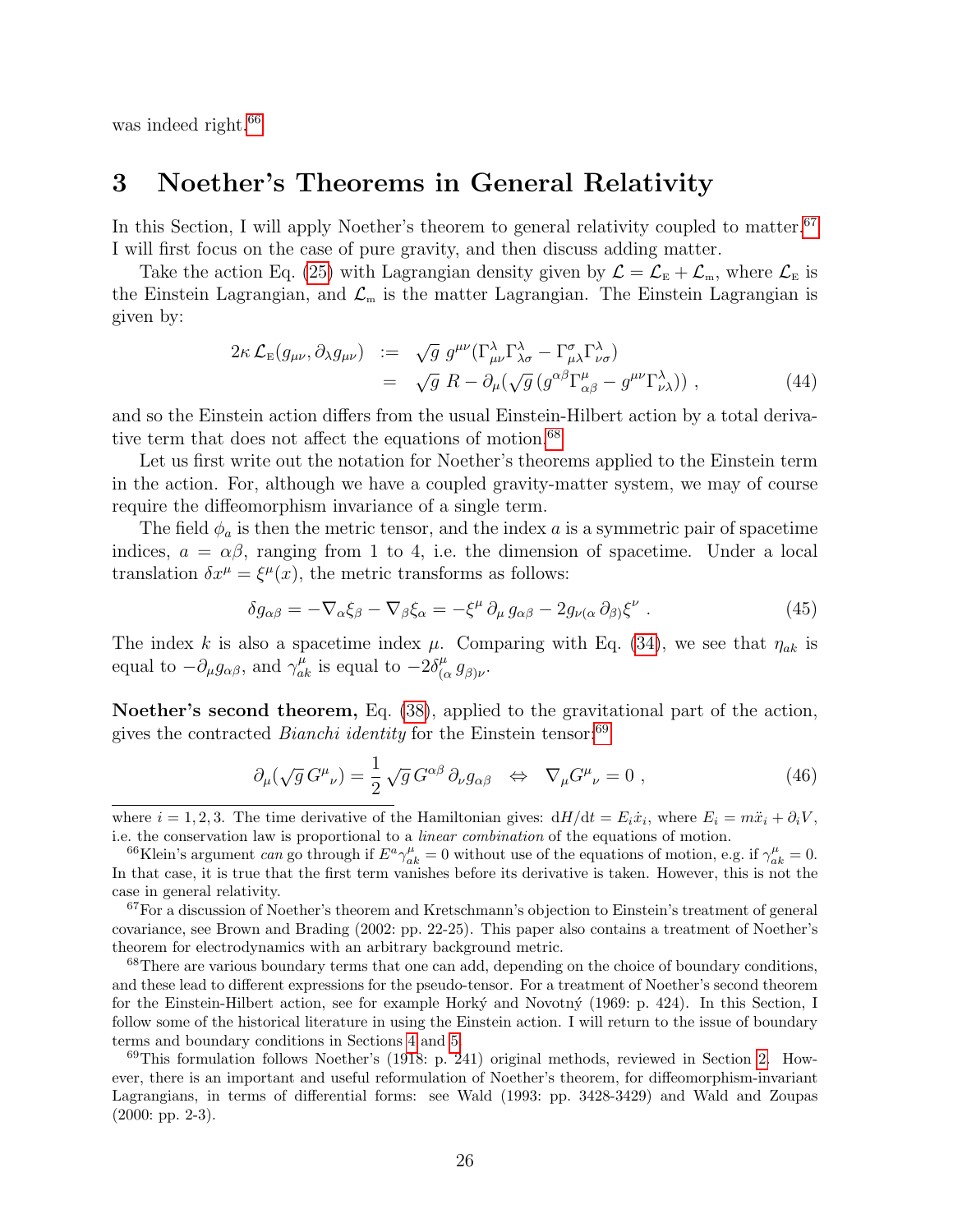Noether's second theorem, applied to the matter part of the action, gives the covariant analogue of the energy and momentum conservation equation, i.e. Eq. [\(16\)](#page-13-3). That equation is, as expected, obtained as an identity, without the use of the equations of motion.

Let us write down the Noether current, Eq. [\(31\)](#page-20-0),  $J^{\mu}_{\nu} =: -t^{\mu}_{\nu}$ , for the gravitational part of the action:

<span id="page-26-0"></span>
$$
t^{\mu}_{\ \nu} = -\frac{\partial \mathcal{L}_{\scriptscriptstyle{\text{E}}}}{\partial(\partial_{\mu}g_{\alpha\beta})} \partial_{\nu}g_{\alpha\beta} + \mathcal{L}_{\scriptscriptstyle{\text{E}}}\,\delta^{\mu}_{\nu} - \frac{\partial \Lambda^{\mu}}{\partial \xi^{\nu}} \,. \tag{47}
$$

This gives a gravitational analogue of the matter energy-momentum tensor. In fact, as I shall discuss in a moment, it is not a tensor: it is the gravitational energy-momentum pseudo-tensor.

The boundary theorem gives the two following results. The first equation of the boundary theorem, Eq. [\(35\)](#page-20-1), applied to the Einstein action, gives an expression for the divergence of the gravitational pseudo-tensor:

$$
\partial_{\mu}t^{\mu}{}_{\nu} = -\frac{1}{2\kappa}\sqrt{g} \, G^{\alpha\beta} \, \partial_{\nu}g_{\alpha\beta} = -\frac{1}{\kappa}\partial_{\mu}(\sqrt{g} \, G^{\mu}{}_{\nu}) \;, \tag{48}
$$

where in the last step I used the Bianchi identity, Eq. [\(46\)](#page-25-5). (The same result can be obtained by taking the divergence of Eq. [\(47\)](#page-26-0) directly). Using Einstein's equations,  $G_{\mu\nu} =$  $\kappa T_{\mu\nu}$ , we find Einstein's form of the conservation law, Eq. [\(21\)](#page-15-0). The second equation of the boundary theorem, Eq. [\(36\)](#page-20-1), reproduces the expression Eq. [\(24\)](#page-16-1) for the pseudo-tensor in terms of the superpotential.

I will now argue that this form of the boundary theorem shows that the alleged nonuniqueness of the pseudo-tensor, i.e. problem (iv) in Section [1.3,](#page-14-0) only arises if one treats Eq.  $(21)$  independently of Noether's theorems. For if one takes Eq.  $(21)$  as the *definition* of the pseudo-tensor and integrates it, then the pseudo-tensor indeed admits an arbitrary superpotential, as in Eq.  $(24).^{70}$  $(24).^{70}$  $(24).^{70}$ 

But if one, correctly, applies Noether's theorem to the gravitational part of the action, Eq. [\(44\)](#page-25-6), then both the pseudo-tensor and the superpotential are fixed by their Noether expressions in Eqs. [\(31\)](#page-20-0) and [\(32\)](#page-20-0), in terms of:

(1) the Lagrangian density,

(2) the boundary term  $\Lambda^{\mu}$  that appears in the Noether variation of the action, Eq. [\(26\)](#page-18-8).

Noether's expression Eq. [\(32\)](#page-20-0) for the superpotential indeed shows that the superpotential is not arbitrary, but is fixed when (1) and (2), including the boundary terms of the action, are fixed. One may add boundary terms to the action without changing the equations of motion, and in this sense there is freedom to change the superpotential by changing the boundary terms. However, boundary terms often do change the boundary conditions, and so the boundary terms must be such that they give the desired boundary conditions. (Typically, the boundary conditions are not sufficient to uniquely determine the boundary terms; the finiteness of the on-shell action is also required to fix them: see Section [4\)](#page-28-0).

<span id="page-26-1"></span><sup>&</sup>lt;sup>70</sup>For example, Lam  $(2011: pp. 1017-1018)$  defines the energy-momentum pseudo-tensor in terms of an expression that automatically satisfies the conservation equation Eq.  $(21)$ , as in Eq.  $(24)$ , and thus contains an arbitrary superpotential.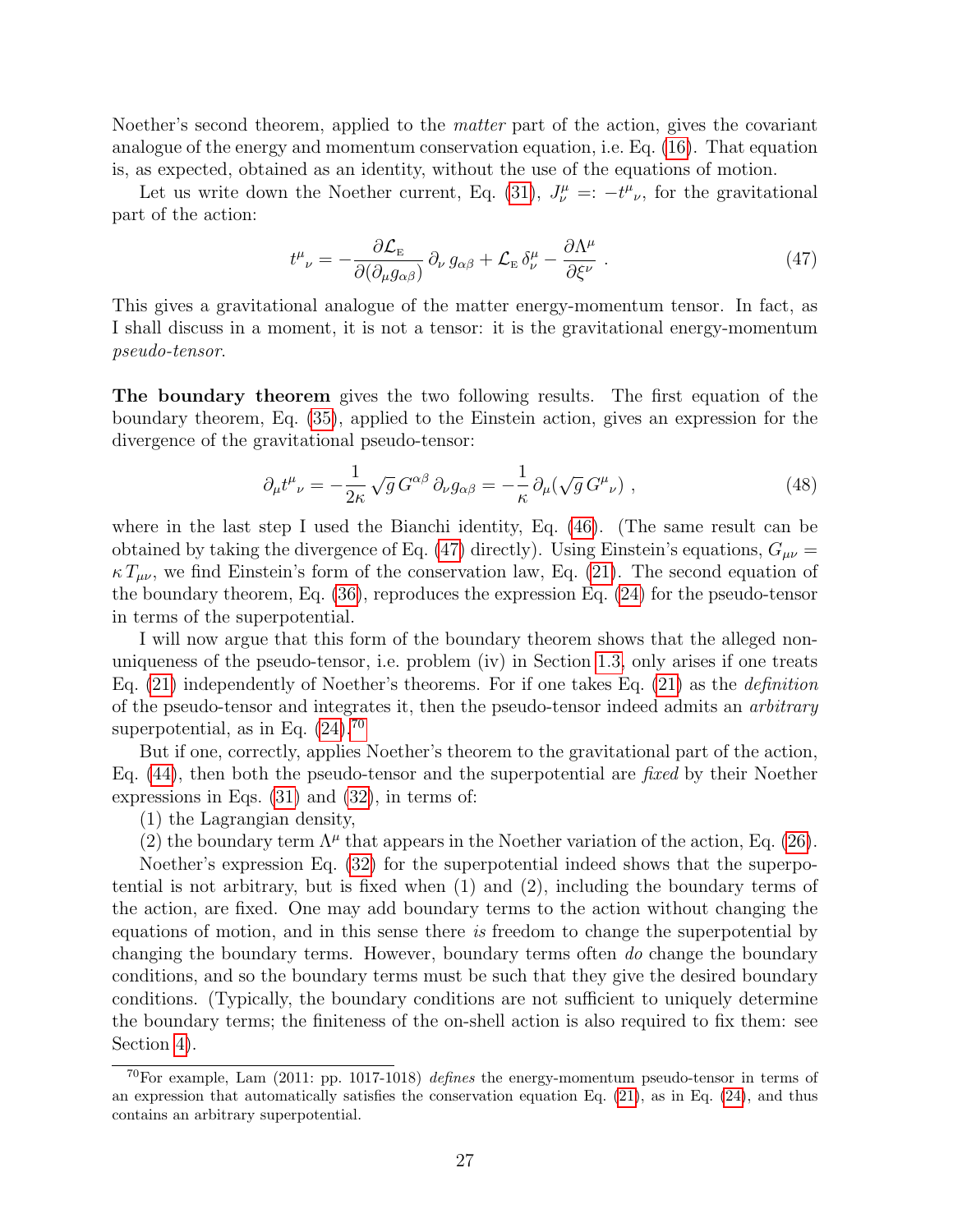This means that the freedom to choose the superpotential has a physical meaning: it is the freedom to change the action, without affecting the equations of motion, by boundary terms. The latter have a physical meaning, because they determine:

(a) the boundary conditions in the variation of the metric that gives the equation of motion;

(b) the on-shell value of the (Euclidean) action, which e.g. in thermodynamic approaches to gravity, especially in the context of black holes, is interpreted as a gravita-tional potential;<sup>[71](#page-27-0)</sup>

(c) the boundary terms of the Hamiltonian are also determined by the boundary terms of the Lagrangian.<sup>[72](#page-27-1)</sup> Thus the significance of the boundary terms does not hinge on interpreting the Lagrangian physically.

Chang et al. (1999) notice that, in a Hamiltonian approach, the freedom to change the superpotential is related to the freedom to change the boundary conditions, i.e. analogous to my points (a) and (c) above. However, so far as I can see, they do not notice that it is in general Noether's theorem that completely fixes the superpotential from the variation of the action, in particular through Eq. [\(32\)](#page-20-0).

In the absence of Killing vectors that allow us to construct the energy by integrating a scalar expression like Eq. [\(19\)](#page-14-5), some authors use the pseudo-tensor to convert the covariant derivative in Eq. [\(16\)](#page-13-3) into a partial derivative and integrate. Thus these authors define a total momentum vector  $P_{\mu}$  as an integral over a spacelike volume  $V$ :<sup>[73](#page-27-2)</sup>

$$
P_{\mu} := \int_{V} d\Sigma_{\nu} \left( T^{\nu}{}_{\mu} + \frac{1}{\sqrt{g}} t^{\nu}{}_{\mu} \right). \tag{49}
$$

By choosing special coordinates, where the normal vector to the boundary S of the volume V points along the time direction, these authors derive:

<span id="page-27-4"></span>
$$
\frac{1}{c}\frac{dP_{\mu}}{dt} = -\int_{S} d^{2}x \, N n_{i} \left(\sqrt{h} \, T^{i}_{\ \mu} + t^{i}_{\ \mu}\right) \,, \tag{50}
$$

where, as before,  $n_i$  is the outward-pointing unit vector normal to  $S$ ,  $N$  is the lapse function, and h is the metric on S induced from q in these coordinates. This expression can be shown to reproduce the well-known ADM (for Arnowitt, Deser, and Misner) formulas for asymptotically flat spacetimes: see Arnowitt et al. (1962: p. 16), Wang (2015: p. 3), Chen et al. (2017: p. 200), Chen et al. (2018: p. 3), Chen et al. (2018a: p. 158).[74](#page-27-3) This expression is regarded as an analogue of the charge conservation law Eq. [\(14\)](#page-12-3).

However, as I will discuss in Section [5,](#page-37-0) the above definition is unsatisfactory: for it transforms covariantly only under affine transformations, and the analogy with charge

<span id="page-27-0"></span><sup>&</sup>lt;sup>71</sup>See e.g. Hawking (1979: pp. 772, 778-779). Wald (1993: p. 3431) and Hawking and Horowitz (1996: pp. 1494-1495) contain reformulations of the first and second laws of black hole mechanics in terms of the Lagrangian and its variation. For some examples, see Wald and Zoupas (2000: p. 8-14), Jacobson et al. (1994: pp. 6592-6593).

<span id="page-27-1"></span> $^{72}$ For the relation between the Lagrangian and Hamiltonian approaches to GR, see for example Wald (1984: pp. 464-465)

<span id="page-27-2"></span><sup>73</sup>See Weinberg (1972: p. 167), Landau and Lifshitz (1971: p. 306), Chen et al. (2018: p. 3, 2018a: p. 4). For the philosophical literature on this point, see Read (2020: p. 217) and Hoefer (2000: p. 194).

<span id="page-27-3"></span> $^{74}$ For a discussion of the history of the ADM mass formula, and various versions and derivations of it, see Ohanian (2010: p. 9).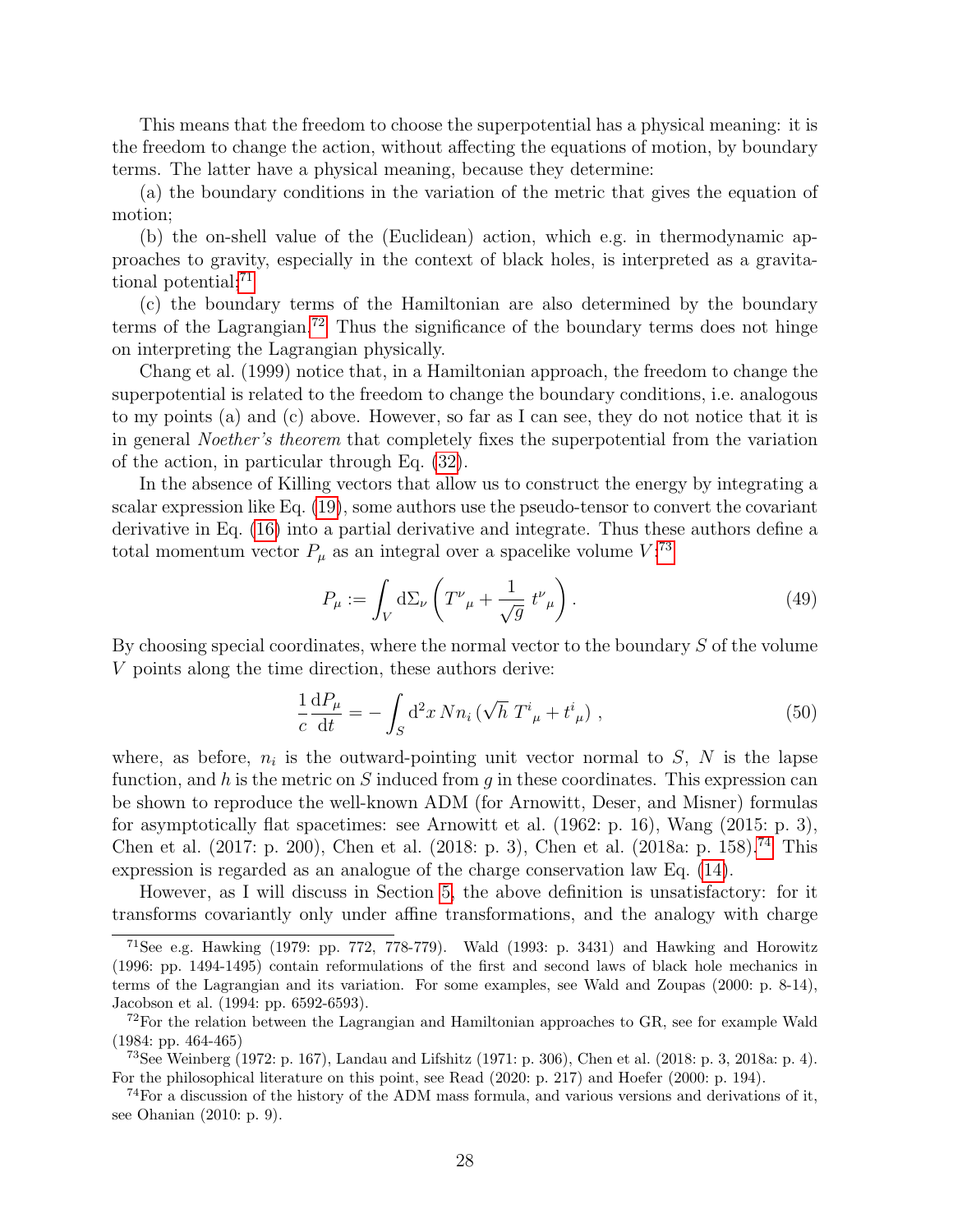conservation depends on a very special embedding of the volume V in the spacetime and on the associated choice of coordinates.

### <span id="page-28-0"></span>4 Quasi-local Stress-Energy Tensors in GR

It is time to discuss other proposals for the energy-momentum and angular momentum of the gravitational field. This Section introduces two such. Section [4.1](#page-28-1) introduces the Brown-York quasi-local stress-energy tensor, which in Section [4.2](#page-30-0) is then modified and gets a holographic interpretation that, I will argue, casts light on the nature of energy and momentum in GR. In Section [4.3,](#page-33-0) I will discuss the transformations of the Brown-York stress-energy tensor under diffeomorphisms.

#### <span id="page-28-1"></span>4.1 The Brown-York quasi-local stress-energy tensor

At the end of Section [1.3,](#page-14-0) where I discussed five problems with the gravitational pseudotensor, I mentioned Penrose's idea of giving up local expressions for energy and momentum in GR, and to consider quasi-local notions instead. This Section presents one such expression in some detail.

Brown and York's (1993) proposal is to define the quasi-local stress-energy tensor, associated with a spatially bounded region  $M$ , as the conjugate of the classical action with respect to an appropriately defined metric on the boundary of that region.

The action to consider contains six terms. There is the usual Einstein-Hilbert action, coupled to matter, and possibly including a cosmological constant term. Furthermore, since the spacetime region  $M$  is bounded, appropriate boundary terms are required in order to make the variational problem well-defined. Since  $\partial M$  consists of two spacelike hypersurfaces  $\Sigma_{\pm}$  to the past and future of M, and the timelike three-surface N that spatially bounds  $M$ , there are three such boundary terms (where the first two are abbreviated into a single term, see Eq.  $(51)$  below).<sup>[75](#page-28-3)</sup> To make the variational problem of the Einstein-Hilbert action well-defined, a choice of boundary conditions for the metric on the boundary is required: Brown and York consider Dirichlet boundary conditions, i.e. keeping the metric on the boundary fixed.[76](#page-28-4) The appropriate boundary term for Dirichlet boundary conditions is the extrinsic curvature, denoted K on the hypersurfaces  $\Sigma_{+}$ , and Θ on the three-surface N. Finally, a reference term is required that renders the value of the action and the stress-energy tensor well-defined (I will have more to say about this term later). Thus the action is:

<span id="page-28-2"></span>
$$
S = \frac{1}{2\kappa} \int_M d^4x \sqrt{-g} \ R \underbrace{+ \frac{1}{\kappa} \int_{\Sigma_{\pm}} d^3x \sqrt{h} \ K}_{\text{extinsic curvature of hypersurfaces } \Sigma_{\pm}} \underbrace{- \frac{1}{\kappa} \int_N \sqrt{-\gamma} \ \Theta + S^{\text{ref}} + S^{\text{matter}}}_{\text{extrinsic curvature of } N} \tag{51}
$$

<span id="page-28-3"></span><sup>&</sup>lt;sup>75</sup>Brown and York's (1993: p. 1410) coordinates are such that the hypersurfaces  $\Sigma_{\pm}$  and N are orthonormal to each other on the two-surface where they intersect. Furthermore, no additional term in the action for this two-surface is required.

<span id="page-28-4"></span><sup>&</sup>lt;sup>76</sup>These boundary conditions also render the gravitational part of the action well-defined in case a cosmological constant term is present.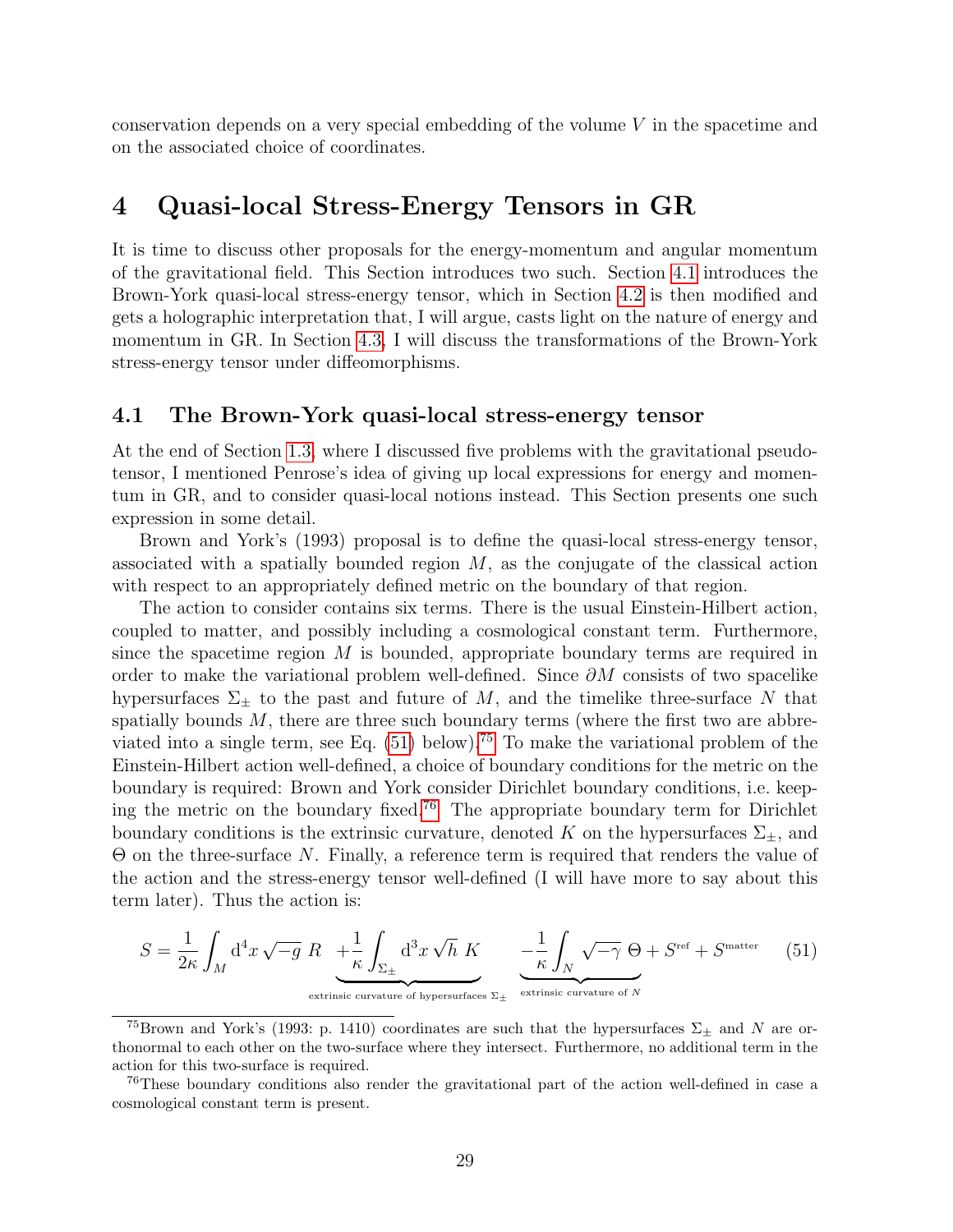Here, h is the metric on the hypersurfaces  $\Sigma_{\pm}$  embedded in M, and  $\gamma$  is the metric on the three-boundary N embedded in M. K and  $\Theta$  are their corresponding extrinsic curvatures.

Varying this action with respect to the metric, we get:

<span id="page-29-1"></span>
$$
\delta S = -\int_M \mathrm{d}^4 x \ E^{\mu\nu} \delta g_{\mu\nu} + \frac{1}{2} \int_{\Sigma_{\pm}} \mathrm{d}^3 x \ \sqrt{h} \ P^{ij} \ \delta h_{ij} + \frac{1}{2} \int_N \mathrm{d}^3 x \ \sqrt{\gamma} \ \tau_{\rm BV}^{ij} \ \delta \gamma_{ij} \ . \tag{52}
$$

The first term contains the Einstein field equations including matter, and thus vanishes if the field equations are satisfied. The second and third terms define the momenta conjugate to the three-metrics h on  $\Sigma_{\pm}$  and  $\gamma$  on N, respectively (with Dirichlet boundary conditions, as announced).  $\tau_{\text{BY}}^{ij}$  is a genuine (quasi-local) energy-momentum tensor, because it contains both spacelike and timelike components. It also contains contributions from both the gravitational and the matter part of the action. The subscript 'BY' emphasises that this is the energy-momentum tensor, as defined in the proposal by Brown and York.

Restricting for the moment to the gravitational contribution to this last term, we get the following result for the Brown-York stress-energy tensor density:

<span id="page-29-2"></span>
$$
\tau_{\text{BY}}^{ij} = -\frac{1}{\kappa \sqrt{\gamma}} \left( \Theta \, \gamma^{ij} - \Theta^{ij} \right) + \text{(subtracted terms)} \,. \tag{53}
$$

The subtracted terms subtract a potentially divergent piece, in cases where one is evaluating this tensor at infinity. These subtracted terms are obtained by subtracting to the action Eq. [\(51\)](#page-28-2) the same action, evaluated on an appropriate reference spacetime. For example, if the solutions of the Einstein field equations that one considers are asymptotically flat, one usually subtracts from Eq. [\(51\)](#page-28-2) the same action, but evaluated on a Minkowski solution. In this way, the 'on-shell' value of the action (i.e. the action evaluated on a particular solution) is finite, and also the Brown-York stress-energy tensor is finite. I will return to this procedure in the next Section, where I will mention an alternative way to resolve this problem that does *not* appeal to the reference spacetime.

The boundary stress-energy tensor (density) satisfies one of Einstein's equations:

<span id="page-29-3"></span>
$$
\nabla_i \tau_{\rm BV}^{ij} = -T^{nj} \,,\tag{54}
$$

where  $T^{nj}$  is the matter energy-momentum tensor with one index projected normally, and the other tangentially, to N. This is a covariant balance equation for the quasi-local stress-energy tensor, where the contribution on the right is from the matter that passes through the boundary.

If there is no matter passing through the boundary, and if the boundary three-metric  $\gamma_{ij}$  possesses a Killing vector field  $K_i$ ,<sup>[77](#page-29-0)</sup> then  $\tau^{ij}$  defines a conserved charge, i.e. we have the conservation law  $\nabla_i(\tau_{\text{BY}}^{ij} K_j) = 0$ , which is analogous to Eq. [\(17\)](#page-13-4). Thus by the same manipulations as in Section [1.2](#page-10-0) we derive an analogue of Eqs. [\(19\)](#page-14-5)-[\(20\)](#page-14-6) on the boundary.

Note that, in the Brown-York proposal, the spacetime region M can be finite and embedded in an ambient spacetime: and so, the three-surface  $N$  that spatially bounds  $M$ 

<span id="page-29-0"></span> $^{77}$ In the context of spaces with a cosmological constant, this condition can be weakened for  $K_i$  to be only a conformal Killing vector, i.e. one that satisfies Eq. [\(63\)](#page-37-2).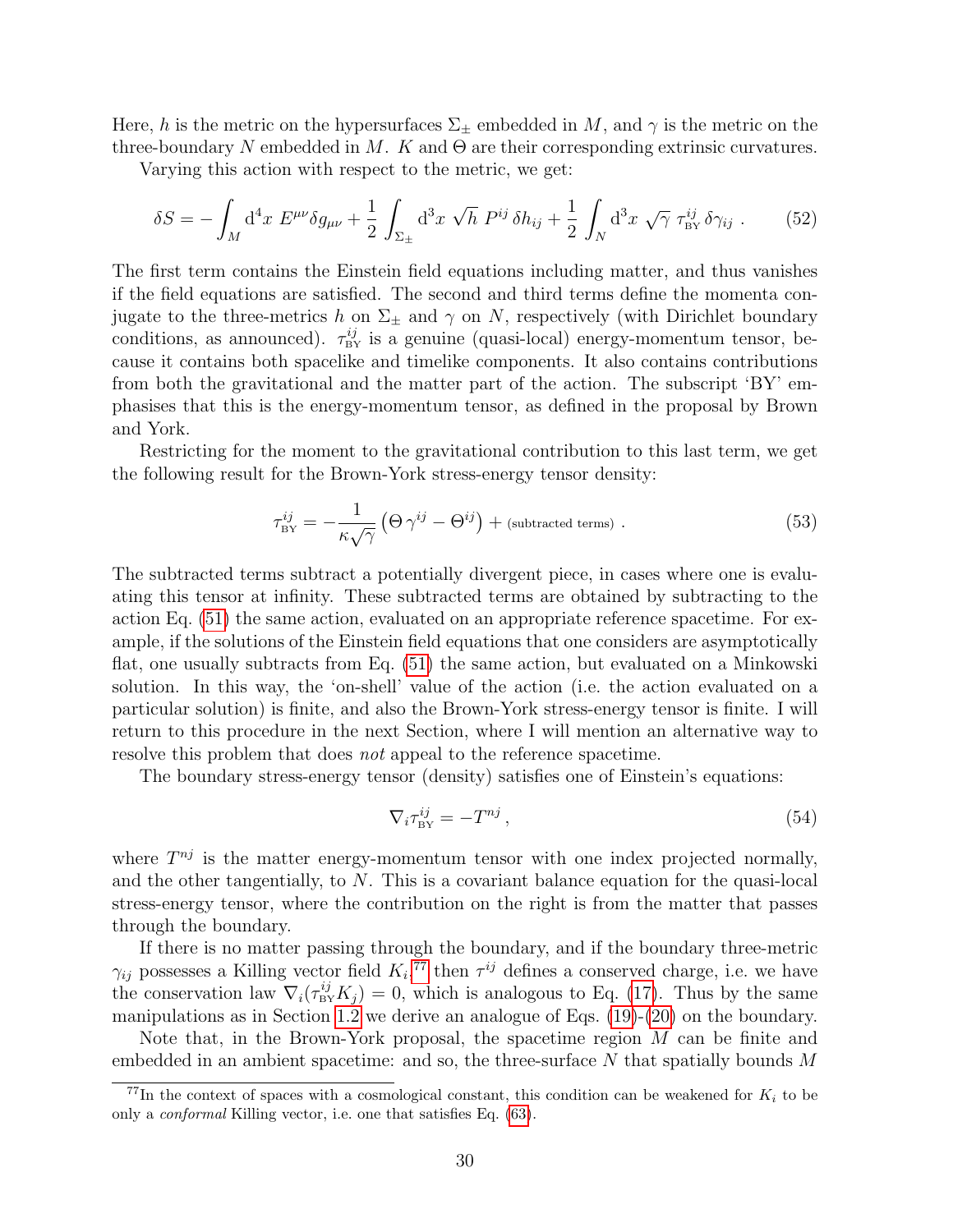need not be at infinity. In the next Section, I will discuss the case  $\Lambda < 0$ , and N will be taken to be the asymptotic boundary.[78](#page-30-1)

As any quasi-local energy-momentum must, the Brown-York expression agrees with the ADM energy at infinity (see Section [3\)](#page-25-0) for the special case of asymptotically flat spacetimes (Brown and York, 1993: p. 1408).

### <span id="page-30-0"></span>4.2 The holographic stress-energy tensor

Consider the case of pure gravity with a negative cosmological constant,  $\Lambda < 0$ , i.e. no matter. (The Brown-York stress-energy tensor can be equally well be defined in the case  $\Lambda > 0$ ).<sup>[79](#page-30-2)</sup> According to AdS-CFT, the gravitational theory in the spacetime region M with boundary  $\partial M$  is dual to a quantum field theory on the boundary,  $\partial M$ .<sup>[80](#page-30-3)</sup> As we will see, one can use gauge-gravity duality to reinterpret the Brown-York stress-energy tensor, evaluated on this asymptotic boundary, in terms of the dual CFT.

Since we are interested in the Brown-York stress-energy tensor that is claimed to represent the energy and stress of the spacetime  $M$ , it will be useful to briefly mention how it fits within gauge-gravity duality.<sup>[81](#page-30-4)</sup>

Following the recent literature,<sup>[82](#page-30-5)</sup> a duality is, roughly, an isomorphism between two theory formulations. A theory can be construed as a triple of states, quantities, and dynamics. The statement of duality says that the sets of states, quantities, and the dynamics of the two theories are isomorphic.

On the gravity side of the duality, a distinguished quantity should be the stress-energy tensor of the spacetime region  $M$ . The isomorphism should relate this to an appropriate quantity in the dual CFT. The question is: which stress-energy tensor has a dual in the CFT? If the Brown-York stress-energy tensor is to be a candidate for the energy and stress in the spacetime, then it ought to be related by the duality to a quantity in the CFT that has those properties. In fact, gauge-gravity duality gives us the following correspondence:

The Brown-York stress-energy tensor, defined by the variation of the action (evaluated on the equations of motion) with respect to a boundary three-metric on  $N$ , and with

<span id="page-30-1"></span><sup>78</sup>For studies of the Brown-York stress-energy tensor at surfaces that are not asymptotic boundaries, see e.g. De Haro et al. (2001a: pp. 3174). For gauge-gravity dualities (both AdS-CFT and dS-CFT) with finite boundaries, see Harlow and Stanford (2011: pp. 4-5) and Heemskerk and Polchinski (2011: pp. 2-6).

<span id="page-30-2"></span><sup>&</sup>lt;sup>79</sup>See Balasubramanian et al.  $(2001: p. 3)$  and Anninos et al.  $(2011: pp. 4-5)$ . Quite independent of quantum gravity or holographic ideas, the Brown-York energy-momentum tensor has been used to define notions of mass and momentum in spaces with a positive cosmological constant: see Balasubramanian et al. (2001: p. 4). The asymptotic diffeomorphism group at future null infinity of asymptotically de Sitter spaces, and the conservation equations for the associated charges, are considered in Anninos et al. (2011: pp. 3-6) and Strominger (2001: pp. 4-5).

<span id="page-30-3"></span> $80$ For a general introduction to gauge-gravity dualities, see Ammon and Erdmenger (2015). For a conceptual introduction, see De Haro et al. (2016). For a sample of the recent philosophical literature on dualities, see for example: Rickles (2011), Dieks et al. (2015), Read (2016), Huggett and W¨uthrich (2020), De Haro (2020), Read and Møller-Nielsen (2020), Butterfield (2020).

<span id="page-30-4"></span> $81$ In what follows, I will restrict to the case of a spacetime with a Euclidean signature, so that M has a single boundary, N, with the topology of a three-sphere. For the case with Lorentzian signature, see Skenderis and van Rees (2008: p. 2; 2009: p. 6).

<span id="page-30-5"></span> $82$ I here follow De Haro and Butterfield (2018: pp. 335-339), De Haro (2020: pp. 264-266), and Butterfield (2020: p. 12).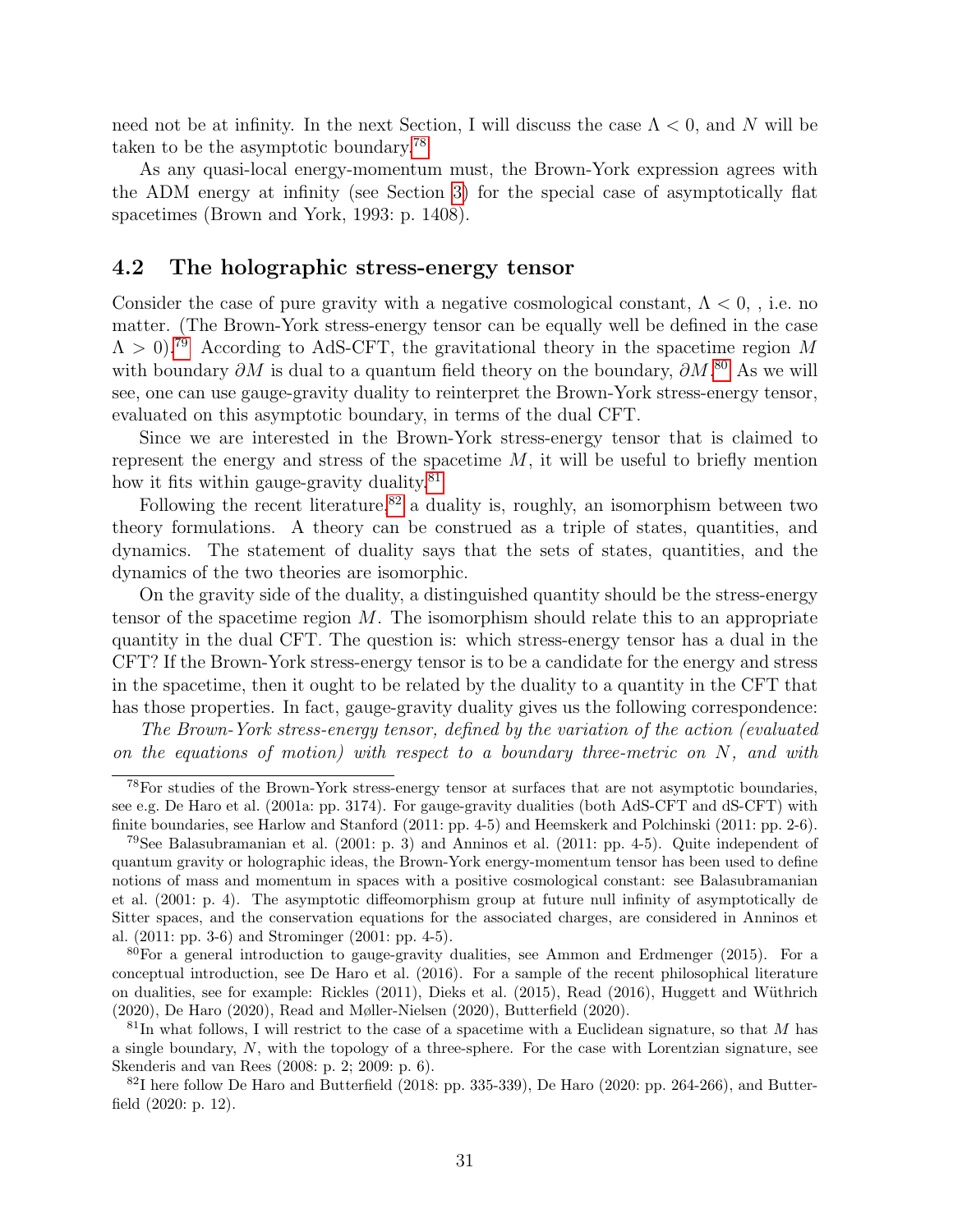appropriate boundary terms that render the action finite, is dual to the expectation value of the stress-energy tensor of the CFT defined on the background of that metric.[83](#page-31-0)

This correspondence follows from the identification of the gravitational action Eq. [\(51\)](#page-28-2) with a given set of matter fields, evaluated on a given solution of the Einstein field equations, with the generating functional of (connected) correlation functions in the dual CFT, usually called  $W_{\text{CFT}}$ :

<span id="page-31-1"></span>
$$
S[\gamma, \cdots]|_{\text{EFE}} \equiv W_{\text{CFT}}[\gamma, \cdots]. \tag{55}
$$

The left-hand side of this equation is the action Eq. [\(51\)](#page-28-2), evaluated for a metric and set of matter fields that satisfy Einstein's field equations (hence the subscript 'EFE'). (Physicists call this an 'on-shell' action).  $\gamma$  is the metric on  $\partial M$ , and the dots indicate that there is also a dependence on the boundary values of the matter fields. The right-hand side of this equation is the generating functional of connected correlation functions, which is related to the CFT's partition function by:  $Z_{\text{CFT}} = \exp(-W_{\text{CFT}})$ . Again, this generating functional depends on the metric  $\gamma$ , which is now viewed as a curved background on which the CFT is defined, and other sources that the theory is defined with (these are dual to the boundary values of the matter fields on the left).

On the right-hand side, the expectation value of the stress-energy tensor of the CFT is defined by the functional derivative with respect to the metric:

<span id="page-31-2"></span>
$$
\langle T_{ij}(x) \rangle_{\text{CFT}} = \frac{2}{\sqrt{\gamma}} \frac{\delta W_{\text{CFT}}}{\delta \gamma^{ij}(x)} . \tag{56}
$$

But substituting Eq. [\(55\)](#page-31-1) into Eq. [\(56\)](#page-31-2), and comparing with Eq. [\(52\)](#page-29-1), we see that we indeed have the following correspondence:

<span id="page-31-5"></span>
$$
\tau_{\rm BV}^{\prime \ ij} \equiv \langle T^{ij} \rangle_{\rm CFT} \ . \tag{57}
$$

The dash on the Brown-York stress-energy tensor indicates that this tensor is modified, by replacing the 'subtracted terms' in Eq. [\(53\)](#page-29-2) by local counterterms added to the action, according to a standard method in holographic renormalisation.<sup>[84](#page-31-3)</sup> In what follows, I will call  $\langle T^{ij} \rangle_{\text{CFT}}$  'holographic stress-energy tensor'.

The holographic stress-energy tensor can be calculated from Eq. [\(53\)](#page-29-2) for any given solution of Einstein's equations.<sup>[85](#page-31-4)</sup>

The gravitational equation Eq. [\(54\)](#page-29-3) can be reproduced from the CFT perspective. For example, consider a two-dimensional CFT with a single (scalar) operator  $\mathcal O$  which has a non-zero expectation value  $\langle \mathcal{O} \rangle$ , coupling to a source J, the invariance of the CFT partition function under infinitesimal changes of coordinates,

$$
\delta \gamma_{ij} = \nabla_i \xi_j + \nabla_j \xi_i \tag{58}
$$

<span id="page-31-0"></span><sup>&</sup>lt;sup>83</sup>I here omit technical details, such as that the boundary metric is defined only up to a conformal transformation. This point will resurface in Section [4.3.](#page-33-0)

<span id="page-31-3"></span><sup>84</sup>See Henningson and Skenderis (1998: p. 5), Balasubramanian and Kraus (1999: p. 415), De Haro et al. (2001: p. 603). For a review of holographic renormalisation, see Skenderis (2002).

<span id="page-31-4"></span><sup>&</sup>lt;sup>85</sup>In general this is tedious, but there is a systematic procedure to do this calculation. See De Haro et al. (2001: pp. 602-607, 609-612), Skenderis (2002: pp. 5855-5861). For an alternative method, see Papadimitriou and Skenderis (2004: pp. 14-18).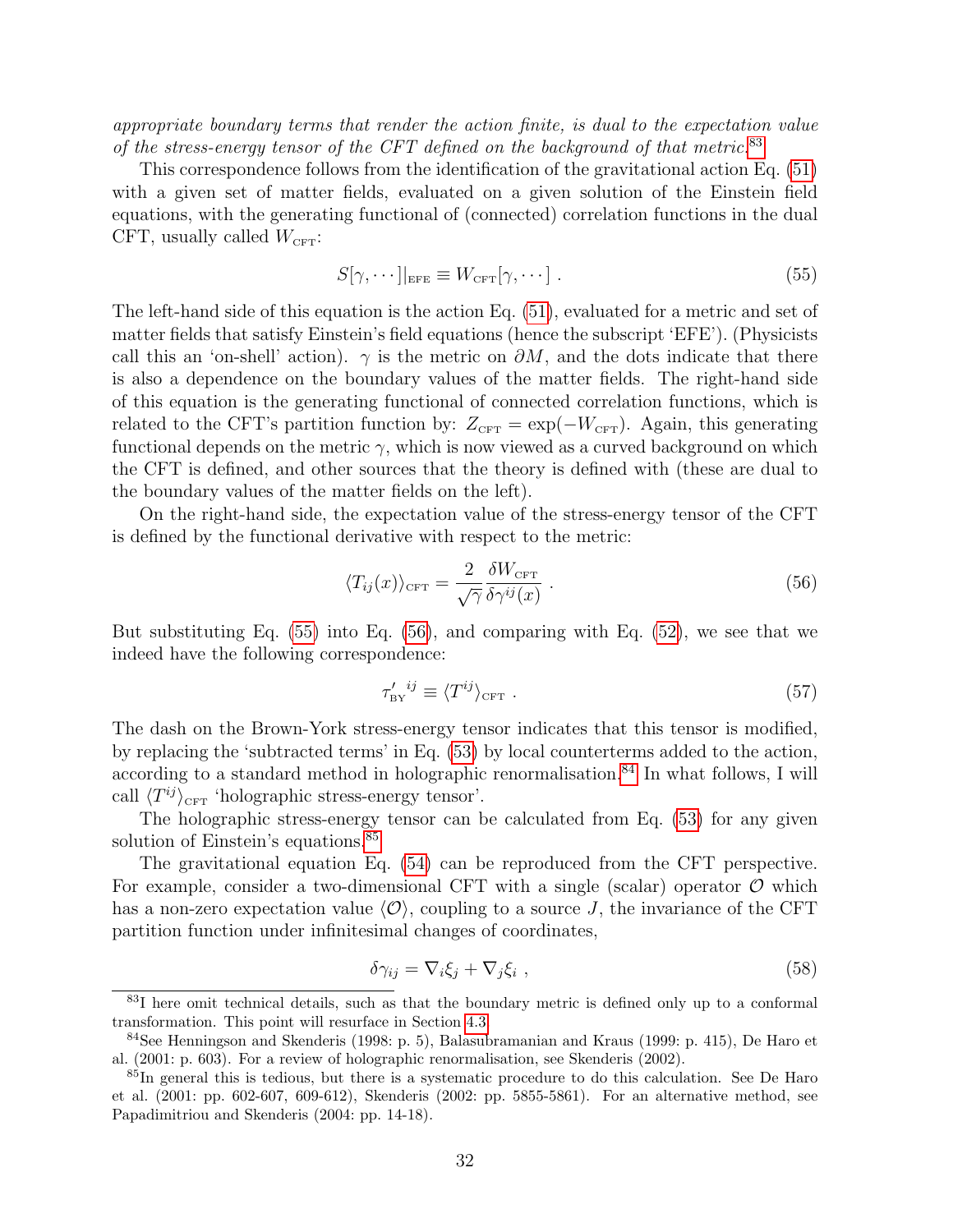yields the following identity:

<span id="page-32-4"></span>
$$
\nabla^j \langle T_{ij} \rangle = \langle \mathcal{O} \rangle \, \partial_i J \,. \tag{59}
$$

One can check that this result is reproduced, on the gravity side with a three-dimensional spacetime, by the identity of Brown and York, Eq. [\(54\)](#page-29-3), since, given the form of the normal energy-momentum tensor  $T^{nj}$  for the dual scalar field, the above indeed reproduces Eq.  $(54)$ <sup>[86](#page-32-0)</sup>

Noether's theorem in connection with asymptotic symmetries is discussed in Papadimitriou and Skenderis (2005: pp. 15-19), who show, for various types of fields, that the holographic charges are the Noether charges.

Implications of gauge-gravity duality for the gravitational energy. Let us briefly discuss how these results bear on the problem of energy conservation. Gauge-gravity dualities give independent support to the claim that the modified Brown-York stress-energy tensor represents the quasi-local energy. We will consider the two main features of the holographic stress-energy tensor of the dual quantum field theory that bear on the status of the quasi-local energy in GR:

(1) The duality map, Eq. [\(57\)](#page-31-5), relates the Brown-York stress-energy tensor to the holographic stress-energy tensor. This gives further support to the interpretation of the Brown-York stress-energy tensor as representing quasi-local stress and energy. For recall that a duality is an isomorphism of models of a single common core theory.<sup>[87](#page-32-1)</sup> The interpretation of two dual models need not be the same, but if it is the same, $88$  then the two dual quantities on either side of Eq. [\(57\)](#page-31-5) receive the same interpretation. Thus the right-hand side of this equation, i.e. the holographic stress-energy tensor, can give us guidance about the interpretation of the side under discussion, i.e. the gravitational, left-hand, side. And the interpretation of the left-hand side is indeed as energy, momentum, and stress. This is a further argument to the effect that the Brown-York stress-energy tensor represents energy, momentum, and stress.<sup>[89](#page-32-3)</sup>

Thus, in AdS-CFT, the modified Brown-York stress-energy tensor in spacetime with  $\Lambda$  < 0 is precisely dual to the quantity that, in the CFT, is interpreted as describing energy and momentum: namely, the expectation value of the stress-energy tensor. The match is a consequence of the general AdS-CFT correspondence: namely, the identification of the gravitational action, evaluated on solutions, with the generating functional of the CFT, Eq. [\(55\)](#page-31-1), and of the conformal metric on the boundary,  $\gamma_{ij}$ , with the metric of the dual

<span id="page-32-1"></span><span id="page-32-0"></span><sup>86</sup>See De Haro et al. (2001: p. 615).

<sup>87</sup>This 'common core' view is discussed and-or endorsed by e.g. Rickles (2011: p. 66), Dieks et al. (2015: p. 209), De Haro (2017: p. 116), Huggett (2017: p. 84), De Haro and Butterfield (2018: p. 321), Le Bihan and Read (2018: p. 3).

<span id="page-32-2"></span><sup>&</sup>lt;sup>88</sup>That it is the same depends on our developing an *internal interpretation* of the dual models: for a discussion, and conditions under which this is possible, see Dieks et al. (2015: p. 209), De Haro (2020: pp. 267-271), Read and Møller-Nielsen (2020: p. 284-288).

<span id="page-32-3"></span><sup>&</sup>lt;sup>89</sup>Note that the internal interpretation of the common core theory, as currently worked out, does not support the interpretation of this energy as *gravitational* energy—even though this can be done on an external interpretation (see footnote [91\)](#page-33-1). For understanding the nature of the common degrees of freedom depends on having a good development of this common core theory, which we do not currently have. For a more detailed discussion, see De Haro (2020: pp. 275-279).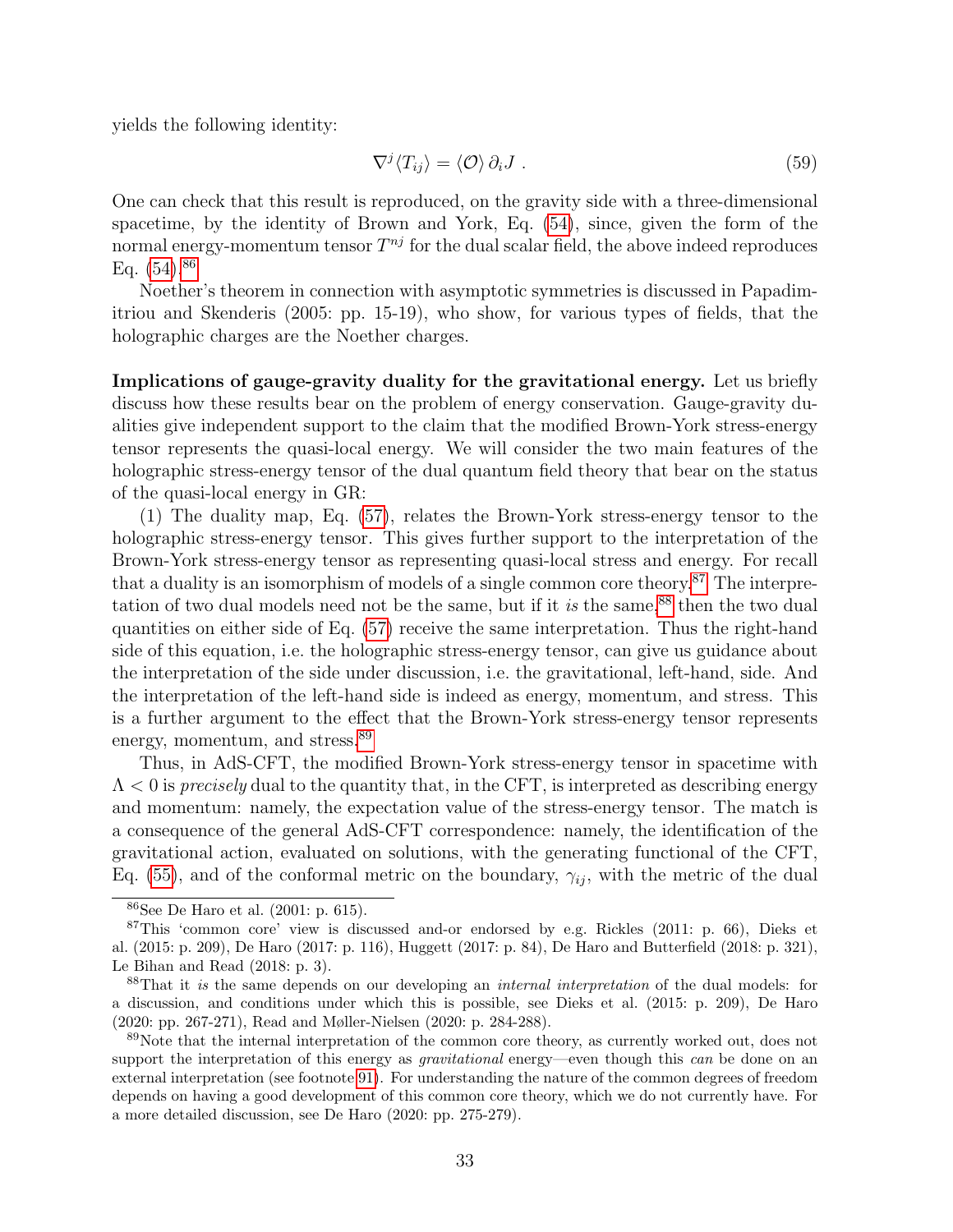quantum field theory. This precise correspondence, which has been illustrated in many examples, gives additional support to the statement that the Brown-York stress-energy tensor is indeed to be thought of as energy and momentum, since it plays that role in the boundary theory.

(2) The boundary conservation equation, Eq. [\(54\)](#page-29-3), has a similar dual interpretation, and is not analogus to the usual (disputed) conservation laws of GR.<sup>[90](#page-33-2)</sup> This boundary conservation equation is dual to Eq. [\(59\)](#page-32-4): and so, it can be interpreted as a balance equation for the energy and stress of the common core theory, and this again strengthens that interpretation in GR.[91](#page-33-1)

### <span id="page-33-0"></span>4.3 Diffeomorphisms and redundancy of the description

In our discussion, in Section [5,](#page-37-0) of the two main proposals for defining energy and momentum in general relativity, diffeomorphism invariance will play a crucial role. Therefore, we should understand the transformation properties of the Brown-York stress-energy under various diffeomorphisms: namely, those that are descriptive redundancies and those that are not.[92](#page-33-3)

The asymptotic symmetries of gravity have been a central foundational topic in general relativity since at least the work of Arnowitt et al. (1959, 1962), Bondi et al. (1962), Penrose (1963, 1964), Newman et al. (1966), Geroch (1972), Ashtekar et al. (1978), among others. For a philosophical discussion of some aspects of asymptotic symmetries, see Belot (2018).

A central question is which asymptotic diffeomorphisms are true symmetries of a spacetime, and which asymptotic diffeomorphisms act non-trivially on the physical degrees of freedom of general relativity: and how these different kinds of diffeomorphisms are to be characterised.

In spaces with a negative cosmological constant, Brown and Henneaux (1986) discovered that the asymptotic diffeomorphism of anti-de Sitter space is the conformal group of the asymptotic boundary.<sup>[93](#page-33-4)</sup> As we will see in this Section, this asymptotic symmetry

<span id="page-33-2"></span> $90$ There are three important disanalogies between the boundary balance equation, Eq. [\(54\)](#page-29-3), and the (disputed) conservation law, Eqs. [\(16\)](#page-13-3)-[\(21\)](#page-15-0), which are relevant to points (i)-(iv) from Section [1.3.](#page-14-0) First, Eq. [\(54\)](#page-29-3) distinguishes between the quasi-local gravitational energy,  $\tau_{BY}$ , and matter energy-momentum,  $T^{nj}$ . Second, the covariant derivative is calculated using the boundary, metric-compatible, connection, which is non-dynamical, and fixed by the boundary conditions. Third, the right-hand side is in general non-zero, so that this is a balance equation. I will address points (iii) and (v), from Section [1.3,](#page-14-0) in Section [6.2](#page-45-0)

<span id="page-33-1"></span> $91$ An internal interpretation (as in 'Eq. [\(54\)](#page-29-3) is the energy balance equation') is usually *compatible* with a judiciously chosen external interpretation (as in 'Eq.  $(54)$  is the balance equation for the *gravitational* energy'), through the process of abstraction outlined in De Haro (2021: Section 4.4). This is why, if the internal interpretation is correct, it bears on the interpretation on GR.

<span id="page-33-3"></span> $92\,\text{My}$  discussion here essentially summarises De Haro, Teh, and Butterfield (2015, 2017) and De Haro (2017). For physics references on this topic, see Imbimbo et al. (2000: pp. 1130-1132), Skenderis (2001: pp. 742-747).

<span id="page-33-4"></span><sup>&</sup>lt;sup>93</sup>The analysis by Brown and Henneaux has been extended to the case  $\Lambda > 0$ , including in higher dimensions: see Strominger (2001: pp. 4-5) and Balasubramanian et al. (2001: pp. 7-8). For a more detailed analysis of diffeomorphisms in the case  $\Lambda > 0$ , see Anninos et al. (2011: pp. 3-4). As we will see in this Section, these results can be generalised to any space with  $\Lambda < 0$  that is a solution of Einstein's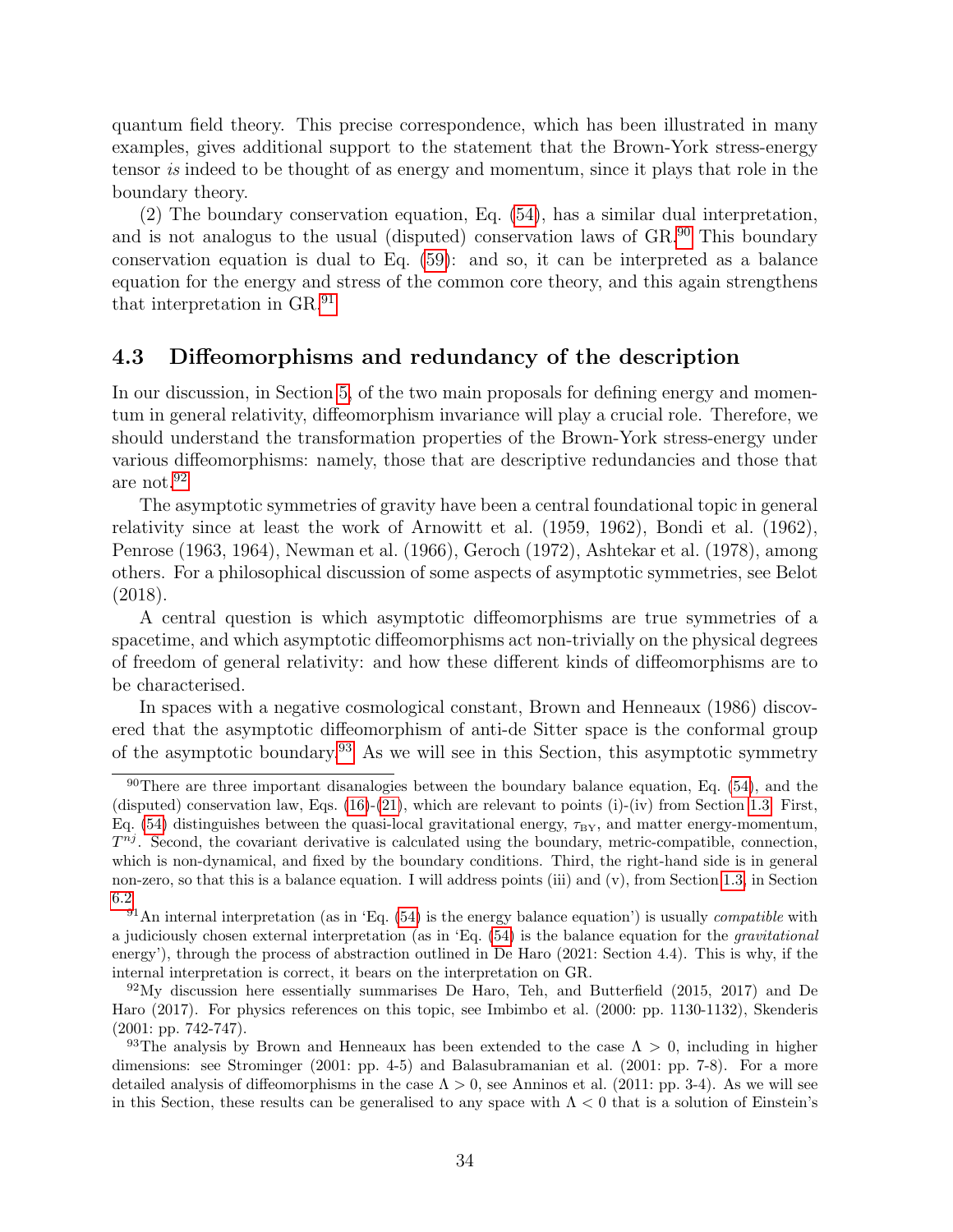group acts non-trivially on the quasi-local energy-momentum tensor.

Thus the question of which subgroup of the diffeomorphism group is a symmetry of a spacetime is important from the point of view of quasi-local energy and momentum: for the quasi-local quantities will be either invariant or else have a well-defined transformation law under the diffeomorphisms that are true asymptotic symmetries of a spacetime, and they transform non-trivially under diffeomorphisms that are not true symmetries.

What do we mean by the 'true asymptotic symmetries' of a spacetime? What we are looking for here is a criterion that distinguishes the symmetries (diffeomorphisms) that are true redundancies of a description, from those that entail a physical change in the solution. We can define redundancies as follows (De Haro et al., 2017: p. 69):  $94$ 

(Redundant): If a physical theory's formulation is redundant (i.e. roughly: it uses more variables than the number of degrees of freedom of the system being described), one can often think of this in terms of an equivalence relation, 'physical equivalence', on its states; so that gauge-invariant quantities are constant on an equivalence class, and gauge-symmetries are maps leaving each class (called a 'gauge-orbit') invariant. Leibniz's criticism of Newtonian mechanics provides a putative example: he believed that shifting the entire material contents of the universe by one meter must be regarded as changing only its description, and not is physical state.

I will introduce the notion of the 'invisibility' of diffeomorphisms to make precise the idea of the asymptotic symmetries that are (Redundant). I will distinguish three relevant classes of diffeomorphisms that qualify differently under redundancy: 'invisible' diffeomorphisms are always (Redundant), 'large' diffeomorphisms are never (Redundant), and the intermediate category of 'visible' diffeomorphisms can sometimes be (Redundant) and sometimes not, depending on the interpretation that the theory is given.<sup>[95](#page-34-1)</sup> The three classes are distinguished by the different boundary geometric structures that they preserve.[96](#page-34-2) They are as follows:

 $(1)$  Invisible diffeomorphisms: these are diffeomorphisms under which the bulk action, Eq. [\(55\)](#page-31-1), evaluated on a given solution, is invariant. Also the other quantities derived

equations, with arbitrary metric at infinity.

<span id="page-34-0"></span> $94$ There is an ongoing debate, following Greaves and Wallace (2015)—which itself argues against earlier work: see footnote [35—](#page-13-0)whether local gauge symmetries express mere redundancies of the description, or whether they can be empirically significant, as in Galileo's ship scenarios: see, for example, Friederich (2015: p. 537), Murgueitio (2020: p. 1), Murgueitio and Teh (2020: p. 3), Gomes (2020: p. 11), Gomes and Riello (2020: pp. 3-5, 21). The approach I adopt here is, in effect, to construct a class of diffeomorphisms (the 'visible' diffeomorphisms below) that are GR-analogues of the class of gauge symmetries that can have a direct empirical equivalence in gauge theories. The latter are called 'non-interior, boundarypreserving symmetries' by Greaves and Wallace (2014: p. 71), and their definition is further refined by Teh (2016: p. 116).

<span id="page-34-1"></span> $95Belot$  (2018: pp. 964-967) also distinguishes local translations that are redundant, from those that are physical: and he also connects this to the question of boundary conditions—although he does not appear to consider my intermediate category of 'visible diffeomorphisms'.

<span id="page-34-2"></span> $96$ Class (1) is the class of 'QFT-invisible' diffeomorphisms in De Haro (2017a: pp. 1468, 1484), also called '(simple) gravity-invisible'. Class (2) is the class of 'QFT-visible' diffeomorphisms, also called 'weakly gravity-invisible' diffeomorphisms'. For the reasons why these classes are cases of (Redundant) or non-(Redundant), see De Haro, Teh, and Butterfield (2015, 2017) and De Haro (2017).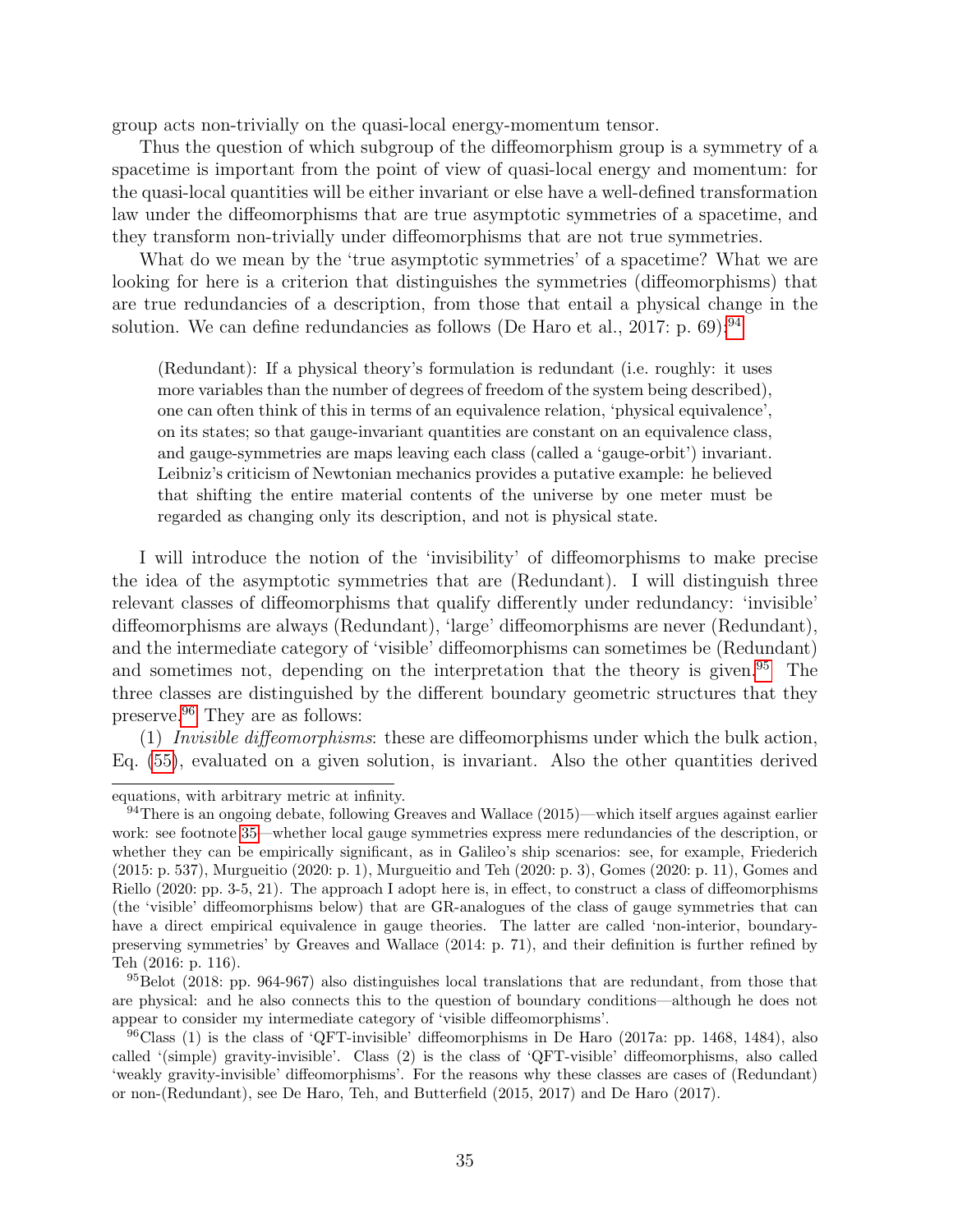from the action, like the holographic stress-energy tensor Eq. [\(57\)](#page-31-5), are invariant. These diffeomorphisms fix the boundary manifold and the conformal metric.<sup>[97](#page-35-0)</sup>

These diffeomorphisms count as (Redundant) symmetries, because all of the physical quantities, for a given solution of the equations of motion, are invariant under them. In particular, these diffeomorphisms allow us to set up an analogue of the hole argument in a space with a negative cosmological constant, which in turn leads to the conclusion that the diffeomorphisms in question are (Redundant).[98](#page-35-1)

(2) Visible diffeomorphisms: these are diffeomorphisms that generate conformal transformations of the boundary metric, i.e.  $\gamma_{ij} \mapsto \tilde{\gamma}_{ij} := e^{-2\xi(x)} \gamma_{ij}$ . The stress-energy tensor transforms by a conformal factor under them, and in the case of even boundary dimensions the stress-energy tensor (and the action) pick up an additional, anomalous term under them:

<span id="page-35-6"></span>
$$
\langle T_{ij}[\tilde{\gamma}](x)\rangle = e^{(d-2)\xi(x)}\left(\langle T_{ij}[\gamma](x)\rangle + \frac{1}{\sqrt{\gamma}}\frac{\delta\mathcal{A}[\gamma]}{\delta\gamma^{ij}(x)}\right),\tag{60}
$$

where  $\gamma_{ij}$  is the metric induced on the boundary, d is the dimension of the boundary, and  $\mathcal{A}[\gamma]$  is the anomalous term, which can be calculated from the action.<sup>[99](#page-35-2)</sup> It is a local term written in terms of curvature invariants (for the explicit expressions, see Deser and Schwimmer (1993), Henningson and Skenderis (1998: Section 3), De Haro et al. (2001: Section 4.2.1)). The anomaly vanishes when  $d = 3$ , i.e. for a four-dimensional spacetime.<sup>[100](#page-35-3)</sup> Since the anomaly term vanishes in the case of a four-dimensional spacetime, which is the case of most interest, I will not discuss it further.<sup>[101](#page-35-4)</sup>

Visible diffeomorphisms are potentially physical symmetries, rather than redundancies of the description: namely, they act as conformal transformations of the boundary quantities. Whether they are physical depends on one's interpretation of the spacetime within one's theory.<sup>[102](#page-35-5)</sup>

<span id="page-35-0"></span> $97$ It is sometimes said that the diffeomorphisms that are redundancies of the theory are those that "go to unity" at the boundary (this being the class by which the allowed diffeomorphisms have to be quotiented in order to obtain the asymptotic symmetry group). But this is imprecise, because a diffeormorphism can go to unity at the boundary while still inducing a non-trivial transformation of the boundary metric  $\gamma_{ij}$ , through its dependence on the parametrisation of the 'radial direction" r, which results in a rescaling of the boundary metric, and hence a diffeomorphism of type (2) below. Thus, going to unity at the boundary is not sufficient for (Redundant). Instead, the definition of invisible diffeomorphisms makes precise the sense in which diffeomorphisms are (Redundant).

<span id="page-35-2"></span><span id="page-35-1"></span><sup>98</sup>See De Haro et al. (2017: p. 79).

 $99$ To simplify the discussion, I do not distinguish between conformal transformations and Weyl rescalings of the metric. For details, see De Haro (2017a: p. 1479).

<span id="page-35-3"></span><sup>&</sup>lt;sup>100</sup>The anomaly can be understood as coming from the divergence of the gravitational action, Eq.  $(51)$ , at large distances. To cancel this divergence, the action is regularised and boundary counterterms are introduced, but this renormalisation procedure breaks covariance, albeit in a controlled way, i.e. through the additional term Eq. [\(60\)](#page-35-6).

<span id="page-35-4"></span><sup>&</sup>lt;sup>101</sup>For spacetimes of odd dimension, the anomaly is proportional to powers of the *boundary* curvature that depend on the dimension, and so it is also zero if the boundary metric is flat.

<span id="page-35-5"></span> $10^2$ In De Haro et al. (2017: p. 79), it was argued that, on an 'internal' interpretation (typically, in the context of a theory of the whole universe), two states related by visible diffeomorphisms are physically equivalent, so that the transformations count as (Redundant) gauge symmetries. On the other hand, on an 'external interpretation' (as e.g. in a Galileo's ship scenario, where the inside of the ship is not the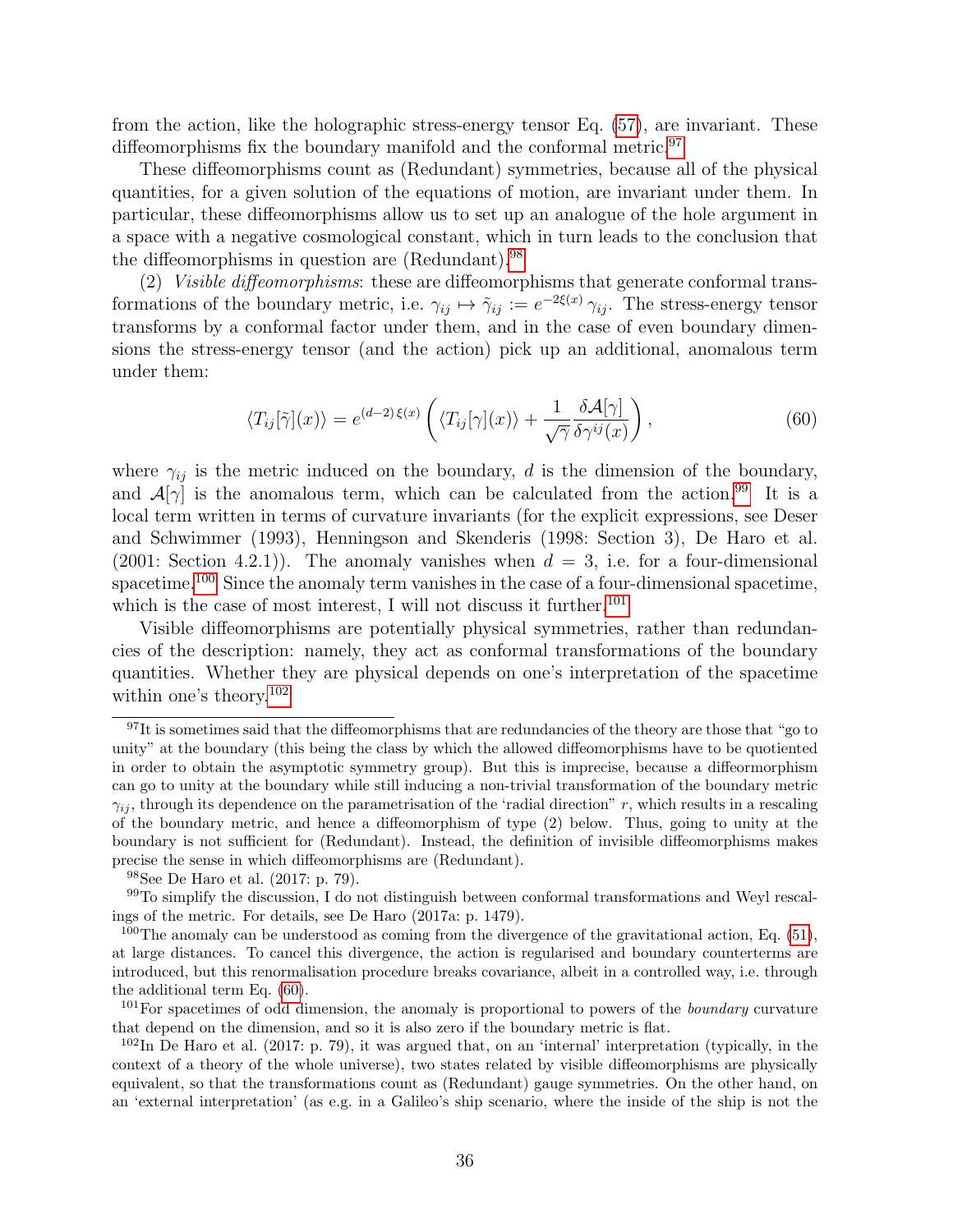(3) Large diffeomorphisms: these are diffeomorphisms that do not preserve sufficient boundary structure, and so they map solutions of Einstein's equations to *physically in*equivalent solutions of the equations (e.g. equations with a different total mass or angular momentum). Such diffeomorphisms are therefore not (Redundant), but physical transformations that relate different states. In particular, they will change the value of the holographic stress-energy tensor.<sup>[103](#page-36-0)</sup>

An analysis of the diffeomorphisms as detailed as the preceding one has, so far as I am aware, not been done for  $\Lambda > 0$ , and so one should proceed with some caution. However, much work has been done on this case as well: see Anninos et al. (2011: pp. 3- 6), Strominger (2001: pp. 4-5), Balasubramanian et al. (2001: pp. 7-8).

There are also a few general things one can say. As noted in Skenderis (2002: Appendix A) and De Haro (2017a: pp. 1490-1491), the geometric techniques that enabled the analysis summarised in Section [4.3](#page-33-0) and just above, apply in the case  $\Lambda > 0$  as well, due to the fact that the differential form of Einstein's equations in the radial variable was turned into a set of coupled algebraic relations. The results depend only on the asymptotic solutions, and can be continued from one case to the other, where the radial coordinate r goes into a timelike coordinate  $t$  (the anti-de Sitter boundary is thereby mapped to the timelike future infinity in de Sitter space).

To summarise, in case (1) we have a hole-type argument that leads us to conclude that invisible diffeomorphisms correspond to redundancies of the theory. In case (3), such an argument is not available, because the diffeomorphisms in question change the physical properties of the spacetime, and we should not characterise spacetimes related by a large diffeomorphism as physically equivalent. Case (2) is an intermediate case, where the diffeomorphisms act as conformal transformations on the boundary quantities, and their nature as (Redundant) or as non-(Redundant) depends on one's interpretation (including further use) of the solutions, say as being cosmological models of the *whole* universe, or as being merely parts of the universe.

Let me say a bit more about this last case,  $(2)$ , of visible diffeomorphisms, and how they give rise to transformations of the conformal boundary: namely, conformal transformations. Choose an open neighbourhood of the boundary, such that the boundary of  $M$  is the surface  $r = 0$ . A theorem of Fefferman and Graham (1985, 2012) guarantees that in such an open neighbourhood of the boundary, we can write the metric in *Poincaré normal* form:

<span id="page-36-1"></span>
$$
ds^{2} = \frac{\ell^{2}}{r^{2}} \left( dr^{2} + \gamma_{ij}(r, x) dx^{i} dx^{j} \right) , \qquad (61)
$$

where  $x^i$  are coordinates tangent to the boundary directions, and  $\gamma_{ij}(r, x)$  is a metric along this direction, that in general depends on both  $r$  and  $x$ . We obtain the earlier-used

whole world, but can be related to other parts of the world, e.g. the shore) these diffeomorphisms are not (Redundant), but express 'the motion of the ship relative to the quay'.

<span id="page-36-0"></span><sup>&</sup>lt;sup>103</sup>For example, Grumiller et al. (2016: Eq.  $(3.6)$ ) report a metric that is claimed to be physically inequivalent to the corresponding metric in normal form.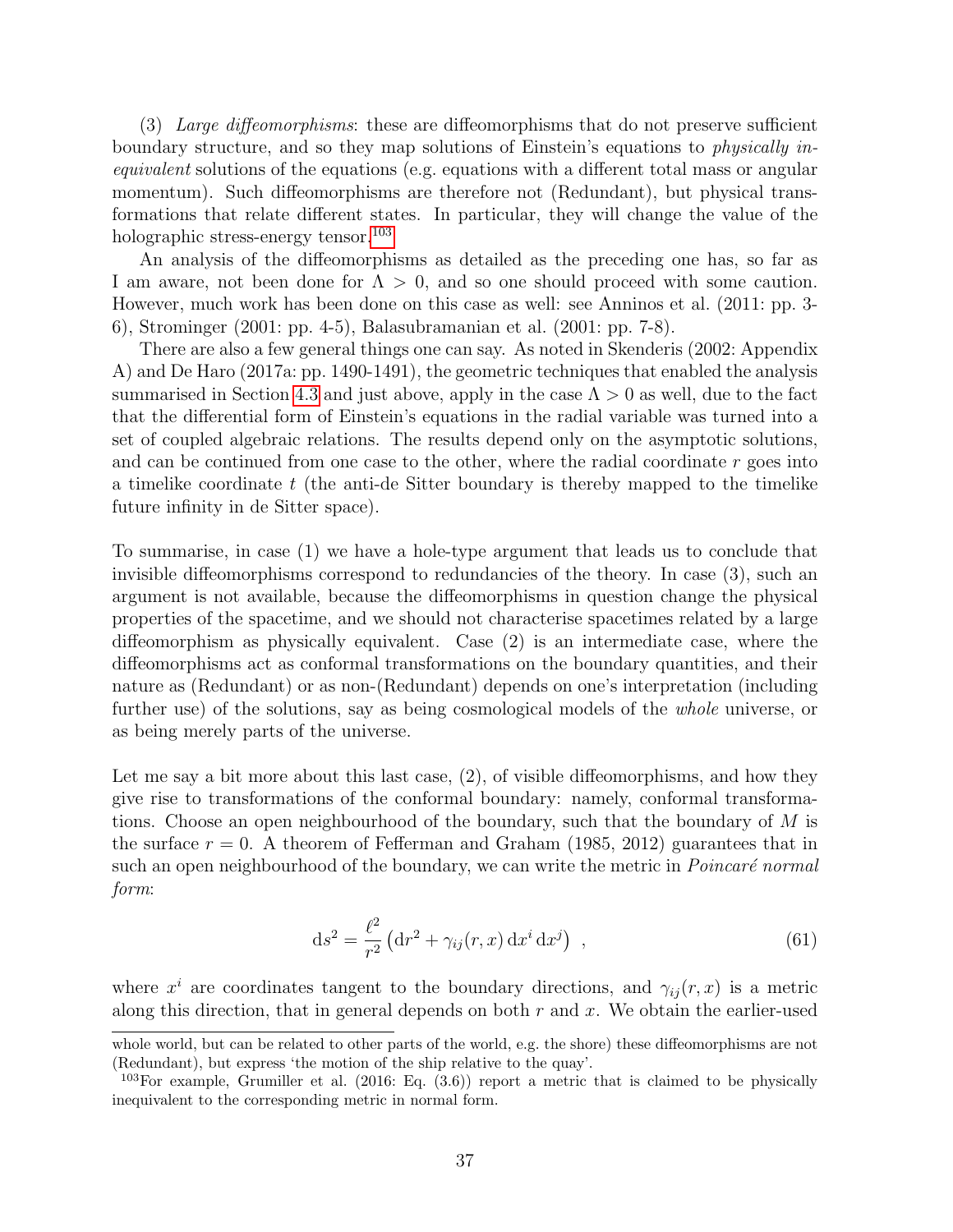$\gamma_{ij}$  by setting  $r = 0$ , that is:  $\gamma_{ij}(x) := \gamma_{ij}(0, x)$ . The diffeomorphisms we are interested in are those that "fix the location of the boundary  $r = 0$ ". They take the following form:

$$
\delta x^i = \xi^i(x) , \quad \delta r = -r \xi(x) . \tag{62}
$$

Requiring that these diffeomorphisms satisfy the definition of 'being visible', i.e. fix: (i) the Poincaré normal form of the metric, i.e. Eq.  $(61)$ , and  $(ii)$  the boundary metric, implies the following condition on the diffeomorphism generated by the boundary vector field  $\xi$ <sup>[104](#page-37-3)</sup>

<span id="page-37-2"></span>
$$
\nabla_i \xi_j(x) + \nabla_j \xi_i(x) = \frac{2}{d} \gamma_{ij}(x) \nabla^k \xi_k(x) , \qquad (63)
$$

where the covariant derivatives are with respect to the boundary metric  $\gamma_{ij}(x)$ . This equation is the conformal Killing equation, which is precisely the condition for the vector field  $\xi$  to be a conformal transformation, rather than an isometry, of the boundary metric  $\gamma_{ii}(x)$ <sup>[105](#page-37-4)</sup>. This gives us a very general relation between the symmetries of the metric in M, in Poincaré normal form Eq. [\(61\)](#page-36-1), and the conformal group on  $\partial M$ :

The asymptotic symmetry group of the Poincaré normal form of the metric, Eq. [\(61\)](#page-36-1), on the manifold M, is the conformal group on the asymptotic boundary,  $\partial M$ , with boundary metric  $\gamma$ .

This generalises the result by Brown and Henneaux (1986), for any solution of Einstein's equations with  $\Lambda < 0$ .

These diffeomorphisms give us a conformal Killing vector  $\xi$  of the boundary manifold. As I noticed after Eq. [\(54\)](#page-29-3), especially in footnote [77,](#page-29-0) using the properties of the holographic stress-energy tensor, Eq. [\(56\)](#page-31-2), this can be used to derive a boundary analogue of the energy conservation equation Eq. [\(20\)](#page-14-6).

## <span id="page-37-0"></span>5 Gravitational Energy and Momentum, Revisited

In this Section, I first review two recent discussions of pseudo-tensors that I aim to justify: one is from physics (Section [5.1\)](#page-37-1) and the other is philosophical (Section [5.2\)](#page-40-0). I will agree with much of these defences of the pseudo-tensor approach—but I will nevertheless, in Section [6,](#page-43-0) argue for the superiority, in the present state of knowledge, of the Brown-York approach.

### <span id="page-37-1"></span>5.1 Superpotentials are boundary terms in the Hamiltonian of GR

In recent work, Chang, Chen, Nester, and collaborators (1999, 2017, 2018, 2018a) have defended a rehabilitation of pseudo-tensors that thereby casts light on the physical nature of pseudo-tensors. Their work can be seen as arguing for a resolution of problem (iv) in Section [1.3.](#page-14-0) Namely, they argue that pseudo-tensors:

<span id="page-37-4"></span><span id="page-37-3"></span> $104$ See Brown and Henneaux (1986), De Haro (2017a: p. 1477).

 $105$ The conformal Killing equation reproduces the ordinary Killing equation, Eq. [\(15\)](#page-13-2), in the special case  $\nabla^k \xi_k = 0$ .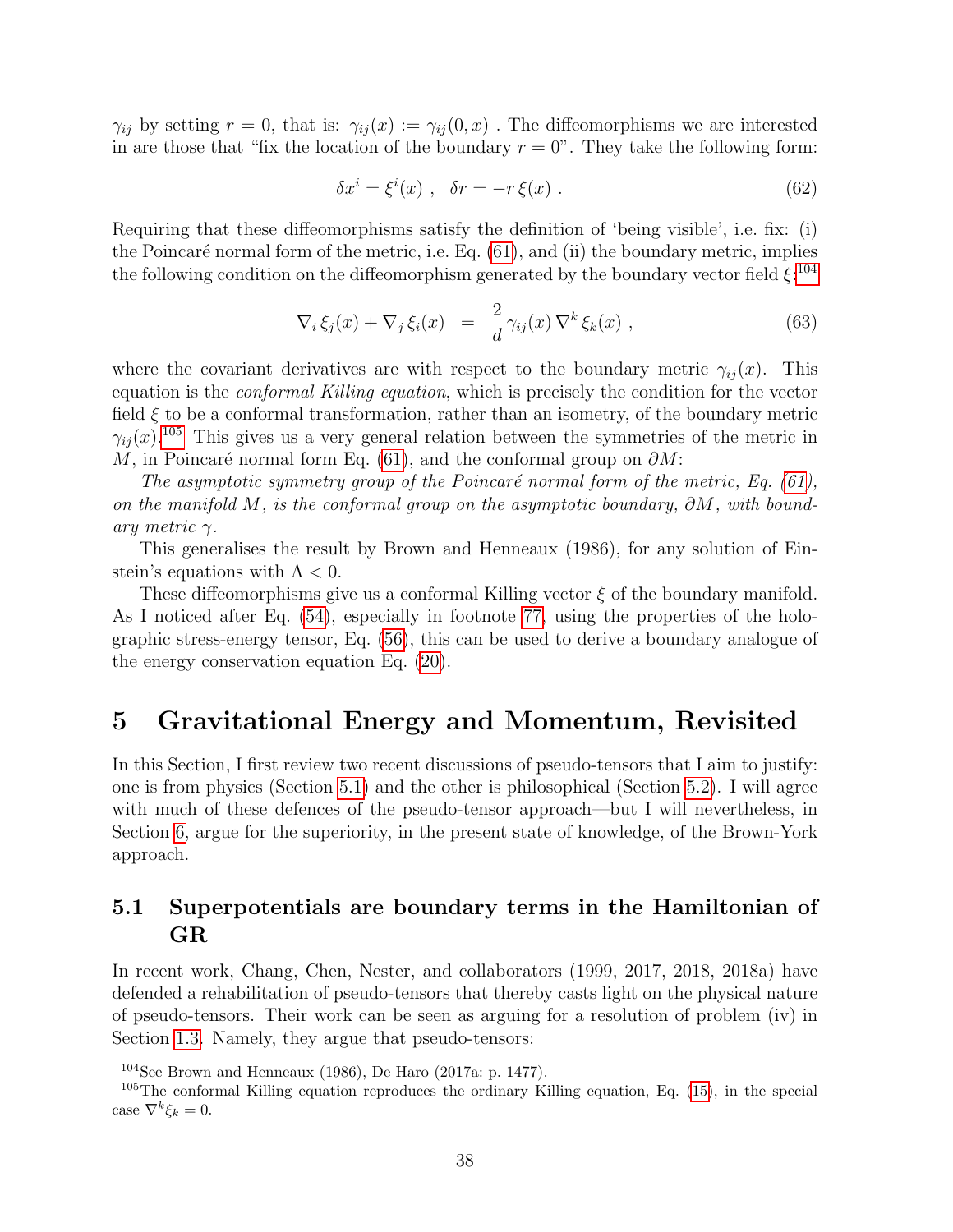(a) Do provide a description of energy and momentum conservation. They do this, in particular, by establishing a relationship between pseudo-tensors and the Hamiltonian of general relativity. The superpotential,  $U^{\mu\nu}_{\lambda}$  $\mu^{\mu\nu}$ , can be identified with a total divergence in the Hamiltonian of general relativity, and so different choices of the superpotential correspond to different boundary terms/conditions. Thus problem number (iv) is thereby resolved, because fixing the boundary terms determines the pseudotensor uniquely.

(b) Give, for apropriate choices of boundary conditions, the expected values of the total energy and momentum as measured at infinity, i.e. the ADM and Bondi formulas,  $^{106}$  $^{106}$  $^{106}$ thus further strengthening the contention, in the resolution of problem (iv), that pseudotensors are physical.

(c) Have well-defined values in each system of coordinates. In particular, the pseudotensors give quasi-local quantities, which are naturally identified with the two-surfaces that bound regions of space, and give correct results at infinity, as in (b).

Here I will focus on (a), which is the most distinctive part of the approach by Chang, Chen, Nester, and collaborators. Then I will more briefly comment on (b) and (c). Let me state, in words, the main statement that goes into arguing for (a):

Pseudotensor-Hamiltonian correspondence: The quasi-local energy-momentum over a hypersurface  $\Sigma$  with constant vector N, associated with the pseudo-tensor  $t^{\mu}{}_{\nu}$  and superpotential  $U^{\nu\lambda}_{\mu}$ , corresponds to a Hamiltonian  $H(\Sigma, N)$  whose boundary term is given by the expression  $B(N)$  (and vice versa). The choice of the superpotential  $U^{\nu\lambda}_{\mu}$  in the pseudo-tensor determines a boundary term in the Hamiltonian (and vice versa).

Working this out in the forward direction, i.e. showing that the quasi-local energymomentum gives rise to the Hamiltonian in the way stated, goes in three main steps:

(1) Follow Einstein's derivation of the pseudo-tensor  $t^{\mu}{}_{\nu}$ , in Section [1.3,](#page-14-0) and express it in terms of the superpotential  $U^{\mu\lambda}_{\nu}$ , in Eq. [\(24\)](#page-16-1).

(2) "Integrate Einstein's derivation" to get a pseudo-tensor, analogously to the steps in Eqs. [\(16\)](#page-13-3)-[\(18\)](#page-14-2). Here, Chen, Nester et al. construct an energy-momentum quantity  $P(N)$  by integrating the total local energy-momentum density (including its matter and gravitational contributions) over a three-dimensional spacelike hypersurface Σ. Upon the use of the Einstein field equations, the result is a boundary term, i.e. an integral over  $\partial \Sigma$ . Thus in this step they associate to each pseudo-tensor, and solution of Einstein's field equations, a quasi-local quantity—and this is their preferred formulation of the problem.

The details are as follows: they define energy and momentum by integrating Eq. [\(21\)](#page-15-0) with an arbitrary vector  $N$ :

<span id="page-38-1"></span>
$$
P(\Sigma, N) := \int_{\Sigma} d\Sigma_{\nu} (T^{\nu}_{\mu} + t^{\nu}_{\mu}) N^{\mu}
$$
  
= 
$$
\frac{1}{\kappa} \int_{\Sigma} d\Sigma_{\nu} [(-G^{\nu}_{\mu} + \kappa T^{\nu}_{\mu}) N^{\mu} + \frac{1}{2} \partial_{\lambda} (N^{\mu} U^{\nu\lambda}_{\mu})]
$$
  
= 
$$
\int_{\Sigma} \mathcal{H}_{\mu} N^{\mu} + \oint_{\partial \Sigma} B(N) , \qquad (64)
$$

<span id="page-38-0"></span><sup>106</sup>See for example Jaramillo and Gourgoulhon (2011: pp. 97-102, 105-107) and Christodoulou and Yau (1988: pp. 9-10).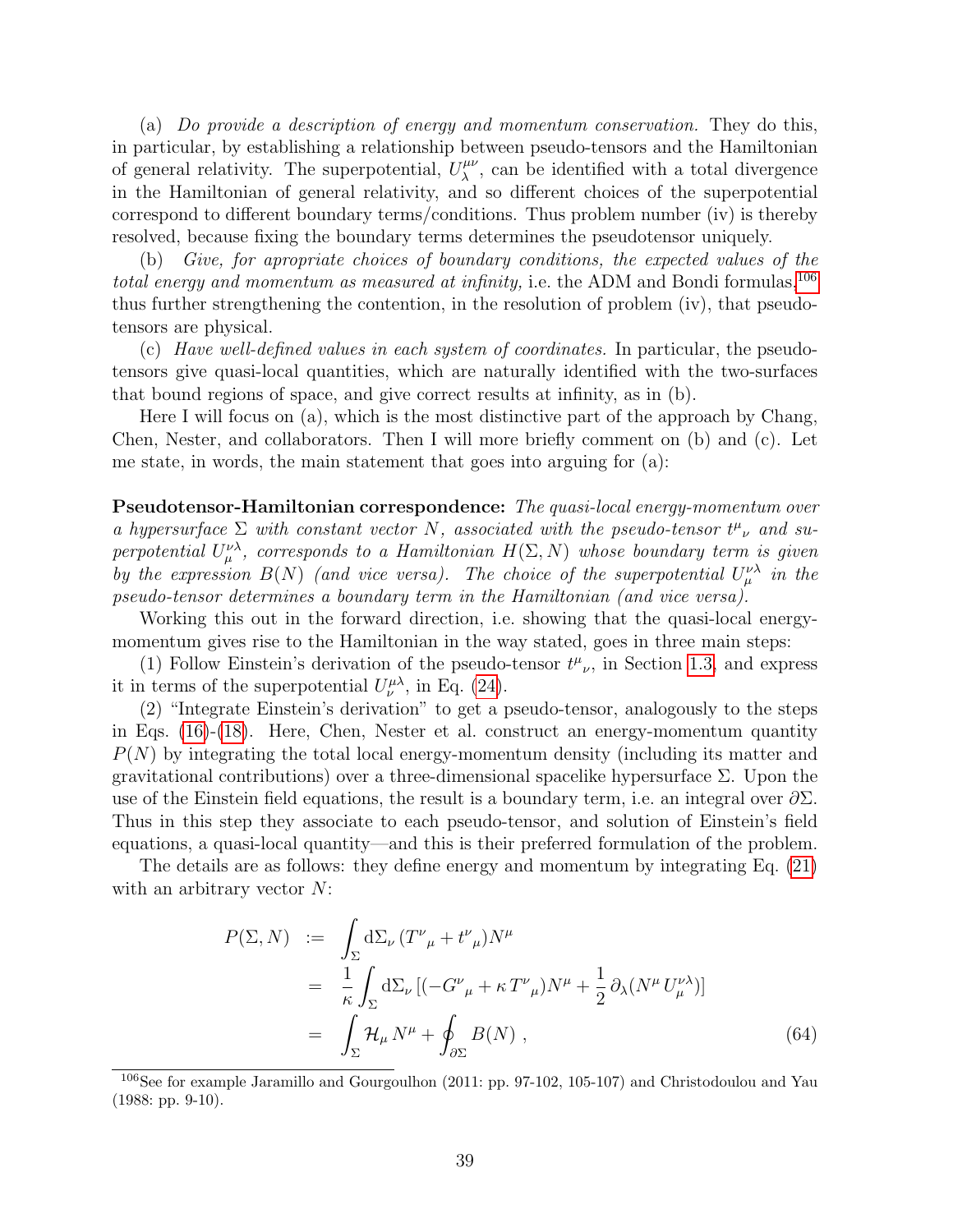where I have introduced the notation  $\mathcal{H}_{\mu} = d\Sigma_{\nu}(\frac{1}{\kappa} G_{\mu}{}^{\nu} - T_{\mu}{}^{\nu})$  and  $B(N) = -\frac{1}{4\kappa}$  $\frac{1}{4\kappa} \, \mathrm{d} S_{\nu\lambda} \, N^{\mu} \, U^{\nu\lambda}_{\mu}$ for the first and second terms, respectively, in the last line. Going from the first to the second line uses Eq. [\(24\)](#page-16-1), and going from the second to the third line uses Gauss' law to rewrite the total derivative, integrated over the hypersurface  $\Sigma$ , as an integral over the boundary ∂Σ.

In this derivation, N is taken to be an arbitrary vector that is *constant* with respect to the given system of coordinates. Such a vector always exists, although it will be different for each system of coordinates. This will be an important point of discussion in Section [6,](#page-43-0) in connection with point (c) above.<sup>[107](#page-39-0)</sup> For the moment, I will set this aside.

As announced above, and as we see from the middle expression in Eq. [\(64\)](#page-38-1), the volume term in the Hamiltonian vanishes when Einstein's field equations are satisfied, and we are left only with the boundary term  $B(N)$ , integrated over a 2-surface. Thus we have succeeded in constructing, from the local energy and momentum, a quasi-local quantity.<sup>[108](#page-39-1)</sup>

(3) Recognise that the expression Eq. [\(64\)](#page-38-1), which is already written in suggestive notation, takes exactly the form of the Hamiltonian of general relativity, associated with a finite region  $\Sigma$  and constant vector  $N$ :

$$
P(\Sigma, N) = -H(\Sigma, N) . \tag{65}
$$

The Hamiltonian is the generator of spacetime displacements of the hypersurface  $\Sigma$  along a vector field  $N^{\mu}$ , and  $\mathcal{H}_{\mu}$  indeed has the form in Eq. [\(64\)](#page-38-1), and vanishes if the field equations are satisfied.

 $B(N)$  is the boundary term of the Hamiltonian, which gives the quasi-local energy and momentum, i.e. it is an expression for the energy and momentum on the 2-surface  $\partial \Sigma$ . This boundary term, as it appears in the above calculation starting from the pseudotensor, contains the superpotential. Given this correspondence, between superpotentials and boundary terms, the Hamiltonian approach casts light on the physical significance of the various choices of superpotentials. In particular, the variation of the boundary term,  $\delta B(N)$ , must be set to zero in order to get the Einstein field equations in their Hamiltonian form. Filling in various the choices of superpotential  $U^{\nu\lambda}_{\mu}$  in this variation, one finds that each choice of superpotential leads to a specific class of boundary conditions.

<span id="page-39-0"></span> $107$ Nester (2020, personal communication) argues that, in Eq. [\(64\)](#page-38-1), 'the volume integrand is proportional to the field equations, and so vanishes on-shell. The value of the integral comes only from the 2-surface boundary term. This means that we can extend our formula, modifying the vector field N within the region, without changing the value of the integral, as long as one keeps N constant on the boundary. Thus it is only necessary for the vector field to match a translational Killing field of the Minkowski coordinate reference geometry on the boundary'. Although this is of course true, the independence of the value of the vector field N in the region inside the volume V is only valid in the last two lines of Eq.  $(64)$ , i.e. for the Hamiltonian expression. However, the step from the first to the second line of Eq. [\(64\)](#page-38-1) does not hold if  $N$  is not constant, because the second term is no longer a total derivative. In other words, the above direct relation between the integrated total energy-momentum pseudo-tensor (i.e. energy-momentum plus gravitational pseudo-tensor) and the Hamiltonian expression only holds if  $N$  is everywhere constant in a system of coordinates adapted to the boundary. (Nester's main interest is of course the Hamiltonian formalism, and less so the pseudo-tensor. But, in so far as these papers aim to justify the use of pseudotensors through the Hamiltonian approach, my point is that this only works for constant vector fields N and special systems of coordinates, as just argued).

<span id="page-39-1"></span><sup>108</sup>This is true at least formally. See Section [6](#page-43-0) for a discussion.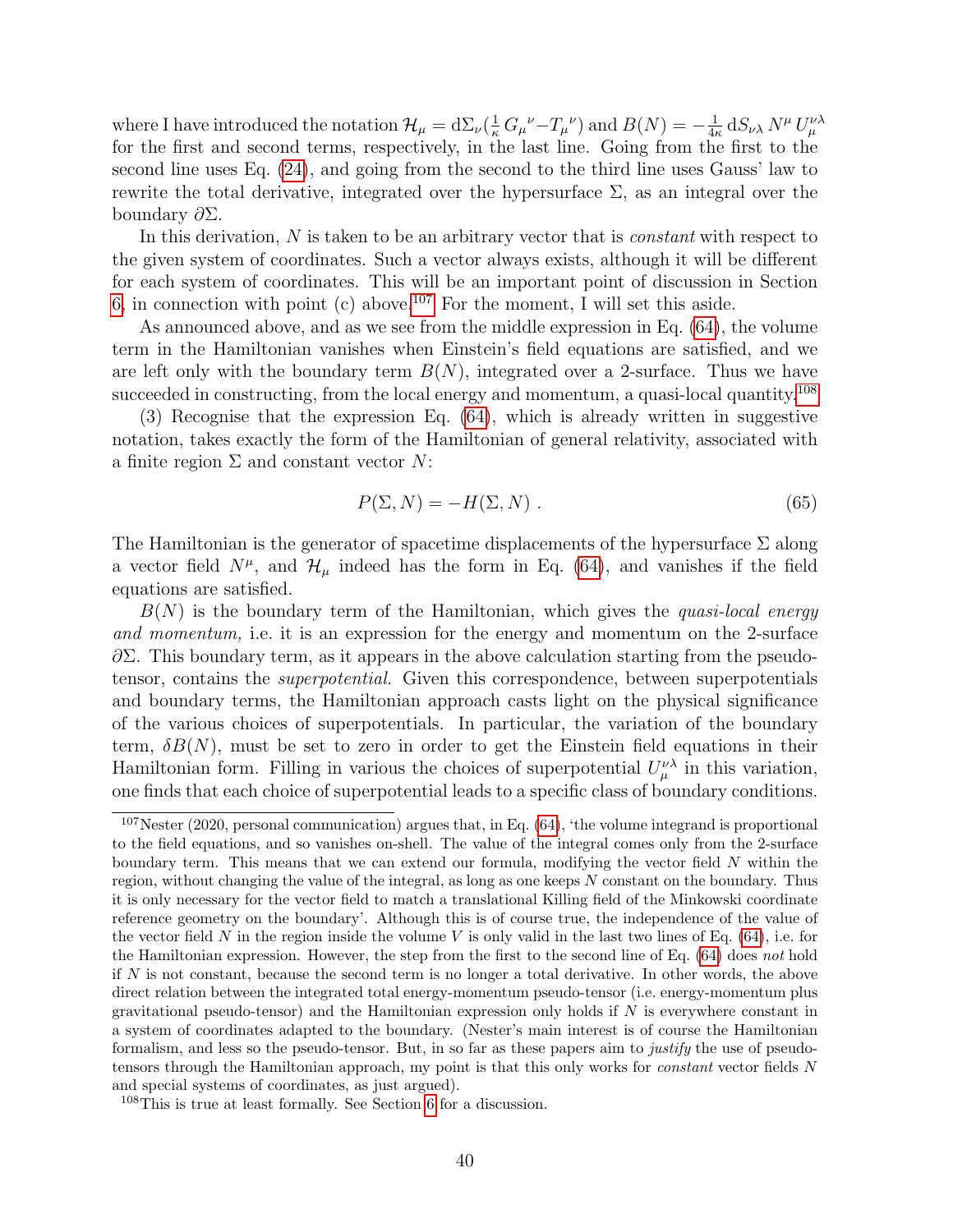For example, the Freud expression, Eq. [\(23\)](#page-16-5), corresponds to keeping  $\sqrt{g} g^{\mu\nu}$  fixed at the boundary,<sup>[109](#page-40-1)</sup> while keeping the vector field N constant. Thus the Freud superpotential allows Dirichet boundary conditions.

Other choices of superpotential lead to other boundary conditions, e.g. Neumann boundary conditions where the momentum conjugate to the metric is held fixed. For each choice of superpotential there is a corresponding boundary condition, and a quasilocal energy expression.

To show that the pseudotensor-Hamiltonian correspondence also works in the opposite direction, one reverses the above steps: begin with the Hamiltonian, and show how its boundary terms correspond to various superpotentials in the energy-momentum pseudotensor.

The expression Eq. [\(64\)](#page-38-1) for the Hamiltonian, and in particular the various choices of its boundary term, can be motivated further by using the Hamiltonian formalism. To do this, Chen, Nester et al. construct the Hamiltonian of general relativity in form notation. In this formalism, the various boundary terms  $B(N)$ , that naturally enforce Dirichlet or Neumann boundary conditions in the variation, take simple forms in terms of three geometrical quantities and their corresponding conjugate momenta: namely, the metric, and the orthonormal frame and coframe fields. These relatively simple forms of the boundary terms reproduce, when worked out in tensor components, the various expressions for the superpotential found in the literature. Thus the form notation for the Hamiltonian explains the relatively long tensor formulas for the superpotential through simple boundary terms.

### <span id="page-40-0"></span>5.2 Recent philosophical discussions of energy conservation in GR and pseudo-tensors

The philosophical discussion of energy conservation in general relativity revolves around two main problems, mainly to do with problems (v) (lack of covariance, and lack of appropriate transformation properties) and (iii) (non-integrability) in Section [1.3.](#page-14-0) (Surprisingly, Lam (2011: p. 1017) and Read (2020: p. 215) mention the problem (iv) of non-uniqueness, which in my view is pressing, only in passing; other papers do not appear to mention it.)<sup>[110](#page-40-2)</sup> The first is about coordinate-dependence; the second is about background-dependence. I give them new labels,  $(A)$  and  $(B)$ , to cover other aspects of recent discussions:

(A) Lack of covariance, and lack of appropriate transformation properties. The known expressions for the local energy and momentum in general relativity are not tensorial. In particular, the pseudo-tensors Eq. [\(24\)](#page-16-1) are coordinate-dependent, and so they do not have good local (or global) definitions. (As I mentioned in Section [1.3,](#page-14-0) pseudo-tensors are only invariant under affine transformations).

<span id="page-40-1"></span><sup>&</sup>lt;sup>109</sup>The condition is  $\delta(\sqrt{g} g^{\mu\nu}) = 0$ , which gives  $\delta g^{\mu\nu} = \frac{1}{2} g^{\mu\nu} g_{\alpha\beta} \delta g^{\alpha\beta}$ . This *allows*, but does not require, the Dirichlet boundary condition  $\delta g^{\mu\nu} = 0$ , and thus it is slightly more general than a Dirichlet boundary condition.

<span id="page-40-2"></span><sup>110</sup>Duerr (2019: pp. 2, 6, 9-10) does stress the importance of this ambiguity, which he calls 'baneful' (p. 9).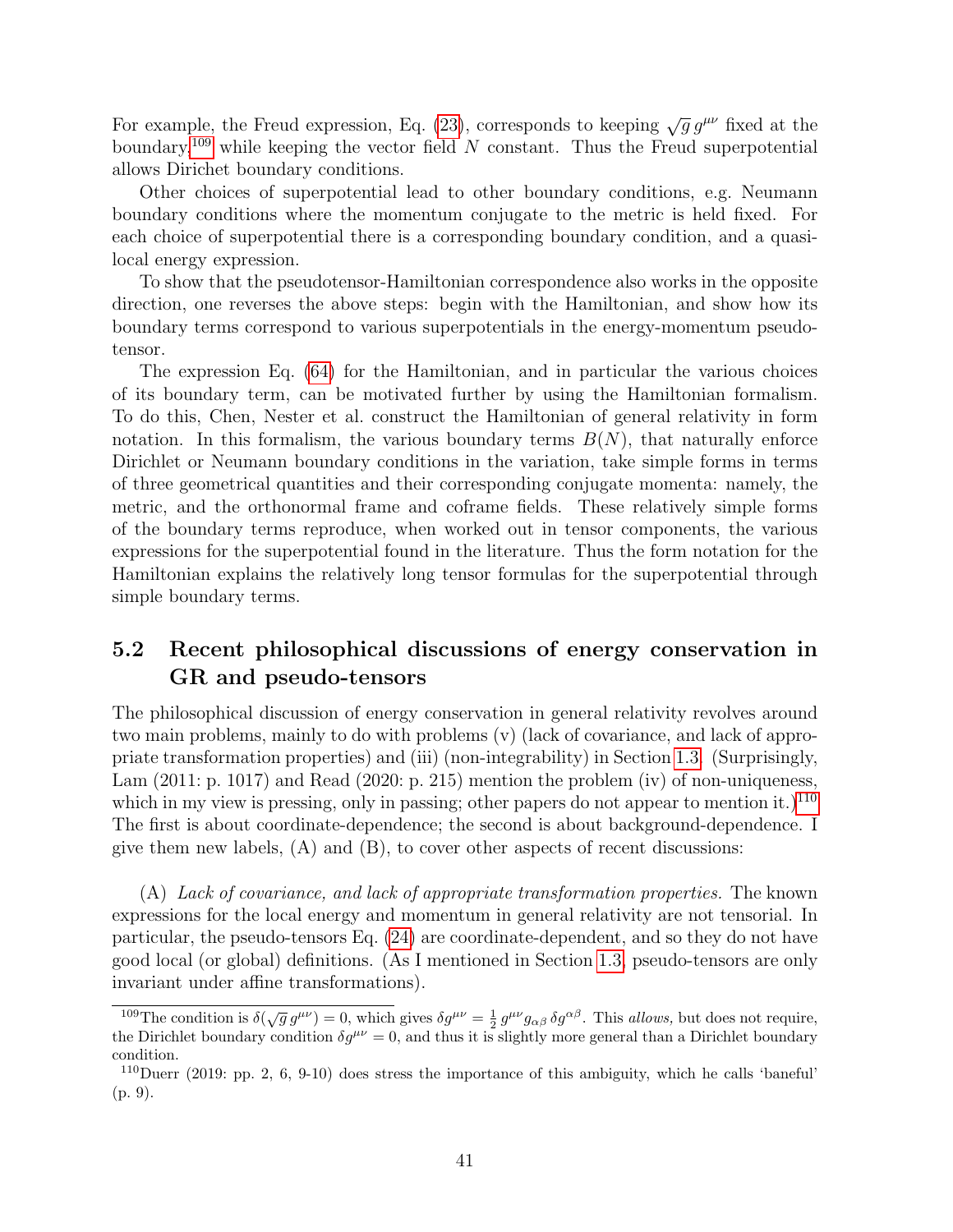For example, Hoefer (2000: pp. 194-195) has stressed that the expressions for energy and momentum, even in their integrated form Eq. [\(50\)](#page-27-4), are coordinate-dependent, and so are ill-defined—as I already mentioned at the end of Section [3.](#page-25-0)

One immediate comment to make about  $(A)$  is that it is diffeomorphism invariance, rather than covariance, that is most important here: and that, as we saw in Section [4.3,](#page-33-0) the various kinds of diffeomorphisms require a different treatments. Second, although the lack of covariance can be technically and physically inconvenient, the main worry is the pseudo-tensor's lack of appropriate transformation properties.

 $(B)$  "Background-dependence". The conservation of energy and momentum in general relativity requires the introduction of "background structures": such as a flat metric (usually, at infinity) or timelike Killing vectors in the spacetime, see Eq. [\(15\)](#page-13-2) and the discussion following.[111](#page-41-0) Without such additional structures, the existing expressions for the energy-momentum tensors do not express genuine conservation laws, and do not give unique answers for the physical energy and momentum. While both Hoefer (2000) and Lam (2011) admit that expressions like Eq. [\(50\)](#page-27-4) do yield unambiguous results when such structures are added, they ultimately reject them, because they amount to introducing undesired "background structures".[112](#page-41-1)

For example, Hoefer (2000: p. 194) criticises the calculations of the energy-momentum conservation equation Eq. [\(50\)](#page-27-4) that evaluate integrals at infinity to get the total energy and mass of the spacetime, because they assume that the spacetime is asymptotically flat and that the coordinate system at infinity is Minkowskian. This does not give a genuine conservation principle for general relativity, the most important reason being that fixing the asymptotics in this way 'goes against the most important and philosophically progressive approach to spacetime physics: that of downplaying coordinate-dependent notions and effects, and stressing the intrinsic, covariant and coordinate-independent as what is important'. Thus points  $(A)$  and  $(B)$  are, for Hoefer, really part of a *single* worry: namely, coordinate-dependence.<sup>[113](#page-41-2)</sup>

Lam (2011: p. 1010) is more tolerant about coordinate-dependence: he concedes that 'there does not seem to be any contradiction' in relying on 'background-dependent (coordinate-dependent) entities'. However, he worries that there is no unique definition of pseudo-tensors, because the possibility to add a superpotential to them means that 'one cannot say how much energy there is in a given spatial region', i.e. problem (iv), non-uniqueness.[114](#page-41-3)

<span id="page-41-0"></span><sup>111</sup>Absolute objects are defined e.g. in Anderson (1967: pp. 83-84; 1971: p. 166). However, as we will discuss below, these background structures are not absolute objects in this sense.

<span id="page-41-1"></span><sup>112</sup>Background-independence is obviously a large topic that I cannot enter in detail into here, nor will that be required. For, as I mentioned before, the "background structures" discussed in this context are not the same as the ones discussed in the literature on background-independence. Thus my comments will be restricted to the specific discussion of the role of background structures in Noether's second theorem. For more general treatments of background-independence: see, for example, Pooley (2017: pp. 24-29) and Read (2016a). For my own views about background-independence, see De Haro (2017).

<span id="page-41-2"></span><sup>113</sup>Furthermore, Curiel (2019: p. 91) proves a theorem that there exists no local, divergence-free, covariant two-tensor other than a multiple of the Einstein tensor, and thus no such local candidates for a gravitational energy-momentum tensor.

<span id="page-41-3"></span><sup>114</sup>Pitts (2010: pp. 605-606) proposes to restore the covariance of the gravitational energy-momentum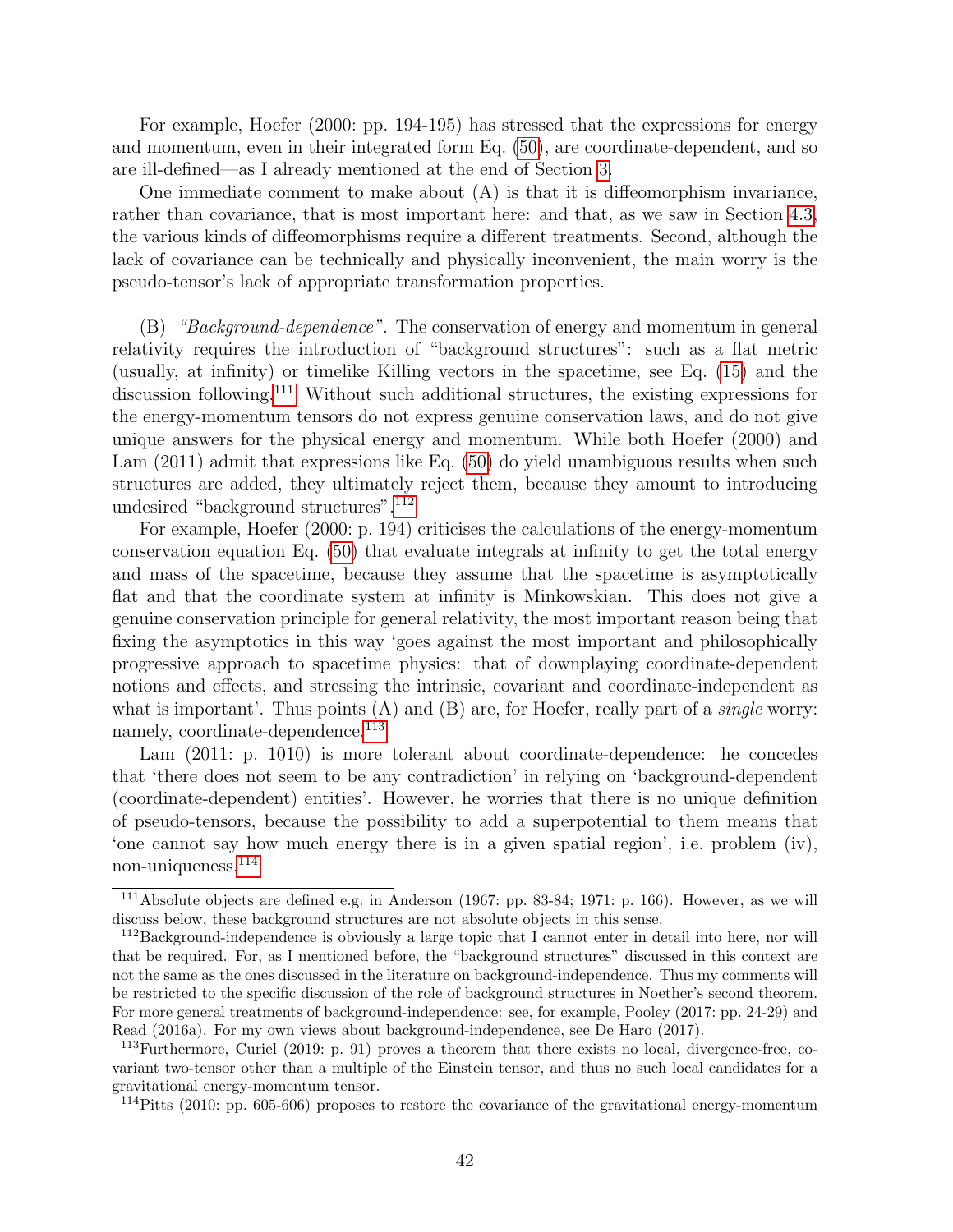But his main worry is about the introduction of "background structures". For example, although the standard integral formulation of the conservation equation with a Killing vector, Eq. [\(19\)](#page-14-5), is a genuine energy-momentum conservation law for the matter fields, it requires the introduction of the Killing vector  $K$ , which Lam considers is an undesired "non-dynamical background". And likewise for the introduction of asymptotically flat metrics at infinity in order to reproduce the ADM and Bondi formulas: these 'depend crucially on the background structures inserted in the form of asymptotic symmetries' (p. 1022).

Read (2020) has recently responded (at least partially) to the critiques (A) and (B), by arguing that a genuine stress-energy tensor does exist in general relativity, in both: (i) a weak sense applicable in a certain class of models of the theory (namely, those that admit appropriate Killing vectors), (ii) a strong sense, applicable in all models.

The above distinction between cases (i) and (ii) is underpinned by the existence of a timelike Killing vector in the spacetime. Namely, in response to (B), Read (2020: p. 222) argues that the Killing vector  $K$  that gives the well-defined energy conservation law Eq. [\(20\)](#page-14-6), should not be seen as "background structure". For the existence of a Killing vector is merely a property of the metric: if the metric has an isometry, then a Killing vector exists. This simply means that the models with a Killing vector are a subset of all the dynamically possible models of the theory: no additional structures are introduced into the theory.

Read's advocacy of energy-momentum conservation appeals to functionalism (i.e. briefly, the idea that there exists in GR a quantity that fulfils the functional role of gravitational stress-energy: cf. p. 224) and to the possibility of being a realist about pseudo-tensors. The possibility of realism is motivated by Einstein's (1918b: pp. 449-451) own position that quantities can be coordinate-dependent, but still well-defined. Just as the connection coefficients are frame-dependent and are intimately tied to the gravita-tional field<sup>[115](#page-42-0)</sup> (recall that the Newtonian gravitational potential arises from the Christoffel symbols), it is *prima facie* plausible to interpret the gravitational pseudo-tensor as representing gravitational energy, momentum, and stress in a given frame of reference. Thus Read proposes that gravitational stress-energy is always defined with respect to a given frame of reference, analogously to how the relative velocity of a body is evaluated in the rest frame of another body (but see the objections in the next Section).

He argues that in case (i), i.e. in those models admitting timelike Killing vectors, in which the conservation law Eq. [\(19\)](#page-14-5) exists, the quantity  $t^{\mu}{}_{\nu}$  does fulfil the role of a gravitational energy-momentum tensor, i.e. it fulfils a role analogous to that of gravitational energy as traditionally conceived, and bears an appropriate relation to the gravitational degrees of freedom. He proposes, based on (a) the pseudo-tensor's fulfilling this functional role, on (b) the larger explanatory apparatus that the advocates of gravitational energy

expressions by embracing their multiplicity: namely, by constructing a single geometric object whose infinitely many components are the components of a given pseudotensor with respect to all possible coordinate systems, so that they transform into each other under coordinate transformations. In the text quoted, Lam is commenting on Pitts' proposal, but similar remarks could apply to the pseudo-tensor itself.

<span id="page-42-0"></span> $115$ See Einstein (1916: p. 802), and also the discussion in Norton (1985: p. 233).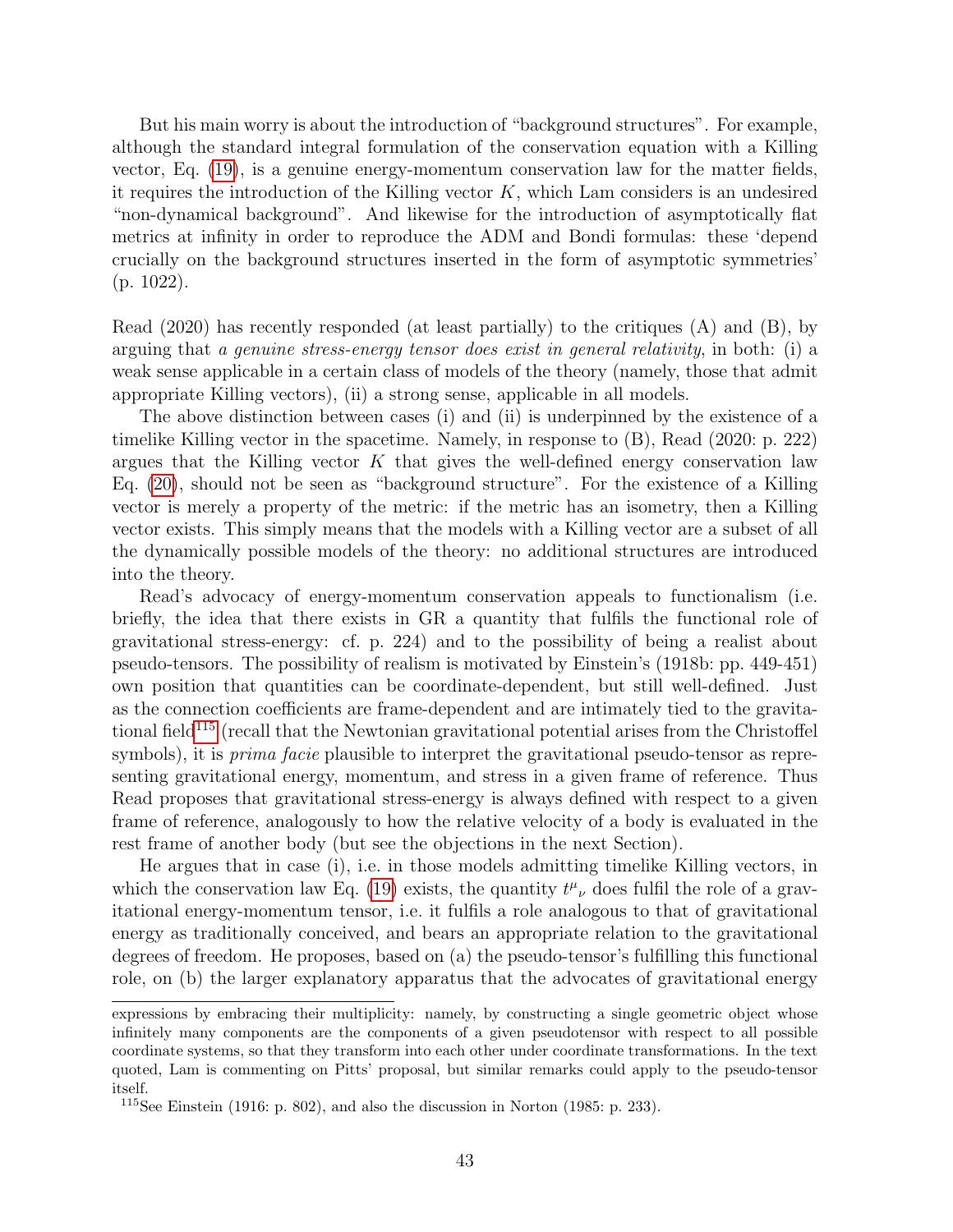have available to them, and on (c) the simple and practical character of functionalism involved: that, for this subset of models of the theory, the gravitational stress-energy does exist, and should be labelled as genuine energy, momentum, and stress. Thus a frame-independent gravitational stress-energy tensor does, in this sense, exist in general relativity.

In case (ii), although a frame-independent stress-energy tensor is not available, one can still be a realist about the pseudo-tensor. Namely, realism about the pseudo-tensor is compatible with functionalism, since the pseudo-tensor may be defined, in each frame, such that it is conserved. In particular, he argues from the broader idea that it is acceptable to give explanations of phenomena by appealing to coordinate-dependent effects. If one accepts this realist line, then the gravitational stress-enegy exists in the stronger sense, which is applicable to all the models of the theory.

While I will *in part* agree with Read's two arguments in response to  $(A)$  and  $(B)$ , I will discuss, in the next Section, whether these arguments conclusively establish the existence of local energy and momentum in general relativity—since indeed they do not offer a satisfactory response to (A).

### <span id="page-43-0"></span>6 A Comparison of Two Proposals

In this Section, I will compare the two proposals for energy and momentum from the previous two Sections. In Section [6.1,](#page-43-1) I discuss three worries about the gravitational pseudo-tensor that, in my opinion, should be addressed before pseudo-tensors are taken to be part of the ontology of general relativity. In Section [6.2,](#page-45-0) I will defend the holographic stress-energy tensor from two general worries, articulated in the philosophical literature on energy and momentum in general relativity, and already mentioned in the previous Section. In Section [6.3,](#page-50-0) I will discuss further questions that one might have about the physical interpretation of quasi-local quantities.

#### <span id="page-43-1"></span>6.1 What else is required for us to accept pseudo-tensors?

In this Section I make three qualifications about Read's  $(2020)$  rebuttal of  $(A)$  and  $(B).<sup>116</sup>$  $(B).<sup>116</sup>$  $(B).<sup>116</sup>$ My second qualification is in the neighbourhood of a more technical objection by Duerr (2019a: Section 3.3) (I will return to the resolution of a number of Duerr's other objections at the end of Section [6.2\)](#page-45-0). My third qualification leads in to Section [6.2.](#page-45-0)

The first qualification is that, while Read (2020) frames his defence of pseudo-tensors in terms of scientific realism, this is not necessary. For also the empiricist, e.g. van Fraassen (1980), could argue along Read's functionalist lines, and conclude that pseudotensors are *physical quantities*, which describe properties of some entities in the world—in this case, an unobservable entity, viz. gravitational energy and momentum. Agreed: this depends upon the empiricism under consideration. But the point is that the significance

<span id="page-43-2"></span><sup>116</sup>A fourth point is that pseudo-tensors are non-unique because one can add an arbitrary superpotential to them, and so it is not a priori clear how to interpret them. However, as I discussed in Section [3,](#page-25-0) this is clarified by Noether's second theorem, which establishes a clear relation between the superpotential and the boundary term in the first variation of the action, see Eq. [\(32\)](#page-20-0).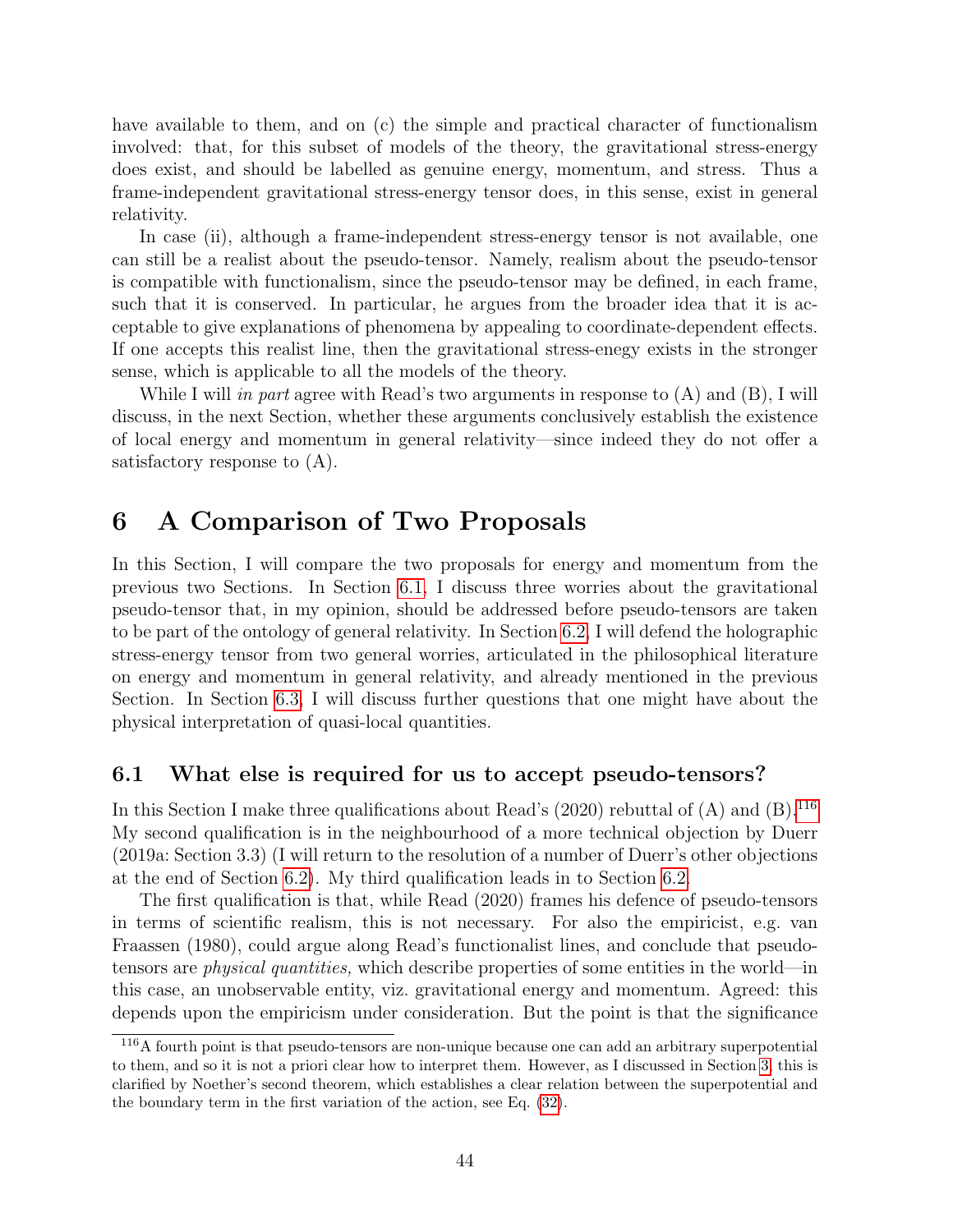of pseudo-tensors goes beyond the question of whether there is a justified realism about them: rather, it is a matter of whether the semantics of GR must invoke such an entity.

Thus while I agree that there is no a priori reason why coordinate-dependent quantities could not be physical, and also that, in general, some coordinate-dependent quantities are physical, I think that more work is required to admit these specific coordinate-dependent quantities—pseudo-tensors—into one's theory. This leads in to my next two points, about further conditions that are required to ascribe to pseudo-tensors a semantics that is physically acceptable.

The second qualification is that, to accept pseudo-tensors as good physical quantities, one requires that they have well-defined transformation properties under (different kinds of) diffeomorphisms. (Of course, pseudo-tensors transform covariantly only under affine transformations). Even if one is in principle sympathetic to the idea of coordinatedependent quantities, surely some relationship between the quantities in the different coordinates, at least for special classes of coordinates, must be required before such quantities can be accepted in the theory.[117](#page-44-0) As the analogy below should make clear, the real physical worry is that different coordinate systems would be, quite literally, incommensurable. This worry is, of course, in the neighbourhood of a closely related one: namely, that pseudo-tensors are not geometric objects<sup>[118](#page-44-1)</sup> (see Anderson  $(1967: p. 424)$ ) and Duerr (2019a: Section 3.3)). Therefore, it is not clear that the gravitational pseudo-tensor gives well-defined values for the energy in the various coordinate systems.<sup>[119](#page-44-2)</sup> This is something that Nester's work, in my opinion, does not clarify.

Thus Hoefer's (2000) argument that the quantities are not well-defined still seems to have some force, because a satisfactory definition of energy and stress would involve either giving their transformation rules or else giving a physical interpretation of the noncovariance (e.g. as in the case with boundaries, see Section [6.3\)](#page-50-0). Lacking these, the realist story about pseudo-tensors seems less convincing.

Consider the analogy with special relativity, where the 4-momentum vector  $p$  is a physical quantity that transforms covariantly under Lorentz transformations, but its components are not invariant. Choose a coordinate system where we write  $(p^{\mu}) = (E/c, \mathbf{p}),$ where  $E$  is the energy and  $\bf{p}$  the spatial momentum as measured in those coordinates. Then we know that  $E^2/c^4$  and  $\mathbf{p}^2$  are not invariant quantities, whereas their difference,  $-E^2/c^4 + p^2$ , is invariant (and likewise for covariant quantities). The energy and the mo-

<span id="page-44-0"></span><sup>&</sup>lt;sup>117</sup>For example, when the number of spacetime dimensions is odd, under visible diffeomorphisms the quasi-local stress-energy tensor picks up an anomalous term that is in general non-zero, i.e. Eq. [\(60\)](#page-35-6). Although this breaks covariance, it is a well-defined transformation law, and it is admissible.

<span id="page-44-2"></span><span id="page-44-1"></span><sup>118</sup>However, as Trautman (1965: p. 86) points out, spinors are not geometric objects either.

<sup>119</sup>In this context, Nester argues that the Hamiltonian is a fully covariant object, and that its significance is independent of the coordinates. But this is not entirely satisfying, for two reasons: (i) As I already mentioned in footnote [107,](#page-39-0) the direct relation Eq. [\(64\)](#page-38-1) between the Hamiltonian and the pseudo-tensor only holds for everywhere *constant* vector fields  $N$ : and so, a putative covariance of the Hamiltonian does not automatically apply to the pseudo-tensor (which is expressly known to not be non-covariant). (ii) As I mentioned in my reply to (A) in Section [5.2,](#page-40-0) covariance is not what matters the most, because it can be easily achieved by introducing additional quantities. Specifically, the Hamiltonian depends on a choice of vector field N, and the Hamiltonian approach is only covariant relative to a given such choice. But since spacetimes do not come naturally equipped with vector fields, the Hamiltonian approach is dependent on such a choice, which makes it liable to either: (a) introducing background structures, or (b) treating different models differently.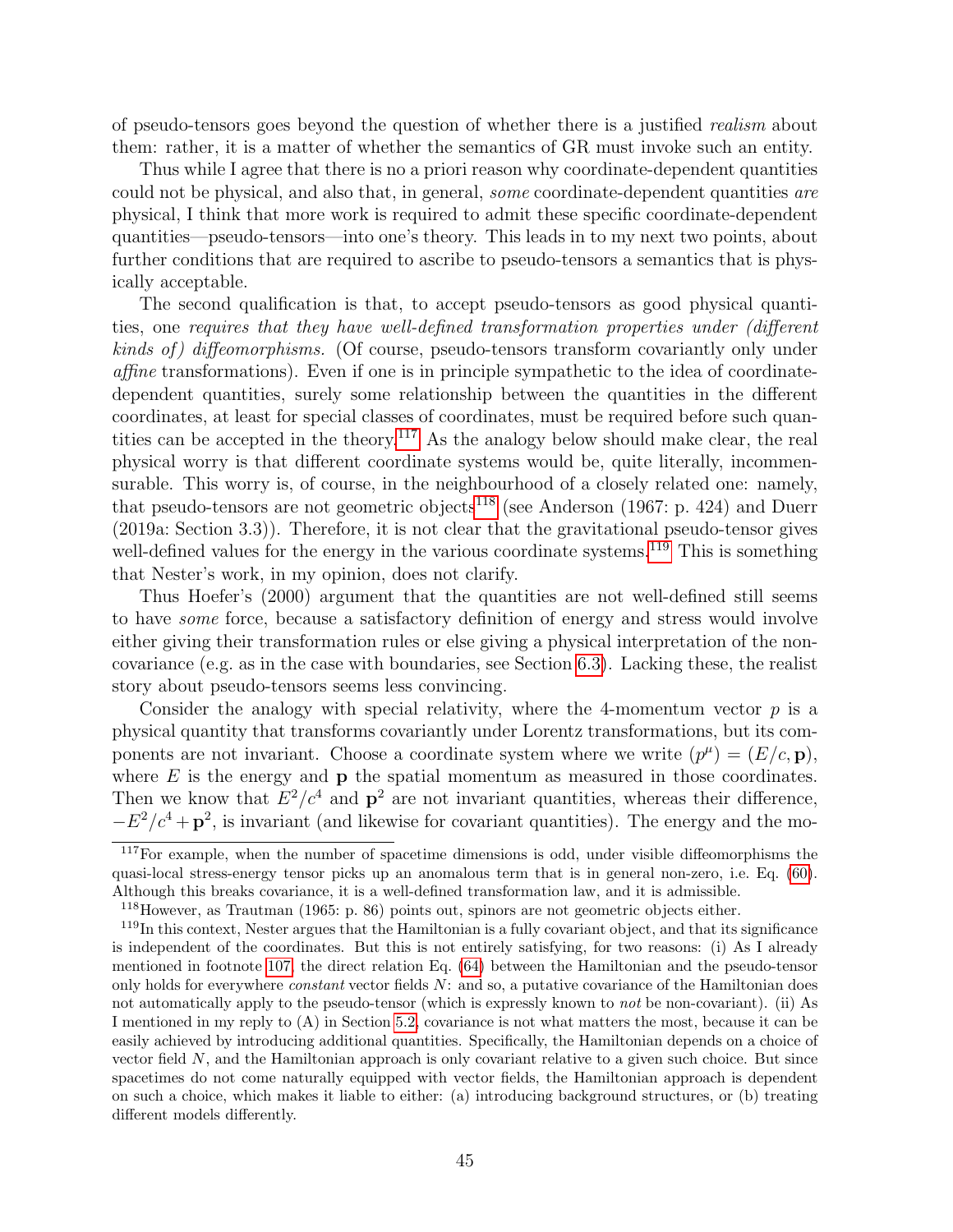mentum transform into each other under Lorentz transformations, and so their definition depends on the coordinates chosen. Despite this coordinate-dependence,  $E$  and  $p$  are physical quantities, and we can:

(1) define energy and momentum for each choice of coordinates (these definitions being incompatible in the sense that what is defined as energy in one system is not the energy in another system), and furthermore these definitions can be made operational with respect to the corresponding frame, e.g. a preferred measuring apparatus;

(2) give well-defined transformation laws for  $E$  and  $p$  from one coordinate system to another: namely, the Lorentz transformation law.

Property (2) seems to fail in the case of pseudo-tensors, and thus there is a disanalogy with other coordinate-dependent quantities that we are familiar with. The point is not that pseudo-tensors fail to be covariant, but rather that there is no well-defined transformation law between them.[120](#page-45-1) Even if it were still possible to define energy and momentum in every coordinate system, as in (1), these different notions would be completely unrelated to each other—different coordinate systems would be, quite literally, incommensurable.

The point is that it is not quite clear that one can simply *drop* the requirement of welldefined transformation properties under diffeomorphisms and put nothing in its place: a coherent alternative for it seems required. At any rate, this is an objection that the programme needs to address.[121](#page-45-2)

A third qualification is that, even if Read's arguments indeed allow taking pseudotensors as physical quantities, they do not require this. Pseudo-tensors might be the correct definition of energy and momentum in general relativity—or they might not: for there are alternative proposals—in particular, the quasi-local proposals. Thus the different proposals need to be compared. I do this in the following Section.

### <span id="page-45-0"></span>6.2 Quasi-local expressions: superpotentials vs. the Brown-York stress-energy tensor

In this Section, I will defend the 'modified' version of the Brown-York quasi-local stressenergy tensor from Section [4](#page-28-0) as a preferred quasi-local definition of energy, momentum, and stress in general relativity. I will partly do this by comparison with the other main proposal, from Section [5:](#page-37-0) namely, the pseudo-tensor, and the quasi-local Hamiltonian expression obtained from it. I will argue that the former is so far better developed, and thus better able to answer various queries. Hence my favouring, on balance, the Brown-York quasi-local stress-energy tensor. But since some of the details about the pseudo-tensor approach have not been fully worked out, the latter approach, with all its

<span id="page-45-1"></span><sup>120</sup>As I showed in Section [4.3,](#page-33-0) in spaces with boundaries, different kinds of diffeomorphisms need to be distinguished, and for some diffeomorphism one may obtain a modified transformation law, involving the anomalous term in Eq. [\(60\)](#page-35-6).

<span id="page-45-2"></span> $121$ Pitts (2010) is one such proposal. Duerr (2019a: Section 3.3) notices, that, while 'nothing is *inher*ently baneful about coordinate-dependent objects... [f]or pseudotensors... the coordinate-dependence is "vicious" (Pitts): in general, the preferred coordinate transformations do not pick out the characteristic invariants of the spacetime. The spacetime symmetries do not align with the pseudotensor's symmetry group'.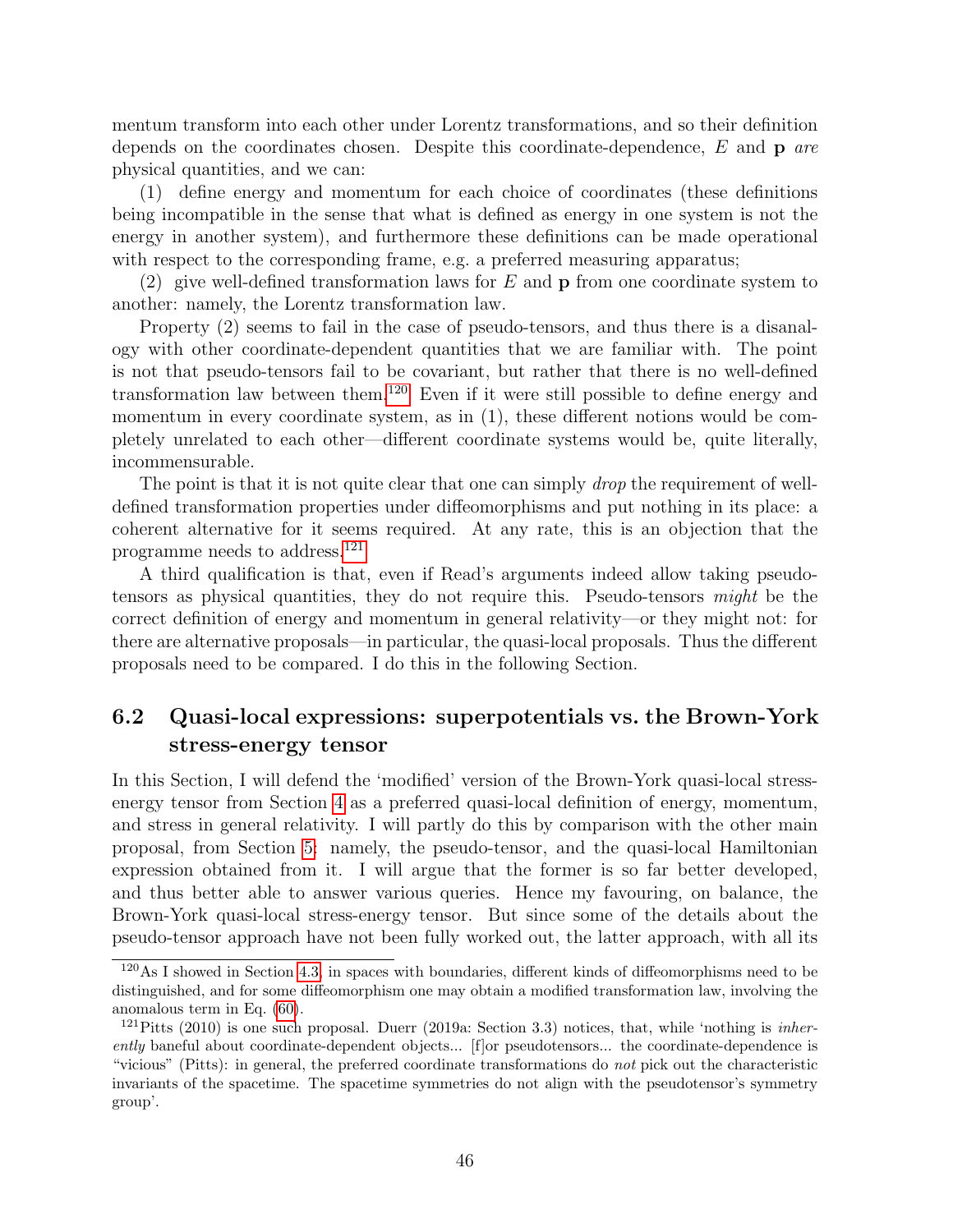open questions, should still be considered.

By the 'modified' version of the Brown-York quasi-local stress-energy tensor', or simply the 'Brown-York stress-energy tensor', I will mean the quasi-local Brown-York stressenergy tensor from Section [4,](#page-28-0) modified, where this technique is available (i.e. in the case  $\Lambda \neq 0$ , regardless of its sign),<sup>[122](#page-46-0)</sup> by the inclusion of counterterms: as opposed to the older reference field configuration subtraction (see (B)-(b) below). This is all, in principle, regardless of its possible holographic interpretation.

The quasi-local perspective has been almost entirely missed in recent philosophical discussions of energy conservation. Lam (2011: p. 1022) mentions the existence of quasilocal stress-energy tensors, but then dismisses them, on two grounds:

(1) A 'divide and conquer' argument to the effect that there are different expressions in the literature for such tensors, and that 'the links betwen [them] are not always clear... there is for the time being no consensus on how to build a 'quasi-local' notion of energy'.

(2) The quasi-local expressions allegedly also depend on particular background structures, 'such as the dependence on some particular embedding or on some particular boundary conditions'.

I will respond to both arguments below. Let me here say, about (1), that it is not a strong argument: for the mere existence of more than one expression, without further analysis or elaboration, is not a good reason to reject them collectively, but rather to further investigate which one is correct, or whether they are related. Furthermore, at least in cases with a non-zero cosmological constant, and pace Szabados (2009) which Lam cites, it is not really true that there is no consensus in—a large portion of—the physics community about which is the preferred expression<sup>[123](#page-46-1)</sup> (by itself, this need of course not be a sufficient reason to join the consensus, but neither should the reasons for the consensus be ignored).

My comparison here will be along two main lines, which I will label (A) and (B), that parallel the philosophical discussion in Section [5.2](#page-40-0) (and go back to points (iii) and  $(v)$  in Section [1.3\)](#page-14-0). The first is a modification of point  $(A)$  in Section [5.2,](#page-40-0) namely: diffeomorphism-invariance; the second is, like (B) in Section [5.2,](#page-40-0) about "backgrounddependence", or the requirement that the theory should not contain any "background structures". Then, at the end of the Section, I will ask how the two approaches, the pseudo-tensor/Hamiltonian and the Brown-York approaches, are related.

(A) The issue of diffeomorphism invariance. I begin with the Brown-York approach. As I discussed in some detail in Section [4.3](#page-33-0) for the case of spacetimes with a negative cosmological constant, the properties of the modified Brown-York stress-energy tensor under diffeomorphisms of different kinds are well-understood, and can be summarised in three points:

(1) The modified Brown-York stress-energy tensor is invariant under diffeomorphisms that express true redundancies (in the sense of (Redundant)), i.e. invisible diffeomor-

<span id="page-46-0"></span><sup>&</sup>lt;sup>122</sup>The modified Brown-York stress-energy tensor, in the case  $\Lambda > 0$ , has been worked out in the references in footnote [79.](#page-30-2)

<span id="page-46-1"></span><sup>&</sup>lt;sup>123</sup>The literature here is too large to survey. Some examples are e.g. the textbook Ammon and Erdmenger (2015: p. 210), Anninos et al. (2011: p. 5), Balasubramanian and Kraus (1999: p. 413), and Skenderis (2001, 2002).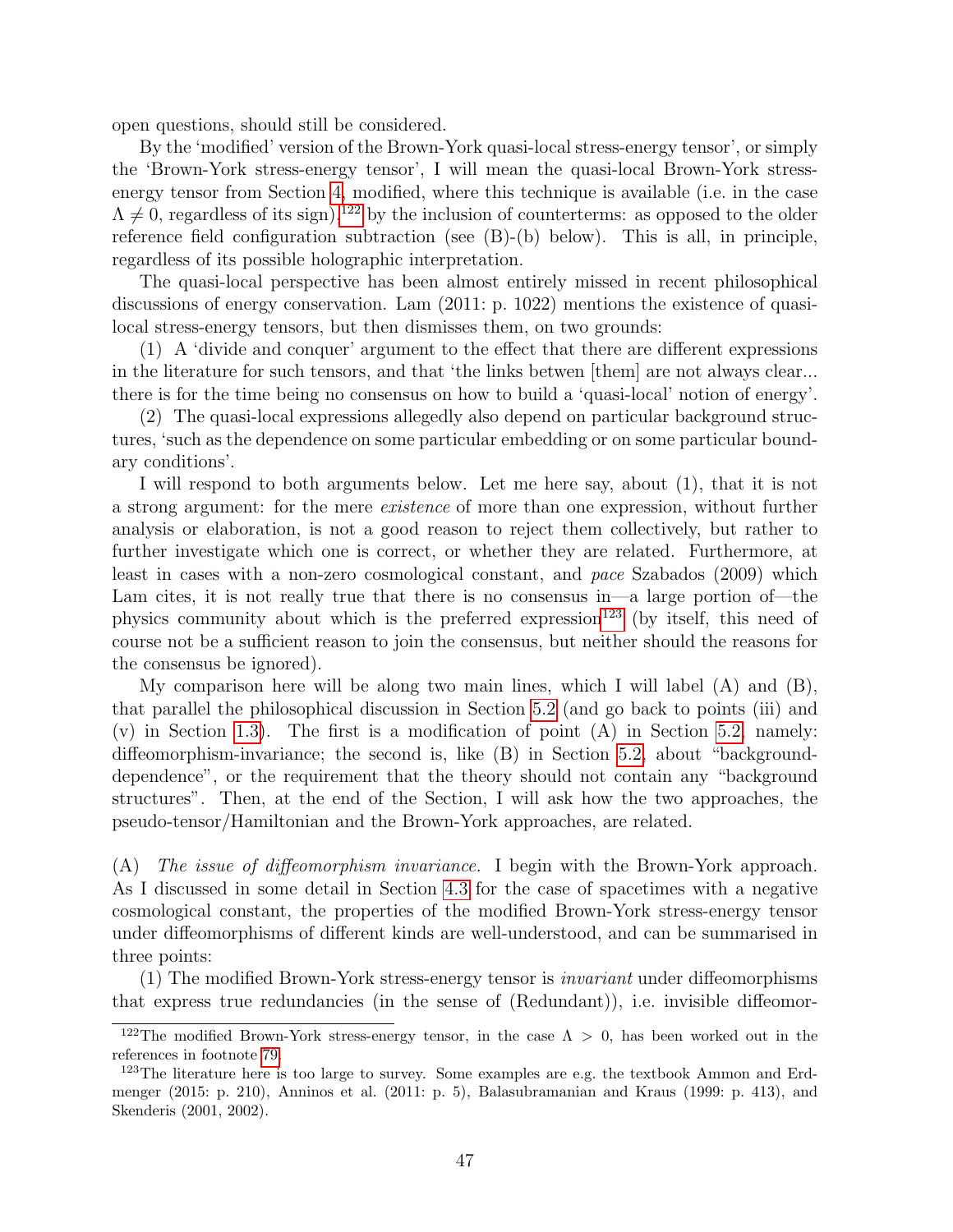phisms.

(2) It is covariant under visible diffeomorphisms, i.e. those that generate a conformal transformation on the boundary (see Eq.  $(63)$ ).<sup>[124](#page-47-0)</sup>

(3) It is not invariant under those diffeomorphisms that express physical transformations and are not (Redundant), i.e. those that give physically inequivalent solutions of Einstein's field equations. This is as one would expect (see also the discussion in the next Section).

Thus the modified Brown-York stress-energy tensor has correct transformation properties under these different kinds of diffeomorphisms.

Also, up to a possible anomaly of the diffeomorphism group of the type discussed in Section [4.3,](#page-33-0) it is clear from the Brown-York construction that their stress-energy tensor transforms *covariantly* with respect to arbitrary reparametrisations,  $\xi_i(x)$ , of the boundary manifold (i.e. a visible diffeomorphism) for any value of  $\Lambda$ . This shows that the modified Brown-York stress-energy tensor is not liable to the allegation (A) from Section [5.2.](#page-40-0)

By contrast, in the case of pseudo-tensors and the quasi-local expressions derived from them in Section [5,](#page-37-0) an analysis along these lines has, so far as I know, not been carried out. There are, however, some remarks in the literature. For example, Chang et al. (1999: p. 3) write:

[T]he energy-momentum defined by such a pseudotensor does not really depend on the local value of the reference frame, it is actually quasi-local—it depends (through the superpotenial) on the values of the reference frame (and the fields) only on the boundary of a region.

The quote is perhaps somewhat optimistic. First, as I noticed in Section [5.1,](#page-37-1) there are assumptions that go into deriving the quasi-local expression Eq. [\(64\)](#page-38-1) from the pseudotensor, which surely do not involve just the boundary itself, but at least an open neighbourhood of it. Furthermore, the 'dependence on the values of the reference frame' of the quasi-local energy that Chang et al. mention seems incompatible with its being covariant, since the reference frame dependence comes in through the superpotential, which is not a tensor, also not when evaluated at the boundary. In other words, we appear to be in the situation that I discussed in Section [5.2,](#page-40-0) where there is a strong dependence on the frame of reference chosen at the boundary, and apparently no rule to compare one system to another.[125](#page-47-1) At any rate, these authors do not clarify how the coordinate-dependence disappears. This contrasts with the Brown-York stress-energy tensor, which as I discussed in (2) does have satisfactory properties under changes of frame on the boundary. Also, Chang et al. (1999) do not make a distinction between the diffeomorphisms  $(1)-(3)$ , whereas this is key to understand the transformation properties of the quasi-local energy.

In Chen et al. (1999: Section 2) and Nester (2004: pp. 272-275), a 'covariant Hamiltonian formalism' is worked out, in which as I already mentioned the various superpotentials

<span id="page-47-0"></span> $124$ As I said before, I am ignoring the anomaly term in Eq. [\(60\)](#page-35-6), which vanishes identically in fourdimensional spacetimes.

<span id="page-47-1"></span><sup>&</sup>lt;sup>125</sup>One might think that the Hamiltonian formalism comes to the rescue here. However, two problems need to be addressed: first, the Hamiltonian depends on a choice of vector field  $N$ , and there is no natural way to choose this vector field in a general manifold; second, relating the pseudo-tensor to the Hamiltonian requires a constant vector field N, as already discussed in footnote [107.](#page-39-0)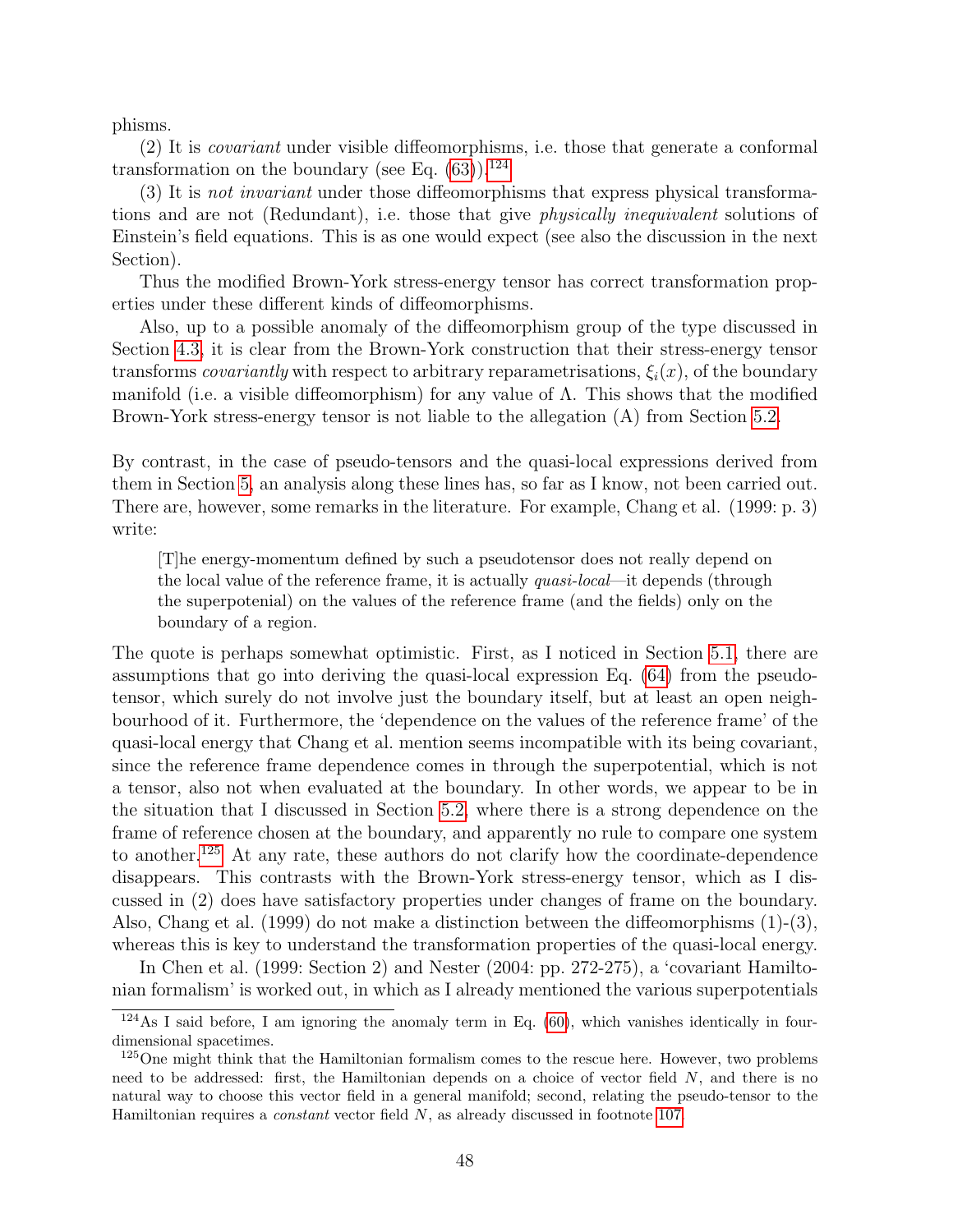are reproduced from relatively simple geometric expressions. Apart from the physical significance that one may ascribe to such covariance (see footnote [119\)](#page-44-2), it is not clear how the quasi-local energy and momentum transform under (non-affine) changes of frame on the boundary, i.e. whether there is any way to compare quantities between different boundary frames.

Either way, although the Hamiltonian approach to pseudo-tensors seems promising, it needs more work before a full judgment about diffeomorphism invariance can be made.

(B) "Background-dependence". Here, I begin with the pseudo-tensor/Hamiltonian approach. I already endorsed, in Section [5.2](#page-40-0) (B), Read's response to claims that pseudotensors require the introduction of background structures. Here I will defend the Brown-York approach, as regards background-independence. This will be three points, (a), (b), (c), of which (a) is a brief response to certain criticisms of AdS-CFT: $^{126}$  $^{126}$  $^{126}$ 

(a) It has occasionally, and informally, been claimed that the methods in AdS-CFT are "background-dependent", because they allegedly require the use of anti-de Sitter boundary conditions. This is part of a more general criticism, in Section [5.2-](#page-40-0)(B), that defining asymptotic expressions for energy and momentum requires fixing the structure at infinity (typically, a flat metric). Here, there are two points to be made.

First, the AdS-CFT correspondence, and in particular the calculation of the modified Brown-York stress-energy tensor from Section [4.2,](#page-30-0) works for an arbitrary, smooth boundary metric  $\gamma$ : and so, the claim that AdS-CFT requires 'AdS boundary conditions' is incorrect. This means that the space is not even *asymptotically* AdS: it is asymptotically locally AdS, i.e. there exists, in an open neighbourhood of the boundary, always a choice of coordinates where the space looks like AdS—locally! But the space is in general not AdS: it is only required that the boundary metric have conformal Killing vectors, as in Eq. [\(63\)](#page-37-2), if the CFT is to have a non-trivial conformal symmetry group. Thus the boundary metric is taken to have conformal symmetries, but it does not need to have any pre-determimed form, like e.g. being flat or being a round sphere. Examples in AdS-CFT have been worked out for boundary manifolds of many different kinds.

Second, the above objection perhaps originates in a confusion about the role of boundary conditions in AdS-CFT. As I discussed in Section [4.1,](#page-28-1) the original Brown-York definition of the stress-energy tensor did have a dependence on a given, non-dynamical, background spacetime, through the introduction of the reference term in the action, Eq. [\(51\)](#page-28-2). But as I also noted after Eq. [\(53\)](#page-29-2), this is not how the tensor is rendered finite in AdS-CFT. Rather, one adds covariant counterterms that are *intrinsic* to the boundary. The renormalisation method, from Section [4.2,](#page-30-0) of adding boundary counterterms in the action, has the advantage of removing another kind of background: namely, the reference spacetime. Thus there is no reference spacetime that one needs to compare with.

(b) The role of boundary conditions in the approach that I am advocating here thus differs from the idea of a reference field configuration or background subtraction. For the boundary conditions required are merely those that are dictated by the fact that Einstein's equation is a second-order differential equation. For example, in globally hyperbolic spacetimes, one standardly specifies data on an initial Cauchy surface in order

<span id="page-48-0"></span> $126$  For a fuller treatment and references, see De Haro (2017: pp. 113-116); cf. footnote [112.](#page-41-1)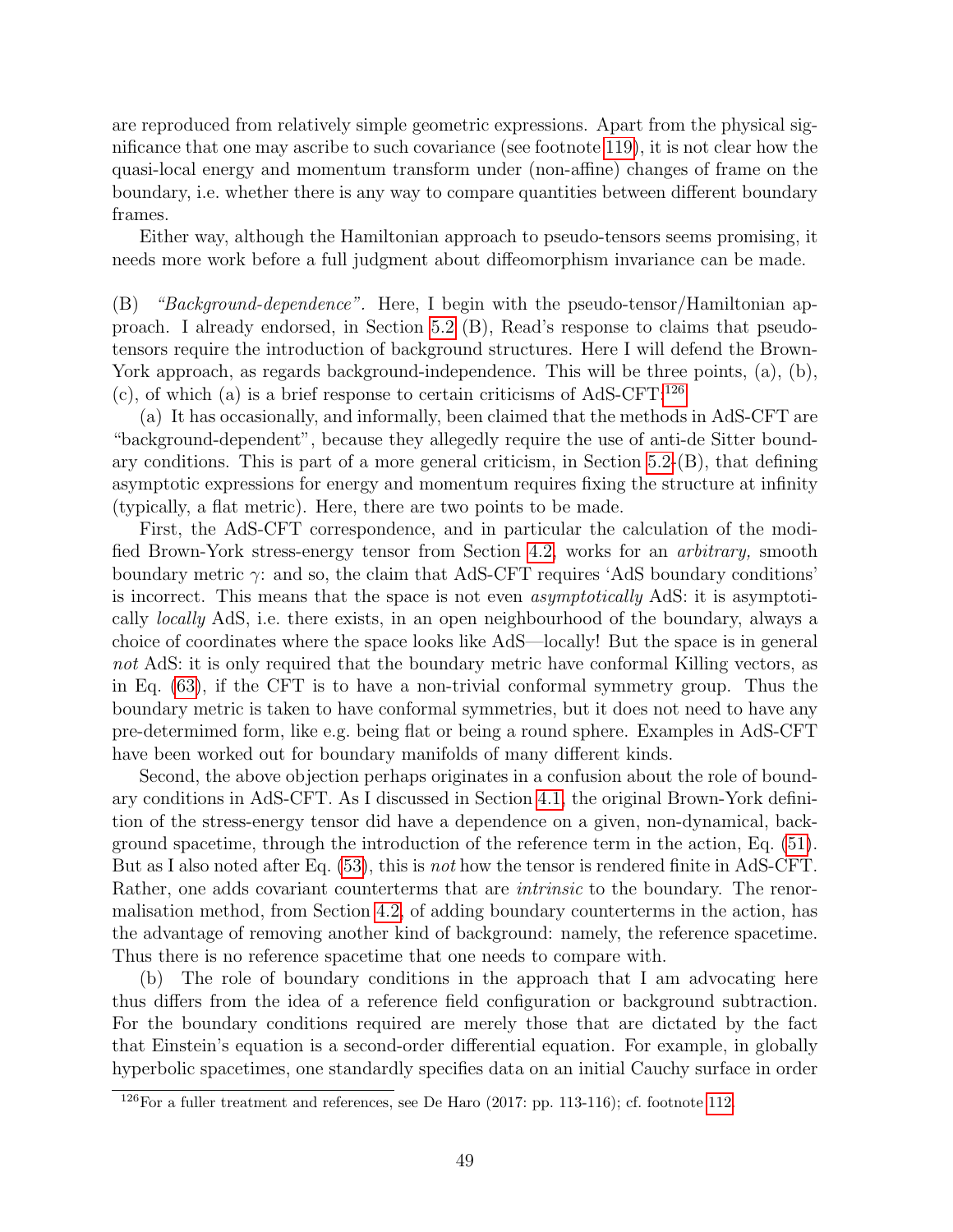to solve Einstein's equations (think of the analogy with the hole argument!).<sup>[127](#page-49-0)</sup> But this is not in any sense a dependence on a background: rather, the specification of the initial data is the specification of a solution among the set of all possible solutions. If the spacetime had a boundary somewhere at a finite distance, in order to specify a solution one would, in addition, need to specify boundary conditions. This is what one does when one solves differential equations in spaces with boundaries: it has nothing to do with imposing backgrounds, but rather with choosing one's solution of interest out of the total set.

Thus, the background-independence of the modified Brown-York stress-energy tensor is "as good as it gets" in general relativity. $128$ 

The situation is quite different for the pseudo-tensor and its quasi-local energy and momentum. First of all, these methods have only been worked out using reference spacetimes, both in the cases  $\Lambda = 0$  and  $\Lambda \neq 0$ . Furthermore, to my knowledge, the asymptotics considered is only the simplest one: namely, Minkowski space and (A)dS space. Thus only cases with a flat boundary metric  $\gamma$  have been considered. This may be only a matter of technical development: but it is of course yet to be seen whether the pseudo-tensor gives sensible (e.g. finite!) results in other cases. $^{129}$  $^{129}$  $^{129}$ 

Nester (2004: p. 178) describes the problem as follows: 'The pseudotensor coordinate reference frame ambiguity now reappears in the guise of the reference field configration, which must be specified on the boundary'.

Despite their differences, both approaches emphasise the physical importance of choosing boundary terms to define energy and momentum. In the superpotential approach, boundary conditions/terms resolve the ambiguity in the specification of the superpotential. Also in the Brown-York approach are boundary terms central, since the stress-energy tensor is defined directly in terms of boundary quantities.

This dependence of the energy and momentum on boundary conditions is natural: for example, in classical mechanics, the momentum of a bullet of course depends on the initial velocity with which it is shot.

 $(c)$  Nor should the requirement that the *boundary* spacetime has conformal Killing vectors be seen as a dependence on a background, in the usual way. As Read (2020: p. 222) mentions, choosing a Killing vector field is making a choice of a model among all the possible dynamical models.

There is also a question of whether the pseudo-tensor and the Brown-York approach

<span id="page-49-1"></span><span id="page-49-0"></span><sup>127</sup>There are of course also disanalogies: see Stachel (2014: pp. 14-15, 50).

<sup>128</sup>Janssen (2014: pp. 198-202) discusses Einstein's struggle, in his debate with de Sitter, with the need to impose boundary conditions at infinity, and in connection his (failed) attempts to incorporate Mach's principle into general relativity. See also Norton (1993: pp. 806-809). In De Haro (2017: p. 115), I argue that there are two distinct senses of 'background-independence': only one of which is implemented in general relativity—hence the 'as good as it gets'.

<span id="page-49-2"></span><sup>129</sup>It also seems a sign of lack of communication between, at least some parts of, the communities that the intrinsic renormalisation methods have not been applied, or even noticed, by those working on pseudotensors. For example, the review by Szabados (2009), written 12 years after gauge-gravity dualities were discovered by Maldacena, makes a single passing mention of it, and takes no notice of how holographic renormalisation improves on the existing methods, by not appealing to a reference spacetime (see the discussion after Eq. [\(53\)](#page-29-2)).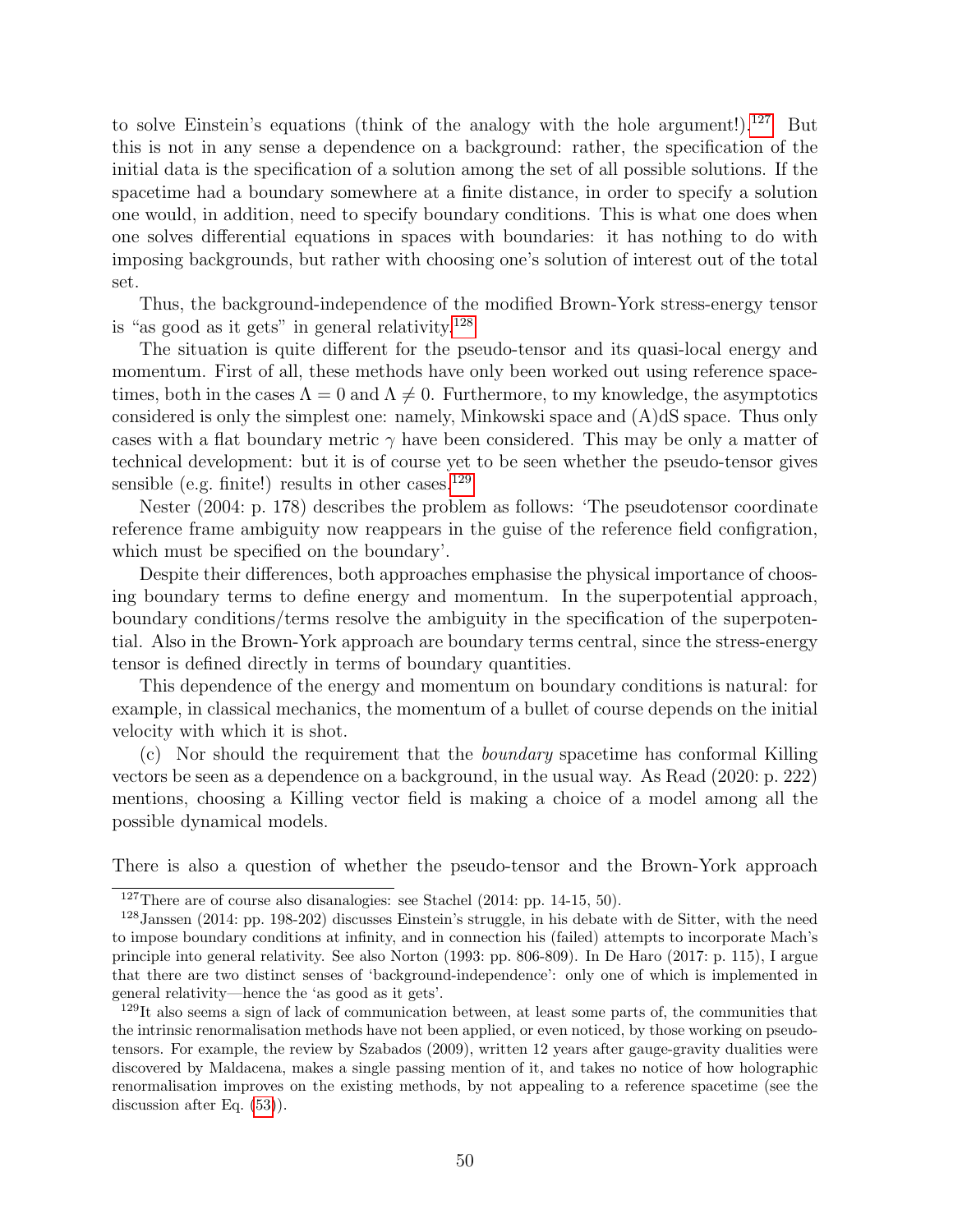are directly related. It is unclear that they are, and a direct calculation of the Freud superpotential for the case  $\Lambda < 0$ , which includes Dirichlet boundary conditions, does not exhibit a clear or direct relationship to the Brown-York stress-energy tensor. Nester (2004: p. 178) claims that the Hamiltonian formalism establishes a relation between the two: 'Quasilocally, with certain choices for the reference fields and displacement, [our quasi-local expressions] reduce to the famous expressions of Brown and York'. However, the exact relationship remains obscure.

As already discussed in Section [4.2,](#page-30-0) AdS-CFT gives, through its holographic correspondence with the expectation value of the stress-energy tensor of the dual quantum field theory, Eq. [\(57\)](#page-31-5), independent support to the modified Brown-York stress-energy tensor as being the gravitational energy and momentum.

The advantage of the quasi-local approach is perhaps best illustrated by mentioning how it solves several problems that Duerr (2019a: Section 3.3) discusses in connection with the pseudo-tensor (and, as I said earlier, I agree with much of Duerr's critique).

The first has already been discussed: it is the lack of covariance, and the pseudotensor's lacking appropriate transformation properties, i.e. my (v) from Section [1.3,](#page-14-0) which is Duerr's label (H1). The quasi-local stress-energy is both a geometric object and a (quasilocal) tensor under the relevant diffeomorphisms (see Section [4.3\)](#page-33-0), and so this problem does not appear.

Second, asymptotic flatness (Duerr 2019a: Section 3.3) is not a requirement of this approach: since, as I have stressed, the quasi-local stress-energy tensor is well-defined for both positive and negative values of  $\Lambda$ , and *for arbitrary boundary conditions on the* metric, i.e. not just the purely de Sitter or purely anti-de Sitter boundary conditions. In particular, this can be done for de Sitter-type solutions, which, in cosmological settings, are more realistic than the asymptotically flat ones. Furthermore, the divergences can be correctly renormalised by the method of holographic renormalisation. This is one of Duerr's main points of critique, and so this is a clear advantage of the quasi-local approach.

Third, as a general point (not specific to quasi-local energy): one of Duerr's (2019a: Section 3.2) main criticisms to Read (2020) is that the latter assumes, rather than argues, that the ambiguity of the pseudo-tensor can be resolved. But we have seen that Read's "assumption" is in fact vindicated by the details of Noether's second theorem. For the ambiguity is only apparent: it is fixed by a choice of boundary conditions, and of corresponding boundary terms (and this important point is common to all three approaches I have discussed).

Gauge-gravity dualities also cast further light on the interpretation of these boundary conditions. Each choice of boundary conditions corresponds to a different CFT (and also a different common core theory): namely, a CFT where a different kind of source is held fixed, with a different Lagrangian, and with a different path integral. The choices between such CFT's are different physical choices: which explains why their energies are different.

#### <span id="page-50-0"></span>6.3 Interpreting quasi-local quantitites

Although, in previous Sections, I have addressed various objections to the quasi-local energy-momentum expressions, one can still ask about the physical meaning of such quasilocal expressions. After all, the traditional view in general relativity is that physical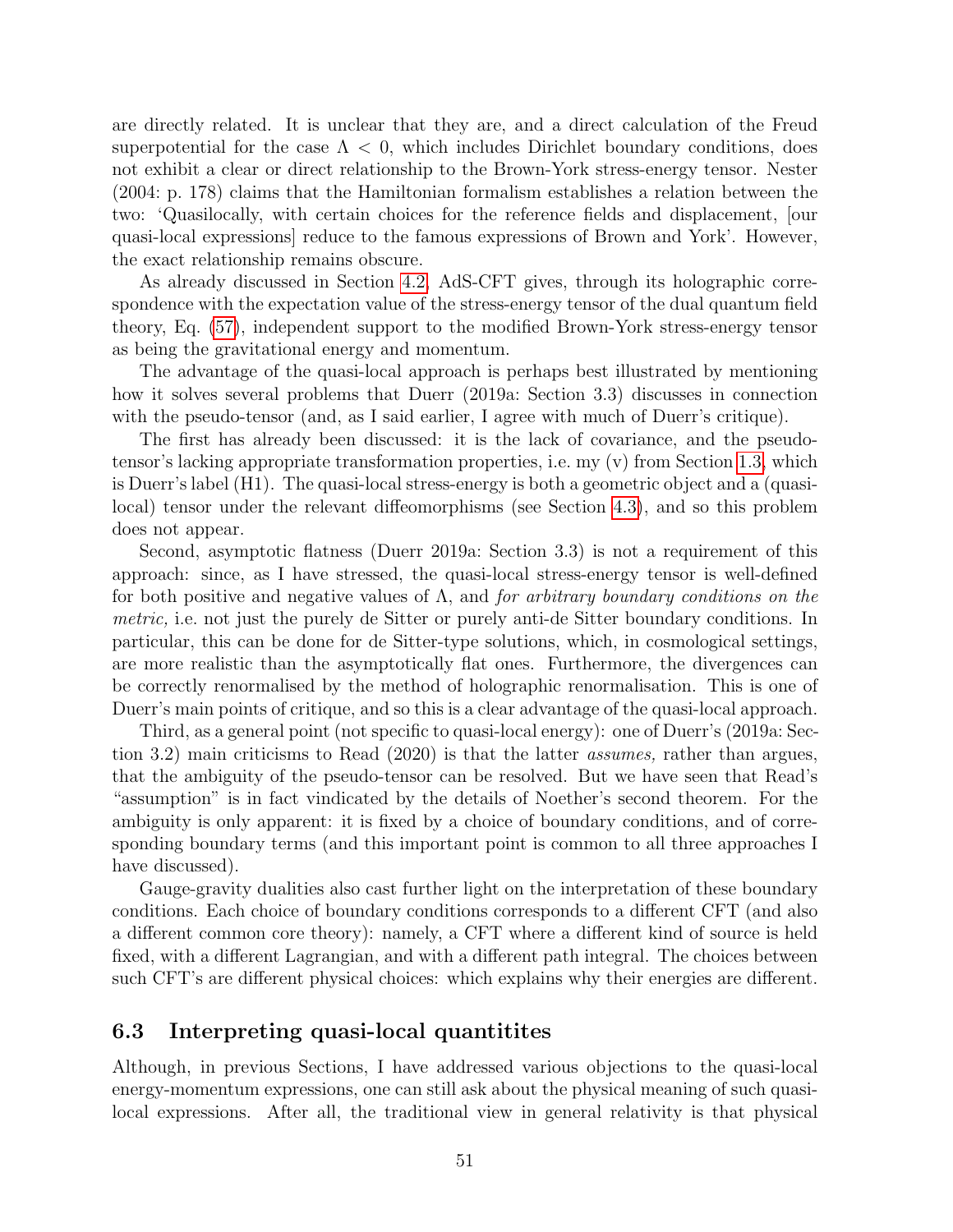quantities are closely associated with geodesics and, in particular, with point coincidences, that are used to delimit these quantities. Indeed, the view goes back to Einstein himself.<sup>[130](#page-51-0)</sup> In more substantivalist terms,  $^{131}$  $^{131}$  $^{131}$  it is *points* that are fundamental in general relativity, and other meaningful geometric quantities ultimately reduce to quantities defined on points. But the pseudo-quantities, especially the ones that—like the Brown-York stress-energy tensor—are directly defined quasi-locally, without a local definition, would seem to give some physical significance to *spacelike two-surfaces*, possibly located at infinity: and it is not immediately clear what this means, both in terms of the theory's ontology (should we include surfaces in the theory's ontology? And, if so, which ones?) and in empirical terms (what is the empirical content of such terms?).

I will here offer a number of arguments to the effect that surfaces and boundaries *should* be counted as part of general relativity's ontology, and that they do have an empirical meaning.

First, notice that the fact that *points* are regarded, by some substantivalists at least, as fundamental, does not exclude the reality of finite surfaces, which, just like the manifold itself, are made of points. Also boundaries can be understood in terms of neighbourhoods of the manifold,[132](#page-51-2) and so as such what we call 'the existence of a boundary' is a topological property of the manifold, which just is part of the ontology of the theory. Thus, once we have a semantics for points and for neighbourhoods in general relativity (and the latter are required for both topological and geometric reasons), this very semantics gives a meaning to surfaces and boundaries. This point can also be argued from two philosophical directions:

(a) An ontology that accepts points as objects should surely accept sets, classes, or mereological fusions, of points. For example, this is standard in "free lunch" supervenience metaphysics: see Lewis (1986: pp. 211-212), Armstrong (1997: pp. 12-13), Sider (2001: pp. xvi, 7, 59).

(b) As Butterfield (2011) argues, in his campaign against pointillisme, not all classical physical quantities are defined at a point (where 'defined at a point' is here taken in the sense of Lewis' (1986a: pp. ix-xvi; 1994) Humean supervenience). Classical continuum mechanics gives us many examples of 'spatial extrinsicality: the way that an ascription "reaches across space"'. In particular, boundaries and quasi-local energy and momentum are as admissible in general relativity as they are in classical mechanics: 'continuum mechanics embraces spatial extrinsicality due to surface forces, acting at a point, with respect to a surface through that point (see Butterfield, 2011: pp. 354, 356; my emphasis).

Second, there is no contradiction with any fact about general relativity if it turns out that energy and momentum can only be defined quasi-locally but not everywhere locally. There is no a priori reason why energy and momentum should exist everywhere locally on the manifold (see e.g. Lam, 2011: p. 1023). So, if some quasi-local notion of energy

<span id="page-51-0"></span><sup>130</sup>See Einstein (1916: p. 776) and Kretschmann (1917: pp. 576-577, 579). However, elsewhere Einstein (1915c: p. 228) considers physically real events as consisting of more general spatio-temporal coincidences. For a discussion of Einstein's (1916) paper and its prehistory, see Sauer (2005). The point-coincidence argument, and how Einstein sees in it an implicit objection to the hole argument, are discussed on p. 816.  $^{131}$ For a review of substantivalist and anti-substantivalist arguments, see Pooley (2012: pp. 47-63).

<span id="page-51-2"></span><span id="page-51-1"></span><sup>&</sup>lt;sup>132</sup>The boundary of a manifold M is the set of points p such that p has no neighbourhood homeomorphic with an open set of  $\mathbb{R}^n$ , where *n* is the dimension of the manifold.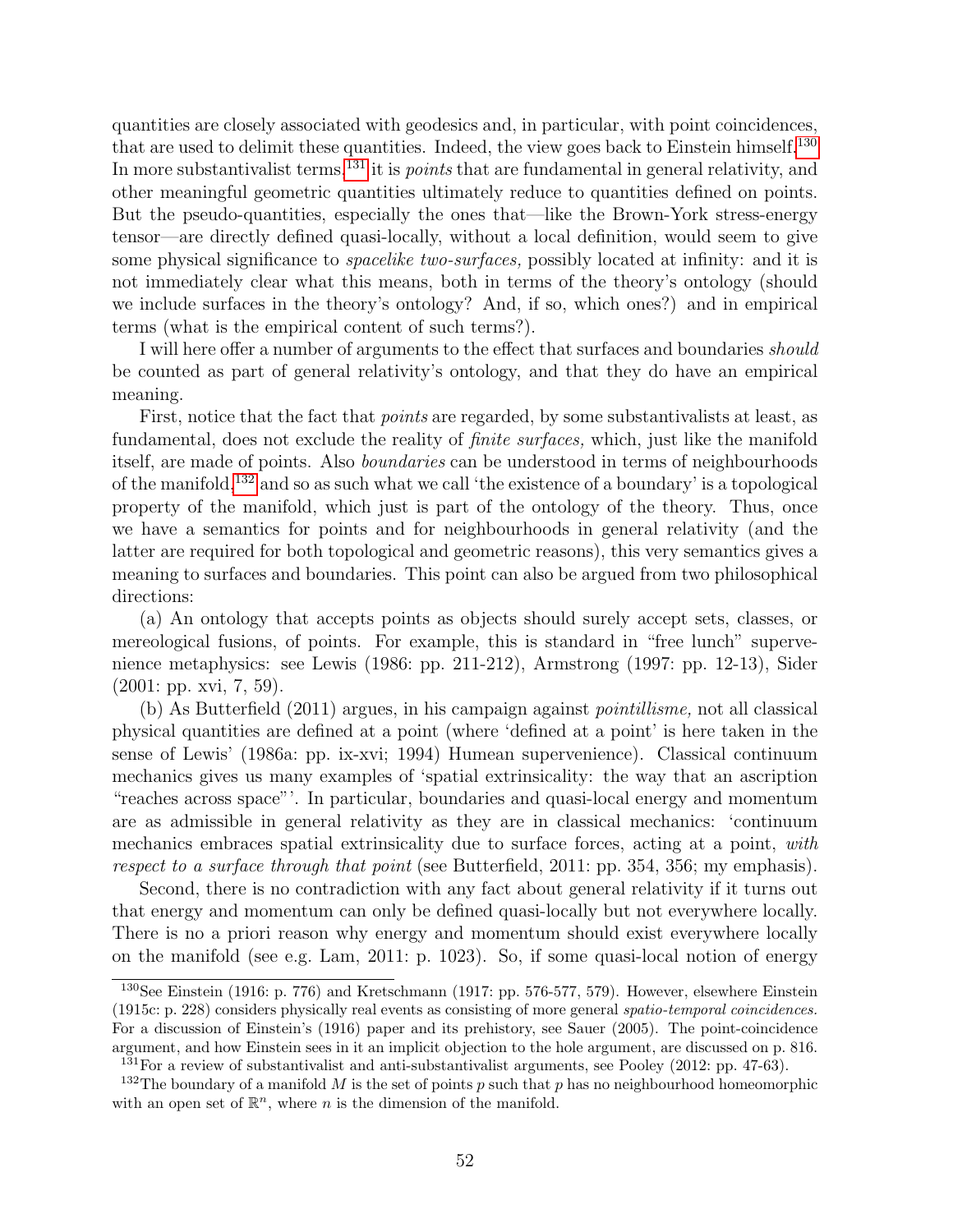and momentum is well-defined, rather than being regarded with suspicion, it should be a welcome possibility.

Third, there are several physical reasons to consider boundaries, and stress-energy tensors as physical quantities defined on them. One reason is that one is interested in considering open systems, i.e. finite regions of the universe. In such cases, the nonvanishing of the right-hand side of Eq. [\(54\)](#page-29-3) is interpreted as matter entering or leaving the region through the boundary. These open systems are very important for several reasons: as modelling a real system (e.g. a black hole, and the gravitational waves that it emits), or as a way to generate new solutions by gluing a given solution to other solutions through the boundary (for example, solutions with different values of the cosmological constant, with so-called 'domain walls' in between: see e.g. Freedman et al. (1999: pp. 376-377), Ammon and Erdmenger (2015, p. 302-304); for gluing of spacetimes in a cosmological context, see Carrera and Giulini (2010: pp. 170, 181)). One then needs to match the conditions of the two solutions at the boundary, and the boundary metric and its conjugate variable, viz. the stress-energy tensor, are the two canonical variables to control at the boundary.<sup>[133](#page-52-1)</sup>

More generally, in semi-classical descriptions of quantum gravity theories, where the solutions of general relativity coupled to matter contain objects such as strings and Dbranes, higher-dimensional surfaces such as the ones considered here "stand ready" for an interpretation in terms of extended material membranes, i.e. as a natural generalisation of the notion of a geodesic. In other words, such surfaces must be considered, if general relativity is to be the semi-classical limit of these theories of quantum gravity.

### <span id="page-52-0"></span>7 Summary and Conclusion

In Section [1.3,](#page-14-0) I identified five putative, inter-dependent, problems for local definitions of energy and momentum in general relativity:

(i) the Hilbert-Klein-Noether worry that the conservation laws of GR are identities, with no physical content;

(ii) the lack of a gravitational energy-momentum tensor, analogous to the matter energy-momentum tensor;

(iii) the lack of integral conservation laws, because of the lack of a timelike Killing vector field in a general spacetime;

(iv) the non-uniqueness of the gravitational energy-momentum pseudo-tensor; and

(v) its lacking covariance, and its lacking appropriate geometric properties.

The Hilbert-Klein-Noether worry, (i), was addressed in Sections [2.2](#page-19-0) and [2.3,](#page-22-0) where I argued that the conservation of energy and momentum in GR does have physical content.

The lack of a gravitational energy-momentum tensor, (ii), can be resolved in two ways: either by introducing the gravitational pseudo-tensor, or by defining quasi-local quantities.

<span id="page-52-1"></span><sup>&</sup>lt;sup>133</sup>If the Brown-York stress-energy tensor is evaluated not at conformal infinity, but at some finite distance, then this can have several other applications in string physics. For example, the universe is modelled in some models as the four-dimensional boundary of a five-dimensional space, placed at finite distance from the centre of the space (so that we 'live on a D-brane': see e.g. Randall and Sundrum (1999: p. 4690)). In that case, the Brown-York stress-energy tensor of the five-dimensional space acts as an extra source for the matter energy-momentum appearing in the four-dimensional Einstein field equations on the D-brane (De Haro et al. 2001a: p. 3171).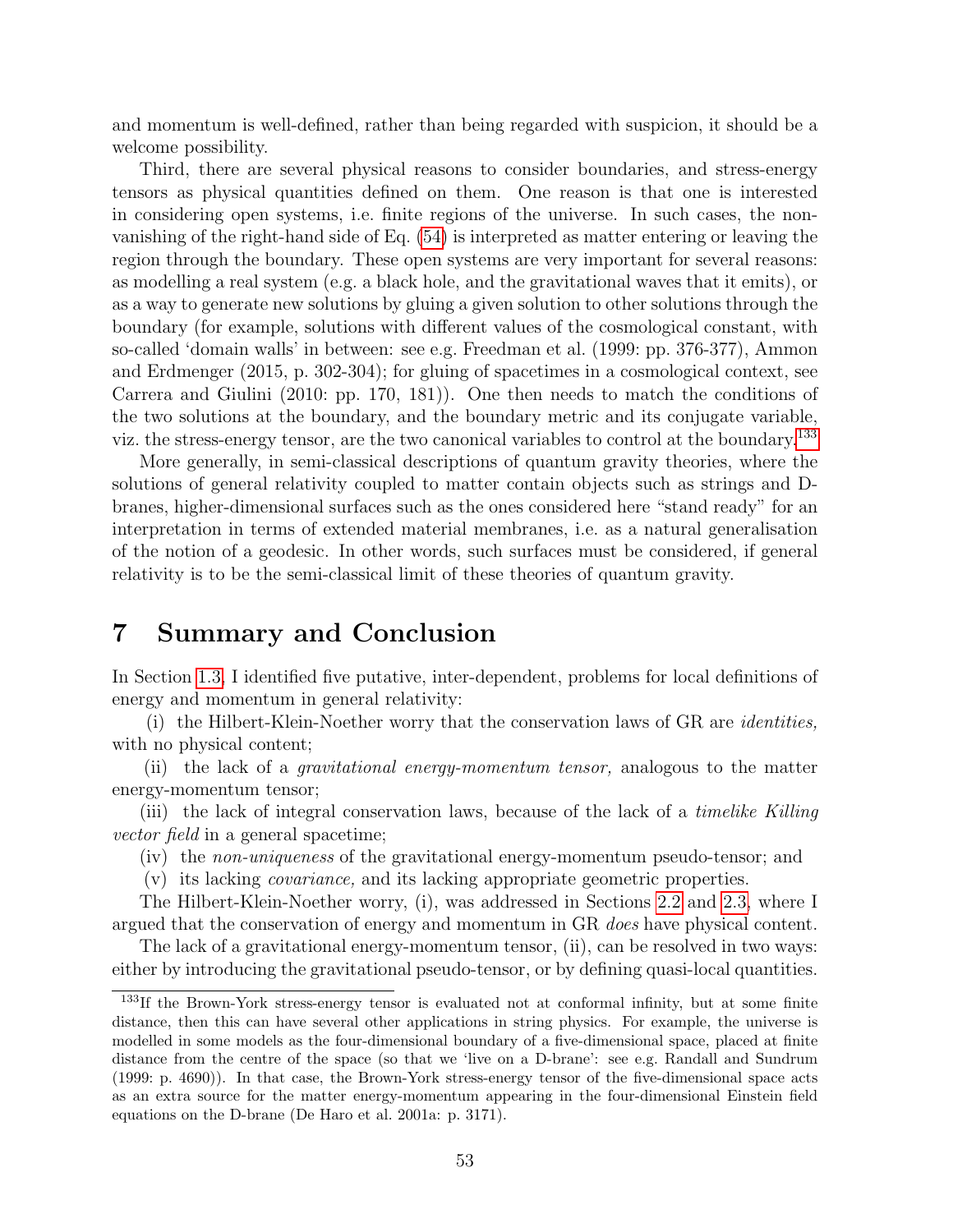I then analysed two quasi-local proposals, and specialised questions (iii) to (v) to these proposals.

About the lack of a timelike Killing vector field, (iii), in a general spacetime: while I accept that this is prima facie a problem for local expressions, I noted that the modified Brown-York stress-energy tensor only requires the existence of a conformal Killing vector field at the quasi-local surface (usually: the asymptotic boundary).

I also argued that the putative non-uniqueness, (iv), of the gravitational energymomentum pseudotensor, i.e. the ability to add an "arbitrary" superpotential, is fixed by Noether's theorem directly in terms of the variation of the action, as one sees from Eqs.  $(32)-(26)$  $(32)-(26)$ . Specifically, it is fixed by a choice of boundary terms. So far as I know, this possibility has not been used in the literature before, to solve the problem of nonuniqueness.[134](#page-53-0) In more detail: one can understand the ability to add an abitrary term to the superpotential as the ability to add an arbitrary boundary term to the action without changing the equations of motion; (this then agrees with results by Chang et al. (1999: p. 1898) in the Hamiltonian formalism).

An important point is that standard arguments in gauge-gravity dualities, which interpret the duality in terms of a common core shared between two isomorphic models, further support the statement that the Brown-York stress-energy tensor correctly represents the quasi-local energy and stress of general relativity, in the corresponding spacetimes.

Finally, point (v) about covariance, and the lack of appropriate transformation properties, was re-phrased in terms of two different notions: (A) diffeomorphism invariance, and (B) background-independence. This was done in Section [5.2](#page-40-0) onwards.

About (A): I summarised, in Section [4.3,](#page-33-0) the properties of the modified Brown-York stress-energy tensor under three relevant kinds of diffeomorphisms. (1) The modified Brown-York stress-energy tensor is correctly invariant under 'invisible', i.e. (Redundant), diffeomorphisms. (2) It is correctly non-invariant under 'large', i.e. always non-redundant, diffeomorphisms, because they relate different models. (3) 'Visible' diffeomorphisms correctly give conformal transformations at infinity. These diffeomorphisms thus correspond to the conformal transformations of the conformal field theory. (The results were obtained for  $\Lambda < 0$ , but I argued that they can be extended to  $\Lambda > 0$ .

About (B): I agreed with Read's (2020) defence of the background-independence of expressions involving Killing vectors: although, as mentioned under (iii), the Killing vectors required for the modified Brown-York stress-energy tensor to give an integral conservation law satisfy a weaker condition. Also, I noted that the Brown-York stress-energy tensor can be defined for any smooth boundary metric  $\gamma$ , and I clarified the role of the boundary conditions.

In sum, the modified Brown-York stress-energy tensor gives the clearest analysis and resolution, so far, of the above problems. As for admitting the gravitational pseudotensor itself into the ontology of general relativity: I argued that there are valid points in Read's (2020) defence of pseudo-tensors, although important questions remain open (especially, about its transformation properties, and about which proposal is correct). The Chang et al. (1999) and Chen et al. (2017, 2018) quasi-local proposal, and its relation to the Hamiltonian of GR, also seems promising, and it clarifies the differences between

<span id="page-53-0"></span><sup>134</sup>See footnote [57](#page-22-1) for a brief discussion of the literature on this point.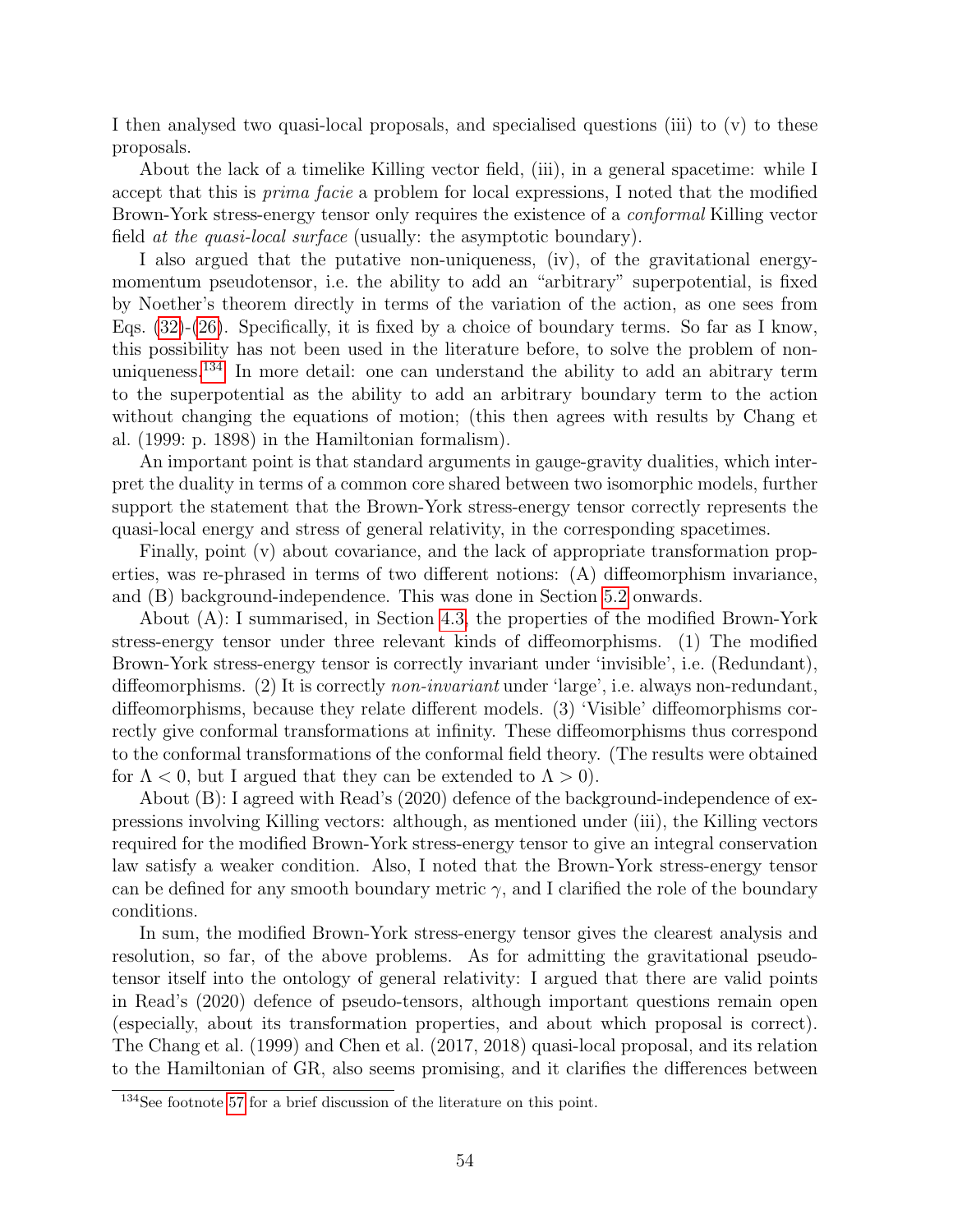the different pseudo-tensors used in the literature: but it also faces additional questions (especially, about the status of the vector field  $N$ ).

## <span id="page-54-0"></span>Acknowledgements

I thank Bryan Roberts and Nic Teh for organising the conference 'The Philosophy and Physics of Noether's Theorems' at the University of Notre Dame, London Global Gateway, and James Read, Bryan Roberts, and Nic Teh, for their invitation to contribute to this volume. I thank James Nester for detailed correspondence and for his patience answering my questions, and James Read, Henrique Gomes, Harvey Brown, Jeremy Butterfield, and Jeroen van Dongen for comments. I also thank audiences at the University of Notre Dame, London Global Gateway, the Hong Kong University of Science and Technology, and the Tsinghua Sanya International Mathematics Forum in Hainan, China.

# <span id="page-54-1"></span>References

Ammon, M., Erdmenger, J. (2015). Gauge/Gravity Duality. Foundations and Applications. Cambridge: Cambridge University Press.

Anderson, J. L. (1967). Principles of Relativity Physics. New York, London: Academic Press.

Anderson, J. L. (1971). 'Covariance, Invariance, and Equivariance: A Viewpoint'. General Relativity and Gravitation, vol. 2, 2, pp. 161-172.

Anninos, D., Ng, G.S., Strominger, A. (2011). 'Asymptotic Symmetries and Charges in De Sitter Space', Classical and Quantum Gravity 28, 175019. [arXiv:1009.4730 [gr-qc]].

Armstrong, D. M. (1997). A World of States of Affairs. Cambridge: Cambridge University Press.

Arnowitt, R., Deser, S., and Misner, C. W. (1959). 'Dynamical structure and definition of energy in general relativity'. Physical Review, 116 (5), p. 1322.

Arnowitt, R., Deser, S., Misner, C. W. (1962). 'The Dynamics of General Relativity'. In: Witten, L. (Ed.), *Gravitation: An Introduction to Current Research*, Chapter 7. New York: Wiley. Reprinted in: 'Republication of: The dynamics of general relativity'. *General Relativity* and Gravitation, 2008, 40 (9), pp. 1997-2027. arXiv:gr-qc/0405109.

Ashtekar, A. and Hansen, R. O. (1978). 'A unified treatment of null and spatial infinity in general relativity. I. Universal structure, asymptotic symmetries, and conserved quantities at spatial infinity'. Journal of Mathematical Physics, 19, pp. 1542-1566.

Balasubramanian, V., de Boer, J. and Minic, D. (2001). 'Mass, Entropy, and Holography in Asymptotically de Sitter Spaces'. Physical Review, D, 65, 123508, pp. 1-15.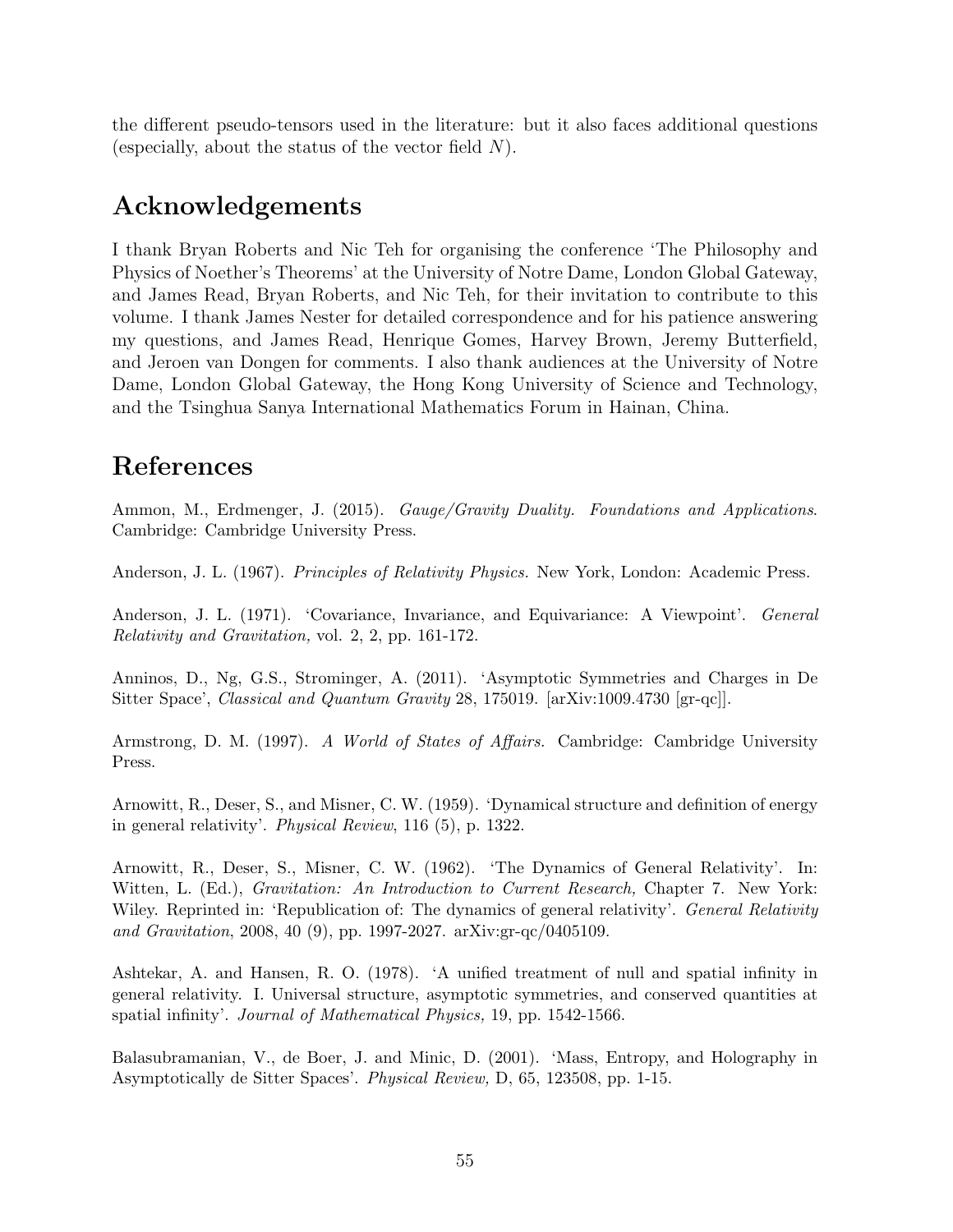Balasubramanian, V. and Kraus, P. (1999). 'A Stress Tensor for Anti-de Sitter Gravity'. Communications in Mathematical Physics, 208, pp. 413-428. arXiv: hep-th/9902121.

Ba˜nados, M. and Reyes, I. (2016). 'A Short Review of Noether's Theorems, Gauge Symmetries and Boundary Terms'. International Journal of Modern Physics, D, 25 (10), 1630021.

Barbashov, B. M. and Nesterenko, V. V. (1983). 'Continuous Symmetries in Field Theory'. Fortschritte der Physik, 31 (10), pp. 535-367.

Belinfante, F. J. (1939). 'On the Spin Angular Momentum of Mesons'. Physica IV, 9, pp. 887- 898.

Belot, G. (2013). 'Symmetry and Equivalence'. In: The Oxford Handbook of Philosophy of Physics, Batterman, R. (Ed.), chapter 9. Oxford: Oxford University Press.

Belot, G.  $(2018)$ . 'Fifty Million Elvis Fans Can't Be Wrong'. Noûs, 52  $(4)$ , pp. 946-981.

Bergmann, P. G. (1958). 'Conservation Laws in General Relativity as the Generators of Coordinate Transformations'. Physical Review, 112 (1), pp. 287-289.

Bessel-Hagen, E. (1921). 'Über die Erhaltungssätze der Elektrodynamik'. Mathematische Annalen, 84, pp. 258-276. English translation by M. Albinus and N. H. Ibragimov: 'On Conservation Laws of Electrodynamics', in Archives of ALGA, volume 3 (2006), pp. 33-51. ALGA Publications. https://www.researchgate.net/publication/311456950 Archives of ALGA vol 3. The page numbers in the text refer to the English translation.

Bondi, H., van der Burg, M. G. J., Metzner, A. W. K. (1962). 'Gravitational Waves in General Relativity. VII. Waves from Axi-Symmetric Isolated Systems', Proceedings of the Royal Society of London. Series A, Mathematical and Physical Sciences, 269 (1336), pp. 21-52.

Brading, K. (2005). 'A Note on General Relativity, Energy Conservation, and Noether's Theorems'. In: The Universe of General Relativity, Kox, A. J. and Eisenstaedt, J. (Eds.), pp. 125-135. Boston and Berlin: Birkhäuser.

Brading, K. and Brown, H. R. (2000). 'Noether's Theorems and Gauge Symmetries'. arXiv:hepth/0009058.

Brading, K. and Brown, H. R. (2003). 'Symmetries and Noether's Theorems'. In: Brading, K. and Castellani, E. (Eds.), Symmetries in Physics. Philosophical Reflections, pp. 89-109. Cambridge: Cambridge University Press.

Brading, K. and Brown, H. R. (2004). 'Are Gauge Symmetry Transformations Observable?' The British Journal for the Philosophy of Science, 55, pp. 645-665.

Brown, H. R. (2005). Physical Relativity. Space-time Structure from a Dynamical Perspective. Oxford: Oxford University Press.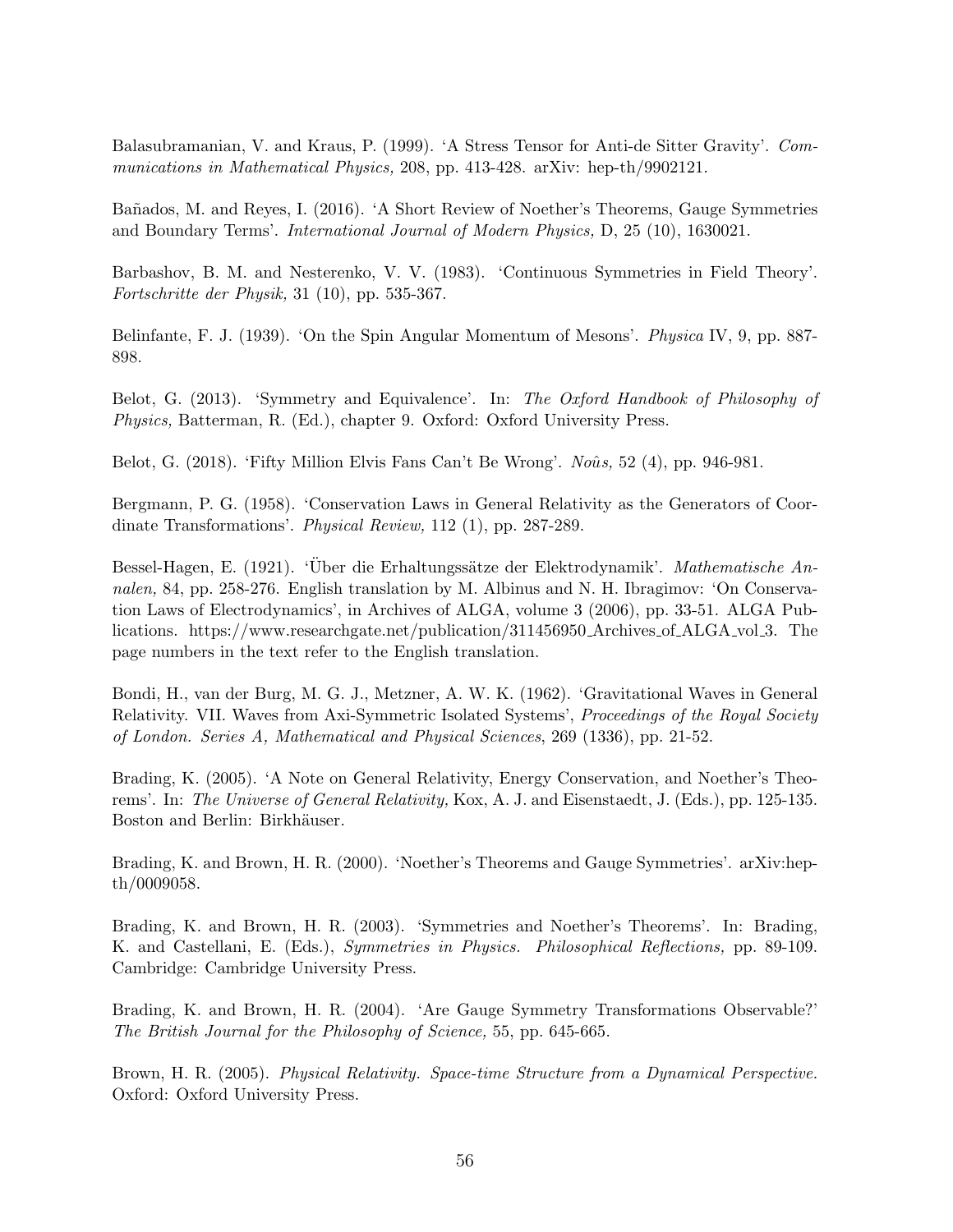Brown, H. R. (2020). 'Do Symmetries "Explain" Conservation Laws? The Modern Converse Noether Theorem vs. Pragmatism'. This volume.

Brown, H. R. and Brading, K. A. (2002). 'General Covariance from the Perspective of Noether's Theorems'. PhilSci: 821. http://philsci-archive.pitt.edu/821.

Brown, J. D. and Henneaux, M. (1986). 'Central Charges in the Canonical Realization of Asymptotic Symmetries: An Example from Three-Dimensional Gravity', Communications in Mathematical Physics 104, pp. 207-226.

Brown, J. D. and York, Jr., J. W. (1993). 'Quasilocal Energy and Conserved Charges Derived from the Gravitational Action'. Physical Review D, 47, pp. 1407-1419.

Butterfield, J. N. (2011). 'Against Pointillisme: A Call to Arms'. In: Explanation, Prediction, and Confirmation, Dieks, D., Gonzalez, W. J., Hartmann, S., Uebel, T., Weber, M. (Eds.), pp. 347-365. Dordrecht: Springer.

Butterfield, J. N. (2020). 'On Dualities and Equivalences Between Physical Theories'. Forthcoming in *Space and Time after Quantum Gravity*, Huggett, N. and Wüthrich, C. (Eds.).

Carrera, M. and Giulini, D. (2010). 'Influence of Global Cosmological Expansion on Local Dynamics and Kinematics'. Reviews of Modern Physics, 82 (1), pp. 169-208.

Caulton, A. (2015). 'The Role of Symmetry in the Interpretation of Physical Theories'. Studies in History and Philosophy of Modern Physics, 52, pp. 153-162.

Chang, C. -C., Nester, J. M., and Chen, C.-M (1999). 'Pseudotensors and Quasilocal Energy-Momentum'. Physical Review Letters, 83.10: 1897. arXiv:gr-qc/9809040.

Chen, C.-M., Nester, J. M., Tung, R.-S. (2017). 'Gravitational Energy for GR and Poincaré Gauge Theories: a Covariant Hamiltonian Approach'. In: Ni, W.-T. (Ed.), One Hundred Years of General Relativity. From Genesis and Empirical Foundations to Gravitational Waves, Cosmology and Quantum Gravity, Volume 1, pp. 187-261. arXiv:1507.07300  $\left[\text{gr-qc}\right]$ .

Chen, C.-M., Liu, J.-L, Nester, J. M. (2018). 'Gravitational Energy is Well-Defined'. International Journal of Modern Physics D, 27 (14), 1847017. arXiv: 1805.07692. (Page numbers refer to the arXiv version).

Chen, C.-M., Liu, J.-L., Nester, J. M. (2018a). 'Quasi-Local Energy from a Minkowski Reference'. *General Relativity and Gravitation*, 50, 158, pp. 1-14. arXiv:1811.05640 [gr-qc].

Christodoulou, D. and Yau, S.-T. (1988). 'Some Remarks on the Quasi-Local Mass'. In: Isenberg, J. A. (Ed.), Mathematics and General Relativity, pp. 9-14. Providence, Rhode Island: American Mathematical Society.

Corry, L. (1999). 'Hilbert and Physics (1900-1915)'. In: The Symbolic Universe. Geometry and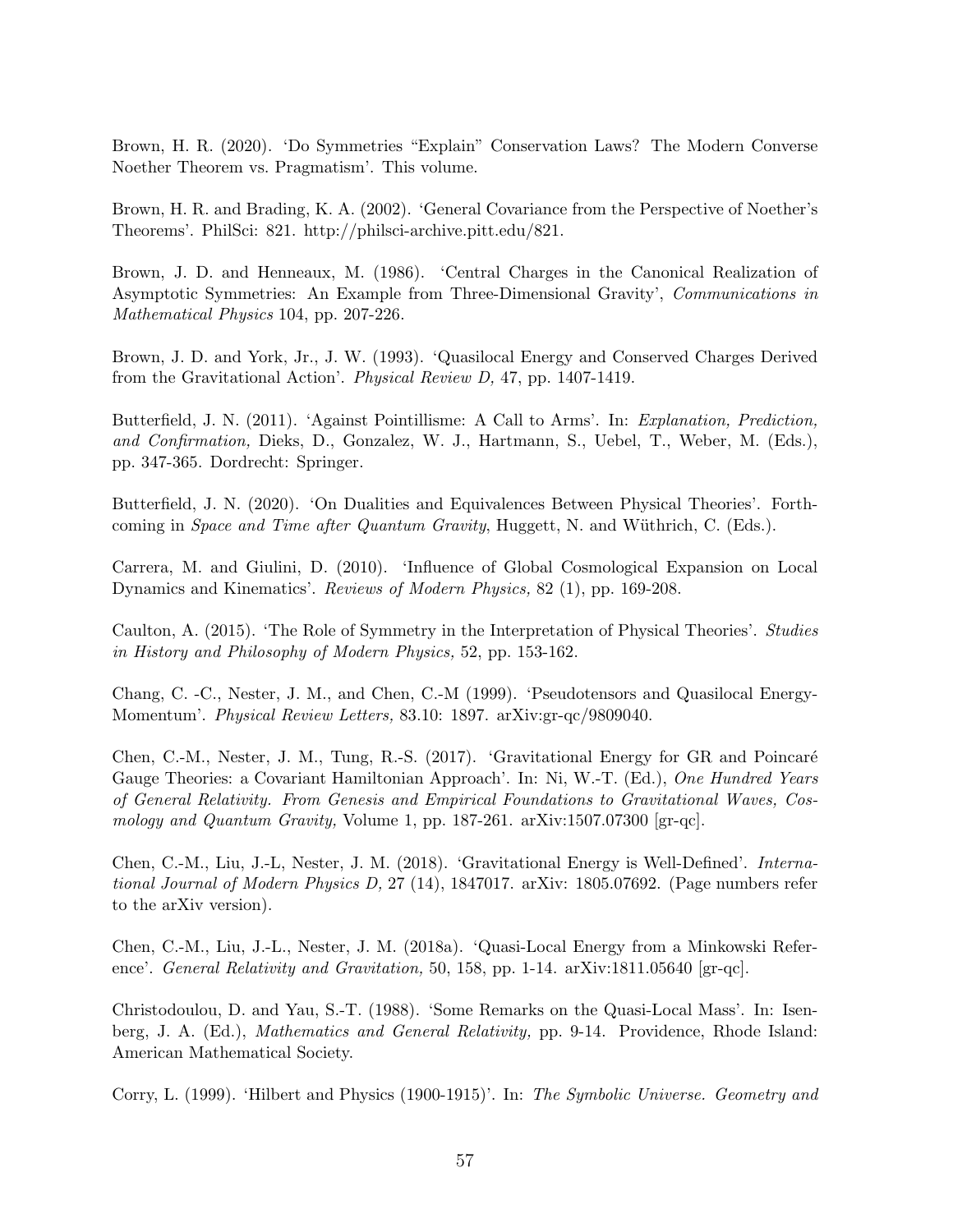Physics 1890-1930, J. Gray (Ed.), pp. 145-188. Oxford: Oxford University Press.

Corry, L. (2004). David Hilbert and the Axiomatization of Physics (1898-1918). From Grundlagen der Geometrie to Grundlagen der Physik. Dordrecht: Springer.

Corry, L., Renn, J. and Stachel, J. (1997). 'Belated Decision in the Hilbert-Einstein Priority Dispute'. Science, 278 (5341), pp. 1270-1273.

Curiel, E. (2019). 'On Geometric Objects, the Non-Existence of a Gravitational Stress-Energy Tensor, and the Uniqueness of the Einstein Field Equation'. Studies in History and Philosophy of Modern Physics, 66, pp. 90-102.

De Haro, S. (2017). 'Dualities and Emergent Gravity: Gauge/Gravity Duality', Studies in History and Philosophy of Modern Physics, 59, pp. 109-125. arXiv:1501.06162 [physics.hist-ph].

De Haro, S. (2017a). 'The invisibility of Diffeomorphisms'. Foundations of Physics, 47, pp. 1464- 1497. arXiv:1709.01949 [gr-qc].

De Haro, S. (2020). 'Spacetime and Physical Equivalence'. In: Beyond Spacetime. The Foundations of Quantum Gravity, Huggett, N., Matsubara, K. and Wüthrich, C. (Eds.), pp. 257-283. Cambridge: Cambridge University Press. arXiv:1707.06581 [hep-th].

De Haro, S. (2021). 'The Empirical Under-Determination Argument Against Scientific Realism for Dual Theories'. Erkenntnis, https://doi.org/10.1007/s10670-020-00342-0.

De Haro, S., Skenderis, K., and Solodukhin, S. (2001). 'Holographic reconstruction of spacetime and renormalization in the AdS/CFT correspondence", *Communications in Mathematical* Physics, 217 (3), pp. 595-622. arXiv:hep-th/0002230.

De Haro, S., Skenderis, K. and Solodukhin, S. N. (2001a). 'Gravity in Warped Compactifications and the Holographic Stress-Tensor'. Classical and Quantum Gravity, 18, pp. 3171-3180. arXiv:hep-th/0011230.

De Haro, S. , Mayerson, D. and Butterfield, J. N. (2016). 'Conceptual Aspects of Gauge-Gravity Duality'. Foundations of Physics, 46, pp. 1381-1425.

De Haro, S., Teh, N. and Butterfield, J. N. (2015). 'On the Relation between Dualities and Gauge Symmetries'. Philosophy of Science, 83 (5), pp. 1059-1069.

De Haro, S., Teh, N. and Butterfield, J. N. (2017). 'Comparing dualities and gauge symmetries', Studies in History and Philosophy of Modern Physics, 59 (2017), pp. 68-80. arXiv:1603.08334.

De Haro, S. and Butterfield, J.N. (2018). 'A Schema for Duality, Illustrated by Bosonization'. In: Foundations of Mathematics and Physics One Century After Hilbert, Kouneiher, J. (Ed.), pp. 305-376. Springer. arXiv:1707.06681 [physics.hist-ph].

Dieks, D., Dongen, J. van, Haro, S. de (2015). 'Emergence in Holographic Scenarios for Gravity'.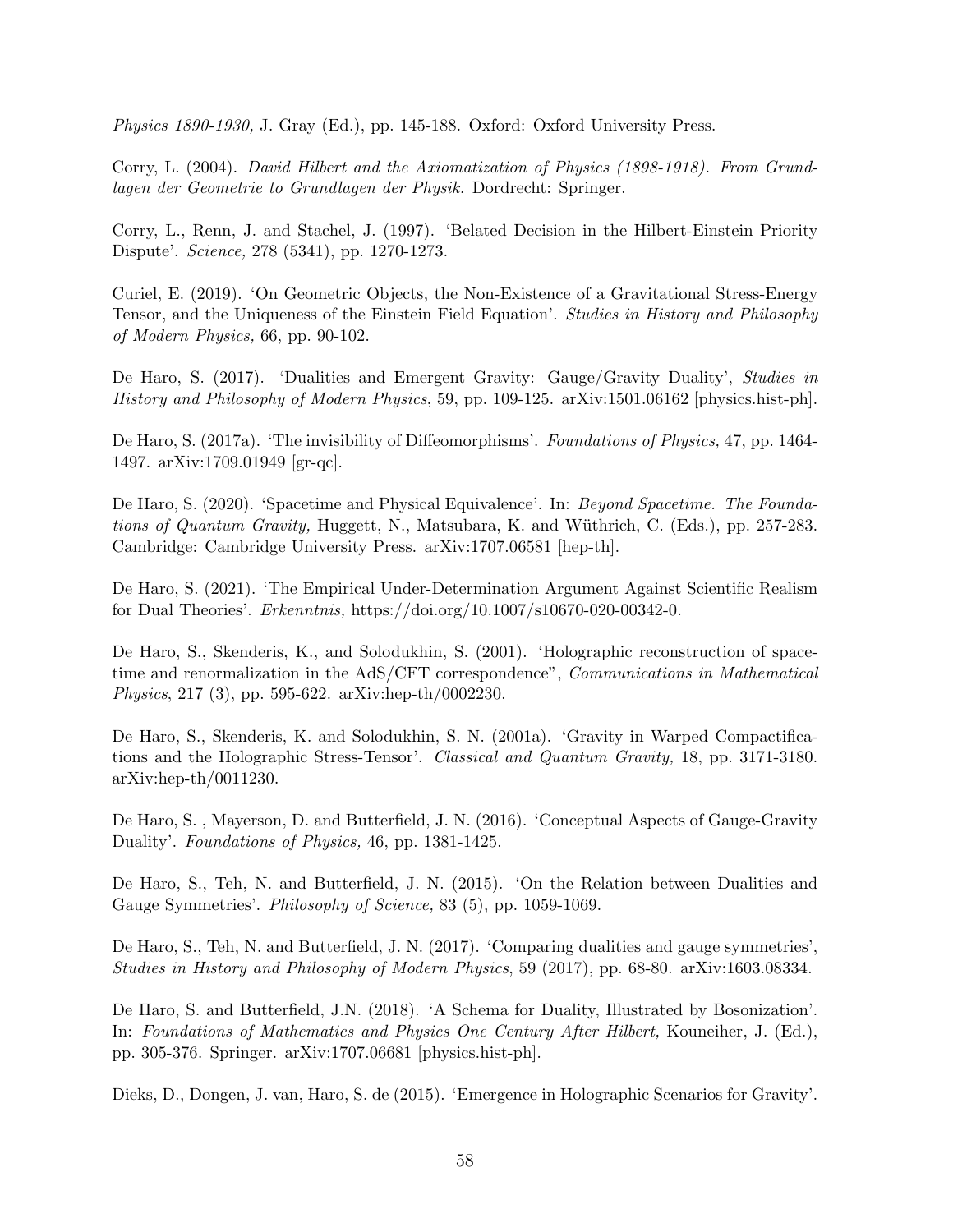Studies in History and Philosophy of Modern Physics, 52 (B), pp. 203-216. arXiv:1501.04278 [hep-th].

Duerr, P. M. (2019). 'Fantastic Beasts and Where (Not) to Find them: Energy Conservation and Local Gravitational Energy in General Relativity'. Studies in History and Philosophy of Modern Physics, 65, pp. 1-14.

Duerr, P. M. (2019a). 'Against 'functional gravitational energy': a critical note on functionalism, selective realism, and geometric objects and gravitational energy'. Synthese, https://doi.org/10.1007/s11229-019-02503-3.

Einstein, A. (1914). 'Die formale Grundlage der allgemeinen Relativitätstheorie'. Königlich Preuβische Akademie der Wissenschaften (Berlin). Sitzungsberichte, pp. 1030-1085. In: The Collected Papers of Albert Einstein, Vol. 6, Doc. 9, pp. 72-130. Princeton: Princeton University Press.

Einstein, A. (1915). 'Zur allgemeinen Relativitätstheorie'. Königlich Preuβische Akademie der Wissenschaften (Berlin). Sitzungsberichte, pp. 778-786. In: The Collected Papers of Albert Einstein, Vol. 6, Doc. 21, pp. 214-224. Princeton: Princeton University Press.

Einstein, A. (1915a). 'Zur allgemeinen Relativitätstheorie (Nachtrag)'. Königlich Preußische Akademie der Wissenschaften (Berlin). Sitzungsberichte, pp. 799-801. In: The Collected Papers of Albert Einstein, Vol. 6, Doc. 22, pp. 225-229. Princeton: Princeton University Press.

Einstein, A. (1915b). 'Die Feldgleichungen der Gravitation'. Königlich Preußische Akademie der Wissenschaften (Berlin). Sitzungsberichte, pp. 844-847. In: The Collected Papers of Albert Einstein, Vol. 6, Doc. 25, pp. 225-229. Princeton: Princeton University Press.

Einstein, A. (1915c). Letter to Paul Ehrenfest. In: The Collected Papers of Albert Einstein, Vol. 8A, Doc. 173, pp. 228-229. Princeton: Princeton University Press.

Einstein, A. (1916). 'Die Grundlage der allgemeinen Relativitätstheorie'. Annalen der Physik, 49, pp. 769-822. In: The Collected Papers of Albert Einstein, Vol. 6, Doc. 30, pp. 284-339. Princeton: Princeton University Press.

Einstein, A. (1916a). 'Hamiltonsches Prinzip und allgemeine Relativitätstheorie'. Königlich Preuβische Akademie der Wissenschaften (Berlin). Sitzungsberichte, pp. 1111-1116. In: The Collected Papers of Albert Einstein, Vol. 6, Doc. 41, pp. 410-416. Princeton: Princeton University Press.

Einstein, A. (1918). Letter to F. Klein, 13 March 1918. In: The Collected Papers of Albert Einstein, Vol. 8B, Doc. 480, pp. 673-675. Princeton: Princeton University Press.

Einstein, A. (1918a). Letter to F. Klein, 24 March 1918. In: The Collected Papers of Albert Einstein, Vol. 8B, Doc. 492, pp. 697-700. Princeton: Princeton University Press.

Einstein, A. (1918b). 'Der Energiesatz in der allgemeinen Relativitätstheorie', Königlich Preußische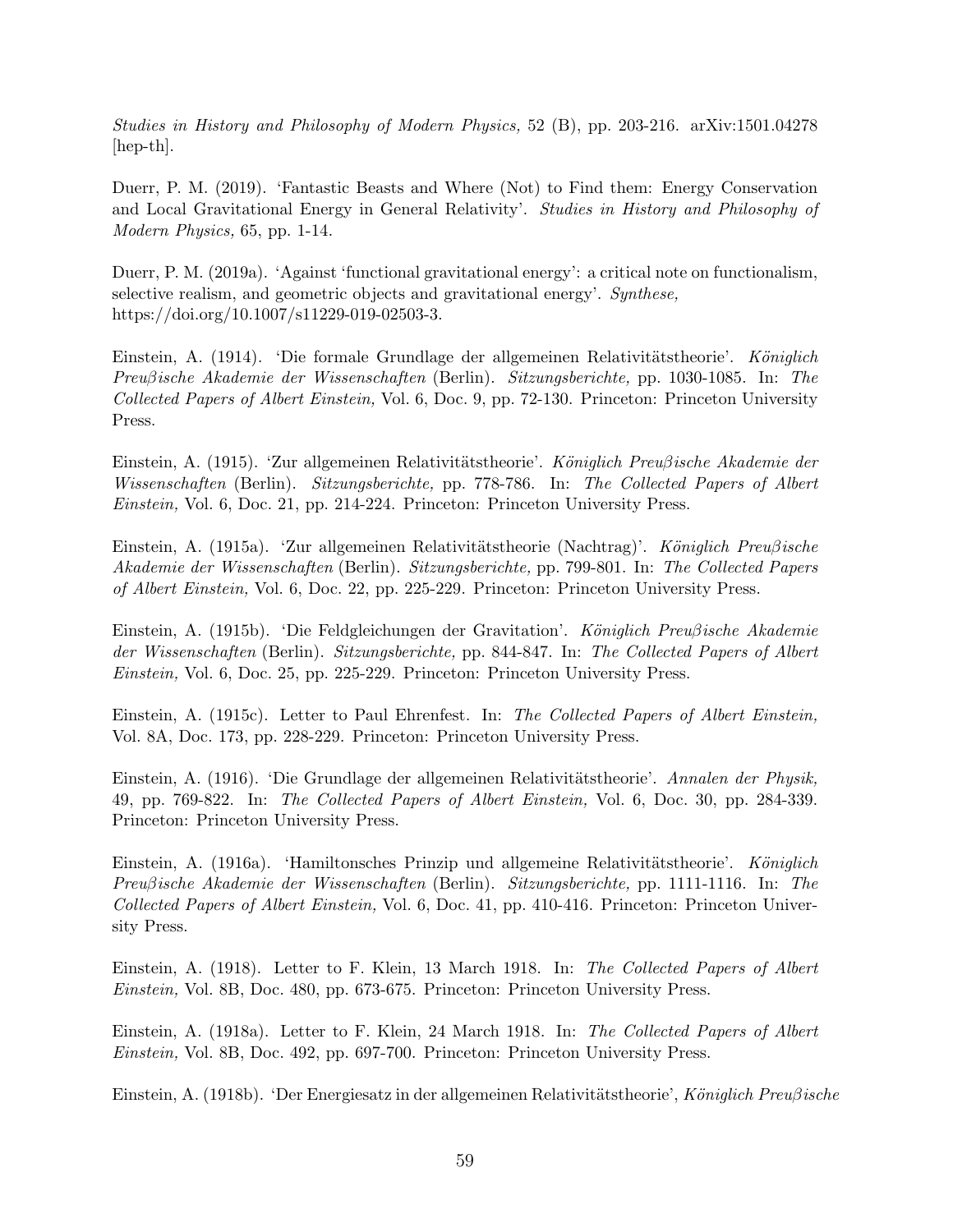Akademie der Wissenschaften (Berlin). Sitzungsberichte, pp. 448-459. In: The Collected Papers of Albert Einstein, Vol. 7, Doc. 9, pp. 63-77. Princeton: Princeton University Press.

Einstein, A. and Grossman, M. (1913). 'Entwurf einer Verallgemeinerten Relativitüstheorie und einer Theorie der Gravitation'. Teubner, Leipzig. In: The Collected Papers of Albert Einstein, Vol. 4, Doc. 13, pp. 302-343. Princeton: Princeton University Press.

Fefferman, C. and Graham, C.R. (1985). 'Conformal invariants', in Elie Cartan et les Mathématiques  $d'aujourd'hui$ , Astérisque, 95.

Fefferman, C. and Graham, C.R. (2012). 'The Ambient Metric', Annals of Mathematics Studies, number 178. Princeton and Oxford: Princeton University Press. http://arxiv.org/abs/0710.0919.

Freedman, D. Z., Gubser, S. S., Pilch, K., Warner, N. P. (1999). 'Renormalization Group Flows from Holography: Supersymmetry and a c-Theorem'. Advances in Theoretical and Mathematical Physics, 3 (2), pp. 363-417. arXiv:hep-th/9904017.

Freud, Ph. (1939). 'Über die Ausdrücke der Gesamtenergie und des Gesamtimpulses eines Materiellen Systems in der Allgemeinen Relativitätstheorie'. Annals of Mathematics, 40 (2), pp. 417-419.

Friederich, S. (2015). 'Symmetry, Empirical Equivalence, and Identity'. The British Journal for the Philosophy of Science, 66, pp. 537-559.

Geroch, R. (1972). 'Structure of the Gravitational Field at Spatial Infinity', Journal of Mathematical Physics, 13, pp. 956-968.

Goldberg, J. N. (1958). 'Conservation Laws in General Relativity'. *Physical Review*, 111 (1), pp. 315-320.

Gomes, H. (2020). 'Holism as the Empirical Significance of Symmetries'. arXiv:1910.05330 [physics.hist-ph], https://arxiv.org/abs/1910.05330.

Gomes, H. and Riello, A. (2020). 'Large Gauge Transformations, Gauge Invariance, and the QCD θ-Term'. arXiv:2007.04013 [physics.hist-ph], https://arxiv.org/abs/2007.04013.

Greaves, H. and Wallace, D. (2014). 'Empirical Consequences of Symmetries'. The British Journal for the Philosophy of Science, 65, pp. 59-89.

Grumiller, D. and Riegler, M. (2016). 'Most general AdS<sub>3</sub> boundary conditions'. The Journal of High-Energy Physics, 1610, 023, pp. 1-22. arXiv:1608.01308 [hep-th].

Harlow, D. and Stanford, D. (2011). 'Operator Dictionaries and Wave Functions in AdS/CFT and dS/CFT'. arXiv:1104.2621 [hep-th].

Hawking, S. W. (1979). 'The Path-Integral Approach to Quantum Gravity'. In: General Relativity. An Einstein Centenary Survey, Hawking, S. W. and Israel, W. (Eds.). Cambridge: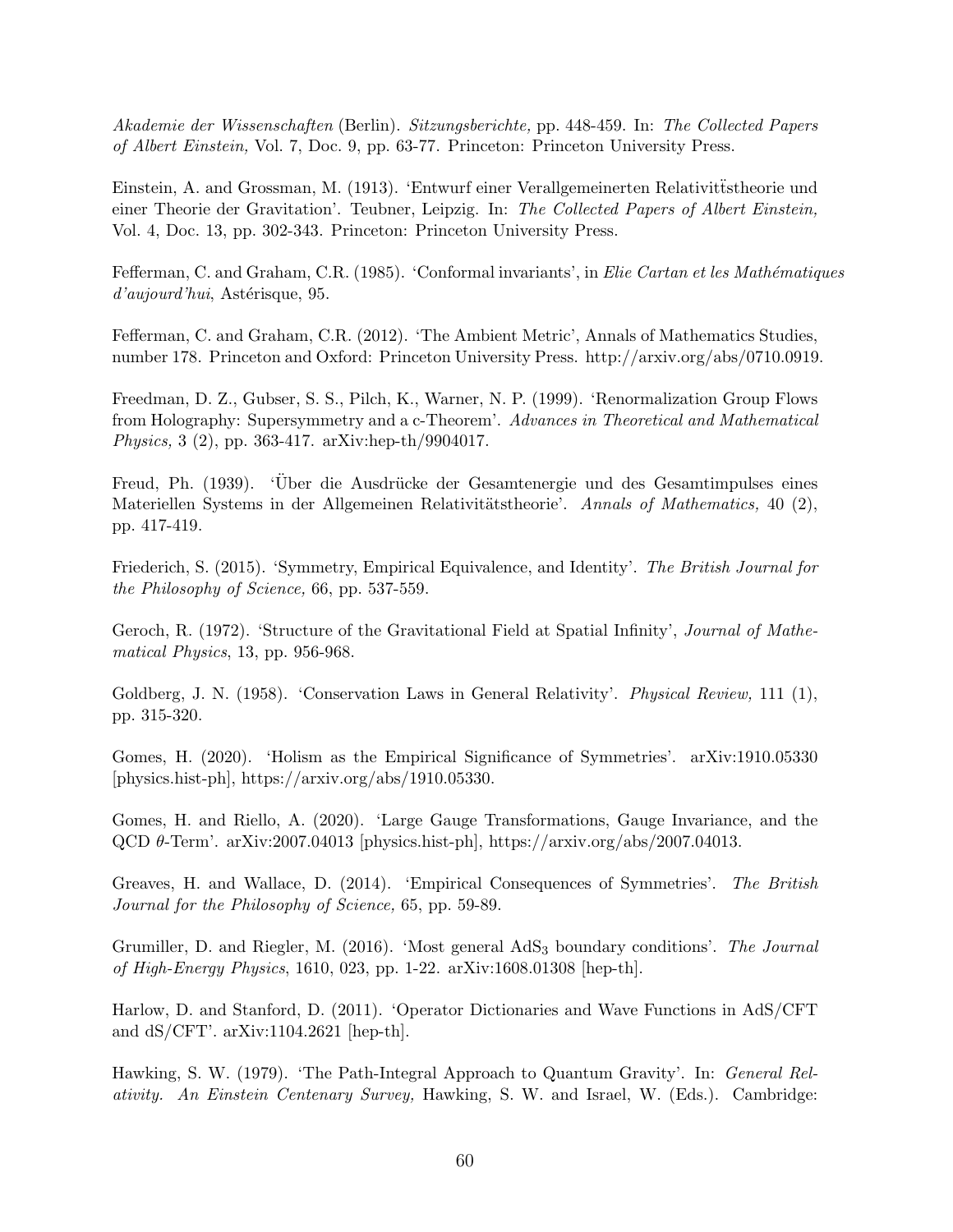Cambridge University Press.

Hawking, S. W. and Horowitz, G. T. (1996). 'The Gravitational Hamiltonian, Action, Entropy, and Surface Terms'. Classical and Quantum Gravity, 13, pp. 1487-1498.

Healey, R. (2009). 'Perfect Symmetries'. The British Journal for the Philosophy of Science, 60, pp. 697-720.

Heemskerk, I. and Polchinski, J. (2011). 'Holographic and Wilsonian Renormalization Groups'. Journal of High-Energy Physics, 6, 31, pp. 1-27. arXiv:1010.1264 [hep-th].

Henningson, M. and Skenderis, K. (1998). 'The Holographic Weyl Anomaly'. The Journal of High-Energy Physics, 7, 23, pp. 1-11. arXiv: hep-th/9806087.

Hilbert, D. (1916). 'Die Grundlagen der Physik (Erste Mitteilung). Nachrichten von der Gesellschaft der Wissenschaften zu Göttingen, Mathematisch-physikalische Klasse, Heft 3, pp. 395-407.

Hilbert, D. (1917). 'Die Grundlagen der Physik (Zweite Mitteilung). Nachrichten von der Gesellschaft der Wissenschaften zu Göttingen, Mathematisch-physikalische Klasse, pp. 53-76.

Hilbert, D. (1924). 'Die Grundlagen der Physik'. Nachrichten von der Gesellschaft der Wissenschaften zu Göttingen, Mathematisch-physikalische Klasse, pp. 1-32.

Hoefer, C. (2000). 'Energy Conservation in GTR'. Studies in History and Philosophy of Modern Physics, 31 (2), pp. 187-199.

Horský, J. and Novotný, J. (1969). 'Conservation Laws in General Relativity'. Czechoslovak Journal of Physics, B 19, pp. 419-442.

Huggett, N. (2017). 'Target Space  $\neq$  Space'. Studies in History and Philosophy of Modern Physics, 59, pp. 81-88.

Huggett, N. and Wüthrich, C. (2020). Out of Nowhere: Duality, Chapter 7. Oxford: Oxford University Press (forthcoming). http://philsci-archive.pitt.edu/17217.

Imbimbo, C., Schwimmer, A., Theisen, S., Yankielowicz, S. (2000). 'Diffeomorphisms and Holographic Anomalies', Classical and Quantum Gravity, 17, pp. 1129-1138. [hep-th/9910267].

Ismael, J. and van Fraassen, B. (2003). 'Symmetry as a Guide to Superfluous Theoretical Structure'. In: Symmetries in Physics. Philosophical Reflections, Brading, K. and Castellani, E. (Eds.), pp. 371-392. Cambridge: Cambridge University Press.

Jacobson, T., Kang, G. and Myers, R. C. (1994). 'On Black Hole Entropy'. Physical Review D, 49, pp. 6587-6598. arXiv:gr-qc/9312023.

Janssen, M. (2014). "No Success Like Failure...': Einstein's Quest for General Relativity'.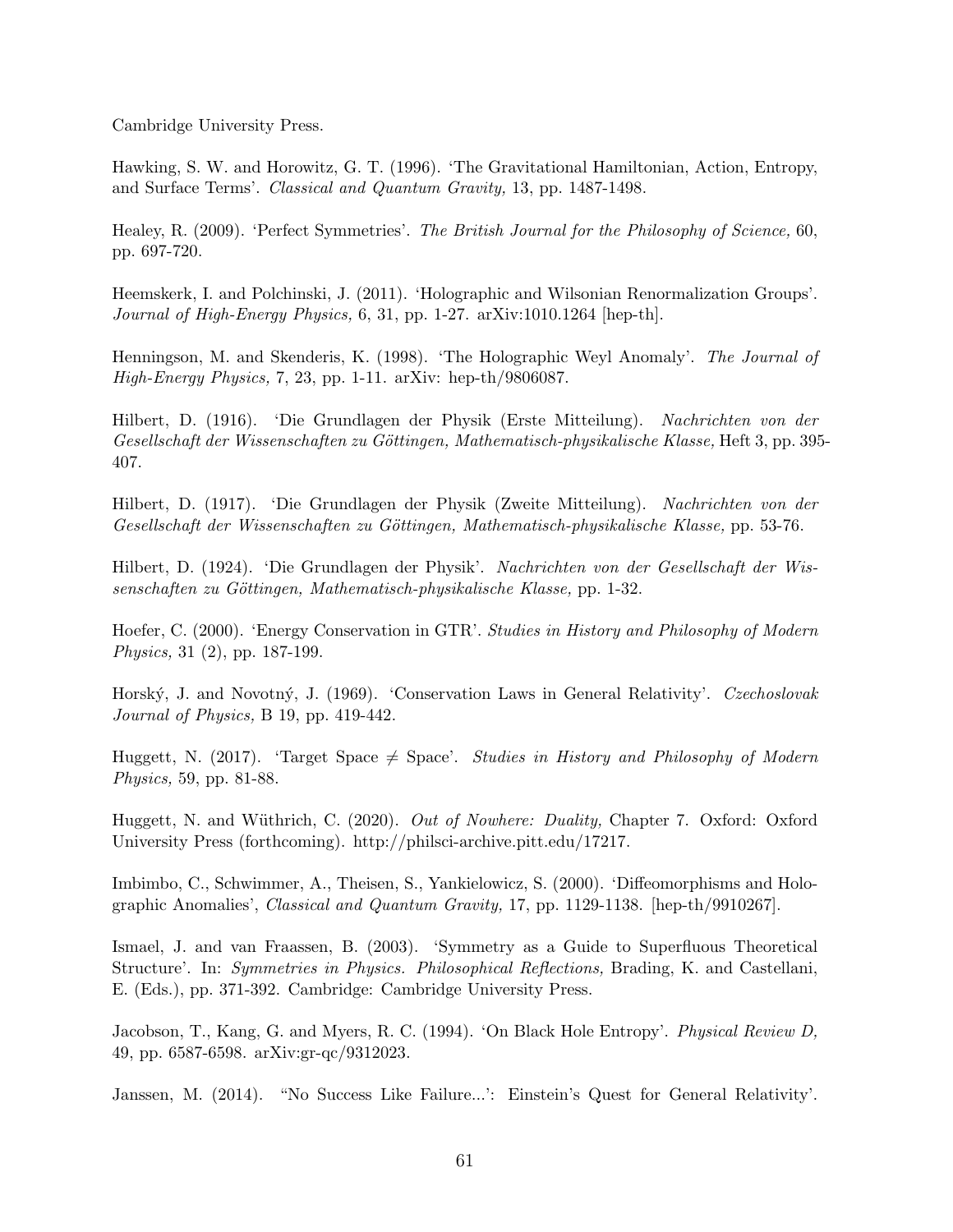In: The Cambridge Companion to Einstein, Janssen, M. and Lehner, C. (Eds.), pp. 167-227. Cambridge: Cambridge University Press.

Janssen, M. and Renn, J. (2007). 'Untying the Knot: How Einstein Found his Way Back to Field Equations Discarded in the Zurich Notebook'. In: The Genesis of General Relativity, Renn, J. and Schemel, M. (Eds.), Volume 2, Einstein's Zurich Notebook: Commentary and Essays, pp. 839-925. Dordrecht: Springer.

Jaramillo, J. L. and Gourgoulhon, E. (2011). 'Mass and Angular Momentum in General Relativity'. In: Blanchet, L., Spallicci, A., Whiting, B. (Eds.), Mass and Motion in General Relativity, pp. 87-124. Springer.

Kastrup, H. (1987). 'The Contributions of Emmy Noether, Felix Klein and Sophus Lie to the Modern Concept of Symmetries in Physical Systems'. In: Doncel, M. G., Hermann, A., Michel, L., Pais, A. (Eds.), Symmetries in Physics (1600-1980), proceedings of the 1st International Meeting on the History of Scientific Ideas held at Sant Feliu de Guíxols, Catalonia, Spain.

Klein, F. (1917). 'Zu Hilberts erster Note über die Grundlagen der Physik'. Nachrichten von der Gesellschaft der Wissenschaften zu Göttingen, Mathematisch-physikalische Klasse, pp. 469-482.

Klein, F. (1918). 'Über die Differentialgesetze für die Erhaltung von Impuls und Energie in der Einsteinschen Gravitationstheorie'. Nachrichten von der Gesellschaft der Wissenschaften zu Göttingen, Mathematisch-physikalische Klasse, pp. 171-189.

Klein, F. (1918a). Letter to A. Einstein, 20 March 1918. In: The Collected Papers of Albert Einstein, Vol. 8, Doc. 487, pp. 685-690. Princeton: Princeton University Press.

Komar, A. (1958). 'Covariant Conservation Laws in General Relativity'. Physical Review, 113 (3), pp. 934-936.

Kosmann-Schwarzbach, Y. (2011). The Noether Theorems. New York Dodrecht Heidelberg London: Springer.

Kosmann-Schwarzbach, Y. (2020). 'The Noether Theorems in Context'. This volume. arXiv:2004.09254 [math.HO].

Kosso, P. (2000). 'The Empirical Status of Symmetries in Physics'. The British Journal for the Philosophy of Science, 51 (1), pp. 81-98.

Kretschmann, E. (1917). 'Über den physikalischen Sinn der Relativitätspostulate, A. Einsteins neue und seine ursprüngliche Relativitätstheorie'. Annalen der Physik, 53 (16), pp. 575-614.

Kucharzewski, M. and Kuczma, M. (1964). 'Basic Concepts of the Theory of Geometric Objects'. Warsaw: Państwowe Wydawnictwo Naukowe.

Lam, V. (2011). 'Gravitational and Nongravitational Energy: The Need for Background Structures'. Philosophy of Science, 78, pp. 1012-1023.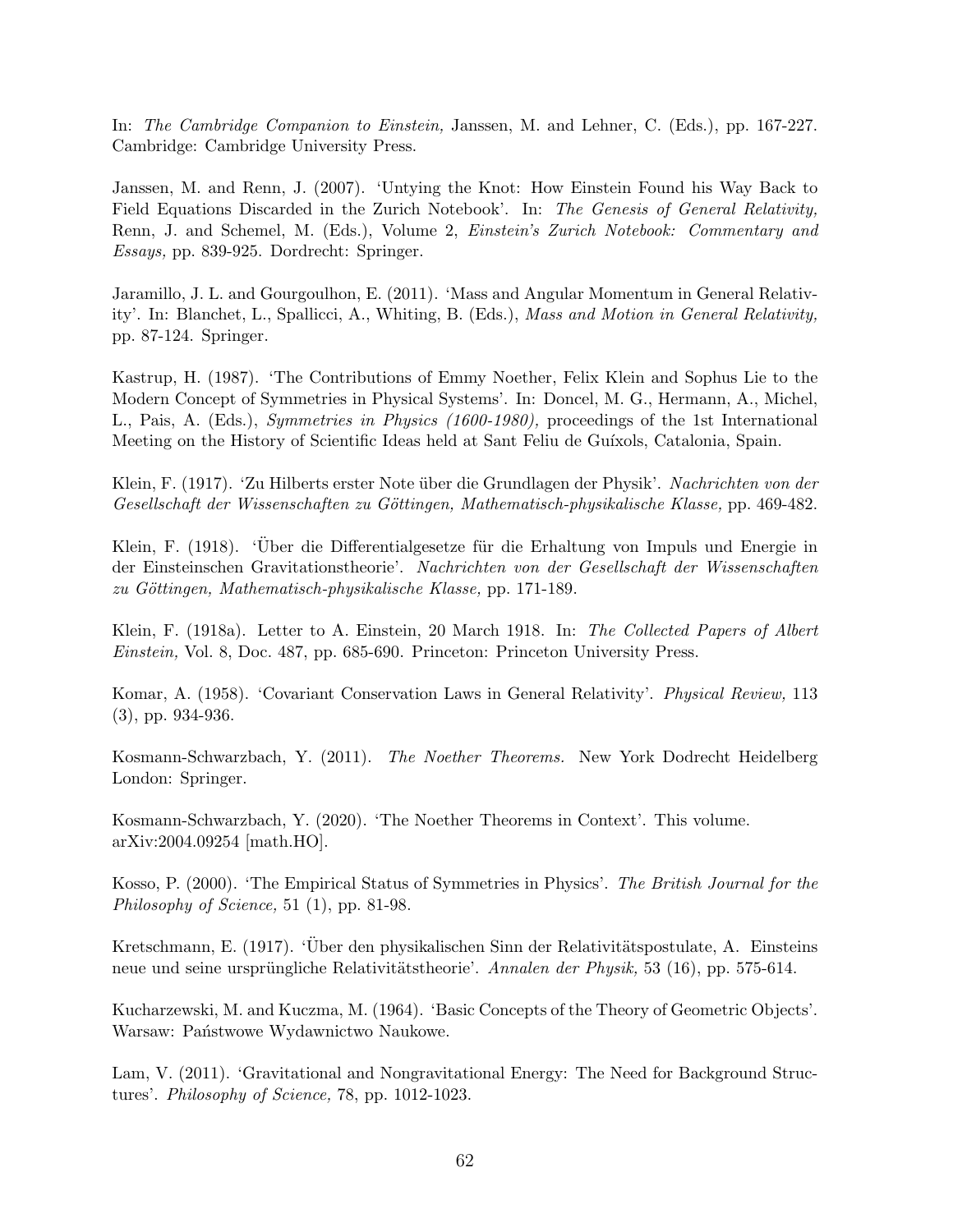Landau, L. D. and Lifshitz, E. M. (1971). The Classical Theory of Fields. Oxford and New York: Pergamon Press, Third Revised English Edition.

Landsman, K. (2020). Foundations of General Relativity: From Geodesics to Black Holes. Forthcoming at Nijmegen: Radboud University Press.

Lehmkuhl, D. (2019). 'The Equivalence Principle(s)'. Forthcoming in: Routledge Companion to the Philosophy of Physics. Routledge.

Lehmkuhl, D., Schiemann, G., and Scholz, E. (2017). Towards a Theory of Spacetime Theories'. Springer.

Lewis, D. (1986). On the Plurality of Worlds. Oxford: Blackwell.

Lewis, D. (1986a). Philosophical Papers, Volume II. New York, Oxford: Oxford University Press.

Lewis, D. (1994). 'Humean Supervenience Debugged'. Mind, 103 (412), pp. 473-490.

Maggiore, M. (2005). A Modern Introduction to Quantum Field Theory. Oxford: Oxford University Press.

Misner, C. W., Thorne, K. S., Wheeler, J. A. (1973). Gravitation. San Francisco: W. H. Freeman and Company.

Murgueitio Ramírez, S. (2020). 'A puzzle concerning local symmetries and their empirical significance'. Forthcoming in The British Journal for the Philosophy of Science. http://philsciarchive.pitt.edu/17002.

Murgueitio Ramírez, S. and Teh, N. J. (2020). 'Abandoning Galileo's Ship: The quest for non-relational empirical significance'. Forthcoming in The British Journal for the Philosophy of Science. http://philsci-archive.pitt.edu/17429.

Nester, J. M. (2004). 'General Pseudotensors and Quasilocal Quantities'. Classical and Quantum Gravity, 21, pp. S261-280.

Newman, E. T. and Penrose, R. (1966). 'Note on the Bondi-Metzner-Sachs Group', Journal of Mathematical Physics, 7, pp. 863-870.

Nijenhuis, A. (1952). Theory of the Geometric Object. PhD thesis, University of Amsterdam.

Noether, E. (1918). 'Invariante Variationsprobleme'. Nachrichten von der Gesellschaft der Wissenschaften zu Göttingen, Mathematisch-physikalische Klasse, pp. 235-257.

Norton, J. (1985). 'What Was Einstein's Principle of Equivalence?' Studies in History and Philosophy of Science, Part A, 16 (3), pp. 203-246.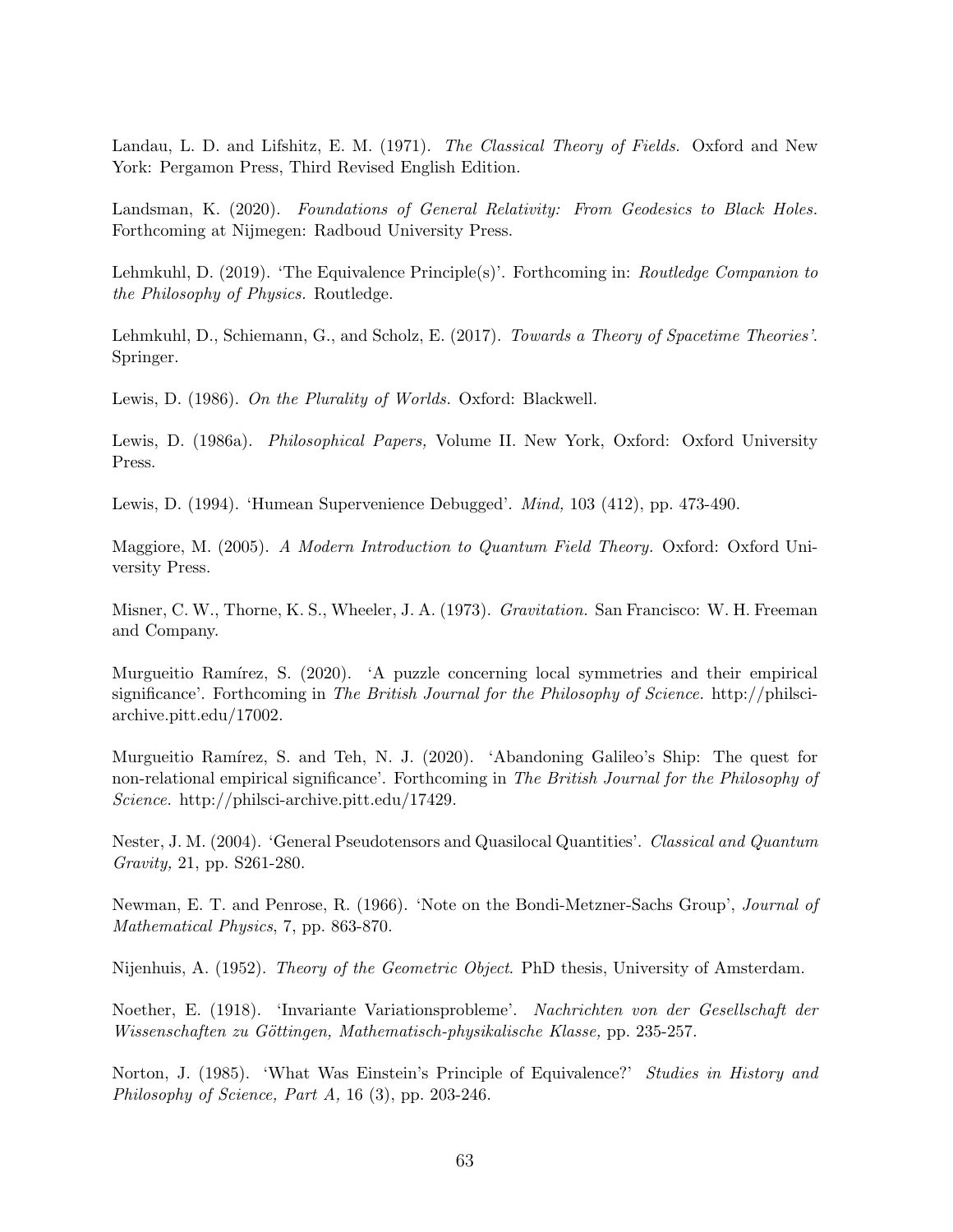Norton, J. (1993). 'General Covariance and the Foundations of General Relativity: Eight Decades of Dispute'. Reports on Progress in Physics, 56, pp. 791-858.

Ohanian, H. C. (2010). 'The Energy-Momentum Tensor in General Relativity and in Alternative Theories of Gravitation, and the Gravitational vs. Inertial Mass'. arXiv preprint arXiv:1010.5557, https://arxiv.org/abs/1010.5557.

Olver, P. J. (1986). Applications of Lie Groups to Differential Equations. Berlin Heidelberg New York: Springer-Verlag.

Papadimitriou, I. and Skenderis, K. (2004). 'AdS/CFT Correspondence and Geometry'. IRMA Lectures in Mathematics and Theoretical Physics, 8, pp. 73-101. hep-th/0404176 [hep-th].

Papadimitriou, I. and Skenderis, K. (2005). 'Thermodynamics of Asymptotically Locally AdS Spacetimes'. arXiv:hep-th/0505190.

Pauli, W. (1958). Theory of Relativity. Oxford: Pergamon Press. New York: Dover Edition, 1981.

Penrose, R. (1963). 'Asymptotic Properties of Fields and Space-Times', Physical Review Letters, 10 (2), pp. 66-68.

Penrose, R. (1964). 'Conformal treatment of infinity', In: Relativity, groups and topology, pp. 565-584. DeWitt, B. and DeWitt, C. (Eds). New York and London: Gordon and Breach. Republished in: General Relativity and Gravitation (2011) 43, pp. 901-922.

Penrose, R. (1982). 'Quasi-Local Mass and Angular Momentum in General Relativity'. Proceedings of the Royal Society of London, A 381, pp. 53-63.

Penrose, R. (1988). 'Aspects of Quasi-Local Angular Momentum'. In: Isenberg, J. A. (Ed.), Mathematics and General Relativity, pp. 1-8. Providence, Rhode Island: American Mathematical Society.

Pitts, J. B. (2010). 'Gauge-Invariant Localization of infinitely many Gravitational Energies from All Possible Auxiliary Structures'. General Relativity and Gravitation, 42, pp. 601-622.

Pooley, O. (2012). 'Substantivalist and Relationist Approaches to Spacetime'. In: Batterman, R. (Ed.), The Oxford Handbook of Philosophy of Physics, Chapter 15, pp. 1-48. Oxford: Oxford University Press.

Pooley, O. (2017). 'Background Independence, Diffeomorphism Invariance, and the Meaning of Coordinates'. In: Lehmkuhl et al. (2017), pp. 105-143.

Randall, L. and Sundrum, R. (1999). 'An Alternative to Compactification'. Physical Review Letters, 83 (23), pp. 4690-4693. arXiv:hep-th/9906064.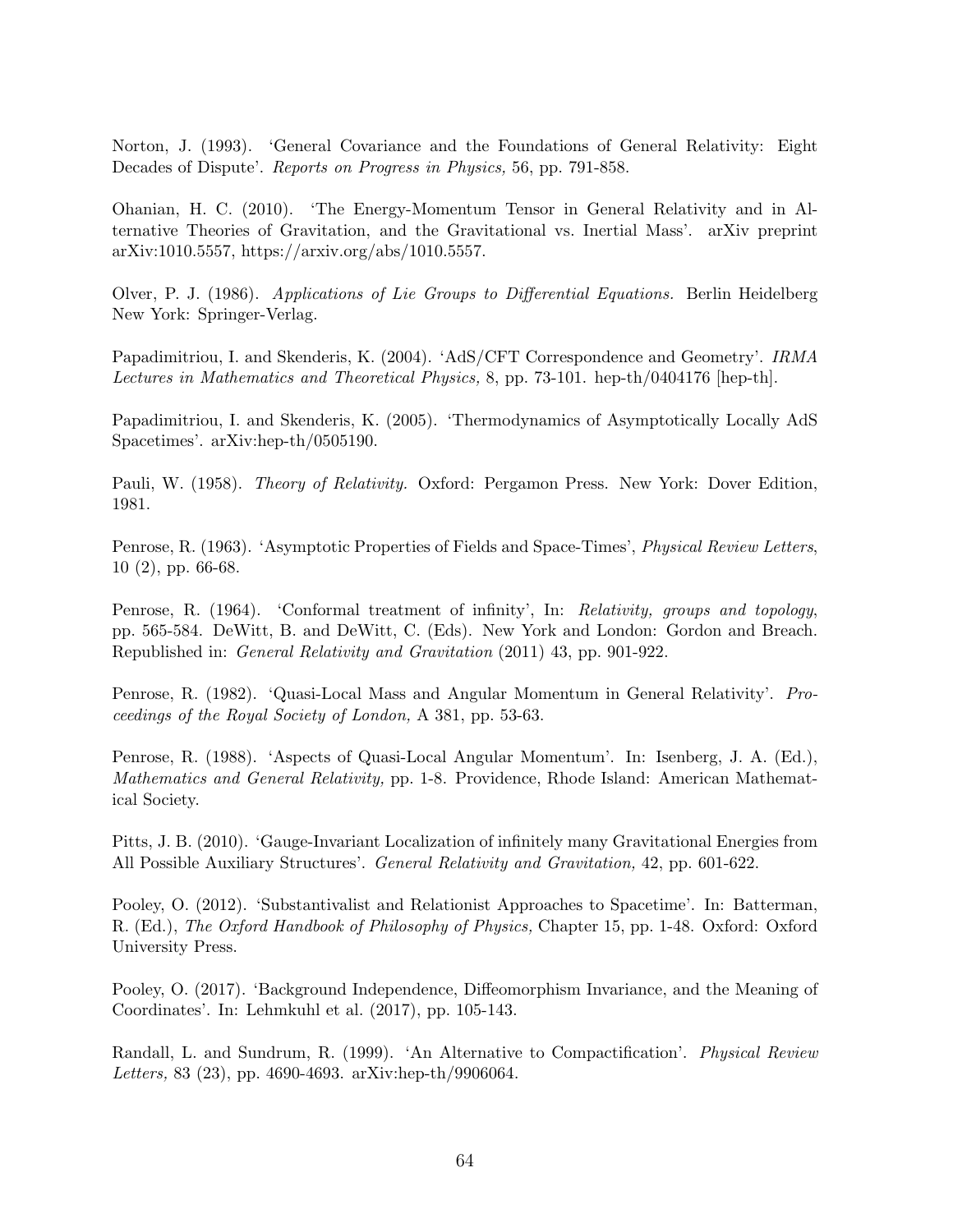Read, J. (2016). 'The Interpretation of String-Theoretic Dualities'. Foundations of Physics, 46, pp. 209-235.

Read, J. (2016a). *Background Independence in Classical and Quantum Gravity* [Master's thesis]. University of Oxford. https://ora.ox.ac.uk/objects/uuid:b22844af-aac9-4adc-a6c5-1e2815c59655

Read, J. (2020). 'Functional Gravitational Energy'. The British Journal for the Philosophy of Science, 71, pp. 205-232.

Read, J. and Møller-Nielsen, T. (2020). 'Motivating Dualities'. Synthese, 197, pp. 263-291.

Renn, J. and Stachel, J. (2007). 'Hilbert's Foundation of Physics: From a Theory of Everything to a Constituent of General Relativity'. In: The Genesis of General Relativity, Renn, J. and Schemel, M. (Eds.), Volume 4, *Gravitation in the Twilight of Classical Physics. The Promise of* Mathematics, pp. 857-973. Dordrecht: Springer.

Rickles, D. (2011). 'A Philosopher Looks at String Dualities'. Studies in History and Philosophy of Modern Physics, 42, pp. 54-67.

Rowe, D. E. (1999). 'The Göttingen Response to General Relativity and Emmy Noether's Theorems'. In: The Symbolic Universe. Geometry and Physics 1890-1930, J. Gray (Ed.), pp. 189-233. Oxford: Oxford University Press.

Rowe, D. E. (2019). 'Emmy Noether on Energy Conservation in General Relativity'. arXiv:1912.03269 [physics.hist-ph].

Rowe, D. E. (2019a). 'On Emmy Noether's Role in the Relativity Revolution'. The Mathematical Intelligencer, 41, pp. 65-72.

Sauer, T. (1999). 'The Relativity of Discovery: Hilbert's First Note on the Foundations of Physics'. Archive for History of Exact Sciences, 53, pp. 529-575.

Sauer, T. (2005). 'Albert Einstein, Review Paper on General Relativity Theory (1916)'. In: Landmark Writings in Western Mathematics, 1640-1940. I. Grattan-Guinness (Ed.), pp. 802- 822. Amsterdam: Elsevier.

Schouten, J. A. (1954). Ricci-Calculus. Berlin Heidelberg: Springer-Verlag.

Schrödinger, E. (1950). Space-time Structure. Cambridge: Cambridge University Press.

Sider, T. (2001). Four-Dimensionalism. An Ontology of Persistence and Time. Oxford: Oxford University Press.

Skenderis, K. (2001). 'Asymptotically Anti-de Sitter Space-times and their Stress-Energy Tensor', International Journal of Modern Physics A, 16 (5), pp. 740-749. [hep-th/0010138].

Skenderis, K. (2002). 'Lecture Notes on Holographic Renormalization'. Classical and Quantum